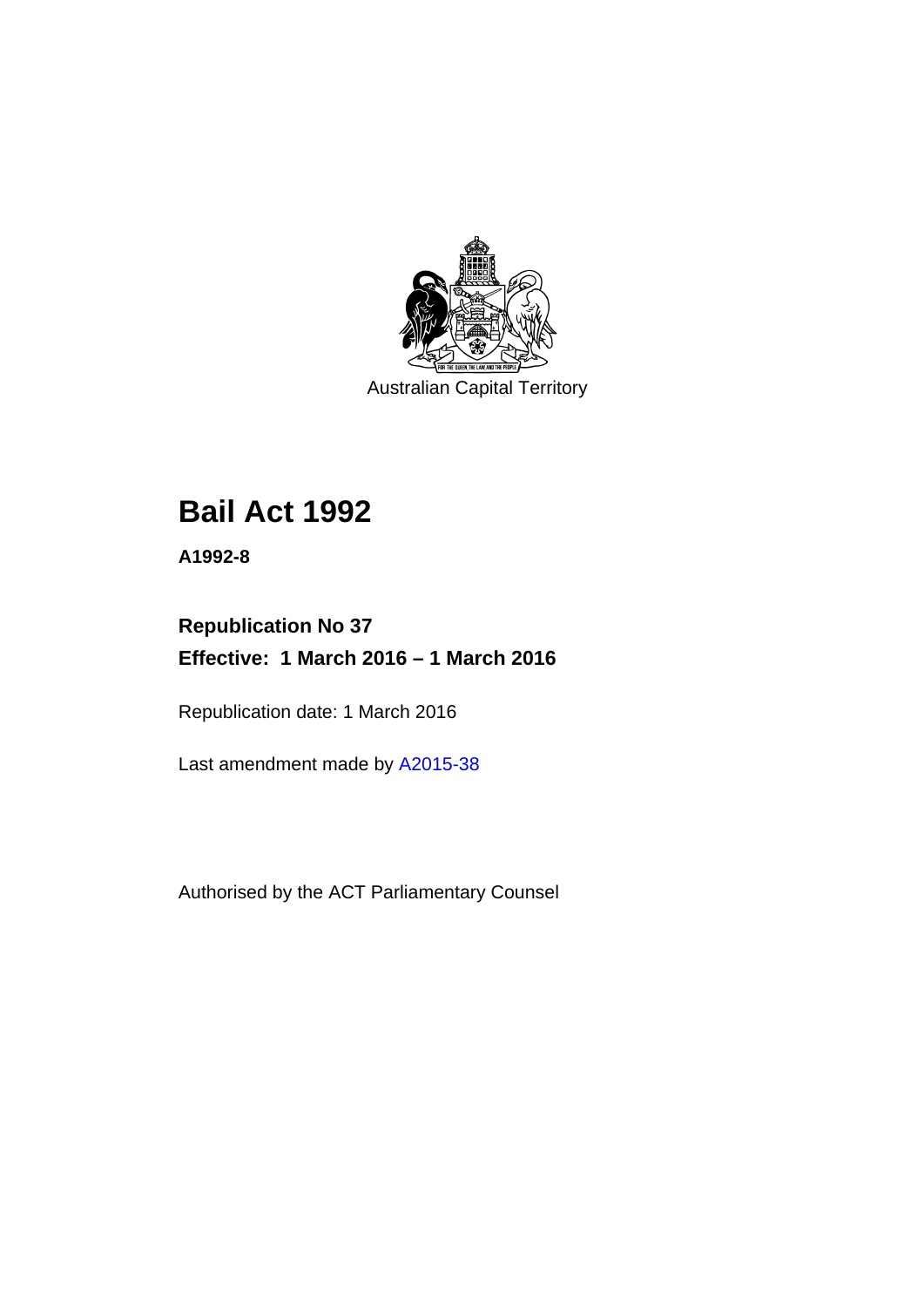### **About this republication**

#### **The republished law**

This is a republication of the *Bail Act 1992* (including any amendment made under the *[Legislation Act 2001](http://www.legislation.act.gov.au/a/2001-14)*, part 11.3 (Editorial changes)) as in force on 1 March 2016*.* It also includes any commencement, amendment, repeal or expiry affecting this republished law to 1 March 2016.

The legislation history and amendment history of the republished law are set out in endnotes 3 and 4.

#### **Kinds of republications**

The Parliamentary Counsel's Office prepares 2 kinds of republications of ACT laws (see the ACT legislation register at [www.legislation.act.gov.au](http://www.legislation.act.gov.au/)):

- authorised republications to which the *[Legislation Act 2001](http://www.legislation.act.gov.au/a/2001-14)* applies
- unauthorised republications.

The status of this republication appears on the bottom of each page.

#### **Editorial changes**

The *[Legislation Act 2001](http://www.legislation.act.gov.au/a/2001-14)*, part 11.3 authorises the Parliamentary Counsel to make editorial amendments and other changes of a formal nature when preparing a law for republication. Editorial changes do not change the effect of the law, but have effect as if they had been made by an Act commencing on the republication date (see *[Legislation Act 2001](http://www.legislation.act.gov.au/a/2001-14)*, s 115 and s 117). The changes are made if the Parliamentary Counsel considers they are desirable to bring the law into line, or more closely into line, with current legislative drafting practice.

This republication does not include amendments made under part 11.3 (see endnote 1).

#### **Uncommenced provisions and amendments**

If a provision of the republished law has not commenced, the symbol  $\mathbf{U}$  appears immediately before the provision heading. Any uncommenced amendments that affect this republished law are accessible on the ACT legislation register [\(www.legislation.act.gov.au\)](http://www.legislation.act.gov.au/). For more information, see the home page for this law on the register.

#### **Modifications**

If a provision of the republished law is affected by a current modification, the symbol  $\mathbf{M}$ appears immediately before the provision heading. The text of the modifying provision appears in the endnotes. For the legal status of modifications, see the *[Legislation Act 2001](http://www.legislation.act.gov.au/a/2001-14)*, section 95.

#### **Penalties**

At the republication date, the value of a penalty unit for an offence against this law is \$150 for an individual and \$750 for a corporation (see *[Legislation Act 2001](http://www.legislation.act.gov.au/a/2001-14)*, s 133).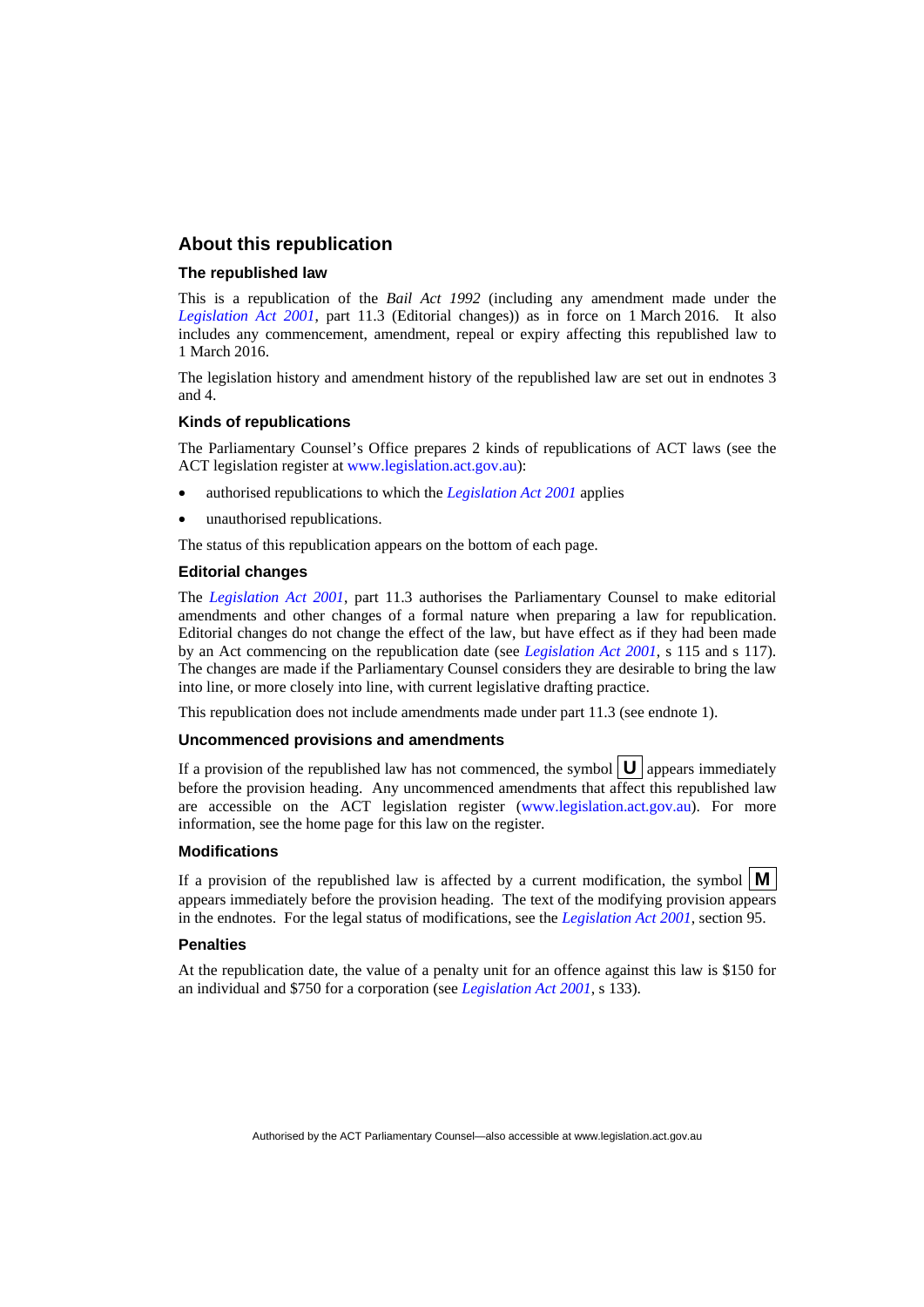

Australian Capital Territory

# **Bail Act 1992**

# **Contents**

|                     |                                                       | Page       |  |
|---------------------|-------------------------------------------------------|------------|--|
| Part 1              | <b>Preliminary</b>                                    |            |  |
| 1                   | Name of Act                                           | 2          |  |
| 2                   | Dictionary                                            | 2          |  |
| 3                   | <b>Notes</b>                                          | 2          |  |
| 3A                  | Offences against Act-application of Criminal Code etc | 3          |  |
| 4                   | Act applies to children                               | 3          |  |
| Part 2              | <b>Availability of bail</b>                           |            |  |
| <b>Division 2.1</b> | When bail may be granted and rights following         |            |  |
| 5                   | When may bail be granted?                             | 4          |  |
| 6                   | Rights following grant of bail                        |            |  |
| <b>Division 2.2</b> | <b>Presumption for bail</b>                           |            |  |
| 7                   | Div 2.2 subject to div 2.3 and div 2.4                | 5          |  |
| 8                   | Entitlement to bail—certain minor offences etc        | 5          |  |
| R37                 | Bail Act 1992                                         | contents 1 |  |
| 01/03/16            | Fffective: 01/03/16-01/03/16                          |            |  |

Authorised by the ACT Parliamentary Counsel—also accessible at www.legislation.act.gov.au

Effective: 01/03/16-01/03/16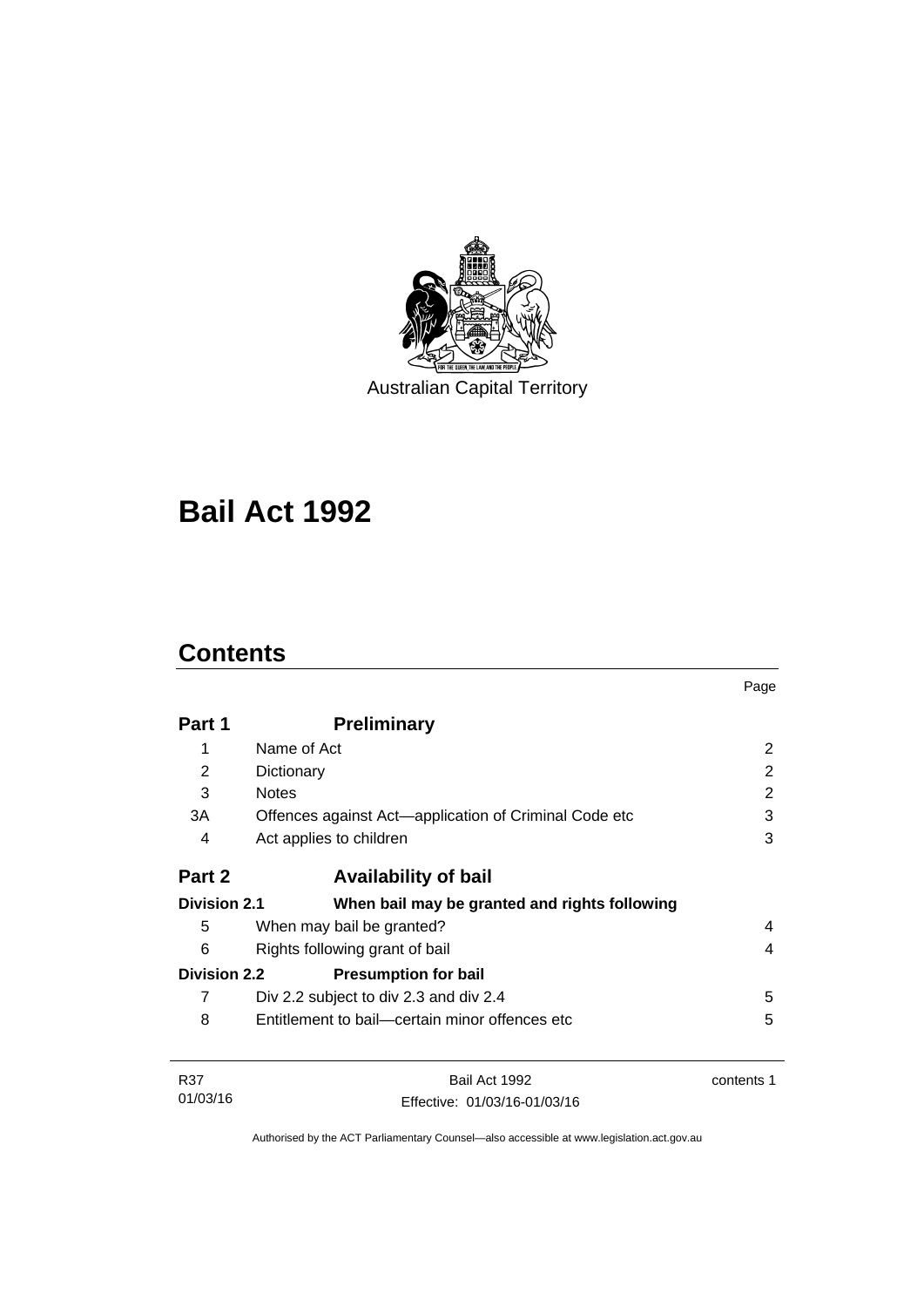| 8A                  | Entitlement to bail-breach of sentence obligations                                    | Page<br>6 |  |
|---------------------|---------------------------------------------------------------------------------------|-----------|--|
| 8B                  | Entitlement to bail-custody relating to sentence administration board                 |           |  |
|                     | hearings                                                                              | 7         |  |
| 9                   | Limitations on entitlement to bail                                                    |           |  |
| 9Α                  | Entitlement to bail-offences other than minor offences                                |           |  |
| <b>Division 2.3</b> | No presumption for bail                                                               |           |  |
| 9Β                  | Div 2.2 not to apply to certain offences                                              | 9         |  |
| <b>Division 2.4</b> | <b>Presumption against bail</b>                                                       |           |  |
| 9C                  | Bail for murder and certain serious drug offences                                     | 10        |  |
| 9D                  | Bail for serious offence committed while charge for another pending or<br>outstanding | 11        |  |
| 9Ε                  | Bail for person sentenced to imprisonment                                             | 14        |  |
| 9F                  | Domestic violence offence-bail by authorised officer                                  | 14        |  |
| 9G                  | Special or exceptional circumstances                                                  | 15        |  |
| Part 3              | <b>Dispensing with bail</b>                                                           |           |  |
| 10                  | Dispensing with bail                                                                  | 17        |  |
| 11                  | Effect of dispensing with bail                                                        | 17        |  |
| 12                  | Decision to dispense with bail                                                        |           |  |
| Part 4              | <b>Grant of bail</b>                                                                  |           |  |
| 12A                 | Meaning of bail order and bail review application-pt 4                                | 19        |  |
| 12B                 | When is a proceeding before the Supreme Court?-pt 4                                   | 19        |  |
| 13                  | Deciding bail after charge laid                                                       | 19        |  |
| 14                  | Grant of bail by authorised officers                                                  | 22        |  |
| 15                  | Deciding of questions of bail by authorised officers                                  | 22        |  |
| 16                  | Notification of decision of authorised officer                                        | 23        |  |
| 17                  | Charged people in custody to be brought before court                                  | 25        |  |
| 18                  | Facilities to be provided to accused people                                           | 25        |  |
| 19                  | Court bail-general                                                                    | 26        |  |
| 20                  | Power in relation to bail-Magistrates Court                                           | 27        |  |
| 20A                 | Repeat application for bail-Magistrates Court                                         | 27        |  |
| 20 <sub>B</sub>     | Power in relation to bail-Supreme Court                                               | 28        |  |
| 20C                 | Repeat application for bail-Supreme Court                                             | 28        |  |
| 21                  | Bail in relation to several offences                                                  | 29        |  |
|                     |                                                                                       |           |  |

contents 2 Bail Act 1992 Effective: 01/03/16-01/03/16

R37 01/03/16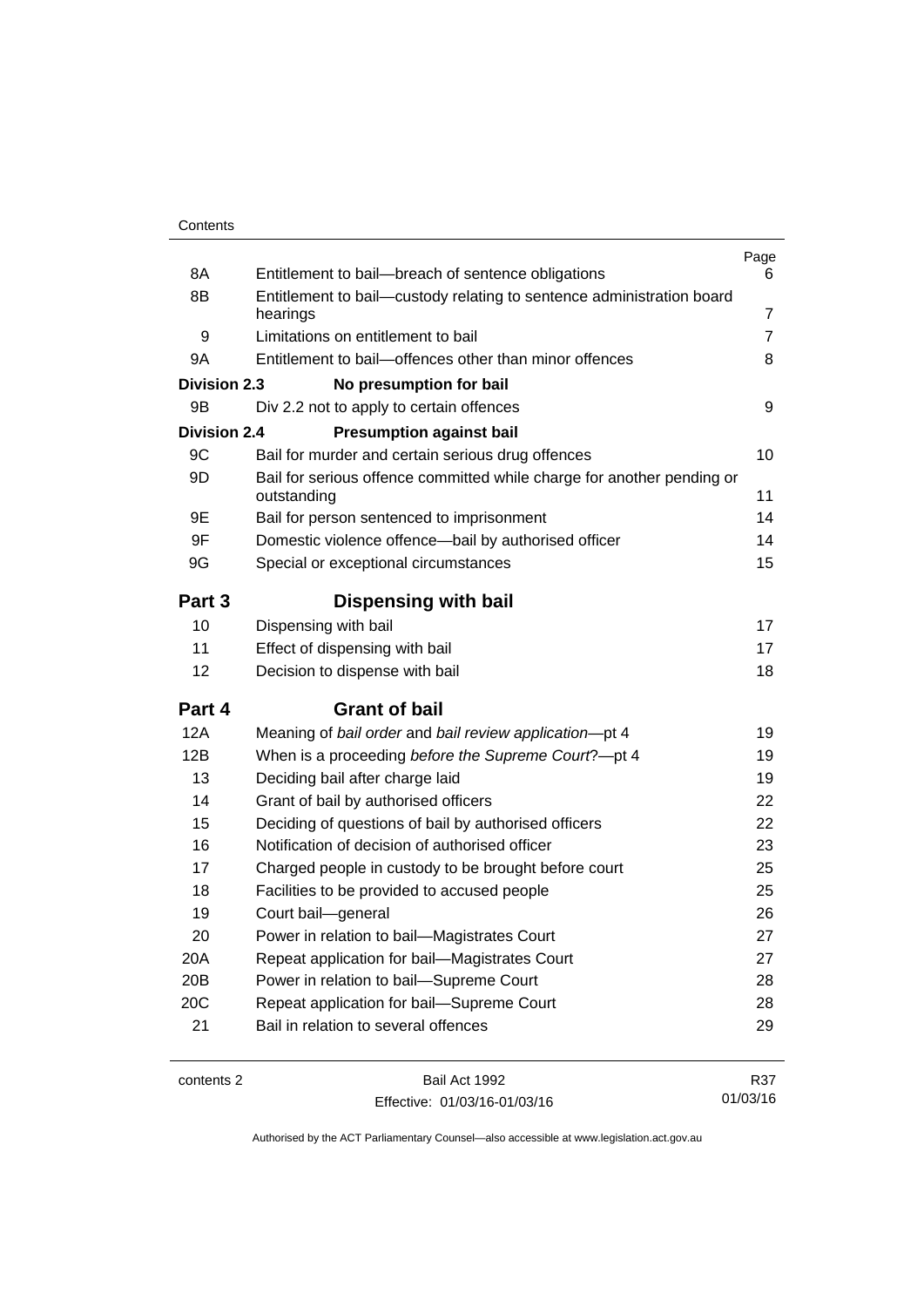| 22           | Criteria for granting bail to adults                                               | Page<br>30 |  |
|--------------|------------------------------------------------------------------------------------|------------|--|
| 23           | Criteria for granting bail to children                                             |            |  |
| 23A          | Victim's concern about need for protection                                         |            |  |
| Part 5       | Bail conditions and undertakings to appear                                         |            |  |
| 24           | Conditions of bail                                                                 | 33         |  |
| 25           | Conditions on which bail may be granted to adults                                  |            |  |
| 25A          | Supervision condition when offence committed as young person                       |            |  |
| 26           | 37<br>Conditions on which bail may be granted to children<br>38                    |            |  |
| 27           | Recording of certain bail decisions<br>40                                          |            |  |
| 28           | 41<br>Undertakings to appear                                                       |            |  |
| 30           | Accused person may be excused from attendance before court                         | 42         |  |
| 31           | 43<br>Bail requirements                                                            |            |  |
| 32           | Acceptable people and security for bail                                            | 44         |  |
| 33           | 44<br>Continuation of bail and undertakings                                        |            |  |
| 34           | Written notice of conditions of bail<br>46                                         |            |  |
| 36           | Discharge of surety<br>48                                                          |            |  |
| 37           | Payment of amounts to Territory                                                    |            |  |
|              |                                                                                    | 49         |  |
| Part 6       | <b>Review of bail decisions</b>                                                    |            |  |
| Division 6.1 | Review of decisions by authorised officers                                         |            |  |
| 38           | Review by authorised officers                                                      | 50         |  |
| 39           | Exercise of power to review                                                        | 50         |  |
| 40           | Limitation on power of authorised officer to review                                | 51         |  |
| Division 6.2 | <b>Review of decisions by courts</b>                                               |            |  |
| 41           | Right of review of bail decisions                                                  | 51         |  |
| 41 A         | Court may review on its own initiative                                             | 51         |  |
| 42           | Power of Magistrates Court to review-decision of authorised officer                | 52         |  |
| 42A          | Power of Magistrates Court to review-decision of Magistrates Court                 | 53         |  |
| 43           | Power of Supreme Court to review-decision of authorised officer                    | 53         |  |
| 43A          | Power of Supreme Court to review-decision of Magistrates Court or<br>Supreme Court | 54         |  |
| 45           | Exercise of power to review                                                        | 55         |  |
| 46           | Review limited to bail conditions                                                  | 56         |  |

Bail Act 1992 Effective: 01/03/16-01/03/16 contents 3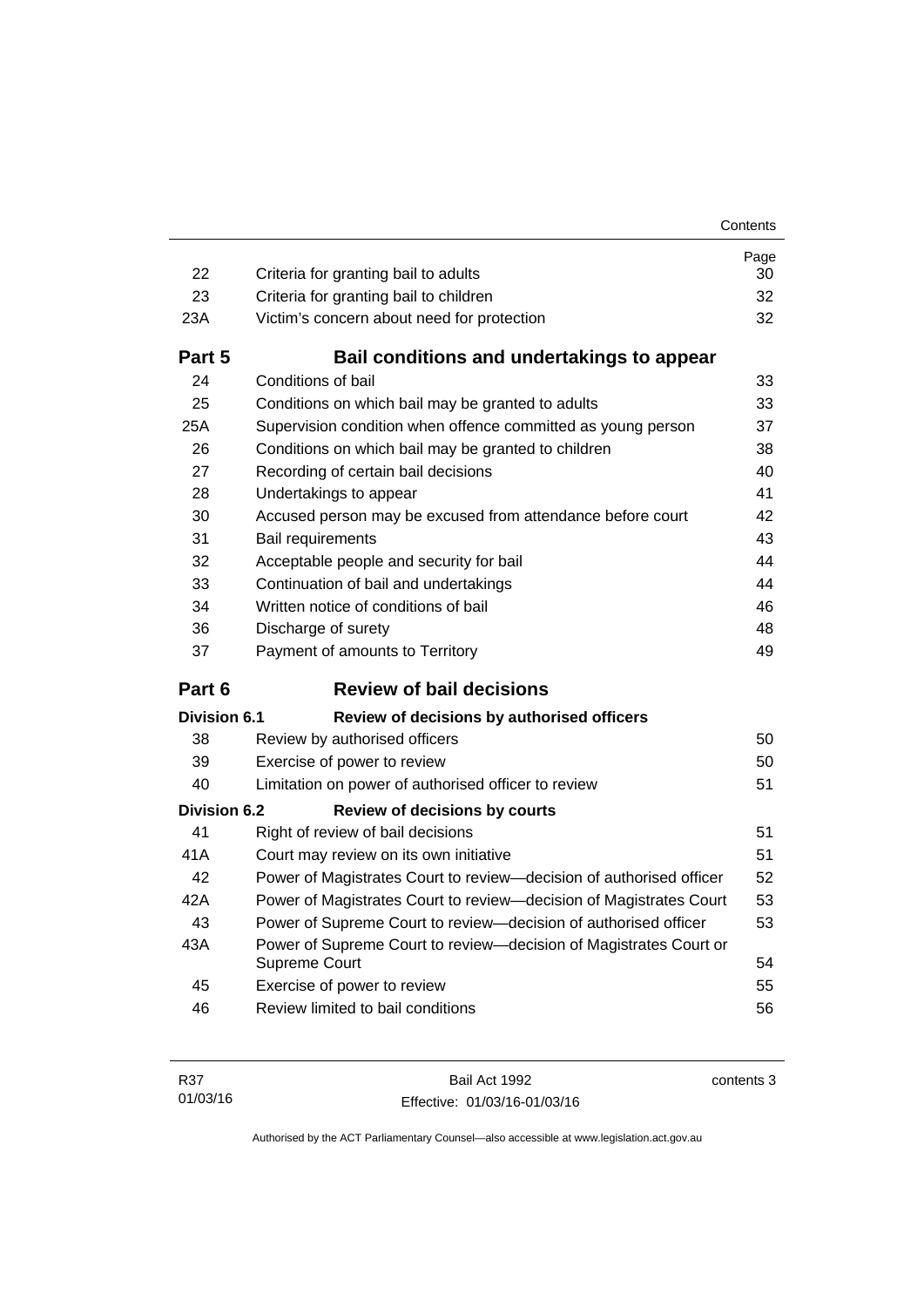#### **Contents**

|        |                                                         | Page |
|--------|---------------------------------------------------------|------|
| Part 7 | <b>Miscellaneous</b>                                    |      |
| 47     | Giving information relating to bail                     | 57   |
| 47A    | Notice to victim of bail decisions                      | 57   |
| 48     | Notification to court that bail condition not satisfied | 58   |
| 49     | Failure to answer bail                                  | 58   |
| 51     | Indemnification of sureties                             | 59   |
| 52     | Contravention of Act by police officers                 | 59   |
| 55     | Civil standard of proof to apply for certain purposes   | 60   |
| 56     | No right of surety to arrest                            | 60   |
| 56A    | Arrest without warrant of person on bail                | 60   |
| 56B    | Arrest for breach of condition by person outside ACT    | 61   |
| 57     | Act to prevail                                          | 62   |
| 57AA   | Abolition of inherent power of bail                     | 62   |
| 58     | Approved forms                                          | 62   |
| 59     | Regulation-making power                                 | 63   |

| Offences to which presumption of bail does<br><b>Schedule 1</b> |                                                            |    |
|-----------------------------------------------------------------|------------------------------------------------------------|----|
|                                                                 | not apply                                                  | 64 |
| <b>Part 1.1</b>                                                 | <b>Offences against Crimes Act 1900</b>                    | 64 |
| <b>Part 1.2</b>                                                 | <b>Offences against Criminal Code</b>                      | 65 |
| <b>Part 1.3</b>                                                 | Offence against Drugs of Dependence Act 1989               | 67 |
| <b>Part 1.4</b>                                                 | <b>Offences against Medicines, Poisons and Therapeutic</b> |    |
|                                                                 | Goods Act 2008                                             | 68 |
| <b>Part 1.5</b>                                                 | <b>Offences against Customs Act 1901 (Cwlth)</b>           | 69 |
| <b>Part 1.6</b>                                                 | <b>Offences against Criminal Code (Cwlth)</b>              | 70 |
|                                                                 |                                                            |    |

# **Dictionary [71](#page-78-0)**

| <b>Endnotes</b> |                     |               |     |
|-----------------|---------------------|---------------|-----|
|                 | About the endnotes  |               | 75  |
| 2               | Abbreviation key    |               | 75  |
| 3               | Legislation history |               | 76  |
|                 |                     |               |     |
| contents 4      |                     | Bail Act 1992 | R37 |

Effective: 01/03/16-01/03/16

01/03/16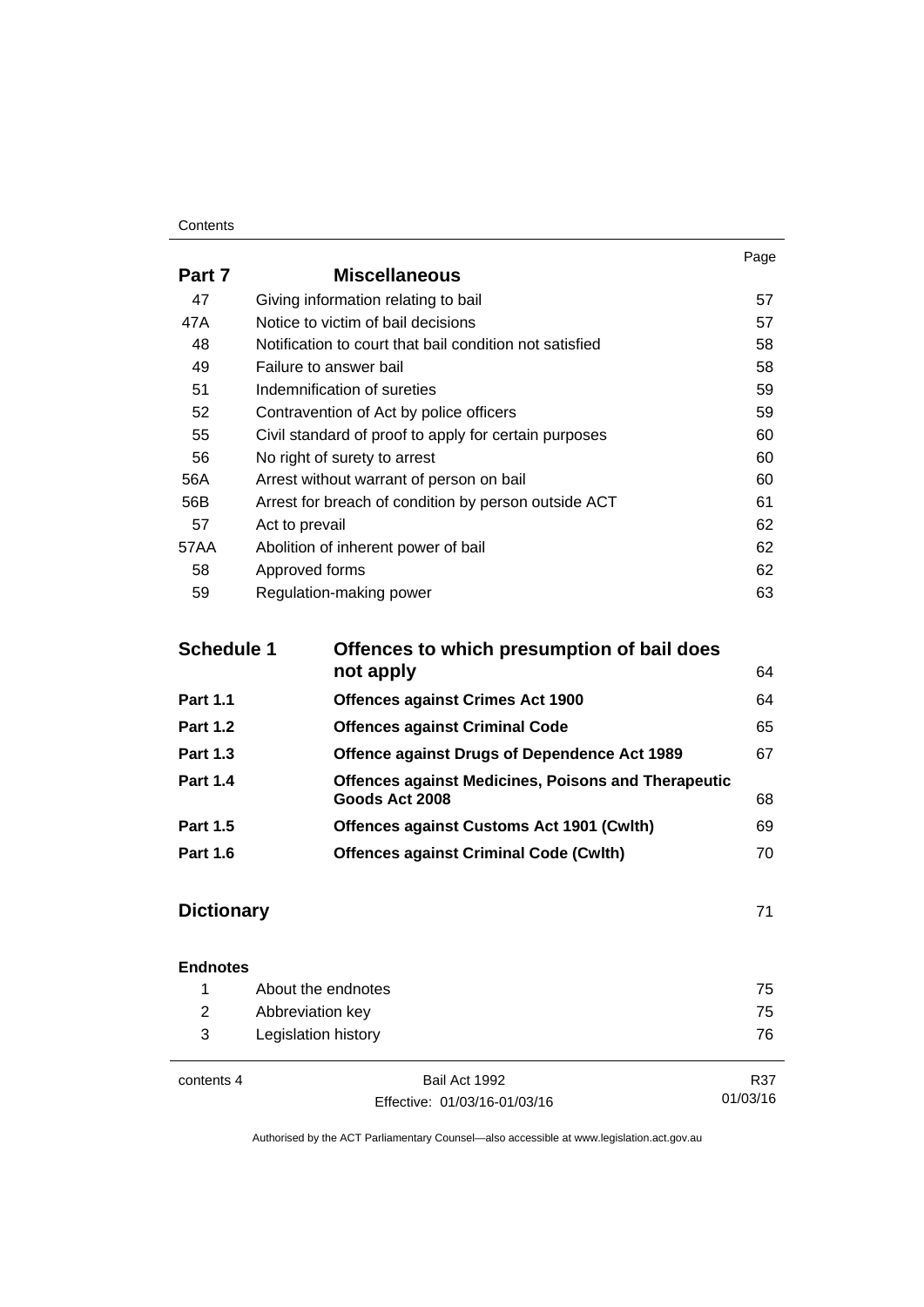|   |                        | Contents   |
|---|------------------------|------------|
| 4 | Amendment history      | Page<br>83 |
| 5 | Earlier republications | 93         |

Bail Act 1992 Effective: 01/03/16-01/03/16 contents 5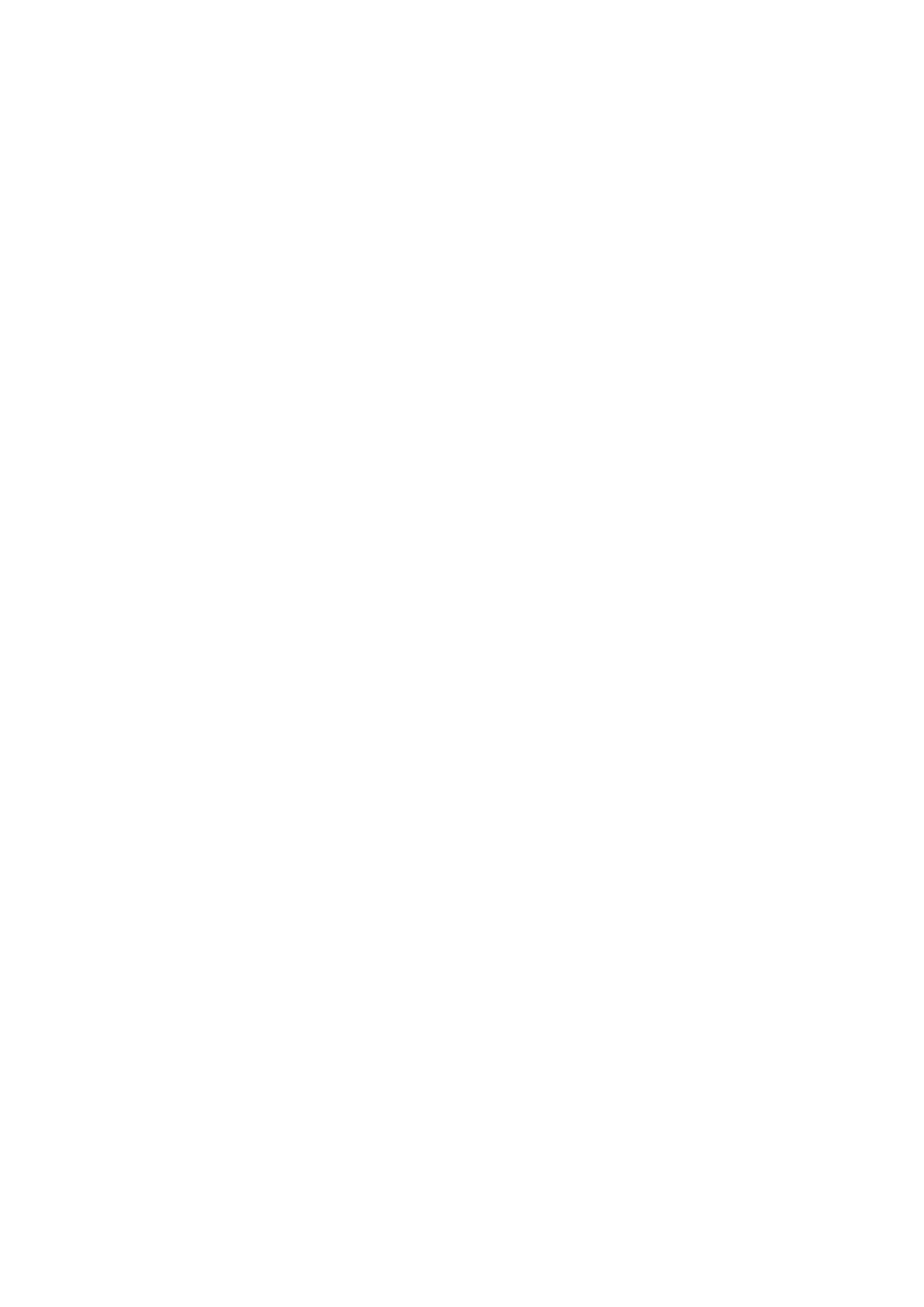

# **Bail Act 1992**

An Act relating to bail for accused people in connection with criminal proceedings

R37 01/03/16

l

page 1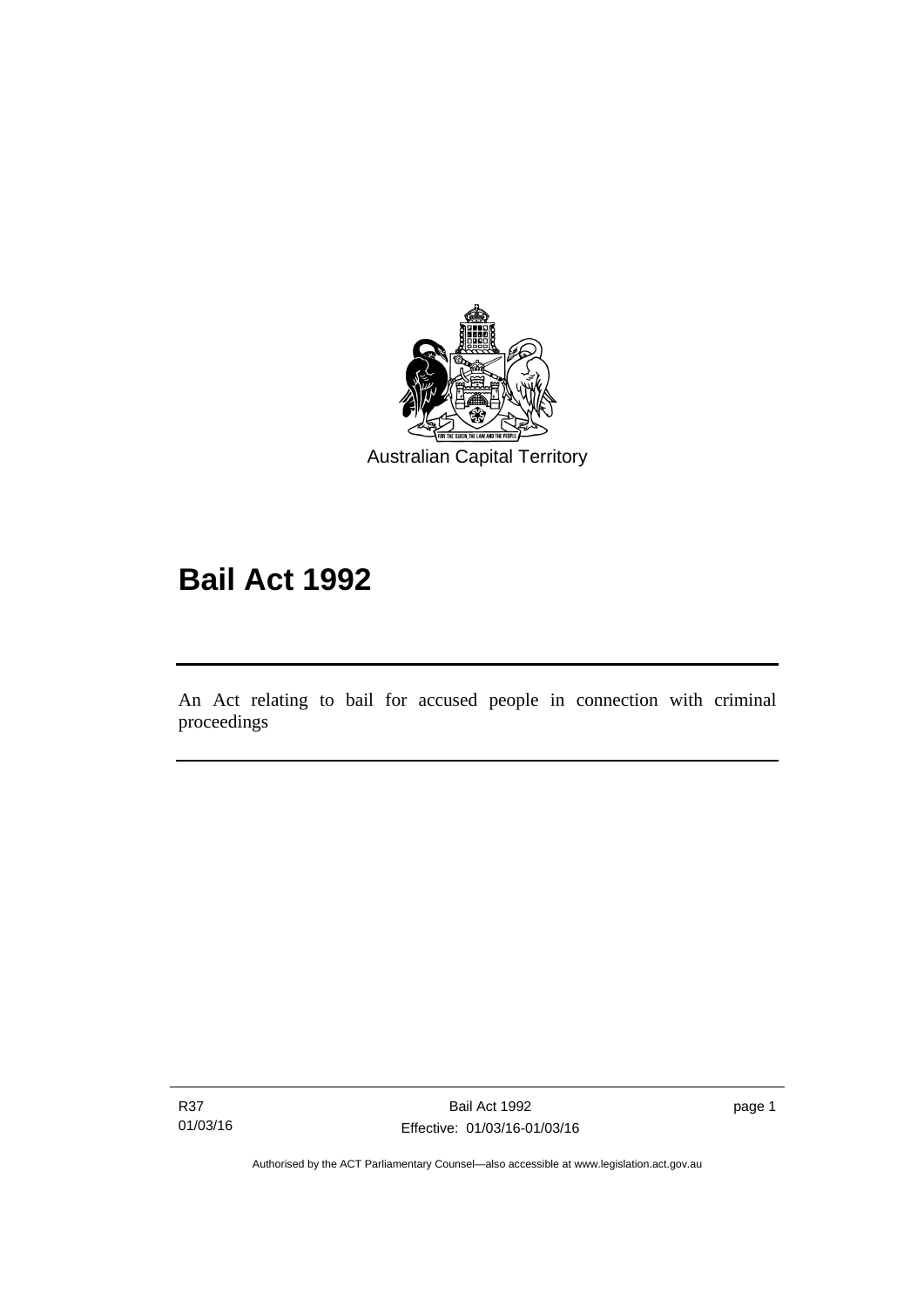#### Part 1 **Preliminary**

Section 1

# <span id="page-9-0"></span>**Part 1** Preliminary

## <span id="page-9-1"></span>**1 Name of Act**

This Act is the *Bail Act 1992*.

### <span id="page-9-2"></span>**2 Dictionary**

The dictionary at the end of this Act is part of this Act.

*Note 1* The dictionary at the end of this Act defines certain terms used in this Act, and includes references (*signpost definitions*) to other terms defined elsewhere in this Act.

> For example, the signpost definition '*bail order*, for part 4 (Grant of bail)—see section 19 (1).' means that the term 'bail order' is defined in that section for part 4.

*Note 2* A definition in the dictionary (including a signpost definition) applies to the entire Act unless the definition, or another provision of the Act, provides otherwise or the contrary intention otherwise appears (see [Legislation Act,](http://www.legislation.act.gov.au/a/2001-14)  $s$  155 and  $s$  156 (1)).

# <span id="page-9-3"></span>**3 Notes**

A note included in this Act is explanatory and is not part of this Act.

*Note* See the [Legislation Act,](http://www.legislation.act.gov.au/a/2001-14) s 127 (1), (4) and (5) for the legal status of notes.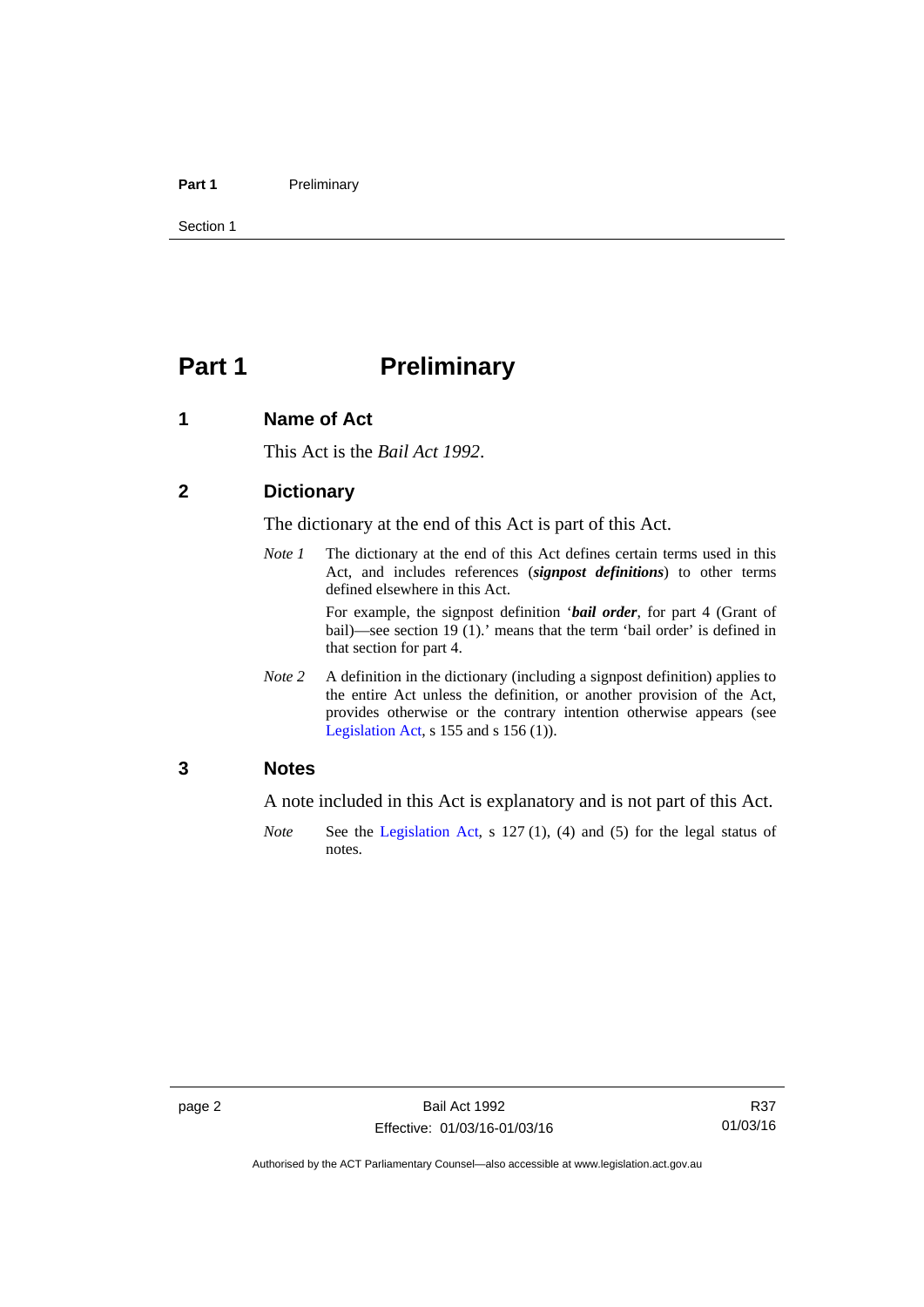# <span id="page-10-0"></span>**3A Offences against Act—application of Criminal Code etc**

Other legislation applies in relation to offences against this Act.

*Note 1 Criminal Code* The [Criminal Code](http://www.legislation.act.gov.au/a/2002-51), ch 2 applies to all offences against this Act (see Code, pt 2.1). The chapter sets out the general principles of criminal responsibility (including burdens of proof and general defences), and defines terms

used for offences to which the Code applies (eg *conduct*, *intention*, *recklessness* and *strict liability*).

*Note 2 Penalty units* 

The [Legislation Act](http://www.legislation.act.gov.au/a/2001-14), s 133 deals with the meaning of offence penalties that are expressed in penalty units.

# <span id="page-10-1"></span>**4 Act applies to children**

This Act applies to a person whether or not the person is an adult.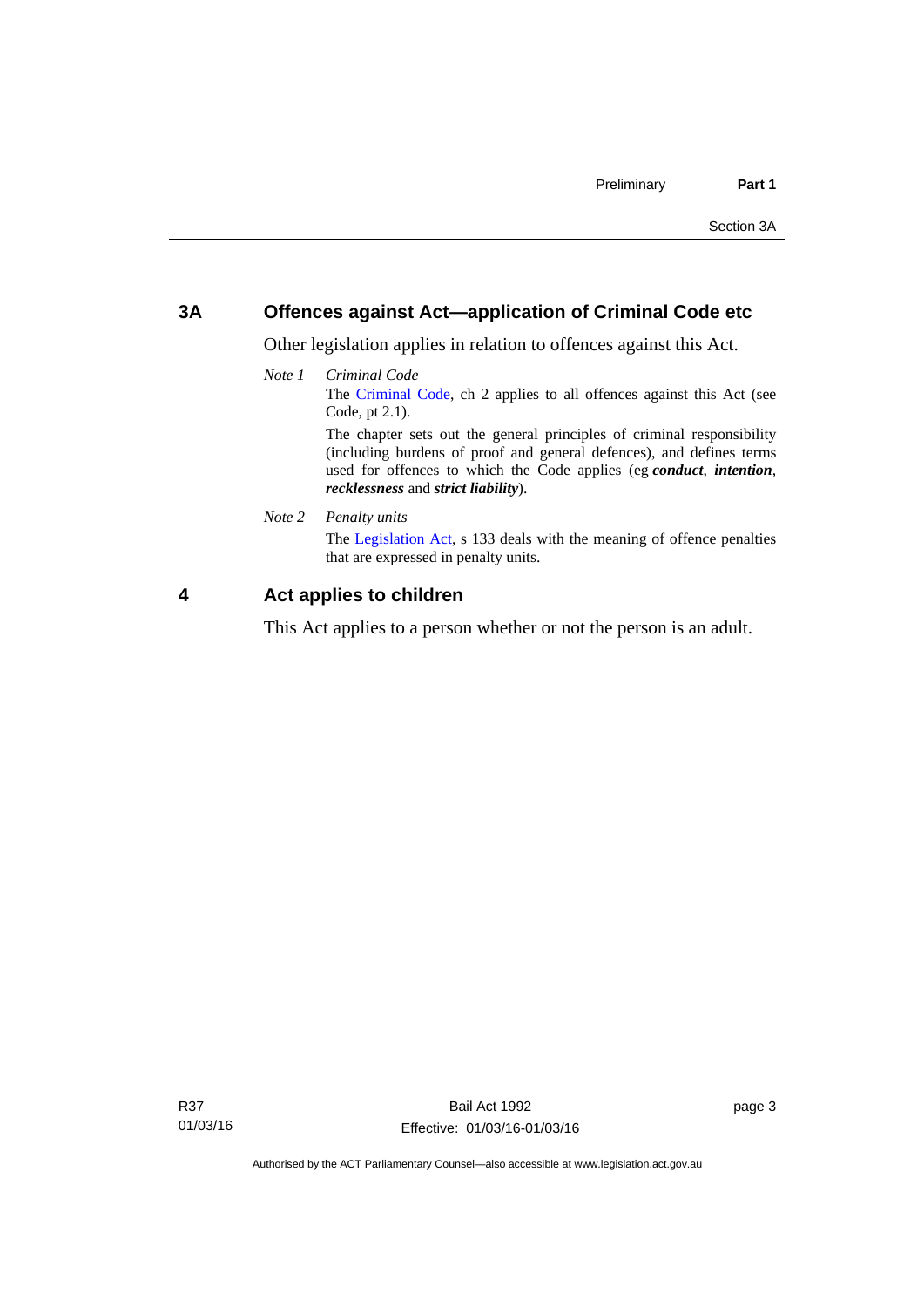# <span id="page-11-0"></span>**Part 2 Availability of bail**

# <span id="page-11-1"></span>**Division 2.1 When bail may be granted and rights following**

# <span id="page-11-2"></span>**5 When may bail be granted?**

- (1) An accused person may be granted bail in relation to any period when the person is not required to attend court in relation to the offence with which the person has been charged.
- (2) However, an accused person who is in custody in relation to an offence must not be granted bail in relation to any period when—
	- (a) the person is in custody for another offence or reason in relation to which the person is not entitled to be granted bail; or
	- (b) the person is serving a sentence of imprisonment.

# <span id="page-11-3"></span>**6 Rights following grant of bail**

- (1) This section applies if—
	- (a) bail is granted to an accused person in relation to an offence; and
	- (b) the person gives an undertaking to appear; and
	- (c) if a bail condition mentioned in section  $25(1)$  (b) (ii) or (c) is imposed—the security is given or the deposit made.
- (2) The person is entitled—
	- (a) if the person is in custody—to be released from custody; and
	- (b) to remain at liberty in relation to the offence until required to appear before a court in accordance with the undertaking.
- (3) This section is subject to section 56A (Arrest without warrant of person on bail).

Authorised by the ACT Parliamentary Counsel—also accessible at www.legislation.act.gov.au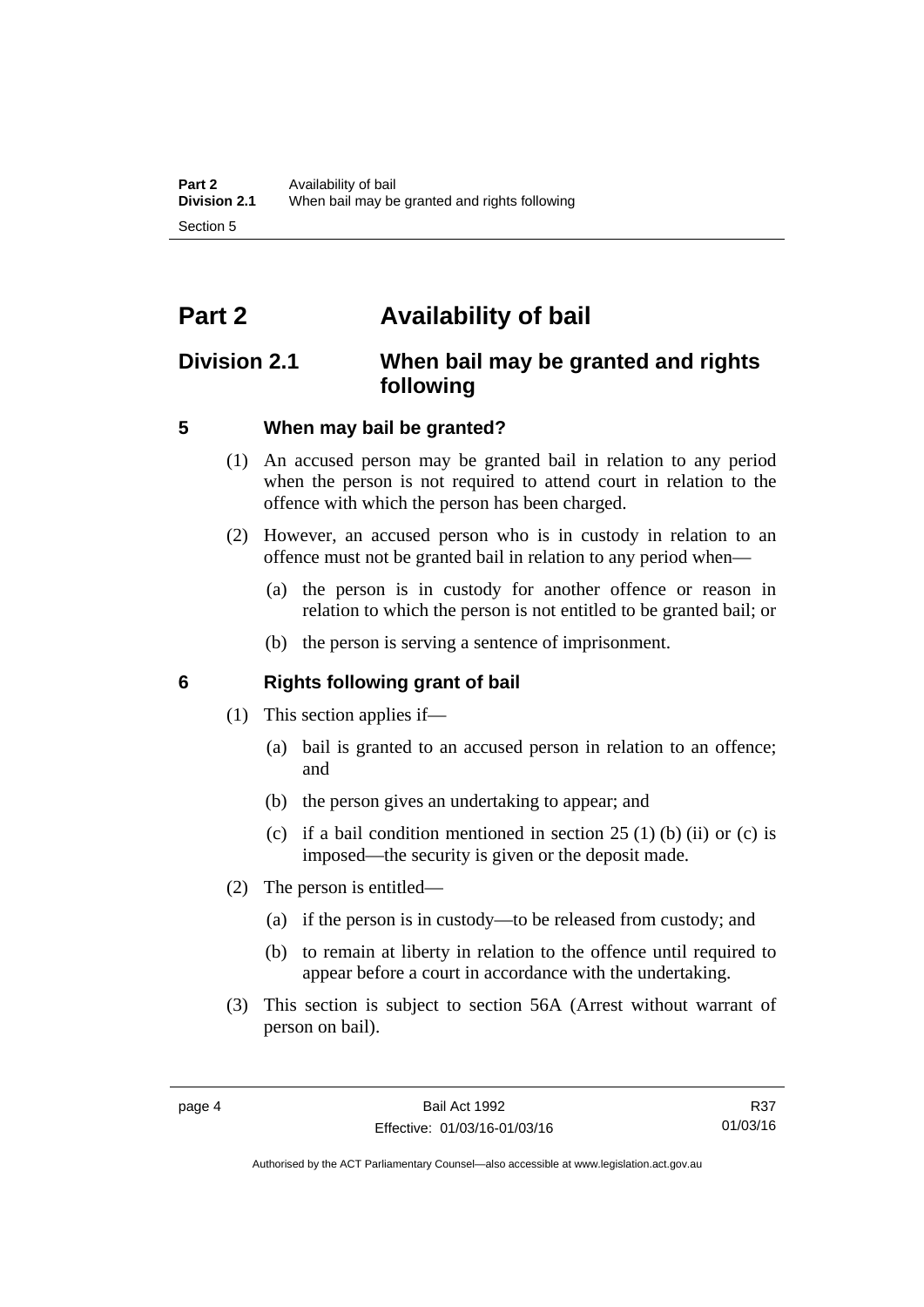# <span id="page-12-0"></span>**Division 2.2 Presumption for bail**

# <span id="page-12-1"></span>**7 Div 2.2 subject to div 2.3 and div 2.4**

This division is subject to division 2.3 (No presumption for bail) and division 2.4 (Presumption against bail).

# <span id="page-12-2"></span>**8 Entitlement to bail—certain minor offences etc**

- (1) This section applies to—
	- (a) a person charged with an offence not punishable by imprisonment (except in default of payment of a fine); and
	- (b) a person charged with an offence punishable by imprisonment for not longer than 6 months; and
	- (c) a person arrested for a breach of the peace or apprehended breach of the peace; and
	- (d) a person arrested under a warrant because of failure to comply with a summons or subpoena; and
	- (e) a person brought up to attend a trial or hearing following the issue of a habeas corpus order.
- (2) The person is entitled—
	- (a) to be granted bail; and
	- (b) if the person is in custody—to be released from custody as soon as the person gives an undertaking to appear.
- (3) However, if no further appearance is required for a person arrested for a breach of the peace or an apprehended breach of the peace, the person may be released from custody without giving an undertaking to appear.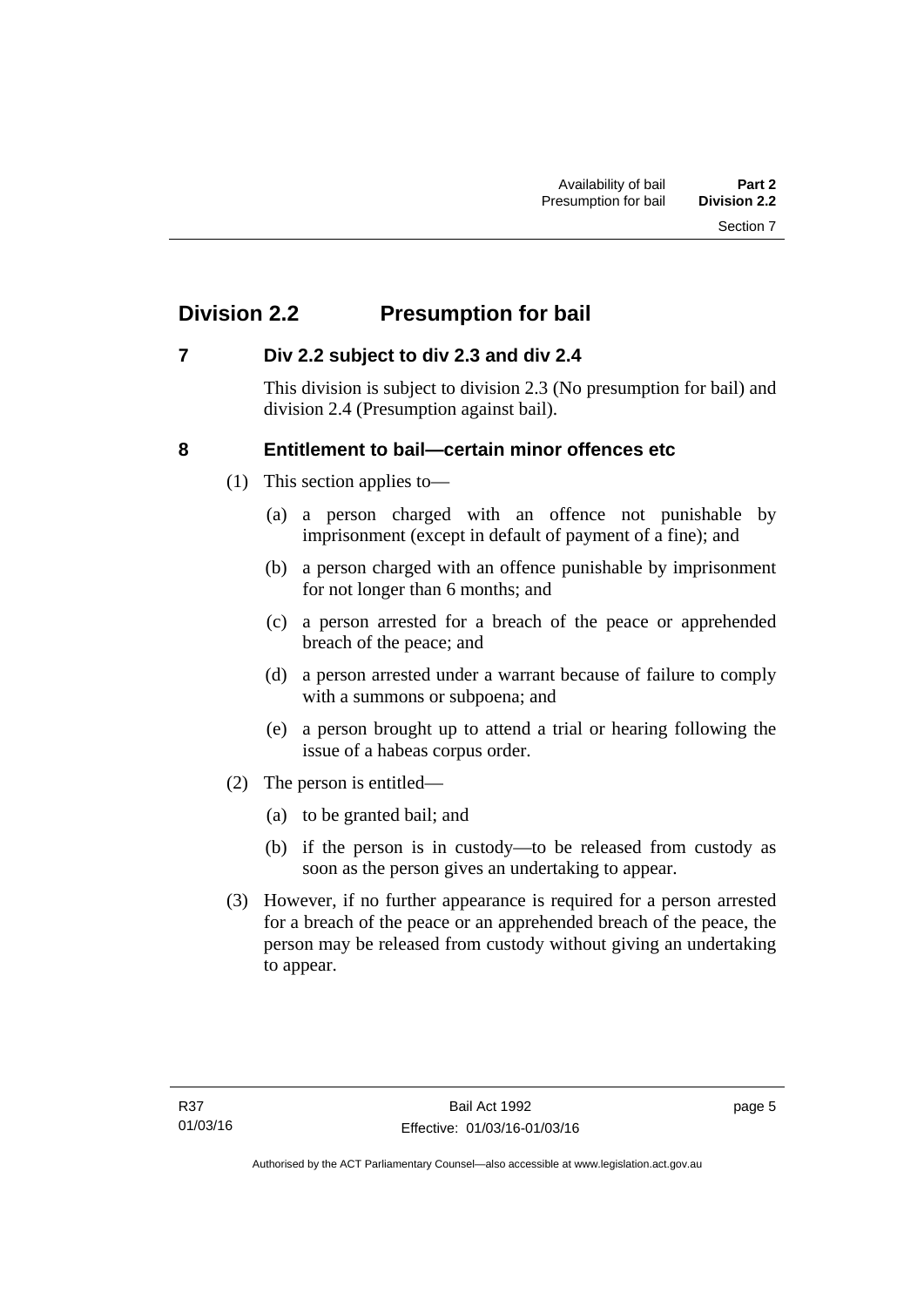- (4) A condition to keep the peace may be imposed on a grant of bail to a person arrested for a breach of the peace or an apprehended breach of the peace.
	- *Note* For other conditions that may be imposed on a grant of bail, see s 25 and s 26.

### <span id="page-13-0"></span>**8A Entitlement to bail—breach of sentence obligations**

- (1) This section applies to a person arrested, or otherwise brought before the court or a magistrate, in relation to a breach, or anticipated breach, of—
	- (a) a deferred sentence obligation under the *[Crimes \(Sentencing\)](http://www.legislation.act.gov.au/a/2005-58)  [Act 2005](http://www.legislation.act.gov.au/a/2005-58)*; or
	- (b) any of the following obligations under the *[Crimes \(Sentence](http://www.legislation.act.gov.au/a/2005-59)  [Administration\) Act 2005](http://www.legislation.act.gov.au/a/2005-59)*:
		- (i) a periodic detention obligation;
		- (ii) a good behaviour obligation;
		- (iii) a parole obligation;
		- (iv) a release on licence obligation.
- (2) The person has the same entitlement to bail in relation to the breach, or anticipated breach, of the obligation as the person has under this part in relation to the offence to which the obligation relates.

### **Examples**

1 Martin has been found guilty of armed robbery and sentenced to periodic detention. He has breached his periodic detention obligations and is arrested and brought before a magistrate under the *[Crimes \(Sentence Administration\)](http://www.legislation.act.gov.au/a/2005-59)  [Act 2005](http://www.legislation.act.gov.au/a/2005-59)*, section 65 (Arrest warrant—breach of periodic detention obligations). There is no presumption in relation to bail because the offence of armed robbery is an offence to which division 2.2 (Presumption for bail) does not apply.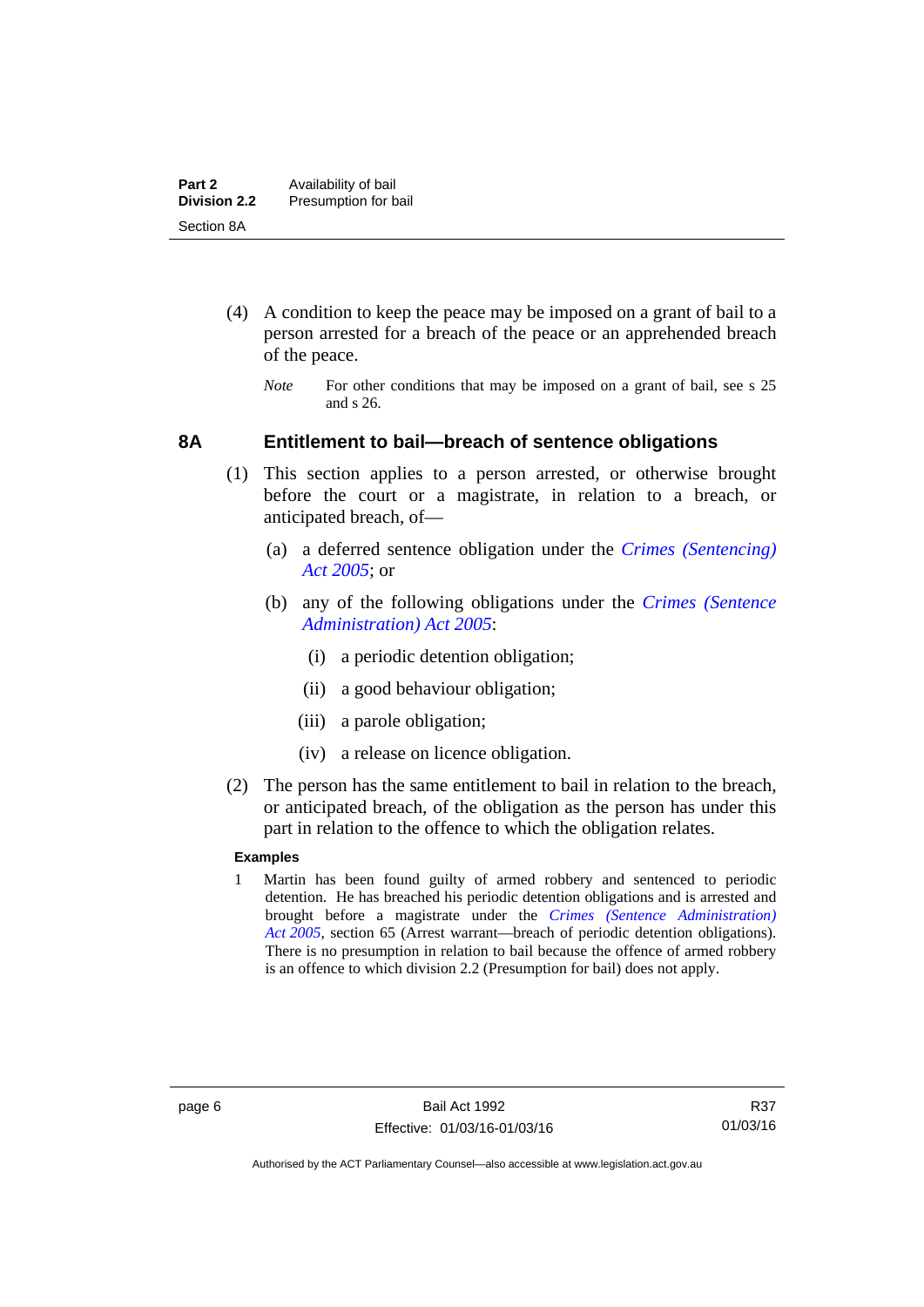- 2 Joe has been found guilty of threatening to kill. Joe had, 3 years before, been found guilty of an offence involving violence. A suspended sentence order under the *[Crimes \(Sentencing\) Act 2005](http://www.legislation.act.gov.au/a/2005-58)* is made as part of the sentence for the offence of threatening to kill and Joe is released under the order on signing an undertaking under a good behaviour order. However, Joe breaches the good behaviour order and is before the court on an application to cancel the order. There is no presumption in relation to bail because section 9B (b) applies to make the offence of threatening to kill an offence to which division 2.2 (Presumption for bail) does not apply.
	- *Note* An example is part of the Act, is not exhaustive and may extend, but does not limit, the meaning of the provision in which it appears (see [Legislation Act,](http://www.legislation.act.gov.au/a/2001-14) s 126 and s 132).

# <span id="page-14-0"></span>**8B Entitlement to bail—custody relating to sentence administration board hearings**

- (1) This section applies if—
	- (a) a person is arrested under the *[Crimes \(Sentence](http://www.legislation.act.gov.au/a/2005-59)  [Administration\) Act 2005](http://www.legislation.act.gov.au/a/2005-59)*, section 206 (Arrest of offender for board hearing) and brought before a magistrate; or
	- (b) a person is remanded in custody under the *[Crimes \(Sentence](http://www.legislation.act.gov.au/a/2005-59)  [Administration\) Act 2005](http://www.legislation.act.gov.au/a/2005-59)*, section 210 (Custody of offender during board hearing adjournment) and an application for bail for the person is made to a court or magistrate.
- (2) The person has the same entitlement to bail as the person had for the offence to which the board hearing relates.

# <span id="page-14-1"></span>**9 Limitations on entitlement to bail**

- (1) A person charged with an offence mentioned in section 8 (1) (a) or (b) is not entitled to be granted bail if—
	- (a) the person has previously failed to comply with an undertaking to appear, or a bail condition imposed, in relation to the same or a similar offence; or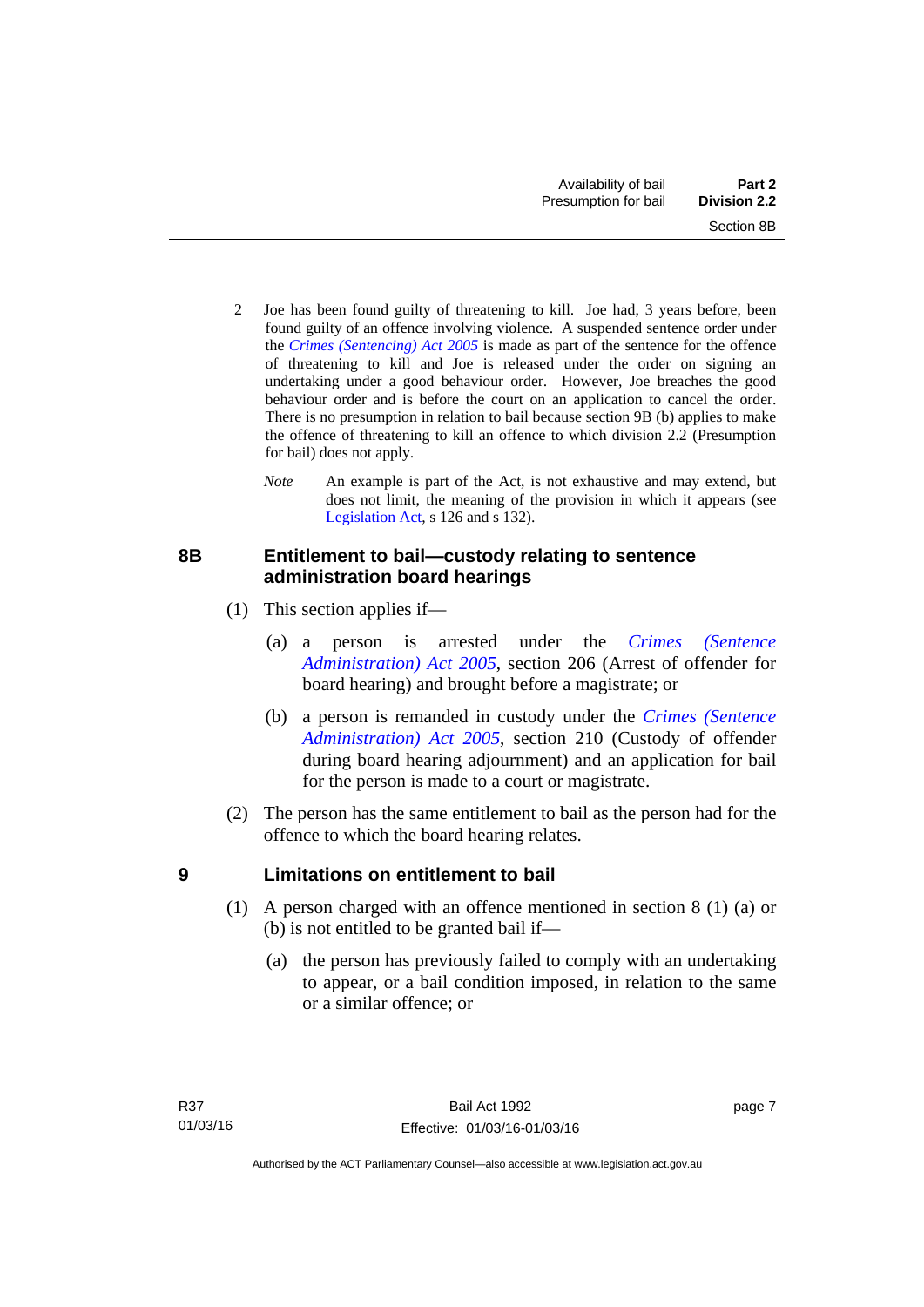- (b) in the opinion of the court or authorised officer, the person is incapacitated by intoxication, injury or use of drugs or is otherwise in danger of physical injury or in need of physical protection.
- (2) A person arrested for a breach of the peace or apprehended breach of the peace is not entitled to be granted bail if the person has previously, without reasonable excuse, failed to comply with an undertaking to appear, or a bail condition imposed, in relation to a breach of the peace or apprehended breach of the peace.

# <span id="page-15-0"></span>**9A Entitlement to bail—offences other than minor offences**

- (1) This section applies to—
	- (a) a person in relation to an offence other than an offence mentioned in section 8 (1) (a) or (b) (Entitlement to bail certain minor offences etc); and
	- (b) a person who is not entitled to bail under section 8 (2) because of section  $9(1)$  or  $(2)$ .
- (2) The person is entitled to be granted bail unless the court or authorised officer is satisfied that refusal is justified after considering—
	- (a) for an adult—the matters mentioned in section 22 (Criteria for granting bail to adults); or
	- (b) for a child—the matters mentioned in section 23 (Criteria for granting bail to children).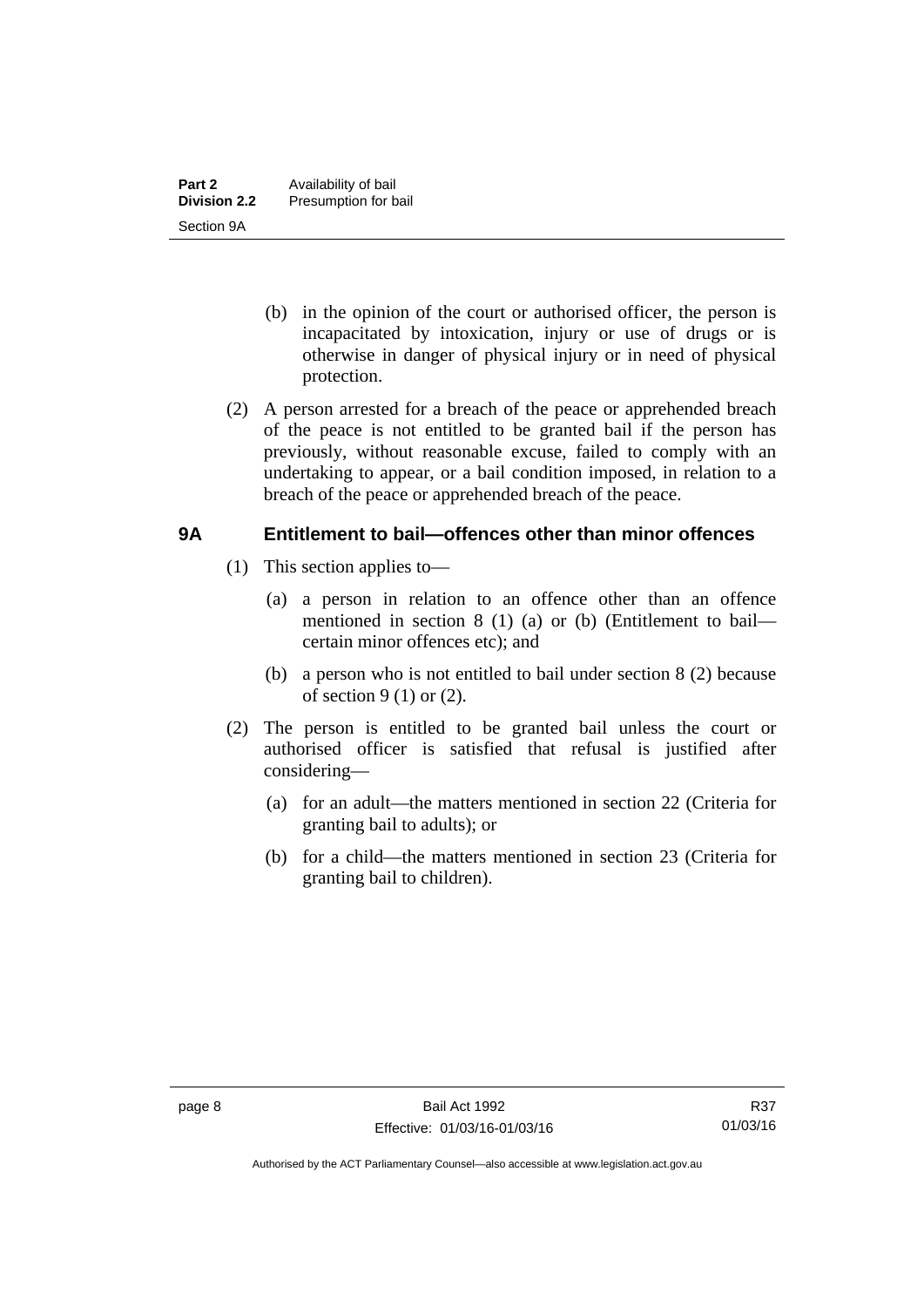# <span id="page-16-0"></span>**Division 2.3 No presumption for bail**

# <span id="page-16-1"></span>**9B Div 2.2 not to apply to certain offences**

Division 2.2 (Presumption for bail) does not apply to the grant of bail—

- (a) to a person accused of an offence mentioned in schedule 1 (Offences to which presumption for bail does not apply); or
- (b) to a person accused of any of the following offences, if the person has in the previous 10 years been found guilty of an offence involving violence or the threat of violence:
	- (i) an offence against the *[Crimes Act 1900](http://www.legislation.act.gov.au/a/1900-40)*, section 30 (Threat to kill);
	- (ii) an offence against the *[Crimes Act 1900](http://www.legislation.act.gov.au/a/1900-40)*, section 31 (Threat to inflict grievous bodily harm);
	- (iii) an offence against the *[Crimes Act 1900](http://www.legislation.act.gov.au/a/1900-40)*, section 35 (Stalking);
	- (iv) an offence against the *[Domestic Violence and Protection](http://www.legislation.act.gov.au/a/2008-46)  [Orders Act 2008](http://www.legislation.act.gov.au/a/2008-46)*, section 90 (Offence for contravention of protection order); or
- (c) to a person accused of an offence against the *[Criminal Code](http://www.comlaw.gov.au/Details/C2013C00138)  [Act 1995](http://www.comlaw.gov.au/Details/C2013C00138)* (Cwlth), section 80.1 (Treason); or
- (d) to a person convicted of an indictable offence but not sentenced.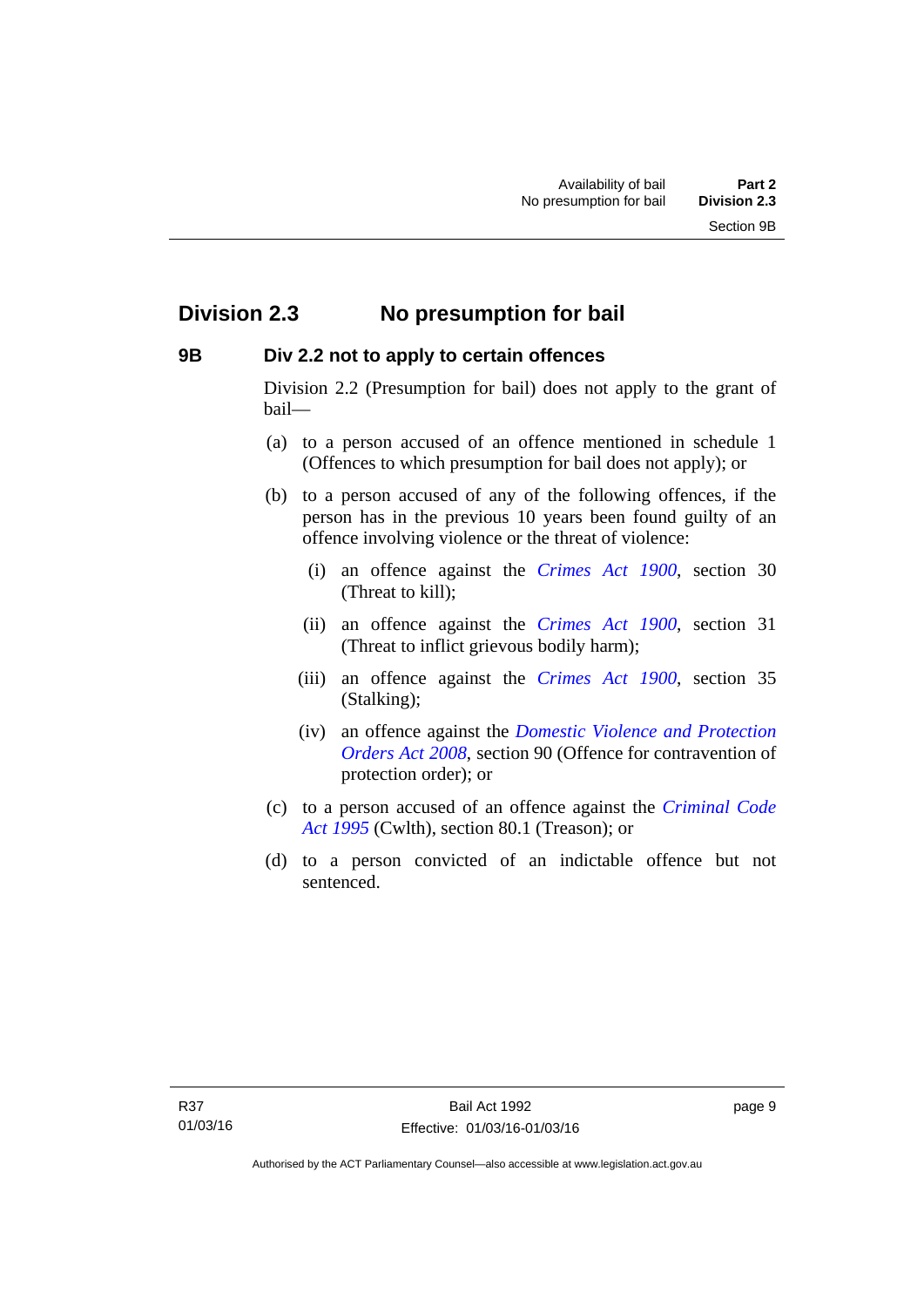# <span id="page-17-0"></span>**Division 2.4 Presumption against bail**

### <span id="page-17-1"></span>**9C Bail for murder and certain serious drug offences**

- (1) This section applies to a person accused of—
	- (a) murder; or
	- (b) an offence against any of the following provisions of the [Criminal Code,](http://www.legislation.act.gov.au/a/2002-51) chapter 6 (Serious drug offences):
		- (i) section 603 (1) (which is about trafficking in a large commercial quantity of a controlled drug);
		- (ii) section  $607(1)$  (which is about manufacturing a large commercial quantity of a controlled drug for selling);
		- (iii) section 616 (1) (which is about cultivating a large commercial quantity of a controlled plant for selling);
		- (iv) section 619 (1) (which is about selling a large commercial quantity of a controlled plant);
		- (v) section  $622(1)$  (which is about supplying etc a commercial quantity of a controlled drug to a child for selling);
		- (vi) section 624 (1) (which is about procuring a child to traffic in a commercial quantity of a controlled drug).
	- *Note* A reference to an offence against a territory law includes a reference to a related ancillary offence, eg attempt (see [Legislation Act](http://www.legislation.act.gov.au/a/2001-14), s 189).
- (2) A court or authorised officer must not grant bail to the person unless satisfied that special or exceptional circumstances exist favouring the grant of bail.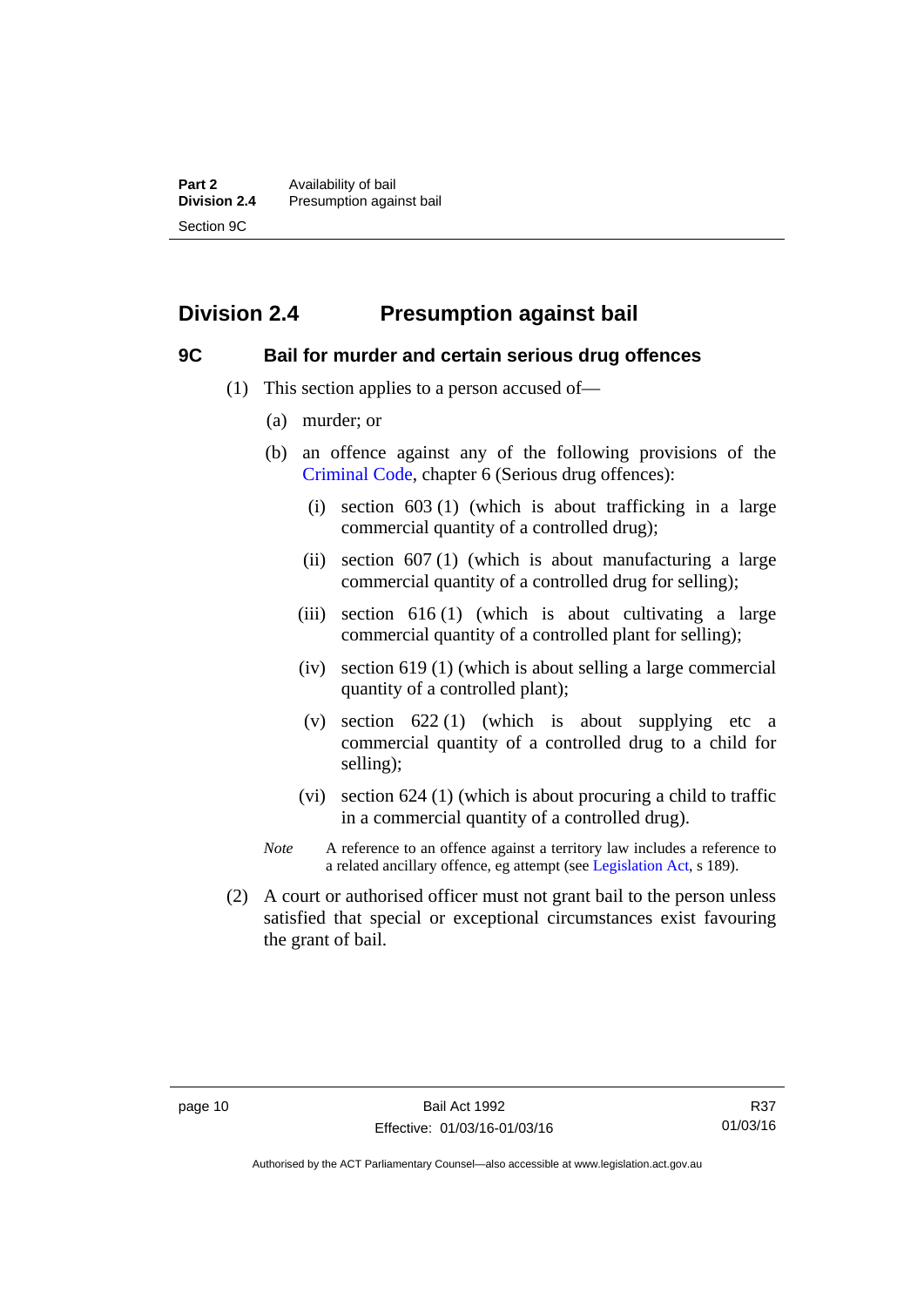- (3) However, even if special or exceptional circumstances are established, the court or officer must refuse bail if satisfied that refusal is justified after considering—
	- (a) for an adult—the matters mentioned in section 22 (Criteria for granting bail to adults); or
	- (b) for a child—the matters mentioned in section 23 (Criteria for granting bail to children).

# <span id="page-18-0"></span>**9D Bail for serious offence committed while charge for another pending or outstanding**

- (1) This section applies if—
	- (a) a person is accused of a serious offence; and
	- (b) the person is alleged to have committed the offence while a charge against the person for another serious offence is pending or outstanding.

### **Example**

Claude is served with a summons to attend the Magistrates Court to answer a charge that he has committed the offence of taking a motor vehicle without consent (punishable by 5 years imprisonment under the [Criminal Code,](http://www.legislation.act.gov.au/a/2002-51) section 318 (1), and so a serious offence for this section). Before the court date, Claude is arrested and charged with having committed an aggravated robbery the day after being served with the summons (punishable by 25 years imprisonment under the [Criminal Code](http://www.legislation.act.gov.au/a/2002-51), section 310, and so also a serious offence for this section). At the time of the alleged aggravated robbery, the charge of taking a motor vehicle without consent was still pending. This section will apply to any decision about the grant of bail to Claude in relation to the aggravated robbery charge.

- *Note* An example is part of the Act, is not exhaustive and may extend, but does not limit, the meaning of the provision in which it appears (see [Legislation Act,](http://www.legislation.act.gov.au/a/2001-14) s 126 and s 132).
- (2) A court or an authorised officer must not grant bail to the accused person unless satisfied that special or exceptional circumstances exist favouring the grant of bail.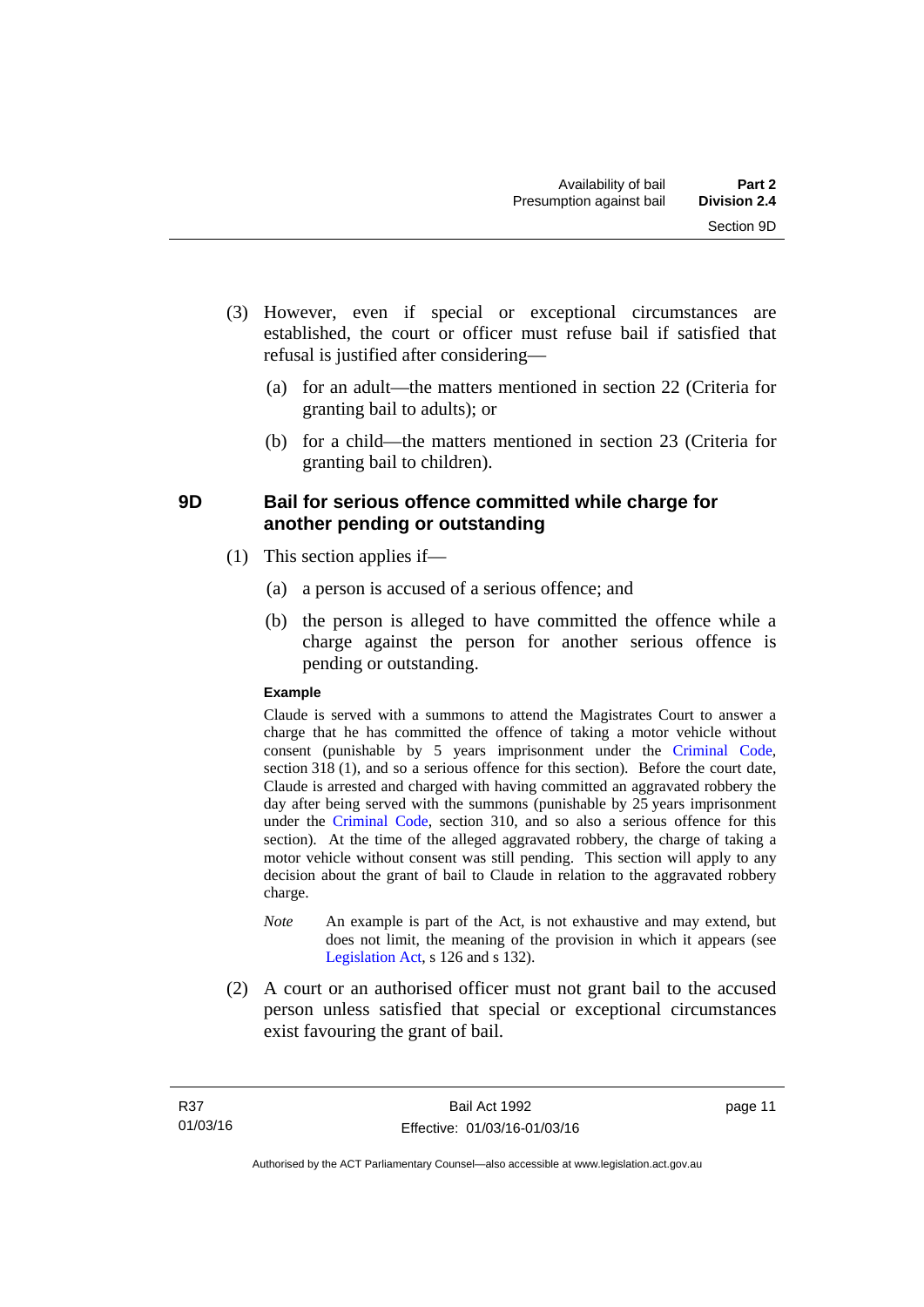- (3) However, even if special or exceptional circumstances are established, the court or officer must refuse bail if satisfied that refusal is justified after considering—
	- (a) for an adult—the matters mentioned in section 22 (Criteria for granting bail to adults); or
	- (b) for a child—the matters mentioned in section 23 (Criteria for granting bail to children).
- (4) Also, if the serious offence mentioned in subsection (1) (a) or (b) is a domestic violence offence, an authorised person must not grant bail to the accused person if satisfied that refusal of bail is required under section 9F (Domestic violence offence—bail by authorised officer).
- (5) This section does not affect the application of section 9F (4) and (5) to the accused person if—
	- (a) the serious offence mentioned in subsection (1) (a) or (b) is a domestic violence offence; and
	- (b) an authorised person grants bail to the accused person.
- (6) In this section:

*outstanding*—a charge against a person for an offence is *outstanding*—

- (a) until the charge is finally dealt with in any of the following ways:
	- (i) the charge is withdrawn;
	- (ii) the charge is dismissed by a court;
	- (iii) the person is discharged by the Magistrates Court following a committal hearing;
	- (iv) the person is acquitted or found guilty by a court of the offence; and

R37 01/03/16

Authorised by the ACT Parliamentary Counsel—also accessible at www.legislation.act.gov.au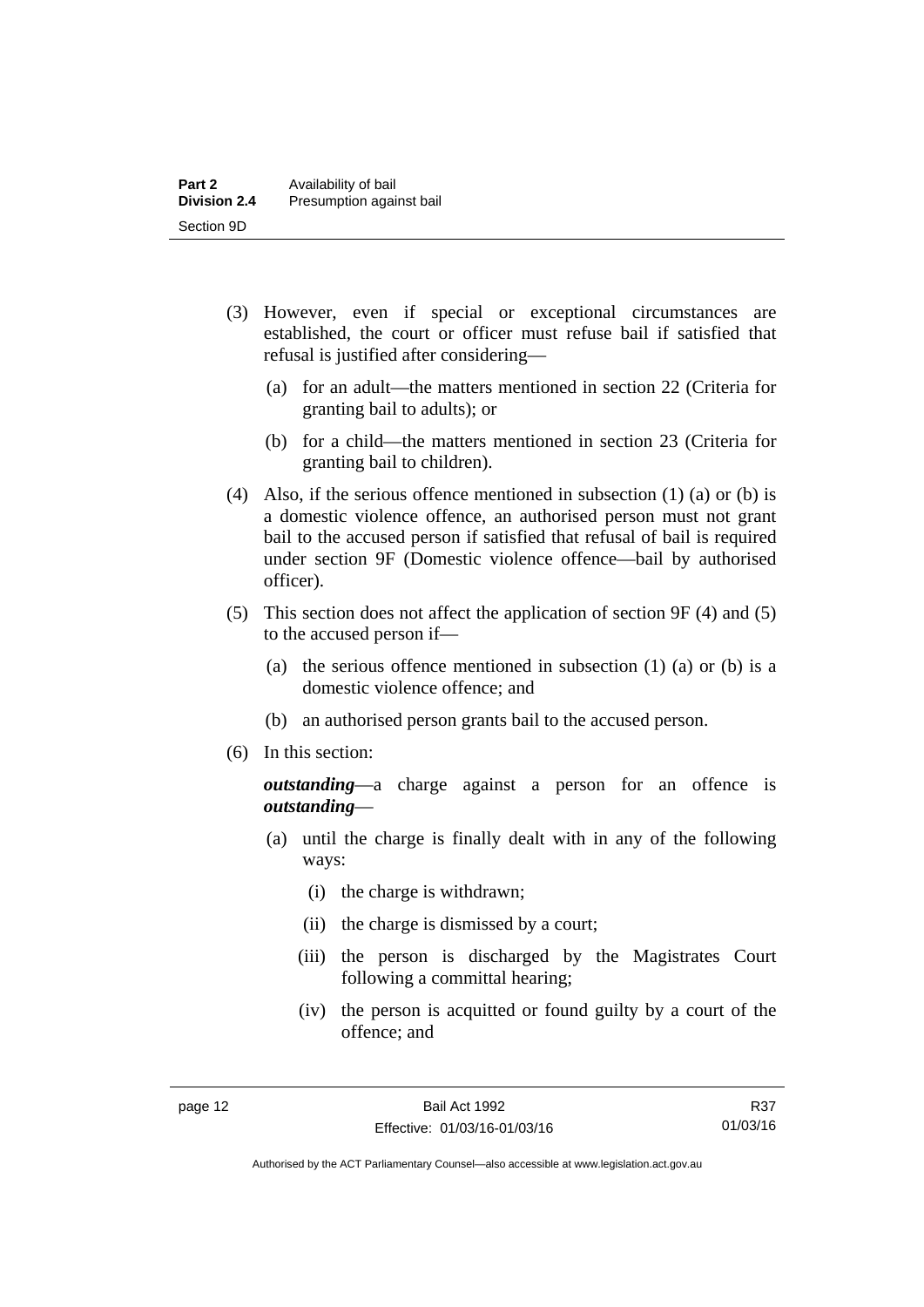- (b) if the person is acquitted or found guilty by a court of the offence charged, but a new trial on the charge (or a charge based on the same facts) is later ordered on appeal—from the date the new trial is ordered until the earliest of the following happens—
	- (i) the charge (or a charge based on the same facts) is finally dealt with as mentioned in paragraph (a)  $(i)$ ,  $(ii)$  or  $(iv)$ ;
	- (ii) the order for the new trial is reversed on a further appeal.

### *Note Found guilty*, of an offence, includes—

- having an order made for the offence under the *[Crimes](http://www.legislation.act.gov.au/a/2005-58)  [\(Sentencing\) Act 2005](http://www.legislation.act.gov.au/a/2005-58)*, s 17 (Non-conviction orders—general)
- having the offence taken into account under the *[Crimes](http://www.legislation.act.gov.au/a/2005-58)  [\(Sentencing\) Act 2005](http://www.legislation.act.gov.au/a/2005-58)*, s 57 (Outstanding additional offences taken into account in sentencing)

(see [Legislation Act,](http://www.legislation.act.gov.au/a/2001-14) dict, pt 1).

*pending*—a charge against a person for an serious offence is *pending* if the person has not yet been charged with the offence, but the person has—

- (a) been arrested for the offence (unless the person is later released without being charged with a serious offence); or
- (b) been served with a summons to appear before a court to answer a charge for the offence; or
- (c) at the invitation of a police officer, signed an agreement to attend court to answer a charge for the offence.

*serious offence* means an offence punishable by imprisonment for 5 years or longer (other than an offence in relation to which an election for summary disposal has been made under the *[Crimes](http://www.legislation.act.gov.au/a/1900-40)  [Act 1900](http://www.legislation.act.gov.au/a/1900-40)*, section 374 (Summary disposal of certain cases at prosecutor's election).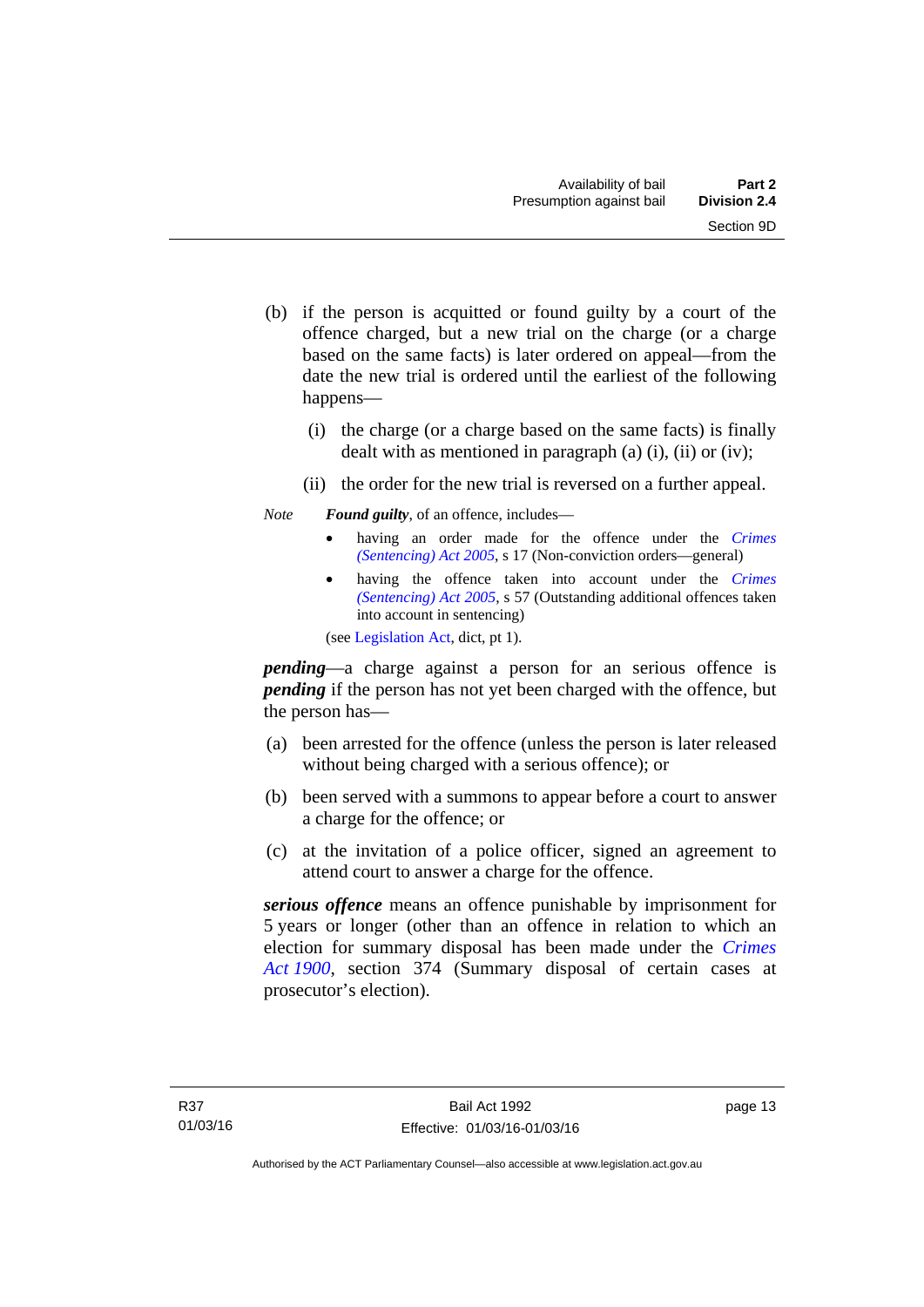### <span id="page-21-0"></span>**9E Bail for person sentenced to imprisonment**

- (1) This section applies if—
	- (a) a person has been convicted of an offence by a court and sentenced to a period of imprisonment for the offence; and
	- (b) an appeal is pending in relation to the conviction or sentence.
- (2) A court must not grant bail to the person unless satisfied that special or exceptional circumstances exist favouring the grant of bail.
- (3) In this section:

*appeal* includes an appeal against a decision on appeal.

### <span id="page-21-1"></span>**9F Domestic violence offence—bail by authorised officer**

- (1) This section applies to a person accused of a domestic violence offence.
- (2) An authorised officer must not grant bail to the person unless satisfied that the person poses no danger to a protected person while released on bail.
- (3) However, even if the authorised officer is satisfied under subsection (2), the officer must refuse bail if satisfied that the refusal is justified after considering—
	- (a) for an adult—the matters mentioned in section 22 (Criteria for granting bail to adults); or
	- (b) for a child—the matters mentioned in section 23 (Criteria for granting bail to children).
- (4) Also, the person must not be released on bail under this section unless the person gives an undertaking to appear within 48 hours of being released.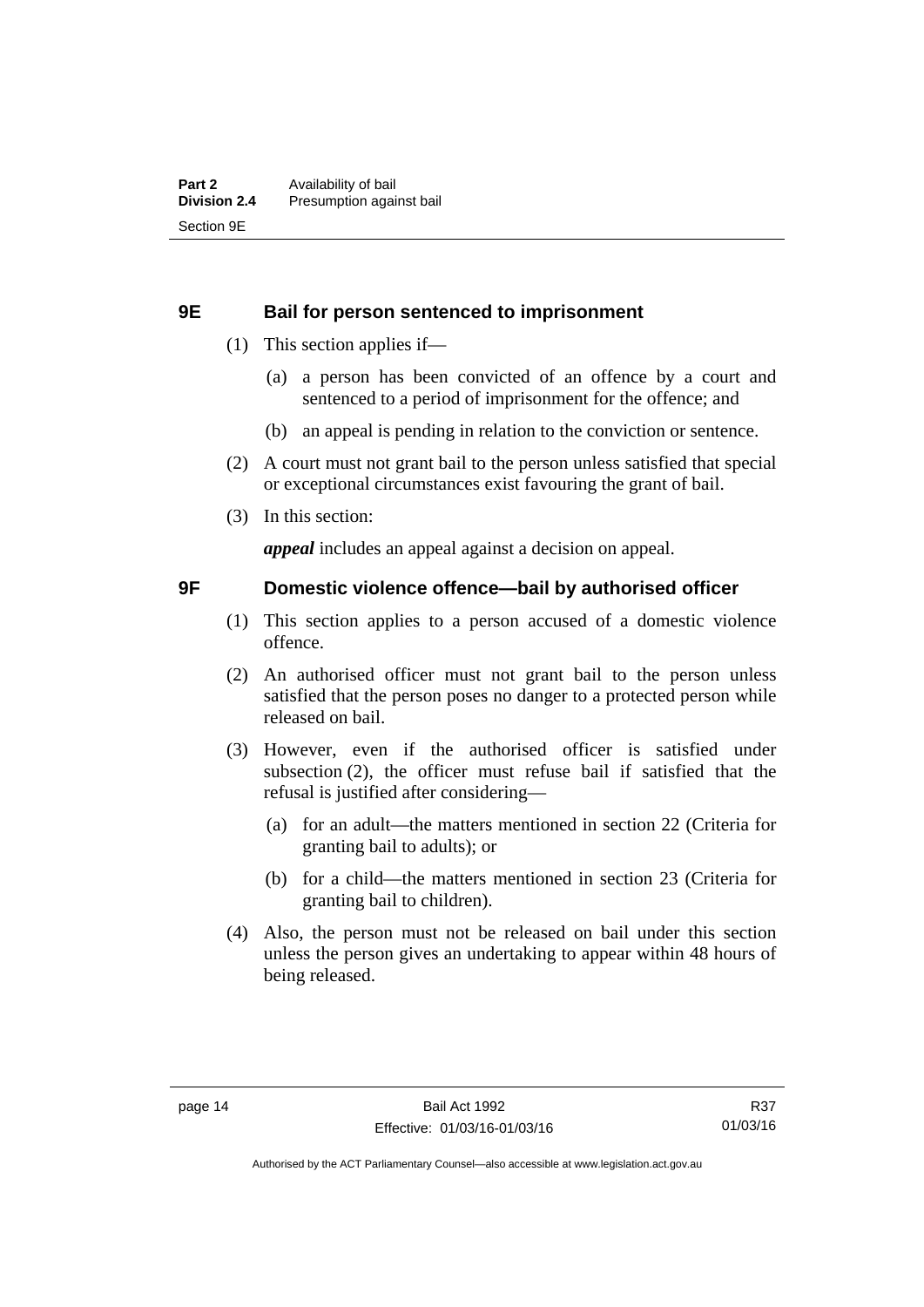- (5) If the authorised officer grants bail to the person under this section, the officer must, in the record made under section 27 (Recording of certain bail decisions), state why the officer is satisfied that the person poses no danger to any protected person.
- (6) In this section:

*protected person*, in relation to a person accused of a domestic violence offence—

- (a) means a person against whom the alleged conduct making up the offence was directed; and
- (b) includes any other relevant person in relation to the accused person.

*relevant person*—see the *[Domestic Violence and Protection Orders](http://www.legislation.act.gov.au/a/2008-46)  [Act 2008](http://www.legislation.act.gov.au/a/2008-46)*, dictionary.

- *Note* The *[Domestic Violence and Protection Orders Act 2008](http://www.legislation.act.gov.au/a/2008-46)*, s 15 (1) defines a *relevant person* in relation to a person (the *original person*) as any of the following people:
	- a domestic partner or former domestic partner of the original person (*domestic partner* is defined in the [Legislation Act,](http://www.legislation.act.gov.au/a/2001-14) s 169 (1))
	- a relative of the original person (*relative* is defined in the *[Domestic](http://www.legislation.act.gov.au/a/2008-46)  [Violence and Protection Orders Act 2008](http://www.legislation.act.gov.au/a/2008-46)*, s 15A)
	- a child of a domestic partner or former domestic partner of the original person
	- a parent of a child of the original person
	- someone who is or has been in a relevant relationship with the original person (*relevant relationship* is defined in the *[Domestic](http://www.legislation.act.gov.au/a/2008-46)  [Violence and Protection Orders Act 2008](http://www.legislation.act.gov.au/a/2008-46)*, s 15).

## <span id="page-22-0"></span>**9G Special or exceptional circumstances**

 (1) This section applies if a court or authorised officer is required under this part to be satisfied of the existence of special or exceptional circumstances favouring the grant of bail to a person.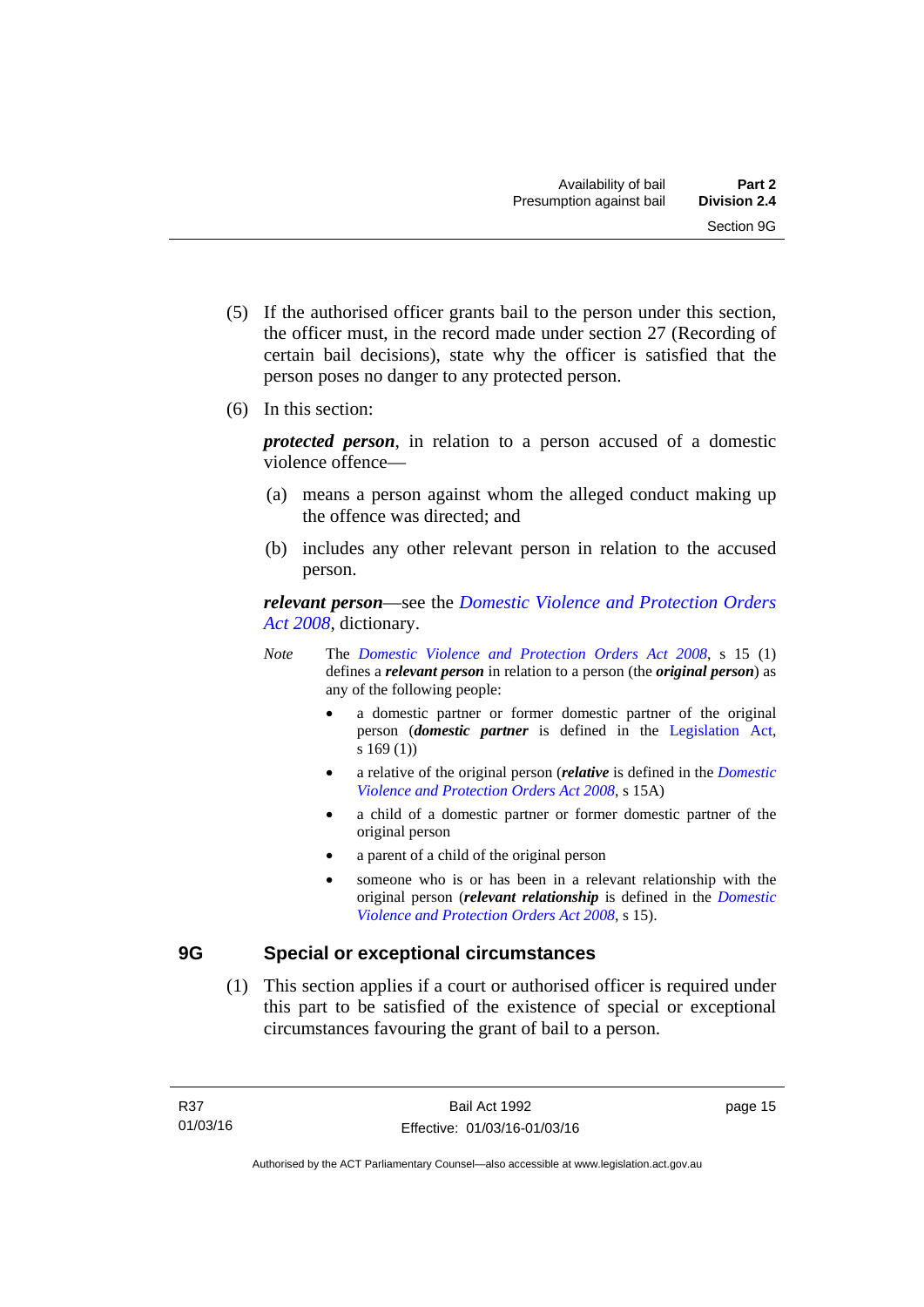- (2) A circumstance that would be an applicable bail criteria for the person is not a special or exceptional circumstance only because it is an applicable bail criteria.
- (3) Also, the court or authorised officer must consider the applicable bail criteria for the person only after the court or authorised officer is satisfied of the existence of the special or exceptional circumstances.

#### **Examples for s (3)**

- 1 Damien is before the court charged with having committed an aggravated robbery. He has earlier been charged with having committed aggravated robbery. Section 9D applies and there is a presumption against bail unless there are special or exceptional circumstances. Damien argues that there are special circumstances as he needs to support his child, he may lose his job and he may lose an opportunity to take up public housing. The court considers that the circumstances are not special or exceptional. Bail is not granted and the criteria in section 22 are not considered.
- 2 Jason is facing similar charges. Jason has had a car accident before his arrest for the second offence. His kidneys are damaged requiring dialysis every 3 days. Jason argues that his need for regular treatment and his reduced mobility mean that he is highly unlikely to abscond. The court considers these circumstances are special or exceptional. The court then considers the criteria in section 22 in deciding whether to grant bail.
- *Note* An example is part of the Act, is not exhaustive and may extend, but does not limit, the meaning of the provision in which it appears (see [Legislation Act,](http://www.legislation.act.gov.au/a/2001-14) s 126 and s 132).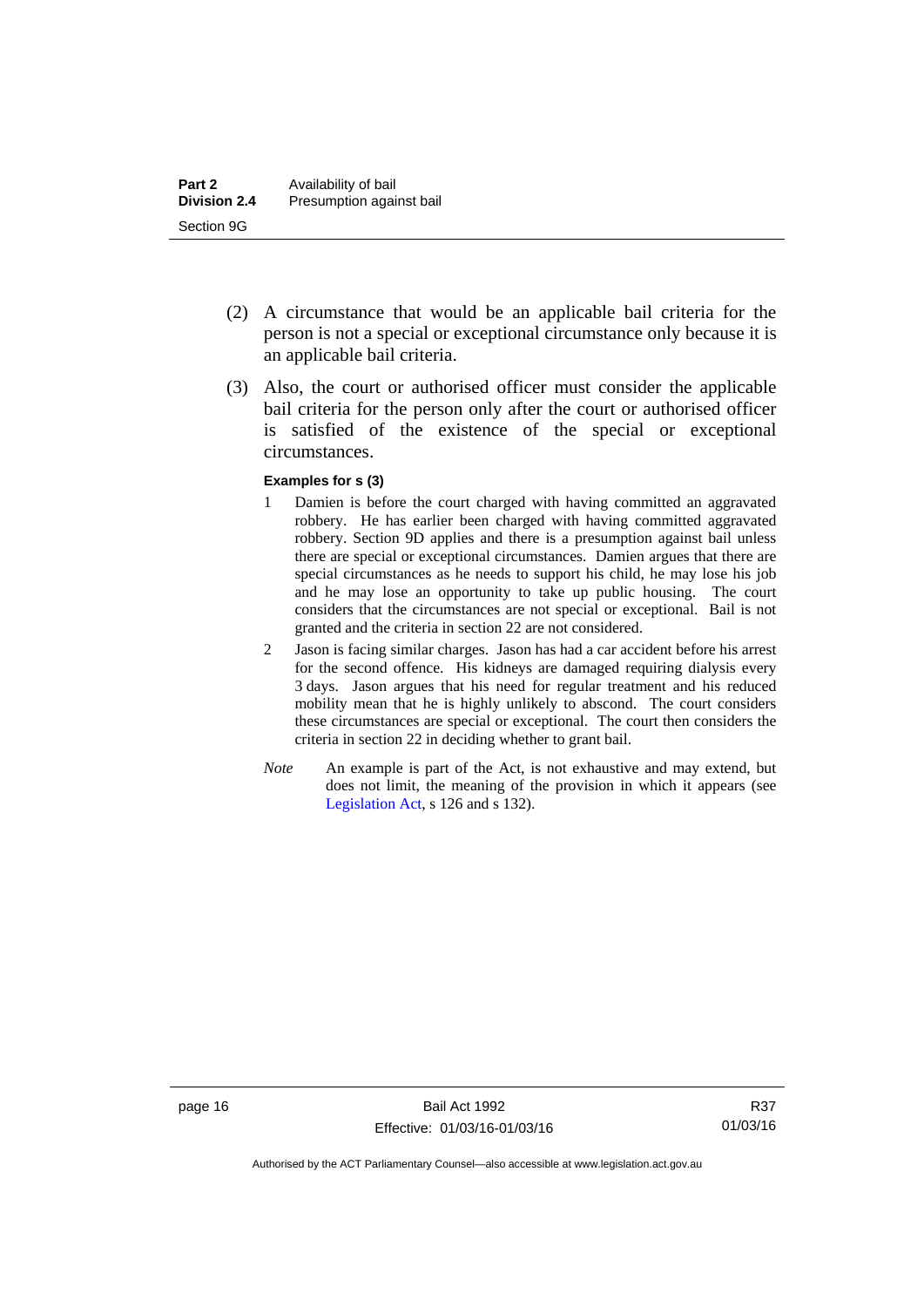# <span id="page-24-0"></span>**Part 3 Dispensing with bail**

# <span id="page-24-1"></span>**10 Dispensing with bail**

- (1) A court that may grant bail to an accused person may instead dispense with the requirement for bail.
- (2) In deciding whether to release an accused person from custody without requiring bail, a court may have regard to any information that appears to the court to be relevant and reliable.
- (3) If, during an appearance by an accused person before a court, no specific order or direction is made by the court in relation to bail, the court is taken to have dispensed with the requirement for bail.
- (4) Subsection (3) does not apply if, under section 33 (3), the court is taken to have continued bail.
- (5) A court must not dispense with the requirement for bail for an accused person to whom either of the following sections apply unless satisfied that special or exceptional circumstances exist justifying dispensing with the requirement:
	- (a) section 9D (Bail for serious offence committed while charge for another pending or outstanding);
	- (b) section 9E (Bail for person sentenced to imprisonment).

# <span id="page-24-2"></span>**11 Effect of dispensing with bail**

- (1) While the requirement for bail is dispensed with under this Act in relation to a person accused of an offence, the person is entitled to be and to remain at liberty in relation to the offence until the person is required to appear before a court in relation to the offence.
- (2) Subsection (1) does not apply to an accused person while the person is in custody for another offence or reason in relation to which the person is not entitled to be at liberty, whether under this Act or otherwise.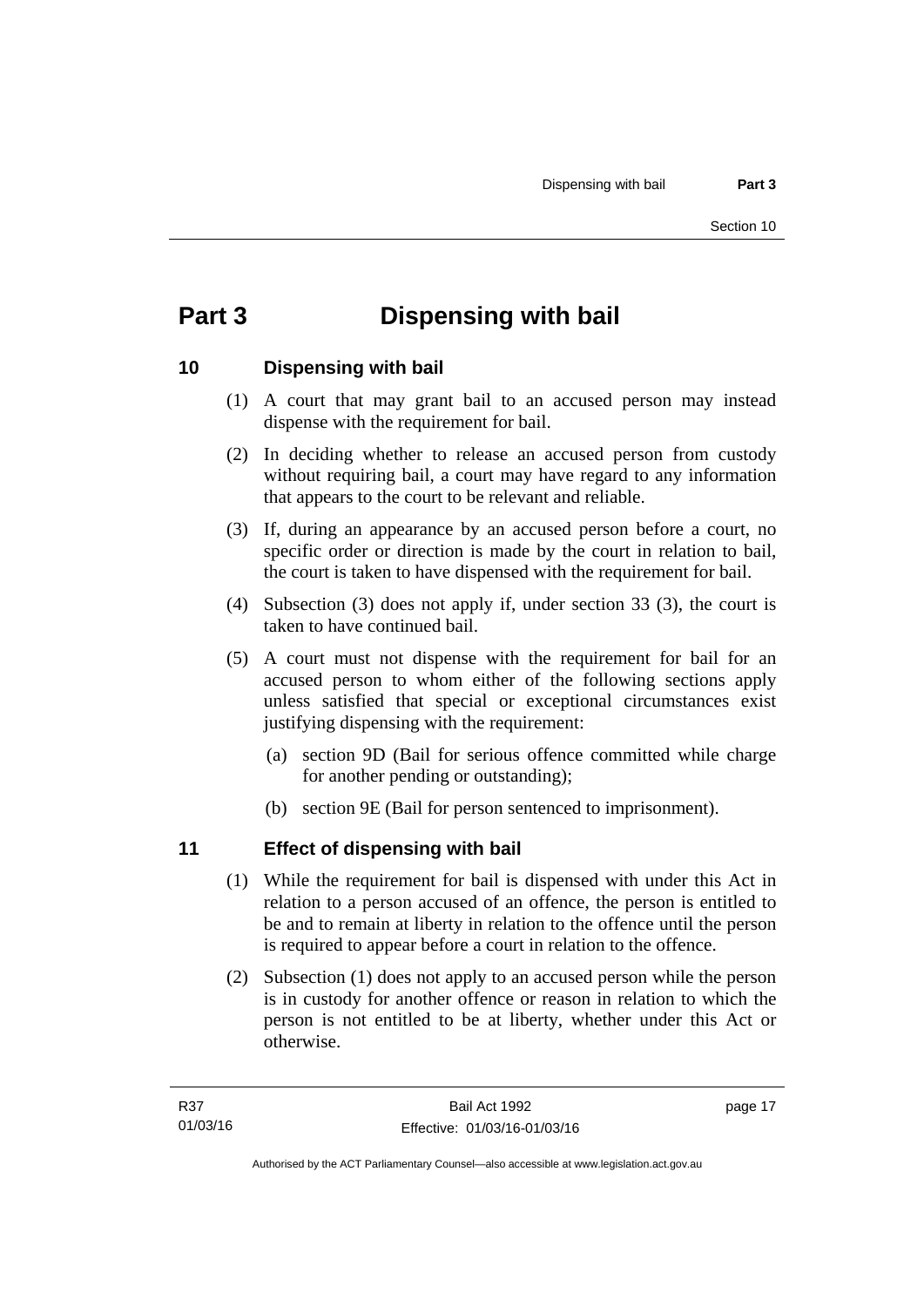#### **Part 3** Dispensing with bail

Section 12

# <span id="page-25-0"></span>**12 Decision to dispense with bail**

For part 6, if a court dispenses with the requirement for bail, the court is taken to have made a decision in relation to bail.

page 18 Bail Act 1992 Effective: 01/03/16-01/03/16

R37 01/03/16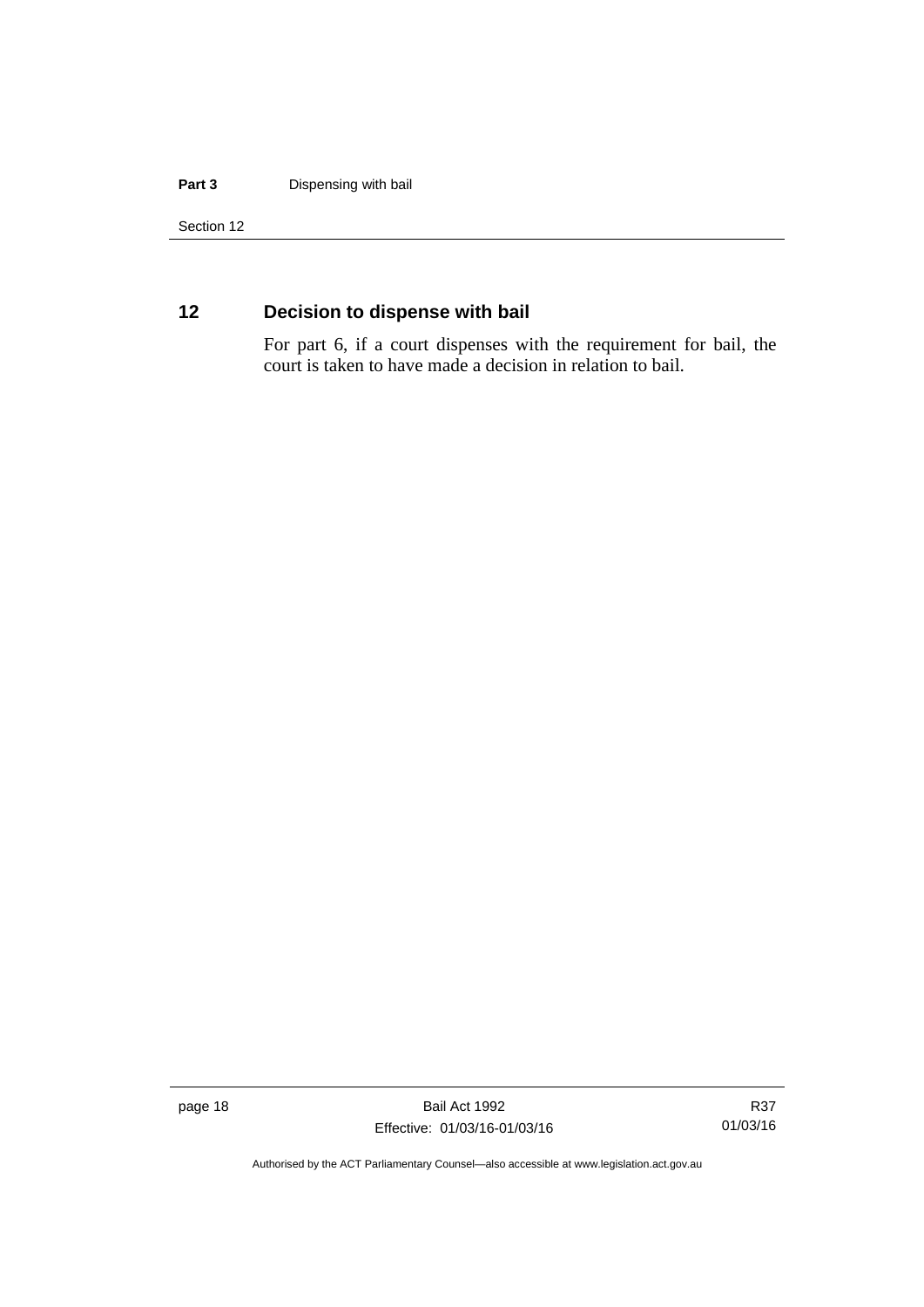# <span id="page-26-0"></span>**Part 4 Grant of bail**

# <span id="page-26-1"></span>**12A Meaning of** *bail order* **and** *bail review application***—pt 4**

In this part:

*bail order*—see section 19(1).

*bail review application* means an application in relation to bail made under section 41 (Right of review of bail decisions).

# <span id="page-26-2"></span>**12B When is a proceeding** *before the Supreme Court***?—pt 4**

For this part, a proceeding for an offence is *before the Supreme Court* if the court has jurisdiction in the proceeding because the accused person to whom the proceeding relates—

- (a) has been committed to the court for trial or sentence; or
- (b) is an accused in a prosecution on indictment instituted by the director of public prosecutions under the *[Director of Public](http://www.legislation.act.gov.au/a/1990-22)  [Prosecutions Act 1990](http://www.legislation.act.gov.au/a/1990-22)*, section 7; or
- (c) has lodged an appeal to the court against a conviction, order or sentence imposed on the person by the Magistrates Court.

# <span id="page-26-3"></span>**13 Deciding bail after charge laid**

- $(1)$  If—
	- (a) a person who has been taken into custody by a police officer is charged with an offence but is not to be brought before a court immediately after being charged; or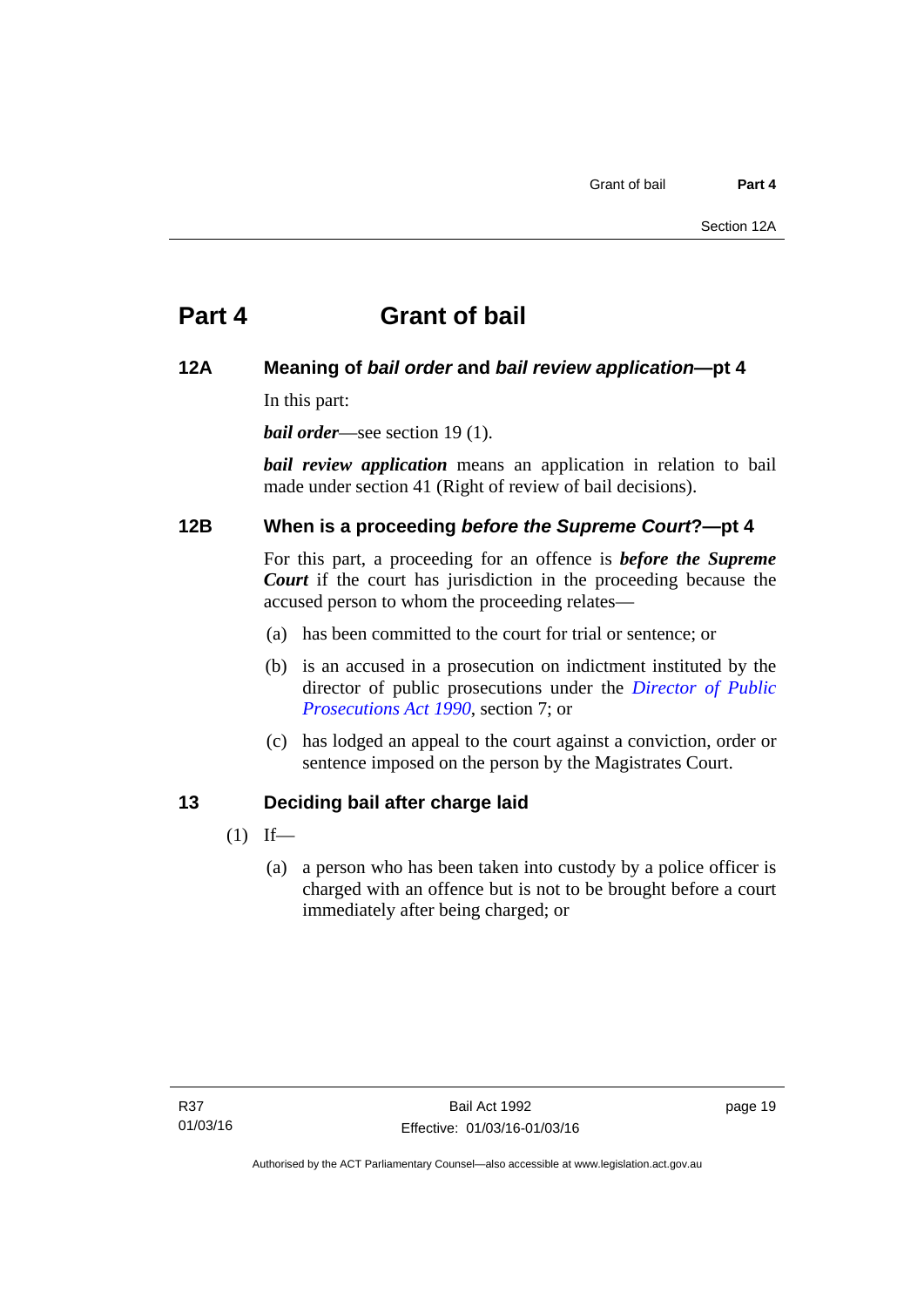Section 13

 (b) it is not practicable to bring immediately before a court a person arrested under a warrant (being a warrant which does not expressly preclude the granting of bail) issued under the *[Magistrates Court Act 1930](http://www.legislation.act.gov.au/a/1930-21)*, section 42 (2) (Issue of warrant and summons) in relation to an offence punishable by a fine or by imprisonment for a period not exceeding 2 years;

the police officer who charges or arrests the person—

- (c) must tell the person that the person may—
	- (i) apply for bail; and
	- (ii) communicate with a lawyer of the person's choice in relation to the making of an application for bail; and
	- (iii) if the person cannot speak or understand the English language—have recourse to the services of a competent interpreter; and
	- (iv) communicate with someone else of the person's choice who may reasonably be expected to assist the person in relation to the provision of bail; and

if the person asks for facilities to do so, must provide the person with reasonable facilities to enable the person to communicate with a lawyer, an interpreter or someone else; and

- (d) must tell the person about—
	- (i) the applicable bail criteria; and
	- (ii) the conditions subject to which the person may be released on bail; and

R37 01/03/16

Authorised by the ACT Parliamentary Counsel—also accessible at www.legislation.act.gov.au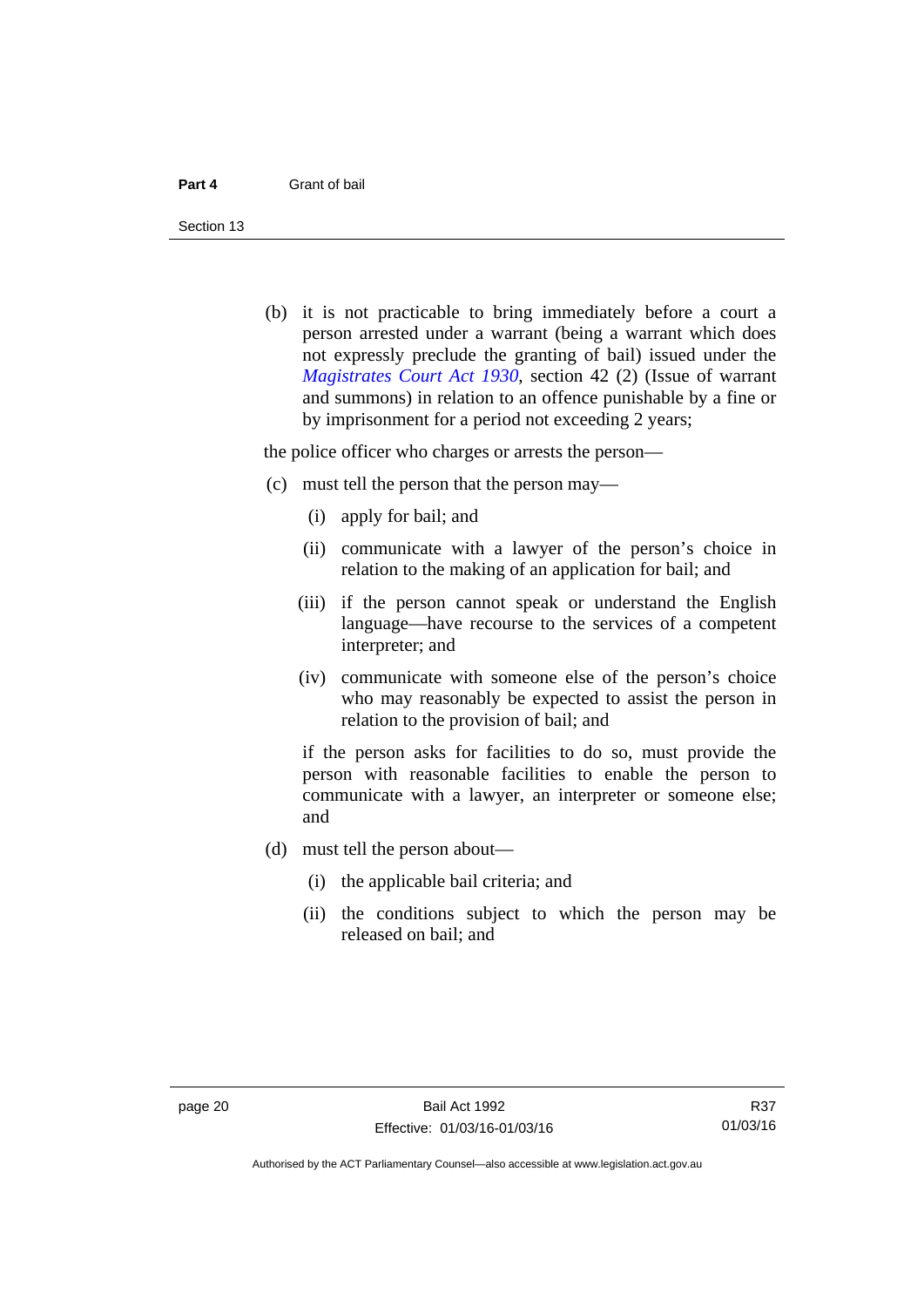- (e) if the person applies for bail—
	- (i) if the police officer is authorised to grant bail to the person—must consider whether the person should be granted bail; or
	- (ii) in any other case—must bring the person before an authorised officer.
- (2) If a person is brought before an authorised officer under subsection (1) (e) (ii), the authorised officer must consider whether the person should be granted bail.
- (3) If, before subsection (1) has been fully complied with in relation to an accused person, an authorised officer is satisfied that it is appropriate to release the person on bail subject only to the person giving an undertaking to appear, the authorised officer may so release the person.
- (4) A police officer who charges or arrests a person need not comply with subsection  $(1)$   $(c)$   $(ii)$ ,  $(iii)$  or  $(iv)$  if the police officer believes on reasonable grounds that non-compliance is necessary to prevent—
	- (a) the escape of an accomplice of the accused person; or
	- (b) the loss, destruction or falsification of evidence relating to the offence.
- (5) If a police officer who charges or arrests a person does not comply with subsection  $(1)$   $(c)$   $(ii)$ ,  $(iii)$  or  $(iv)$  for a reason mentioned in subsection (4), the police officer must record the reason.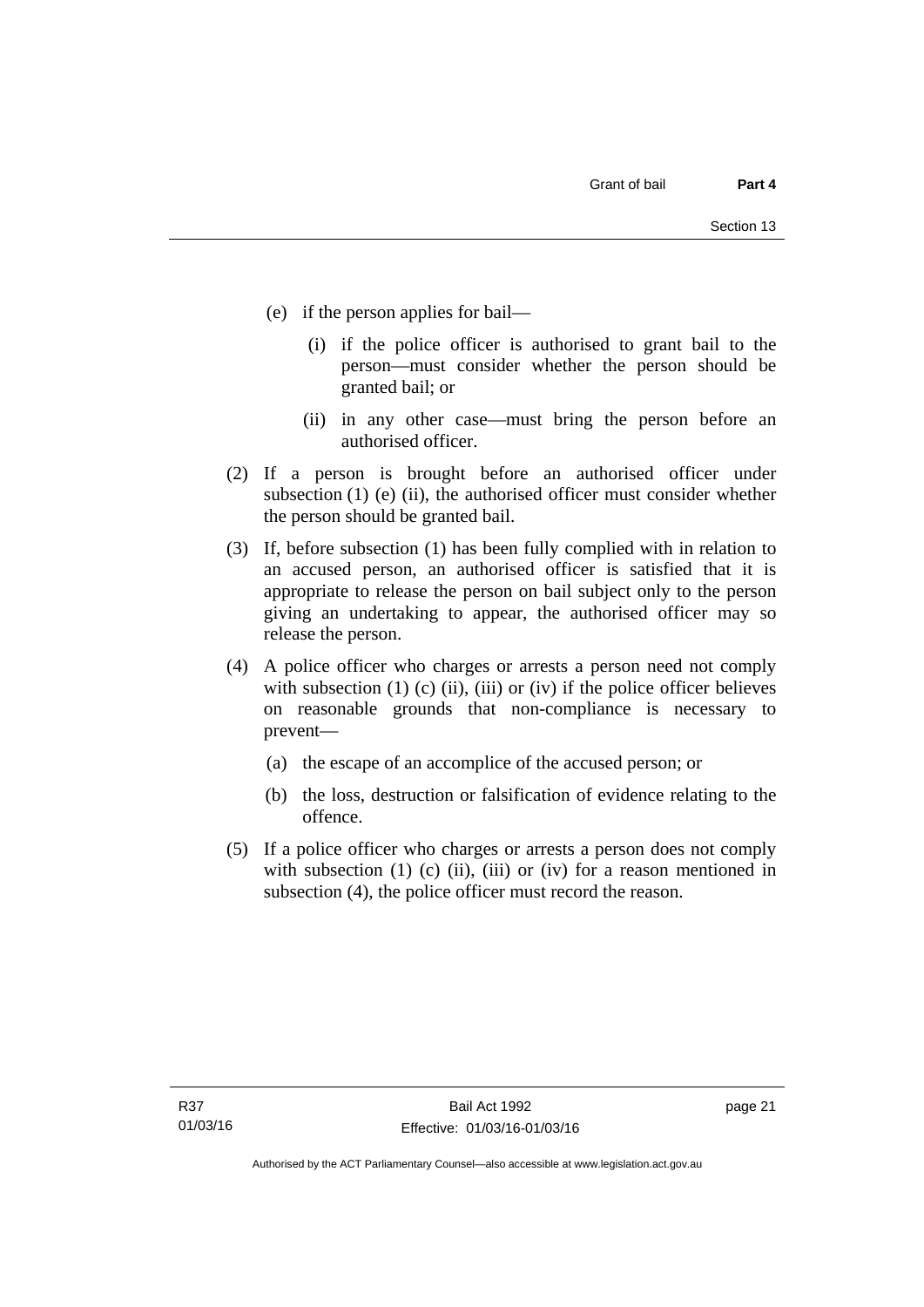### <span id="page-29-0"></span>**14 Grant of bail by authorised officers**

- (1) Subject to subsection (2), an authorised officer may grant bail in accordance with this Act to an accused person who is present at a police station.
- (2) An authorised officer must not grant bail to a person accused of an offence if—
	- (a) a decision about bail in relation to the offence has been made by a court; or
	- (b) the offence is a domestic violence offence of murder.
	- *Note* A reference to an offence against a territory law includes a reference to a related ancillary offence, eg attempt (see [Legislation Act](http://www.legislation.act.gov.au/a/2001-14), s 189).

## <span id="page-29-1"></span>**15 Deciding of questions of bail by authorised officers**

- (1) An authorised officer who is required to consider whether to grant bail to an accused person must as soon as reasonably practicable—
	- (a) give—
		- (i) the accused person or a lawyer representing the accused person; and
		- (ii) any police officer involved in the investigation of the offence with which the accused person is charged;

an opportunity to make submissions to the authorised officer about the conditions to which any grant of bail to the accused person should be made subject; and

 (b) having regard to those submissions, to the applicable bail criteria and to any other available information that the authorised officer considers relevant and reliable, decide whether the person should be granted bail.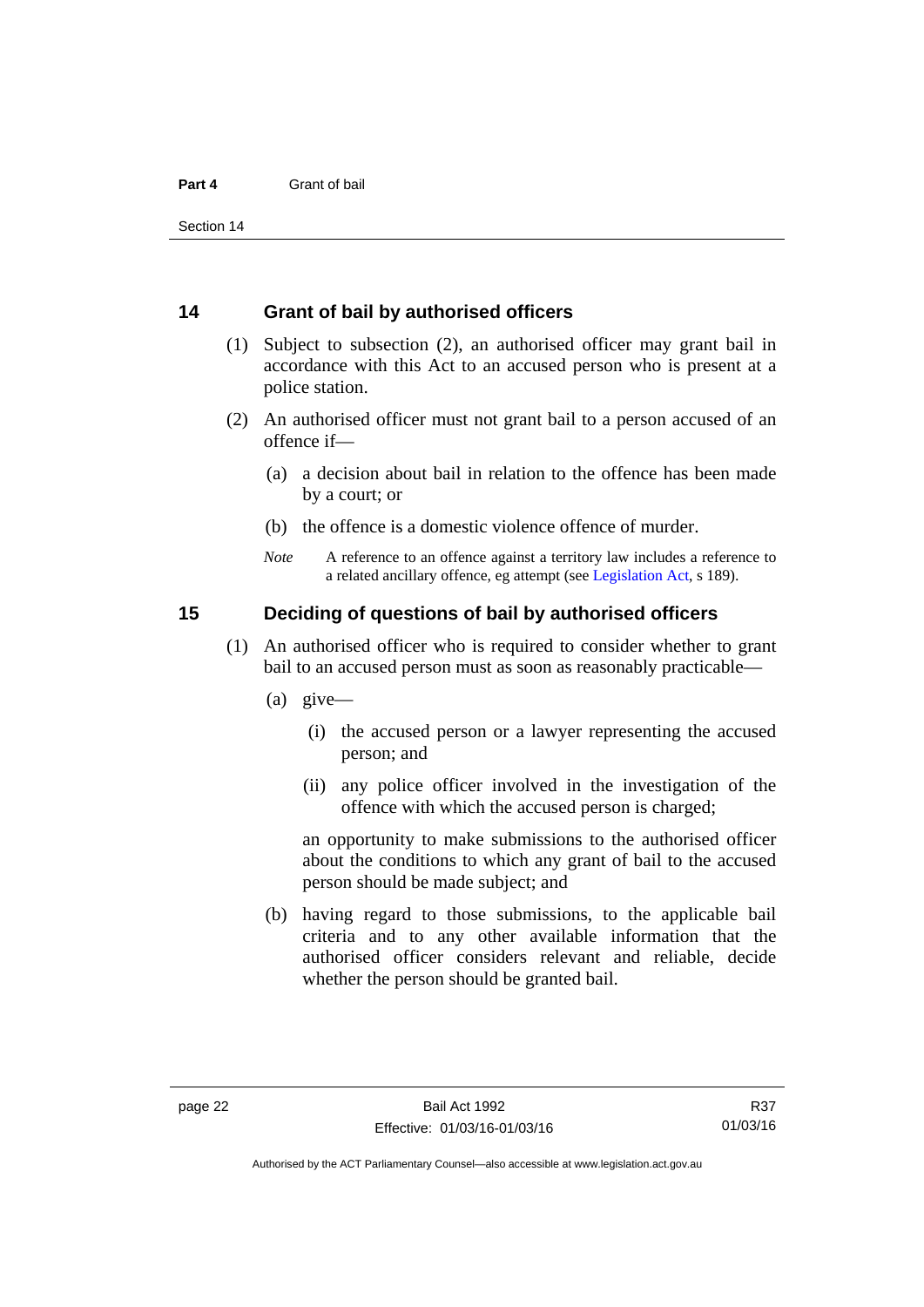- (2) If the authorised officer is satisfied, having regard to the applicable bail criteria, that—
	- (a) it is appropriate to release the person on the person giving an undertaking to appear; and
	- (b) it is not necessary to impose a bail condition;

the authorised officer must release the person on the person giving that undertaking.

- (3) If the authorised officer is satisfied, having regard to the applicable bail criteria, that it is not appropriate to grant bail to the accused person without imposing a condition, the authorised officer must, having regard to—
	- (a) the conditions that may be imposed in granting bail to a person; and
	- (b) the extent to which the imposition of 1 or more bail conditions would be appropriate having regard to the matters mentioned in whichever of section 9F (2), section 22 or section 23 applies to the making of a decision regarding the granting of bail to the accused person;

decide whether to grant bail to the accused person.

# <span id="page-30-0"></span>**16 Notification of decision of authorised officer**

- (1) If an authorised officer decides—
	- (a) to refuse to grant bail to an accused person; or
	- (b) to grant bail to an accused person subject to 1 or more bail conditions;

the authorised officer must inform the accused person—

- (c) of his or her decision; and
- (d) the right of the accused person to request a review of the decision under section 38; and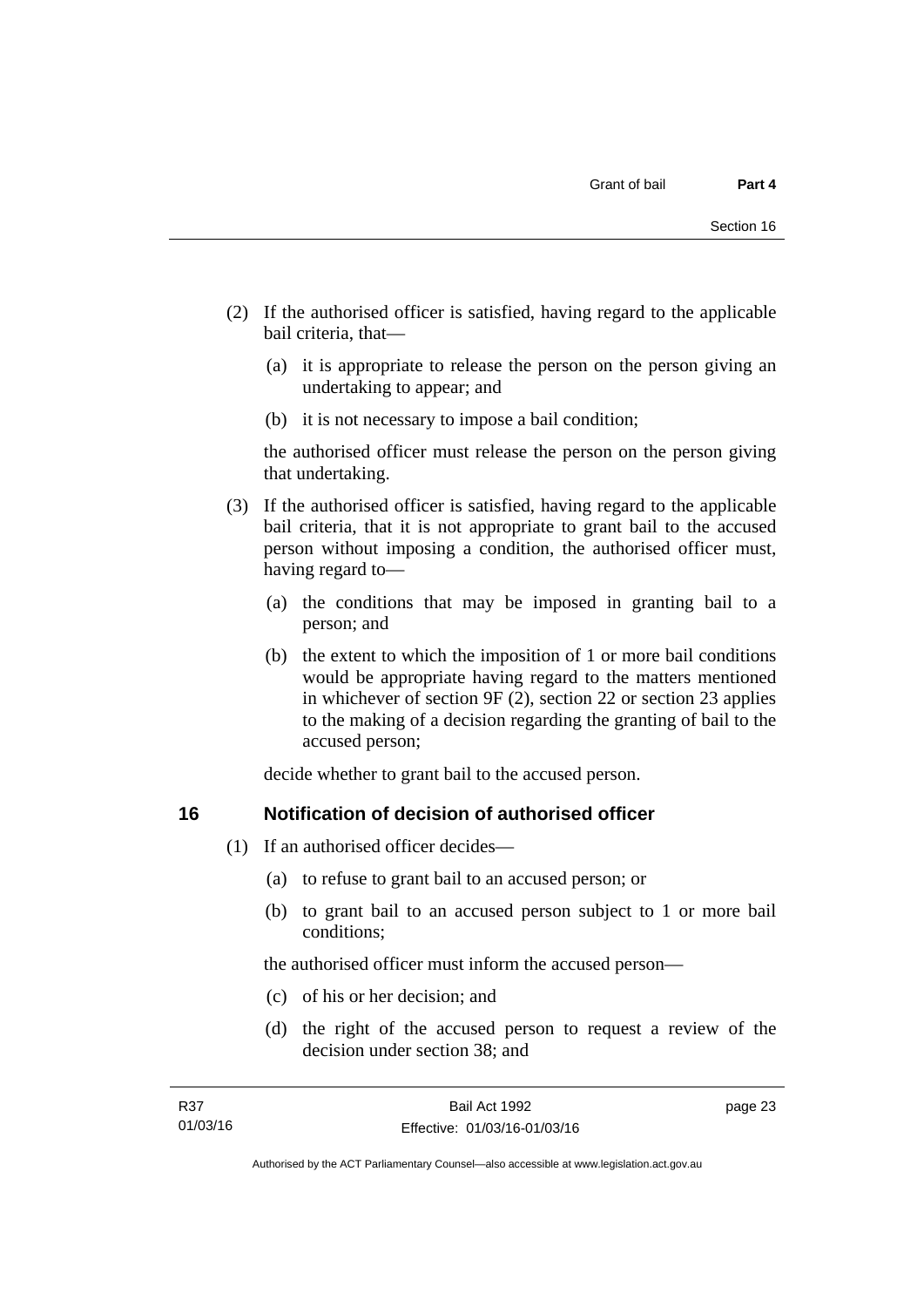- (e) if bail is refused—that the person is entitled to communicate with a lawyer; and
- (f) if the person would be granted bail subject to 1 or more bail conditions and that bail condition, or those bail conditions, are such that the person is unable or unwilling to comply, or to arrange for compliance, with them—that the person is entitled to communicate with a lawyer.
- (2) An authorised officer must, on being requested to do so by an accused person in relation to whom the authorised officer has made a decision of the kind referred to in subsection (1) (a) or (b), provide the person with reasonable facilities to communicate with a lawyer.
- (3) An authorised officer who refuses to grant bail to an accused person need not comply with subsection  $(1)$  (e) or  $(f)$  and subsection  $(2)$  if the authorised officer believes on reasonable grounds that non-compliance is necessary to prevent—
	- (a) the escape of an accomplice of the accused person; or
	- (b) the loss, destruction or falsification of evidence relating to the offence.
- (4) If an authorised officer does not comply with subsection (1) (e) or (f) and subsection (2) for a reason mentioned in subsection (3), the authorised officer must record the reason.
- (5) If an authorised officer decides to grant bail to an accused person in relation to a domestic violence offence, the officer must take reasonable steps to tell each protected person, as soon as practicable, about the decision and, if the accused person is granted bail subject to a bail condition, about the condition.
- (6) If an authorised officer decides not to grant bail to an accused person in relation to a domestic violence offence, the officer must tell each protected person about the decision.

R37 01/03/16

Authorised by the ACT Parliamentary Counsel—also accessible at www.legislation.act.gov.au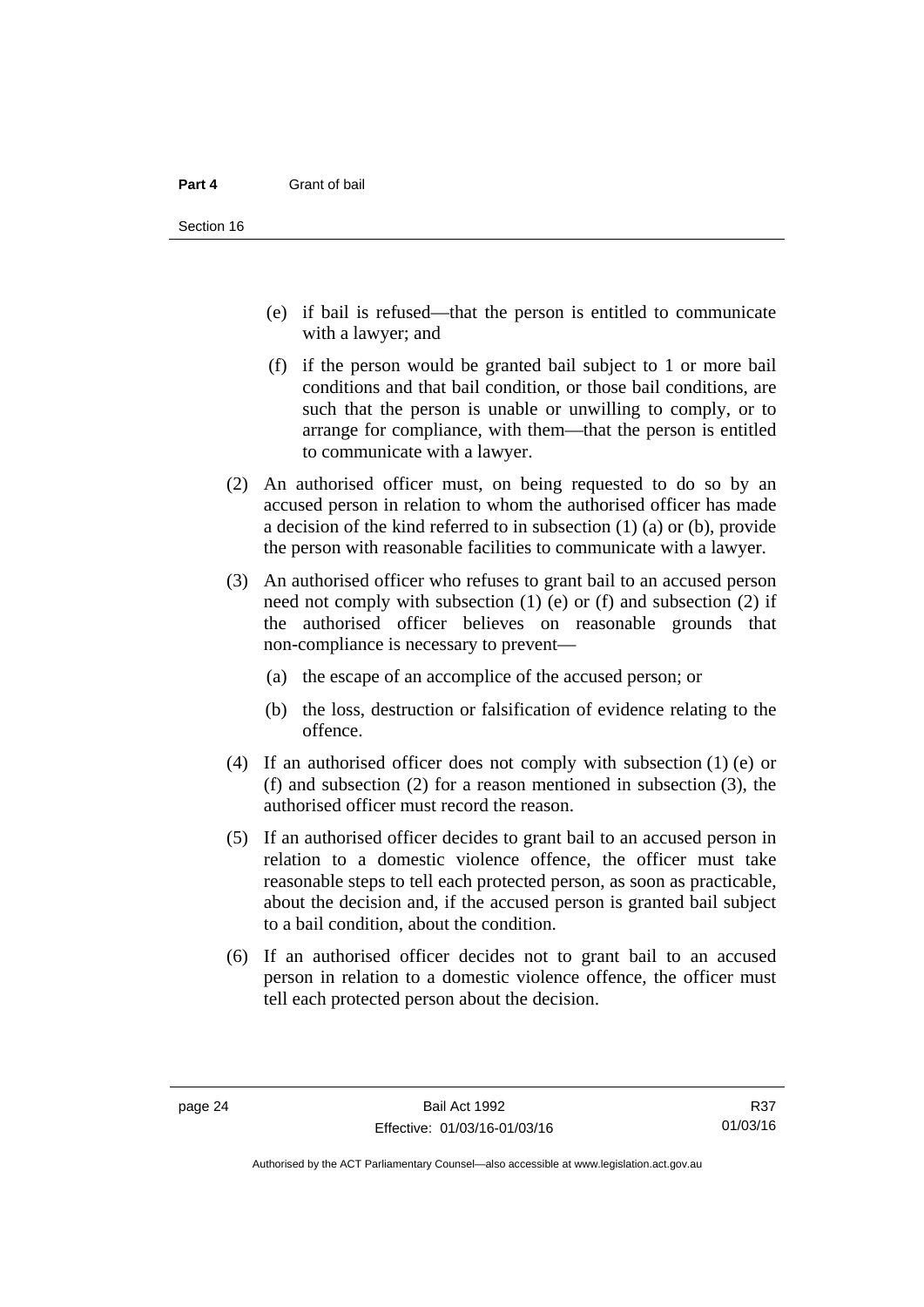## (7) In this section:

*protected person*, in relation to a domestic violence offence, means—

- (a) if the conduct making up the offence was directed at a child—a person with parental responsibility for the child; or
- (b) if the conduct making up the offence was directed at someone else—the person at whom the conduct was directed.

# <span id="page-32-0"></span>**17 Charged people in custody to be brought before court**

An accused person who—

- (a) has been taken into custody and charged with an offence; and
- (b) is refused bail by an authorised officer or is not released on bail granted by an authorised officer;

must be brought before a court as soon as practicable after the person has been taken into custody and, in any case, within 48 hours after having been taken into custody.

# <span id="page-32-1"></span>**18 Facilities to be provided to accused people**

- (1) If an accused person in police custody is to be brought, for the first time in relation to the offence, before a court more than 4 hours after the person came into custody—
	- (a) the police officer for the time being in charge of the police station where the person is in custody; or
	- (b) if the person is not in custody at a police station—the police officer who has custody of the person;

must, if it is reasonably practicable to do so, provide the person with, and allow the person to use—

 (c) facilities to enable the accused person to wash, shower or bathe and (if appropriate) to shave; and

page 25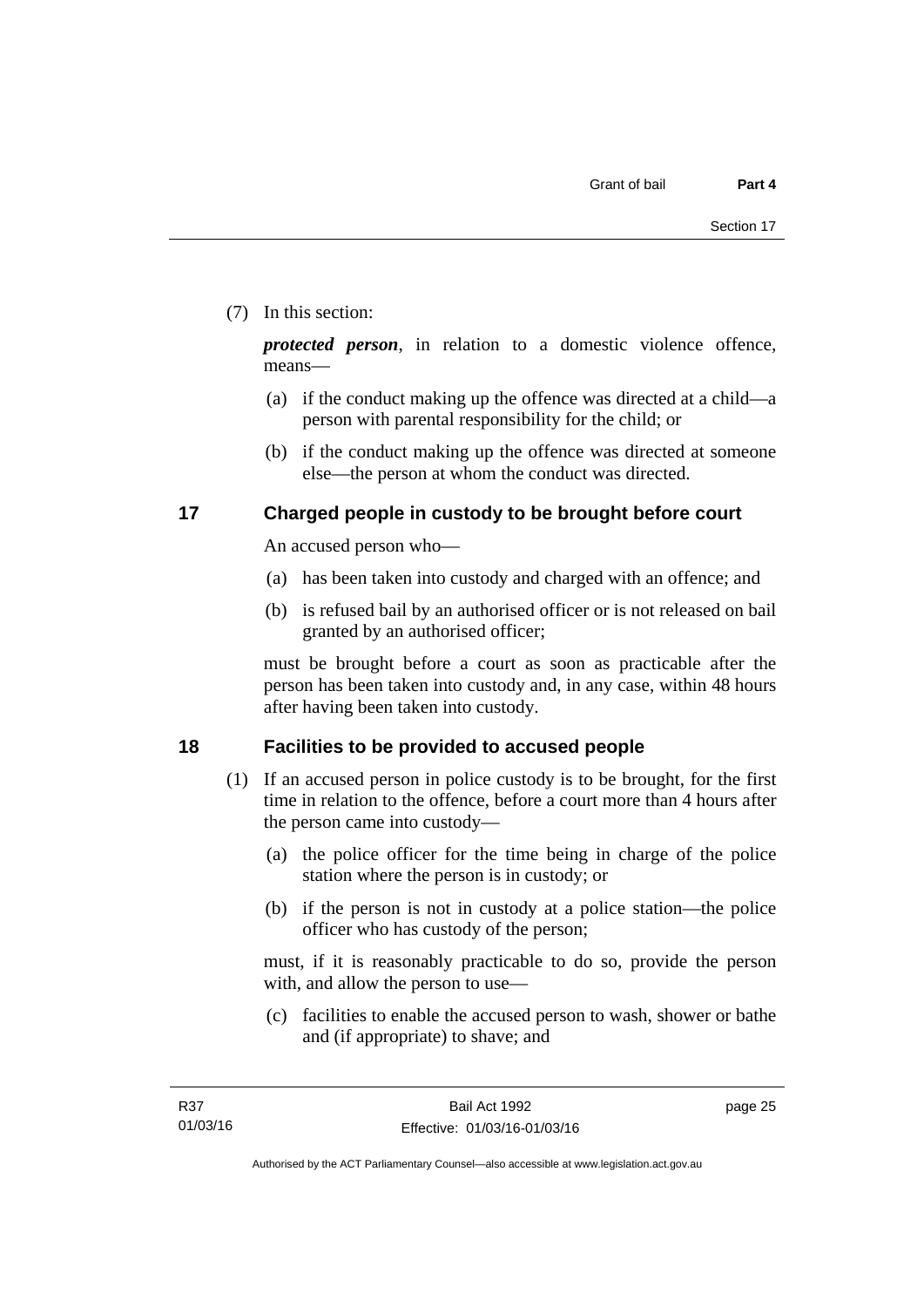- (d) facilities to enable the accused person to change his or her clothing.
- (2) Nothing in subsection (1) requires a police officer, the Territory or the Commonwealth to provide clothing for the accused person unless the clothing is brought to the police station or other place where the accused person is in custody by a member of the accused person's family or some other person.

### <span id="page-33-0"></span>**19 Court bail—general**

- (1) A court may, in accordance with this part, make any of the following orders in relation to bail (a *bail order*):
	- (a) an order granting bail to an accused person who is being held in custody in relation to an offence with which the person has been charged;
	- (b) an order enlarging, varying or revoking bail granted to the person.
- (2) In deciding whether to make a bail order in relation to an accused person, a court may have regard to any information it considers relevant and reliable.
- (3) This Act does not limit the number of applications in relation to bail that an accused person may make to a court in accordance with this Act.
- (4) A court must deal with an application in relation to bail as soon as reasonably practicable.
- (5) However, a court may decide not to hear an application in relation to bail if the application is frivolous or vexatious.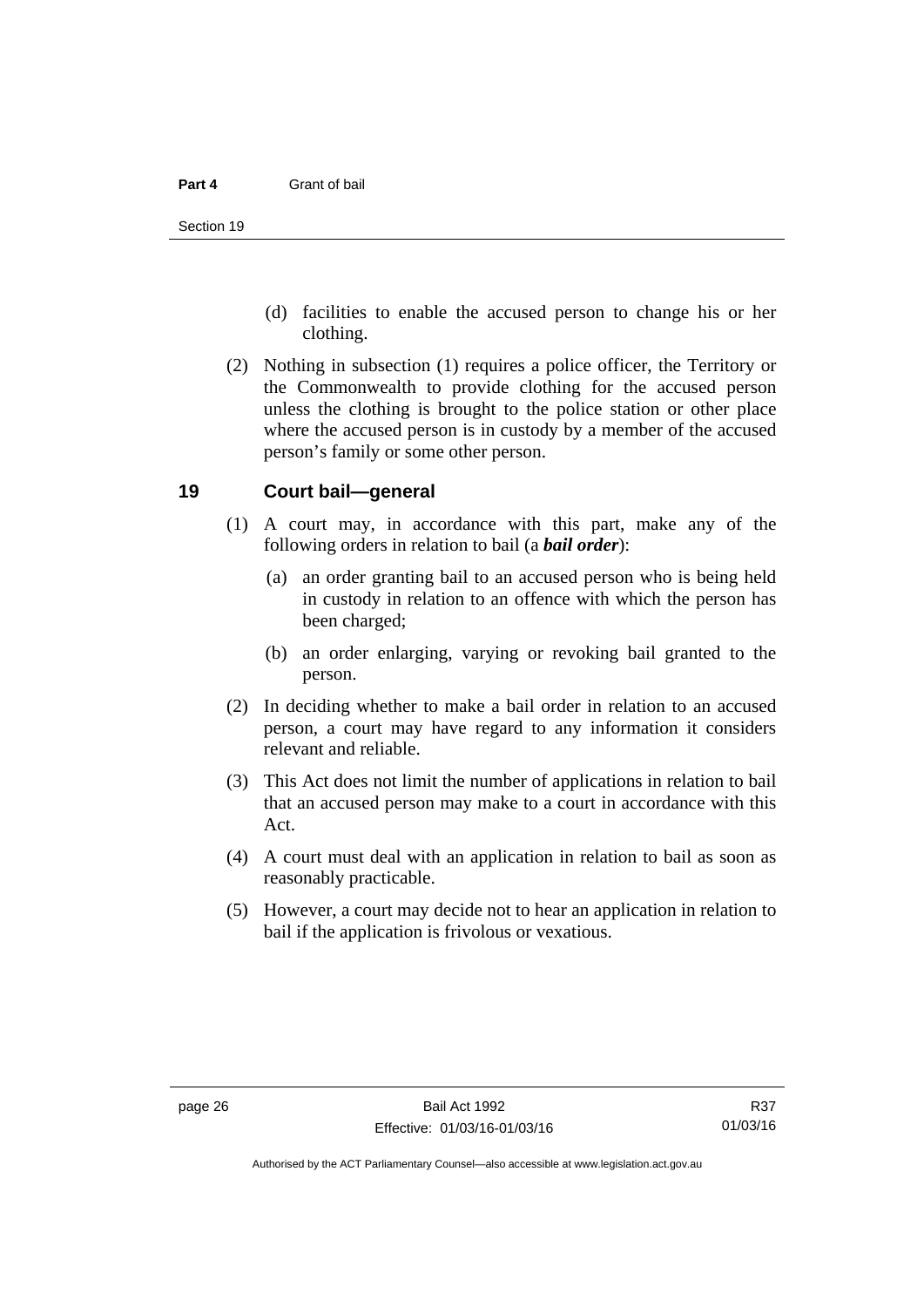# <span id="page-34-0"></span>**20 Power in relation to bail—Magistrates Court**

- (1) The Magistrates Court has power to make a bail order in relation to an accused person only if a proceeding for an offence with which the person is charged—
	- (a) is, or is about to be brought, before the Magistrates Court; or
	- (b) is before the Supreme Court, and the following apply:
		- (i) the Magistrates Court or the Supreme Court has granted bail to the person in the proceeding;
		- (ii) the person is in custody because the person has been arrested under section 56A (Arrest without warrant of person on bail) and has not been brought before the Supreme Court in relation to the reason for the arrest;
		- (iii) the day on which the application for bail is made is not a Supreme Court sitting day, and is a day on which a magistrate is sitting in relation to another proceeding before the Magistrates Court.
- (2) In this section:

*Supreme Court sitting day* means a day other than a Saturday, a Sunday or a public holiday.

# <span id="page-34-1"></span>**20A Repeat application for bail—Magistrates Court**

- (1) This section applies to an application for bail (other than a bail review application) by an accused person in a proceeding if—
	- (a) the proceeding is one in which the Magistrates Court has power to make a bail order under section 20 (1) (a); and
	- (b) the accused person has made 2 applications in the Magistrates Court for bail in the proceeding.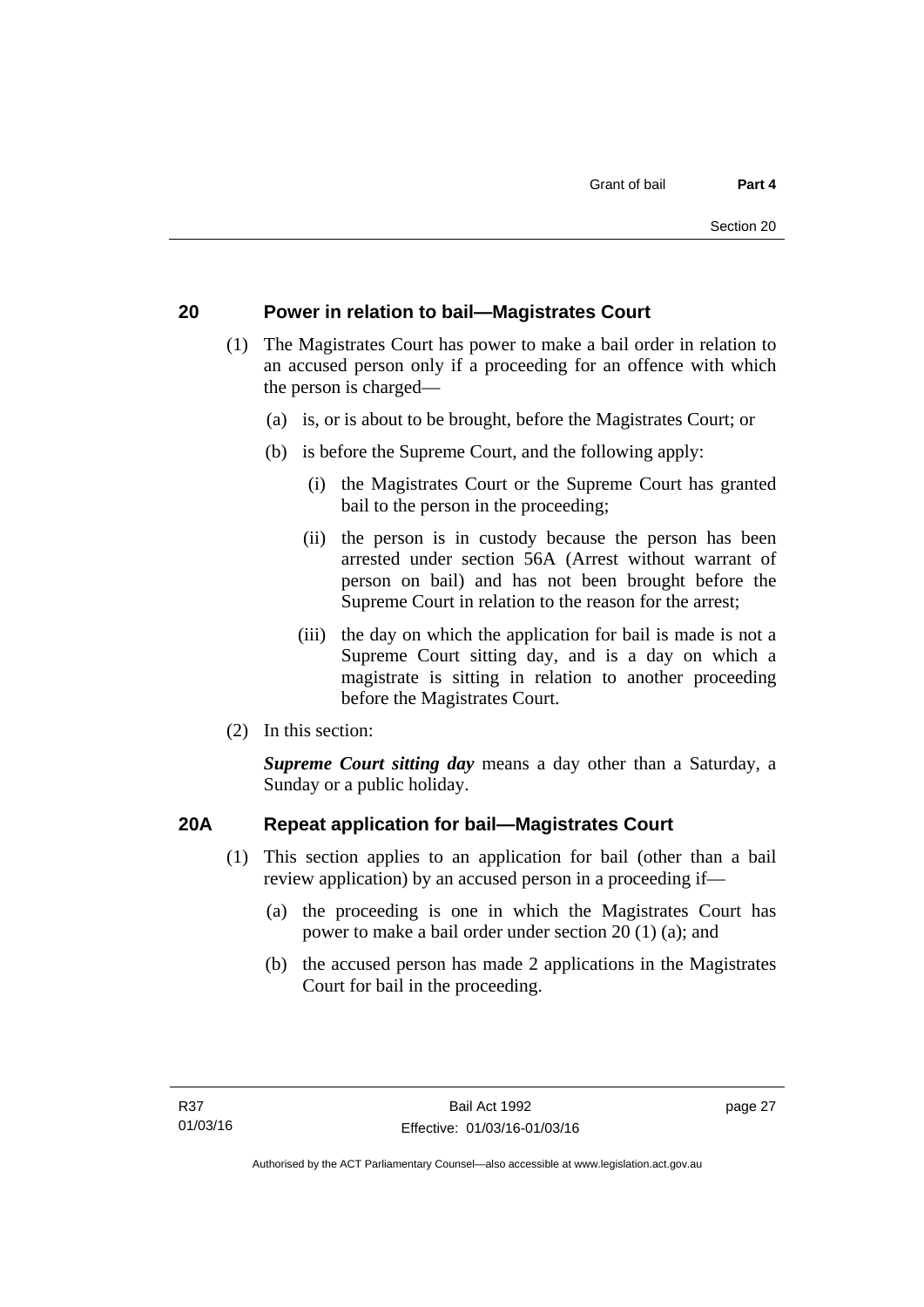- (2) The court may only consider a third or subsequent application for bail by the person in the proceeding if the court is satisfied—
	- (a) that since the last application for bail there has been a change in circumstances relevant to the granting of bail; or
	- (b) that there is fresh evidence or information of relevance to the granting of bail that was unavailable at the last application for bail.

### <span id="page-35-0"></span>**20B Power in relation to bail—Supreme Court**

 The Supreme Court has power to make a bail order in relation to an accused person only if —

- (a) a proceeding for an offence with which the person is charged is before the Supreme Court; or
- (b) if the proceeding is not before the Supreme Court—section 43 (Power of Supreme Court to review—decision of authorised officer) or section 43A (Power of Supreme Court to review decision of Magistrates Court or Supreme Court) apply.

# <span id="page-35-1"></span>**20C Repeat application for bail—Supreme Court**

- (1) This section applies to an application for bail (other than a bail review application) by an accused person in a proceeding if—
	- (a) the proceeding is one in which the Supreme Court has power to make a bail order under section 20B (a); and
	- (b) the accused person has—
		- (i) made 2 or more applications for bail in the Magistrates Court when the proceeding was before that court; or
		- (ii) if subparagraph (i) does not apply—made 1 application in the Supreme Court for bail in the proceeding.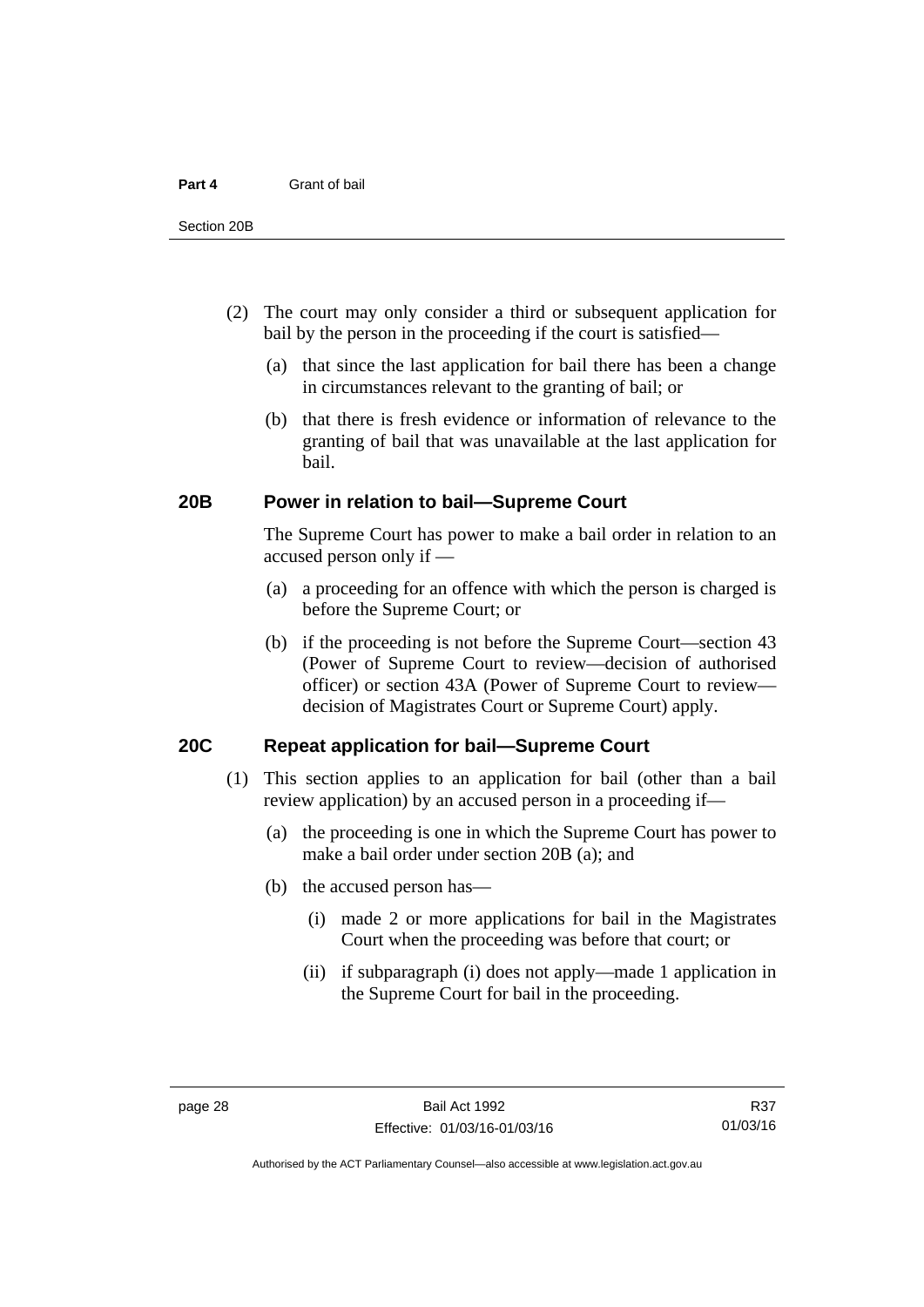- (2) The court may only consider a further application for bail (other than a bail review application) by the person in the proceeding if the court is satisfied—
	- (a) that since the last application for bail there has been a change in circumstances relevant to the granting of bail; or
	- (b) that there is fresh evidence or information of relevance to the granting of bail that was unavailable at the last application for bail.

#### **Examples**

- 1 An accused person has made only 1 application for bail in the Magistrates Court in a criminal proceeding. The person is committed for trial in the Supreme Court in relation to the proceeding. If the accused makes an application for bail in the Supreme Court in the proceeding, subsection (2) will not apply to the court's consideration of the application because the person did not make 2 or more applications for bail in the Magistrates Court when the proceeding was before that court.
- 2 An accused person has made 3 applications for bail in the Magistrates Court in a criminal proceeding. The person is committed for trial in the Supreme Court in relation to the proceeding. If the accused makes an application for bail in the Supreme Court in the proceeding, subsection (2) will apply to the court's consideration of the application.
- *Note* An example is part of the Act, is not exhaustive and may extend, but does not limit, the meaning of the provision in which it appears (see [Legislation Act,](http://www.legislation.act.gov.au/a/2001-14) s 126 and s 132).

#### **21 Bail in relation to several offences**

If an accused person has been charged with 2 or more offences for which bail may be granted and is being held in custody in relation to those offences—

 (a) a court or an authorised officer must, in considering whether to grant bail to the accused person, have regard to all the offences with which the person stands charged; and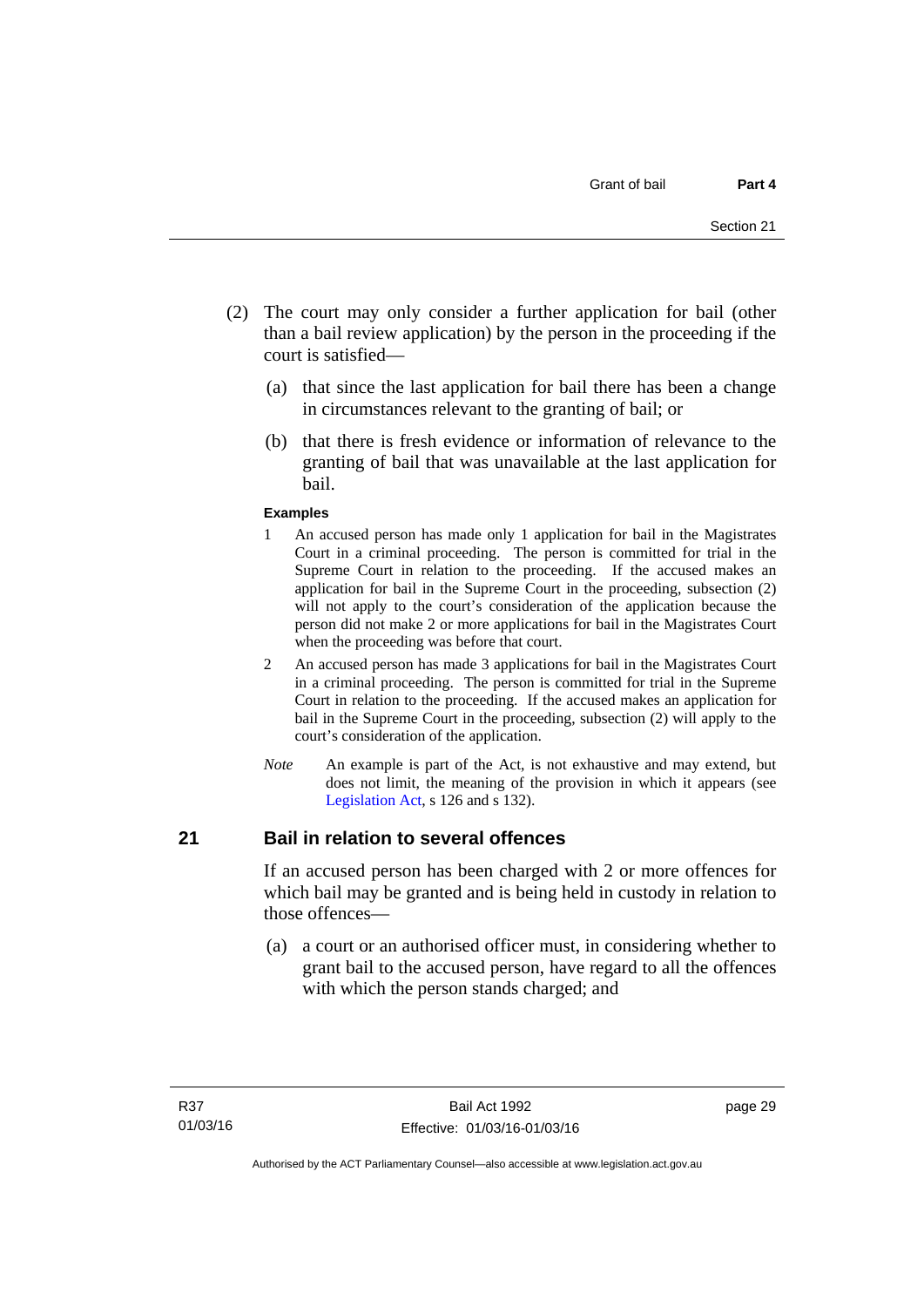- (b) if the court or authorised officer decides that the accused person should be granted bail—
	- (i) the accused person must be granted bail in relation to all the offences with which the person has been charged for which bail may be granted; and
	- (ii) the accused person need give only 1 undertaking to appear in relation to all the offences with which the person has been charged for which bail may be granted; and
	- (iii) if the accused person is granted bail subject to conditions—the conditions apply in relation to each offence with which the accused person is charged for which bail may be granted.

#### **22 Criteria for granting bail to adults**

- (1) In making a decision about the grant of bail to an adult in relation to an offence, a court or authorised officer must consider—
	- (a) the likelihood of the person appearing in court in relation to the offence; and
	- (b) the likelihood of the person, while released on bail—
		- (i) committing an offence; or
		- (ii) harassing or endangering the safety or welfare of anyone; or
		- (iii) interfering with evidence, intimidating a witness, or otherwise obstructing the course of justice, in relation to the person or anyone else; and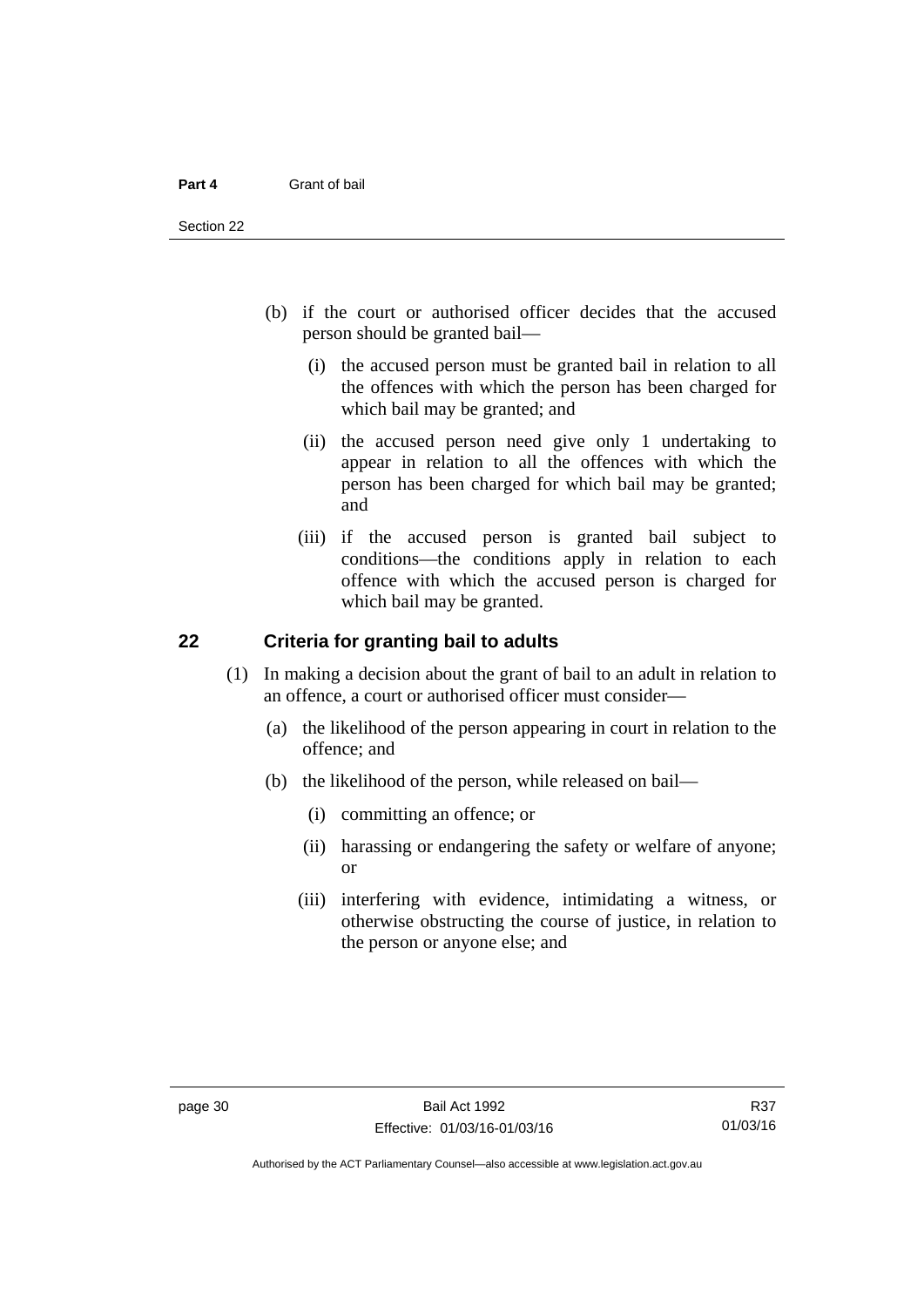(c) the interests of the person.

#### **Examples for par (c)**

- 1 the need of the person for physical protection
- 2 the period that the person may be held in custody if bail is refused and the conditions under which the person would be held
- *Note* An example is part of the Act, is not exhaustive and may extend, but does not limit, the meaning of the provision in which it appears (see [Legislation Act,](http://www.legislation.act.gov.au/a/2001-14) s 126 and s 132).
- (2) Also, if the person is convicted of an indictable offence, or the elements of an indictable offence are proven in relation to the person, but the person has not been sentenced, a court must consider the likelihood of the person being given a sentence of imprisonment.
- (3) In considering the matters mentioned in subsection (1) or (2), the court or authorised officer may have regard to any relevant matter, including—
	- (a) the nature and seriousness of the offence; or
	- (b) the person's character, background and community ties; or
	- (c) the likely effect of a refusal of bail on the person's family or dependants; or
	- (d) any previous grants of bail to the person; or
	- (e) the strength of the evidence against the person.

#### **Example**

In considering under subsection (1) the likelihood of the person appearing in court in relation to the offence, the court or authorised officer may have regard to whether the person failed to comply with a bail condition previously.

 (4) The reference in subsection (1) (b) (i) to an *offence* includes a reference to an offence against a law of the Commonwealth, a State or another Territory (including an external territory).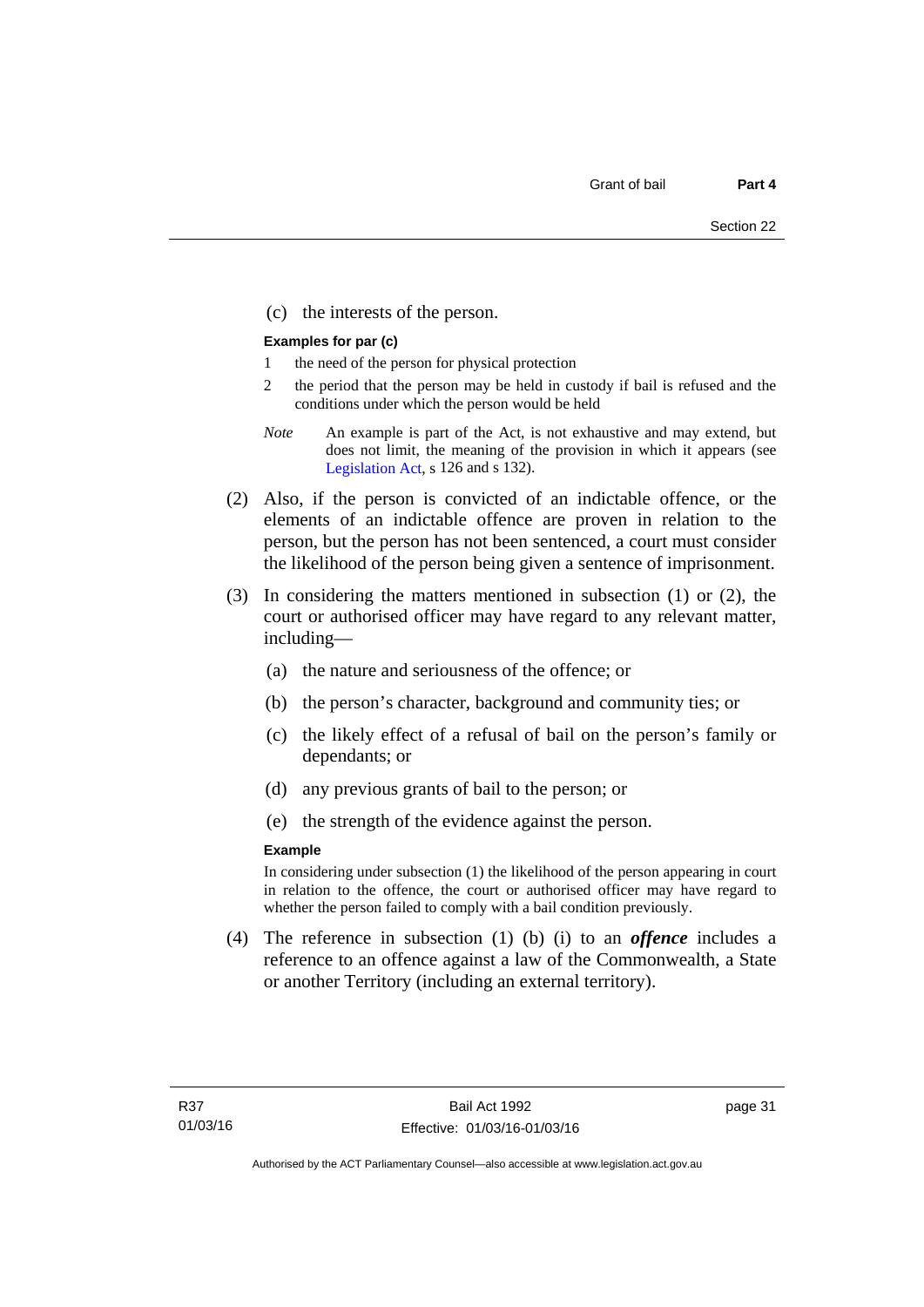#### **23 Criteria for granting bail to children**

- (1) In making a decision about the grant of bail to a child in relation to an offence, a court or authorised officer must consider—
	- (a) the matters mentioned in section 22 (1) (a) and (b), (2) and (3); and
	- (b) the principles in the *[Children and Young People Act 2008](http://www.legislation.act.gov.au/a/2008-19)*, section 94 (Youth justice principles); and
	- (c) if the decision is being made by a court and a report has been given to the court under the *[Court Procedures Act 2004](http://www.legislation.act.gov.au/a/2004-59)*, section 74D (Court may order report about young person) in relation to the child—the report.
- (2) In addition, the court or authorised officer must consider, as a primary consideration, the best interests of the child.

#### **23A Victim's concern about need for protection**

- (1) If a court is making a decision about the grant of bail to an accused person—
	- (a) the prosecutor must tell the court about any concern of which the prosecutor is aware expressed by a victim about the need for protection from violence or harassment by the accused person; and
	- (b) the court must receive any submission in relation to the concern and consider it in the context of the matter mentioned in section 22 (1) (b).
- (2) If an authorised officer who is making a decision about the grant of bail to an accused person is aware that a victim has expressed concern about the need for protection from violence or harassment by the accused person, the authorised officer must consider that concern in the context of the matters mentioned in section 9F (Domestic violence offence—bail by authorised officer) and section 22 (1) (b).

R37 01/03/16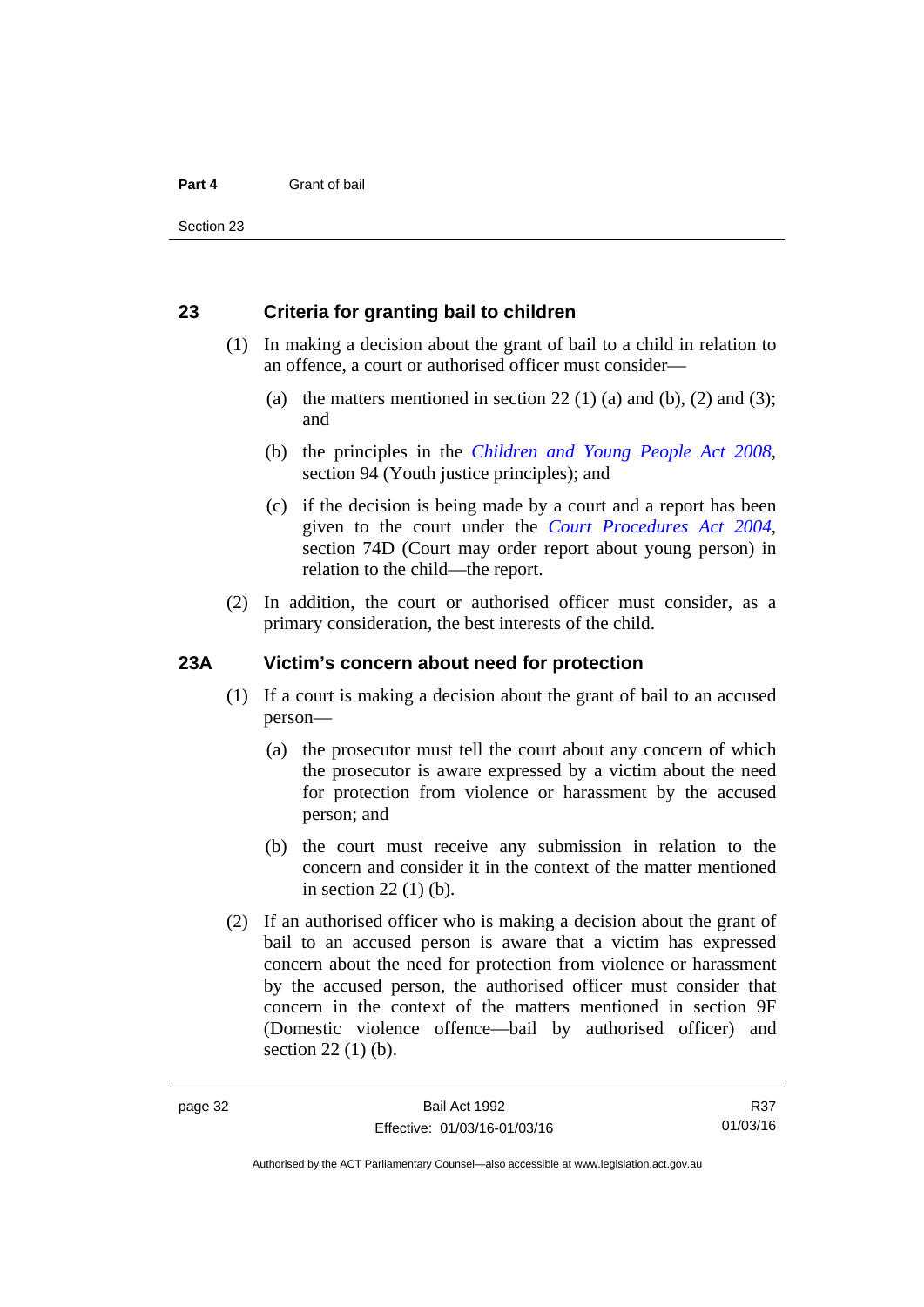# **Part 5 Bail conditions and undertakings to appear**

#### **24 Conditions of bail**

A court or an authorised officer may grant bail without imposing conditions or subject to bail conditions imposed—

- (a) for a court—by order; or
- (b) for an authorised officer—in writing.

#### **25 Conditions on which bail may be granted to adults**

- (1) The following conditions may be imposed on a grant of bail to an adult:
	- (a) conditions about the person's conduct while released on bail;
	- (b) a condition that the person, an acceptable person or each of a number of acceptable people—
		- (i) pays to the Territory a stated amount if the person fails to appear in court in accordance with his or her undertaking; or
		- (ii) gives acceptable security for the payment to the Territory of a stated amount if the person fails to appear in court in accordance with his or her undertaking;

*Note* For acceptable people and acceptable security, see s 32.

- (c) a condition that the person, an acceptable person or each of a number of acceptable people—
	- (i) deposits a stated amount with a court or authorised officer; and
	- (ii) forfeits the amount if the person fails to appear in court in accordance with his or her undertaking.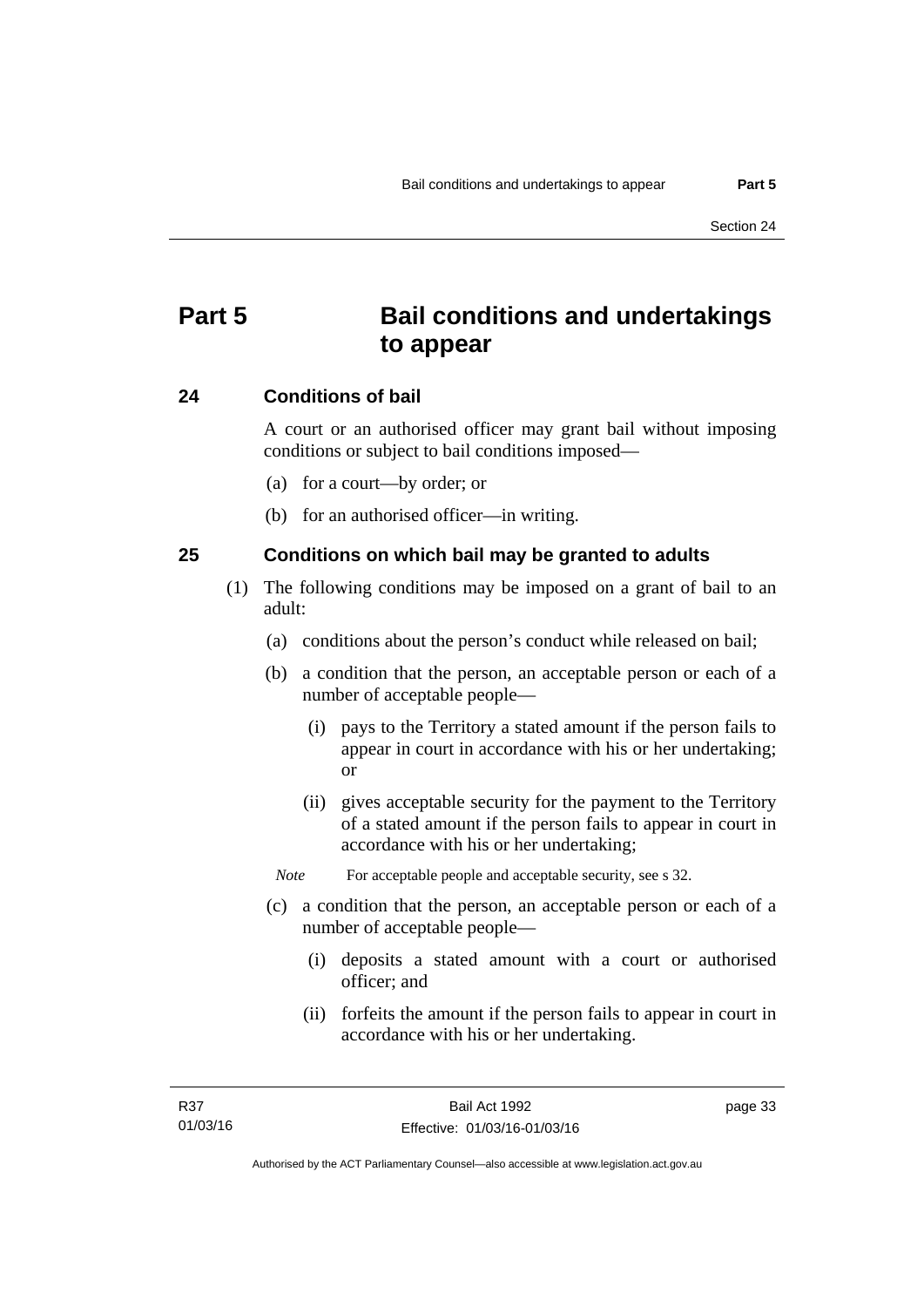Section 25

- (2) With the consent of a person who makes a deposit or gives security under subsection  $(1)$  (b)  $(ii)$  or  $(c)$ , it may be a condition of bail that the deposit or security continues to apply if bail is continued.
- (3) It must not be a condition of bail that a person gives consent under subsection (2).
- (4) Without limiting subsection (1) (a), the requirements that an accused person may be required to observe relating to his or her conduct while released on bail include—
	- (a) a requirement that the accused person report periodically, or at specified times, at a stated place; and
	- (b) a requirement that the accused person reside at a stated place; and
	- (c) a requirement that the person undergo psychiatric treatment or other medical treatment; and
	- (d) a requirement that the accused person participate in a program of personal development, training or rehabilitation; and
	- (e) a requirement that the person—
		- (i) accept supervision by the director-general; and
		- (ii) comply with any reasonable direction of the director-general; and

#### **Examples of directions**

- 1 a direction to attend a program
- 2 a direction to comply with a mental health assessment or treatment order made by the ACAT
- 3 a direction to attend drug or alcohol counselling
- *Note* An example is part of the Act, is not exhaustive and may extend, but does not limit, the meaning of the provision in which it appears (see [Legislation Act,](http://www.legislation.act.gov.au/a/2001-14) s 126 and s 132).

R37 01/03/16

Authorised by the ACT Parliamentary Counsel—also accessible at www.legislation.act.gov.au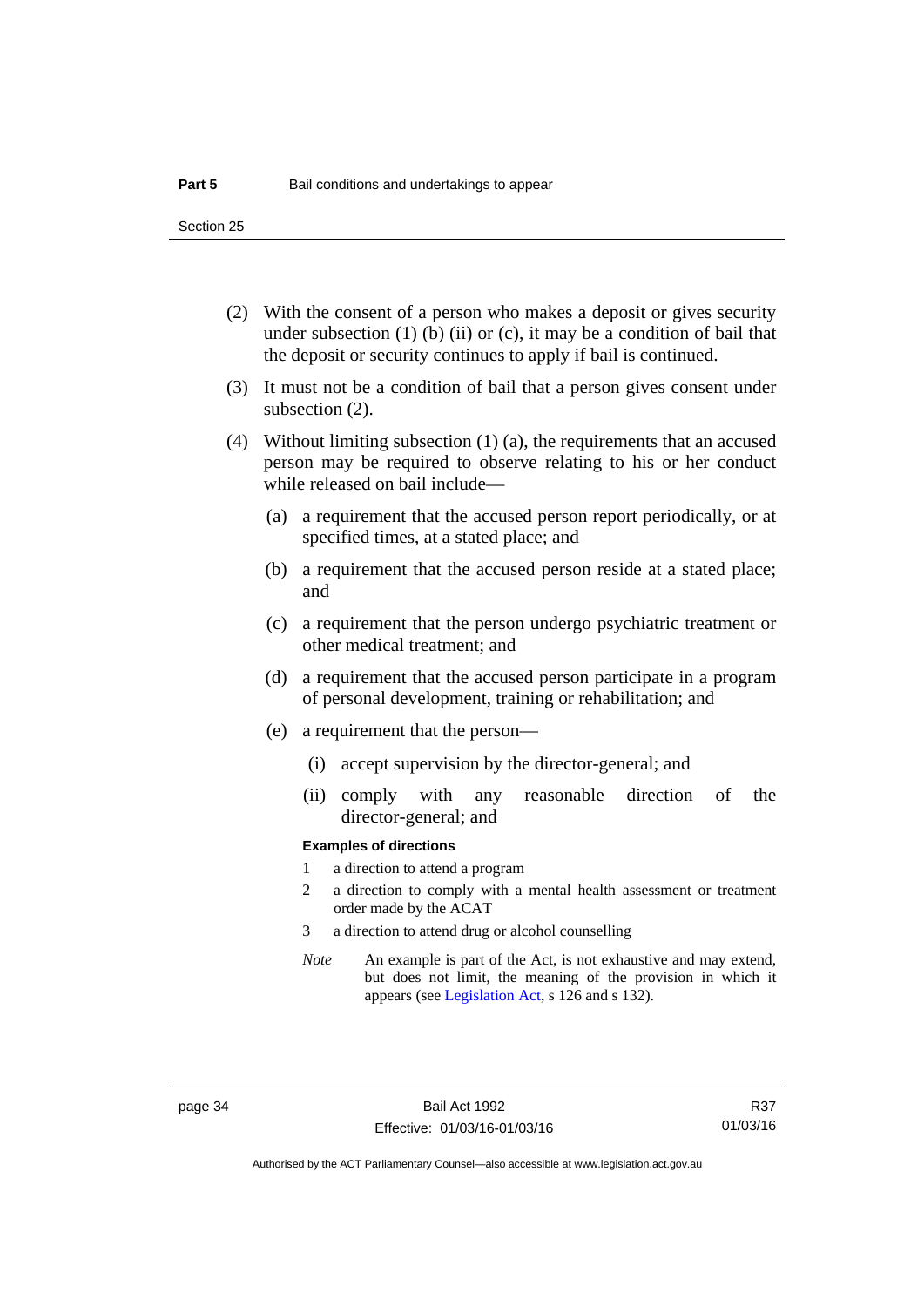- (f) for a person (the *accused person*) charged with a domestic violence offence—
	- (i) a requirement that the accused person not contact, harass, threaten or intimidate, or cause someone else to contact, harass, threaten or intimidate, a stated person; or
	- (ii) a requirement that the accused person not be on premises where a stated person lives or works; or
	- (iii) a requirement that the accused person not be on or near premises where a stated person is likely to be; or
	- (iv) a requirement that the accused person not be in a stated place; or
	- (v) a requirement that the accused person not be within a stated distance of a stated person; or
	- (vi) if the accused person lives with someone—a requirement that the accused person not enter or remain at the home if the accused person is under the influence of alcohol or another drug.
- (5) A court or an authorised officer must, in considering conditions for the release on bail of an accused person who is an adult, consider the conditions for the release of that person in the sequence in which they appear in subsection (1).
- (6) A court or an authorised officer, in granting bail to an accused person who is an adult—
	- (a) must not impose a condition mentioned in subsection (1) unless the court or authorised officer is of the opinion that the imposition of the condition is necessary to secure 1 or more of the following purposes:
		- (i) the attendance of the person before a court from time to time as required in relation to the offence in relation to which bail is being granted;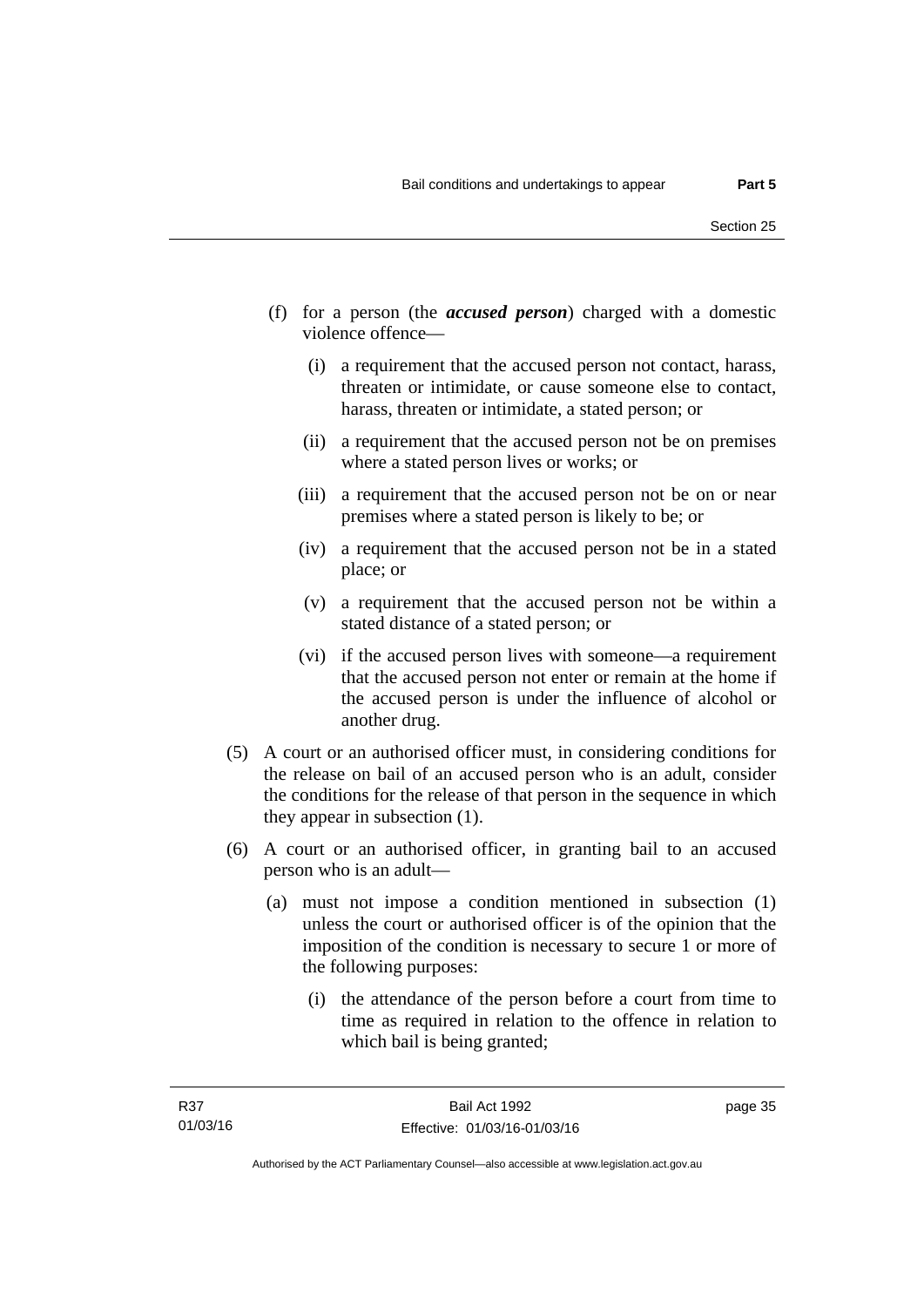- (ii) the protection from harm of the accused person or any other person;
- (iii) the prevention of the accused person from committing an offence while at liberty on bail;
- (iv) the prevention of the accused person from interfering with evidence, intimidating witnesses or otherwise obstructing the course of justice whether in relation to himself or herself or anyone else; and
- (b) must not, except at the request of the accused person, impose a condition, or a combination of conditions, that impose obligations that are more onerous than necessary to secure the purposes referred to in paragraph (a) for which the condition or combination of conditions is imposed.
- (7) A court or an authorised officer, in granting bail to an accused person on a condition referred to in subsection (1) (b) or (c) must not require the accused person to give an acceptable security for a stated sum, or to deposit a stated sum with the court or authorised officer, if the court or authorised officer has reasonable grounds for believing that the accused person does not have the means to provide such a security or make the deposit, as the case may be.
- (8) If a court or an authorised officer grants bail to an accused person on a condition mentioned in subsection (1) and the accused person satisfies the court or authorised officer that the person is unable to comply with that condition, the court or authorised officer must—
	- (a) refuse bail; or
	- (b) grant the accused person bail subject to such other condition mentioned in subsection (1) as the authorised officer or the court believes the accused person will be able to comply with and will secure the purposes mentioned in subsection (6) (a).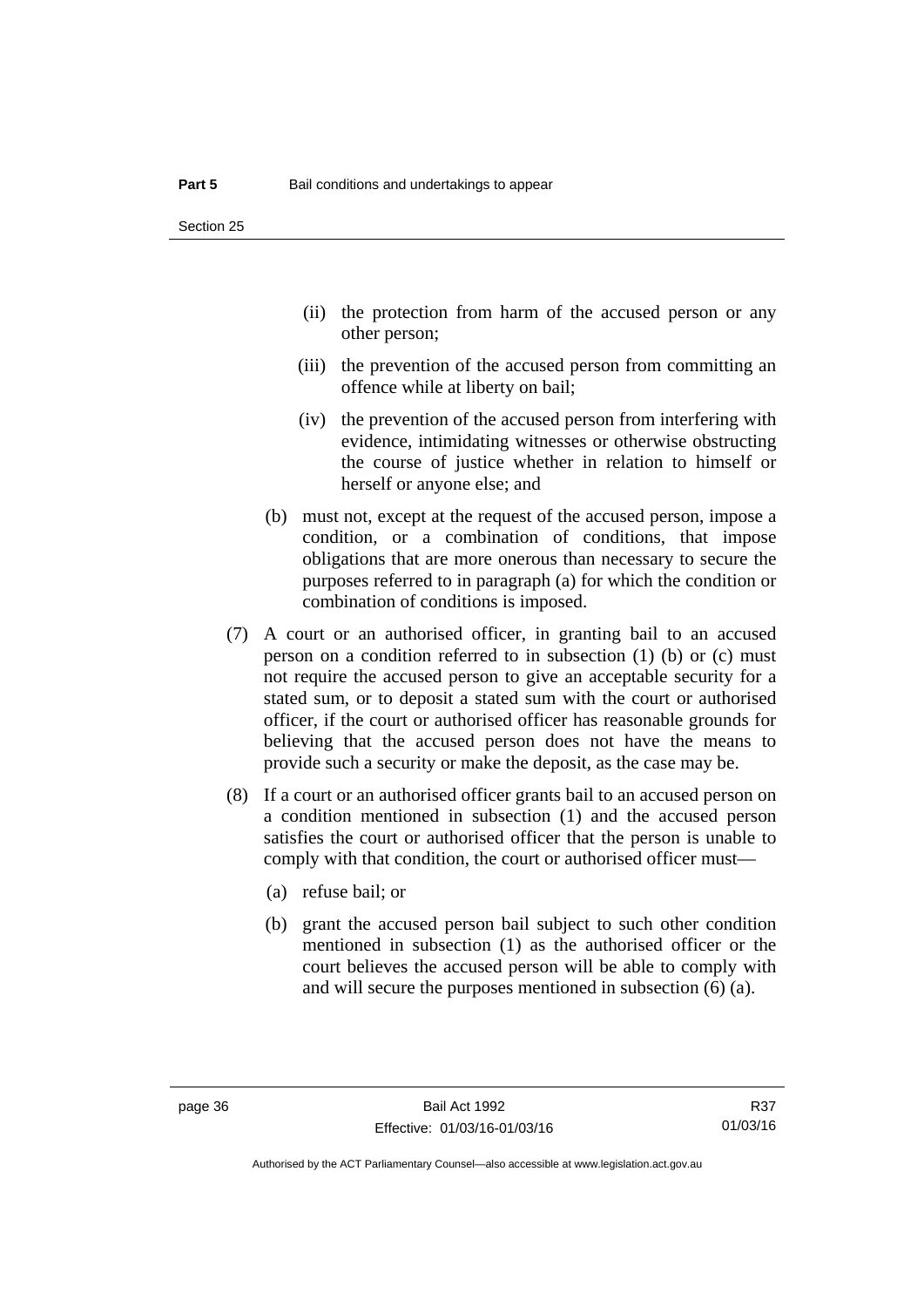(9) In this section:

#### *director-general* means—

- (a) if section 25A applies in relation to the accused person—the responsible director-general decided under that section; or
- (b) in any other case—the director-general responsible for this Act.

#### *premises* includes—

- (a) any land; and
- (b) any structure, building, vehicle, vessel or place (whether built on or not); and
- (c) any part of such a structure, building, vehicle, vessel or place.

#### **25A Supervision condition when offence committed as young person**

- (1) This section applies if—
	- (a) a condition is imposed on the grant of bail to an accused person under section 25 (4) (e); and
	- (b) the accused person is at least 18 years old but less than 21 years old; and
	- (c) the accused person was under 18 years old when the offence to which the grant of bail relates was committed.
- (2) The director-general responsible for this Act and the director-general responsible for the *[Children and Young People Act](http://www.legislation.act.gov.au/a/2008-19)  [2008](http://www.legislation.act.gov.au/a/2008-19)* must decide which of them is to be the responsible director-general for matters relating to the supervision of the accused person.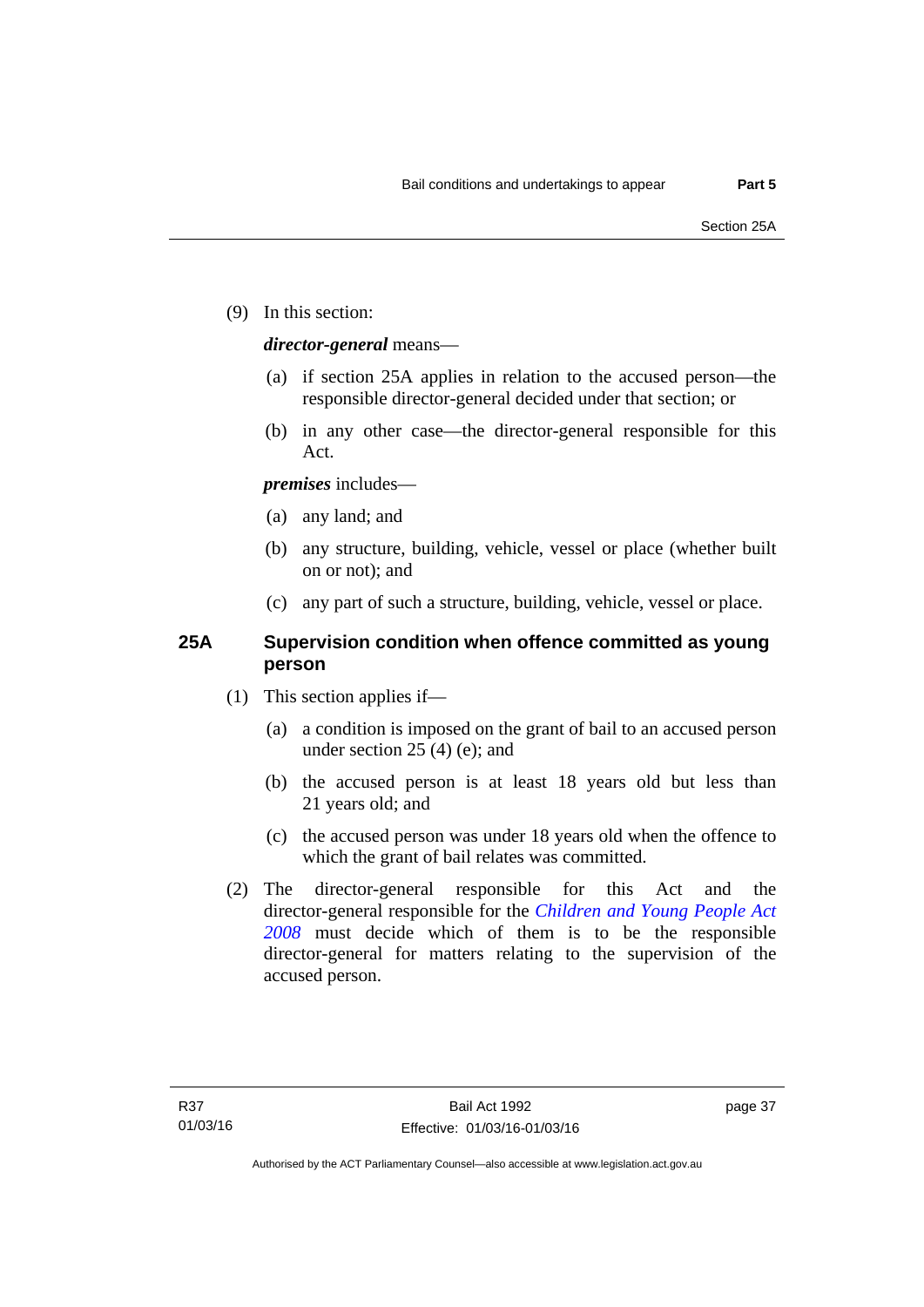- (3) If the responsible director-general for matters relating to the supervision of an accused person is the director-general responsible for the *[Children and Young People Act 2008](http://www.legislation.act.gov.au/a/2008-19)*, the accused person must be supervised as a person under 18 years old.
- (4) If the responsible director-general for matters relating to the supervision of an accused person is the director-general responsible for this Act, the accused person must be supervised as an adult.

#### **26 Conditions on which bail may be granted to children**

- (1) The following conditions may be imposed on the grant of bail to a child—
	- (a) the conditions mentioned in section 25 (1) (other than a requirement mentioned in section 25 (4) (e)); and
	- (b) any other conditions that the court or authorised officer considers appropriate—
		- (i) having regard to the principles in the *[Children and Young](http://www.legislation.act.gov.au/a/2008-19)  [People Act 2008](http://www.legislation.act.gov.au/a/2008-19)*, section 94; and
		- (ii) considering, as a primary consideration, the best interests of the child.
- (2) Without limiting section 25 (1), the requirements that a child may be required to comply with about his or her conduct while released on bail include a requirement that the child—
	- (a) accept supervision by the director-general under the *[Children](http://www.legislation.act.gov.au/a/2008-19)  [and Young People Act 2008](http://www.legislation.act.gov.au/a/2008-19)*; and
	- (b) comply with any reasonable direction of the director-general.

#### **Examples of directions**

- 1 a direction to attend a program
- 2 a direction to comply with a mental health assessment or treatment order made by the ACAT

R37 01/03/16

Authorised by the ACT Parliamentary Counsel—also accessible at www.legislation.act.gov.au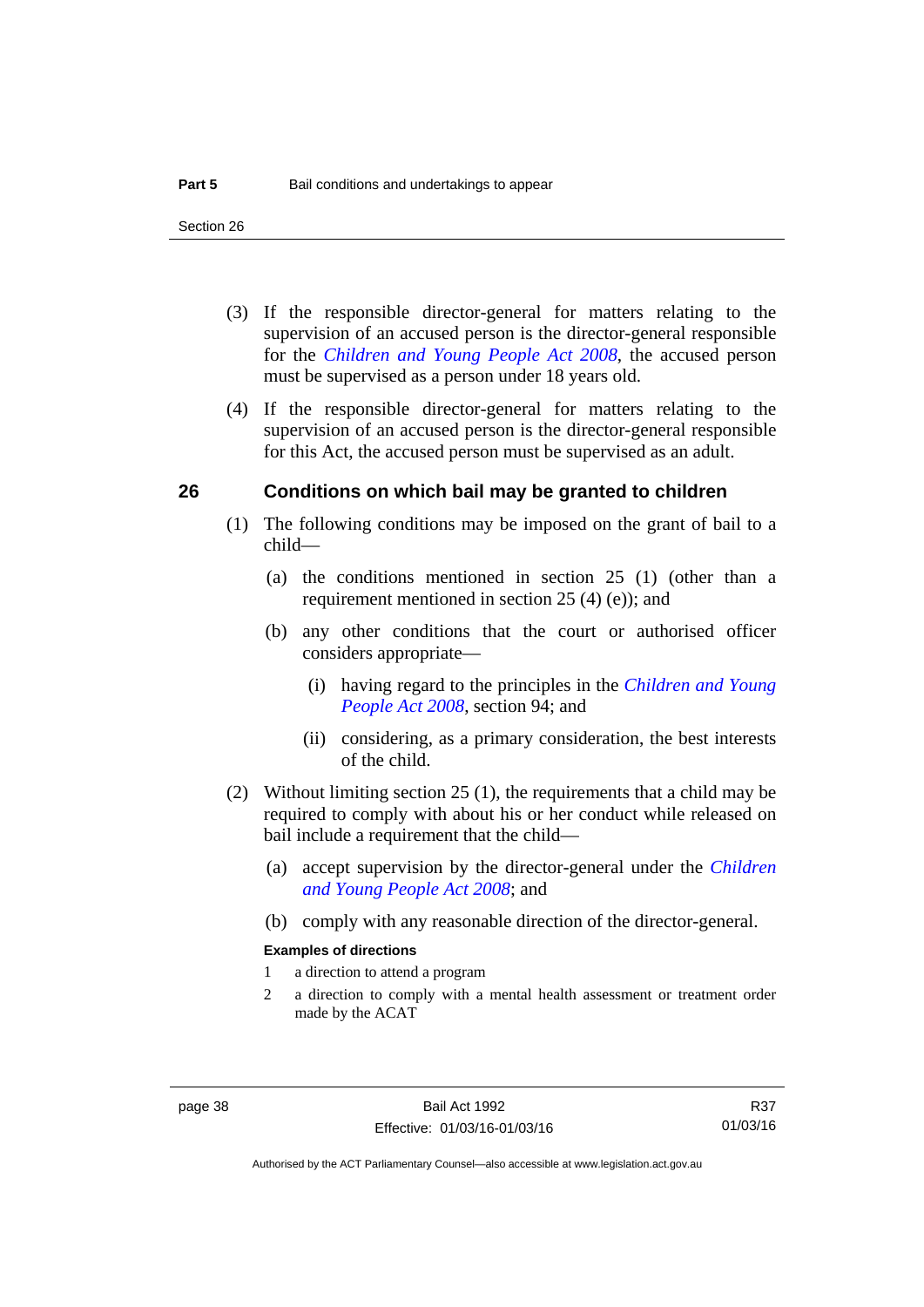- 3 a direction to attend drug or alcohol counselling.
- *Note* An example is part of the Act, is not exhaustive and may extend, but does not limit, the meaning of the provision in which it appears (see [Legislation Act,](http://www.legislation.act.gov.au/a/2001-14) s 126 and s 132).
- (3) A court or an authorised officer must, in considering the release on bail of an accused person who is a child, consider the conditions for the release of the person that are mentioned in section 25 (1) in the sequence in which they are mentioned in that subsection.
- (4) A court or an authorised officer, in granting bail to an accused person who is a child—
	- (a) may not impose a condition referred to in section 25 (1) unless the court or the authorised officer is of the opinion that the imposition of the condition is—
		- (i) necessary to secure 1 or more of the purposes mentioned in section 25 (6) (a) (i), (ii), (iii) and (iv) (the *relevant purposes*); or
		- (ii) in accordance with the principles under the *[Children and](http://www.legislation.act.gov.au/a/2008-19)  [Young People Act 2008](http://www.legislation.act.gov.au/a/2008-19)*, section 94 (Youth justice principles); and
	- (b) may not, except at the request of the accused person, impose a condition, or a combination of conditions, that puts a greater obligation on the accused than is—
		- (i) necessary to secure the relevant purposes; or
		- (ii) in accordance with the relevant principles.
- (5) Section 25 (7) applies in relation to a grant of bail under this section.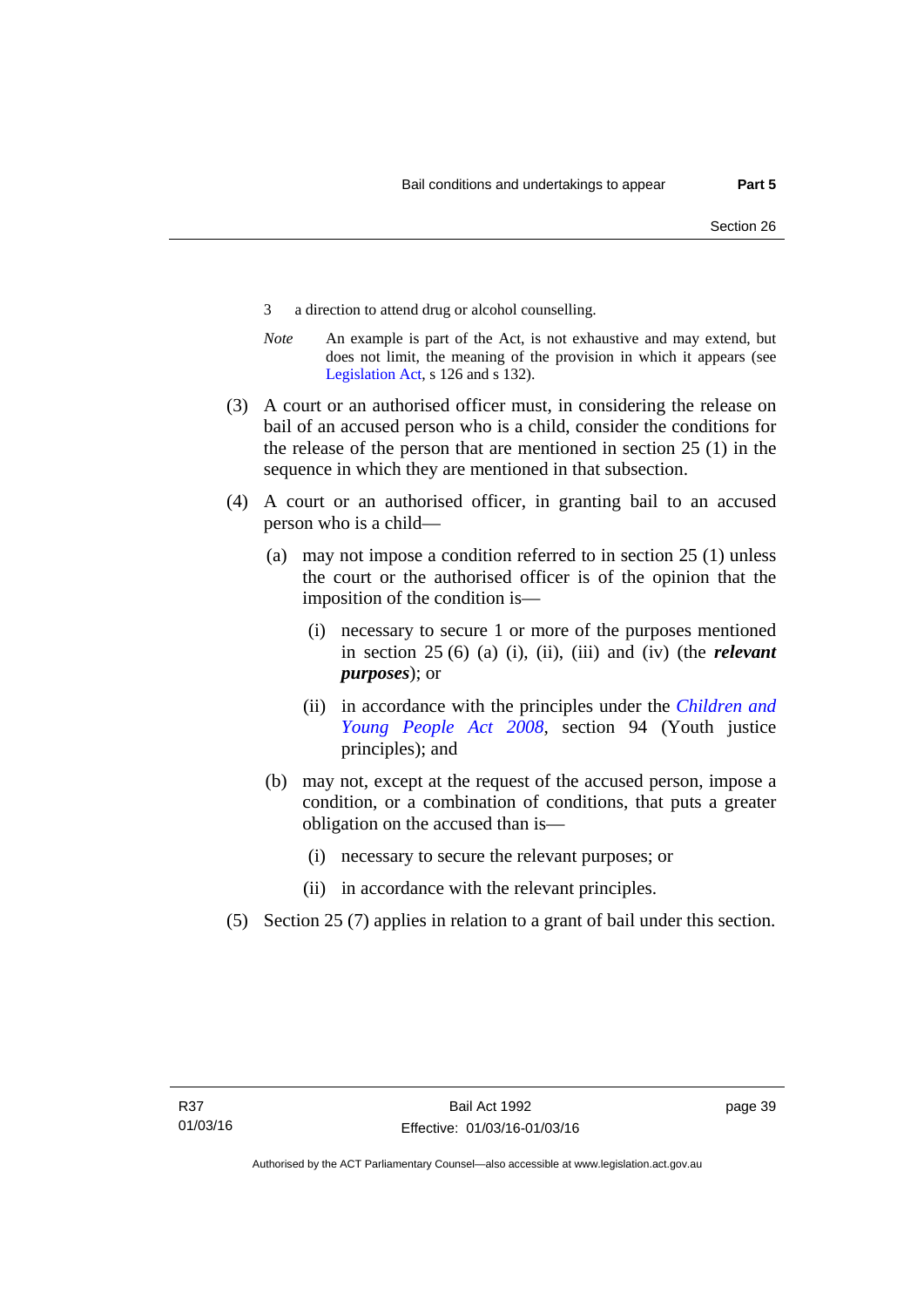Section 27

- (6) If a court or an authorised officer grants bail to an accused person who is a child on a condition referred to in section 25 (1) and the accused person satisfies the court or authorised officer that the person is unable to comply with that condition, the court or authorised officer must—
	- (a) refuse bail; or
	- (b) grant the accused person bail subject to the other conditions referred to in subsection (1) that the court or authorised officer believes the accused person will be able to comply with and will secure the purposes mentioned in subsection (4) (a) (i) and (ii).

#### **27 Recording of certain bail decisions**

- $(1)$  If—
	- (a) a judge or magistrate hears an application by an accused person for bail, or release from custody without bail; or
	- (b) an authorised officer is required to consider whether to grant bail to an accused person, or to release an accused person from custody without bail;

he or she must record, or cause to be recorded, his or her reasons for the decision.

 (2) If a judge, a magistrate or an authorised officer decides to grant bail to an accused person subject to a condition mentioned in section 25 (1) otherwise than in accordance with a request of an accused person that bail be granted on that condition, or on conditions that include that condition, the judge, magistrate or authorised officer must record, or cause to be recorded, his or her reasons for deciding—

Authorised by the ACT Parliamentary Counsel—also accessible at www.legislation.act.gov.au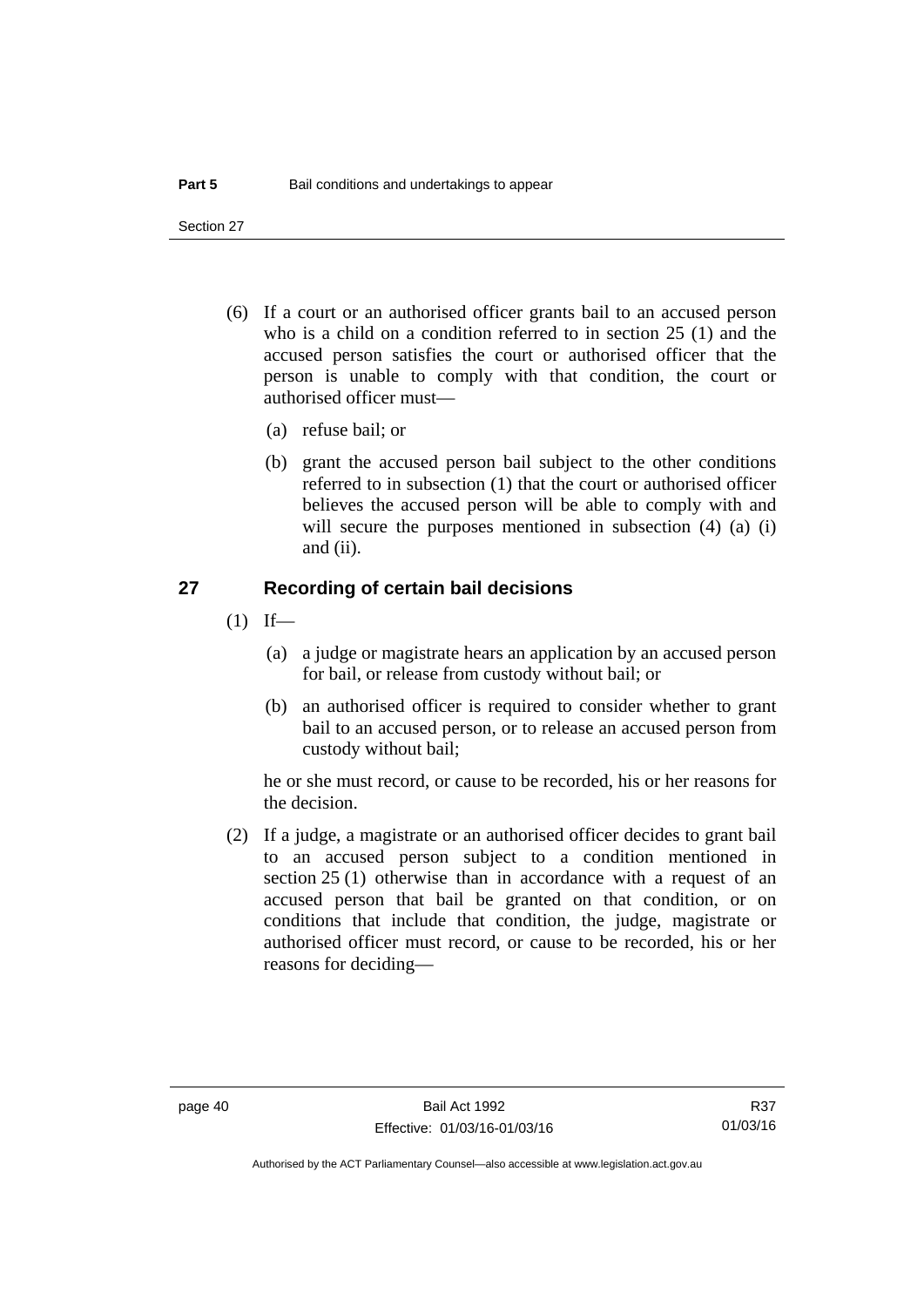- (a) that the imposition of a condition mentioned in that subsection was necessary to secure the purposes of whichever of section  $25(6)$  (a) and section  $26(4)$  (a) applies to the accused person; and
- (b) if the condition is a condition referred to in section 25 (1) (other than a condition mentioned in section  $25(1)(a)$ —that the imposition of a condition under the earlier paragraph or paragraphs of that subsection would be unlikely to secure the purposes of whichever of section 25 (6) (a) and section 26 (4) (a) applies to the accused person.

#### **28 Undertakings to appear**

- (1) A person may be released on bail only if the person gives a written undertaking—
	- (a) to appear before a stated court at the place, date and time—
		- (i) stated in the undertaking; or
		- (ii) notified to the person by a police officer; and
	- (b) to comply with the bail conditions (if any).
	- *Note* If a form is approved under s 58 for an undertaking, the form must be used.
- (2) For a continuation of bail, the person may undertake to appear at any time when, and at any place where, proceedings in relation to the offence with which the person has been charged may be continued.
- (3) An undertaking may be given in relation to more than 1 offence.
- (4) A court must accept an undertaking given under this section as proof of the matters stated in it if there is no evidence to the contrary.
- (5) Subsection (1) (a) does not apply to a person in relation to a breach of the peace or apprehended breach of the peace if no further appearance is required.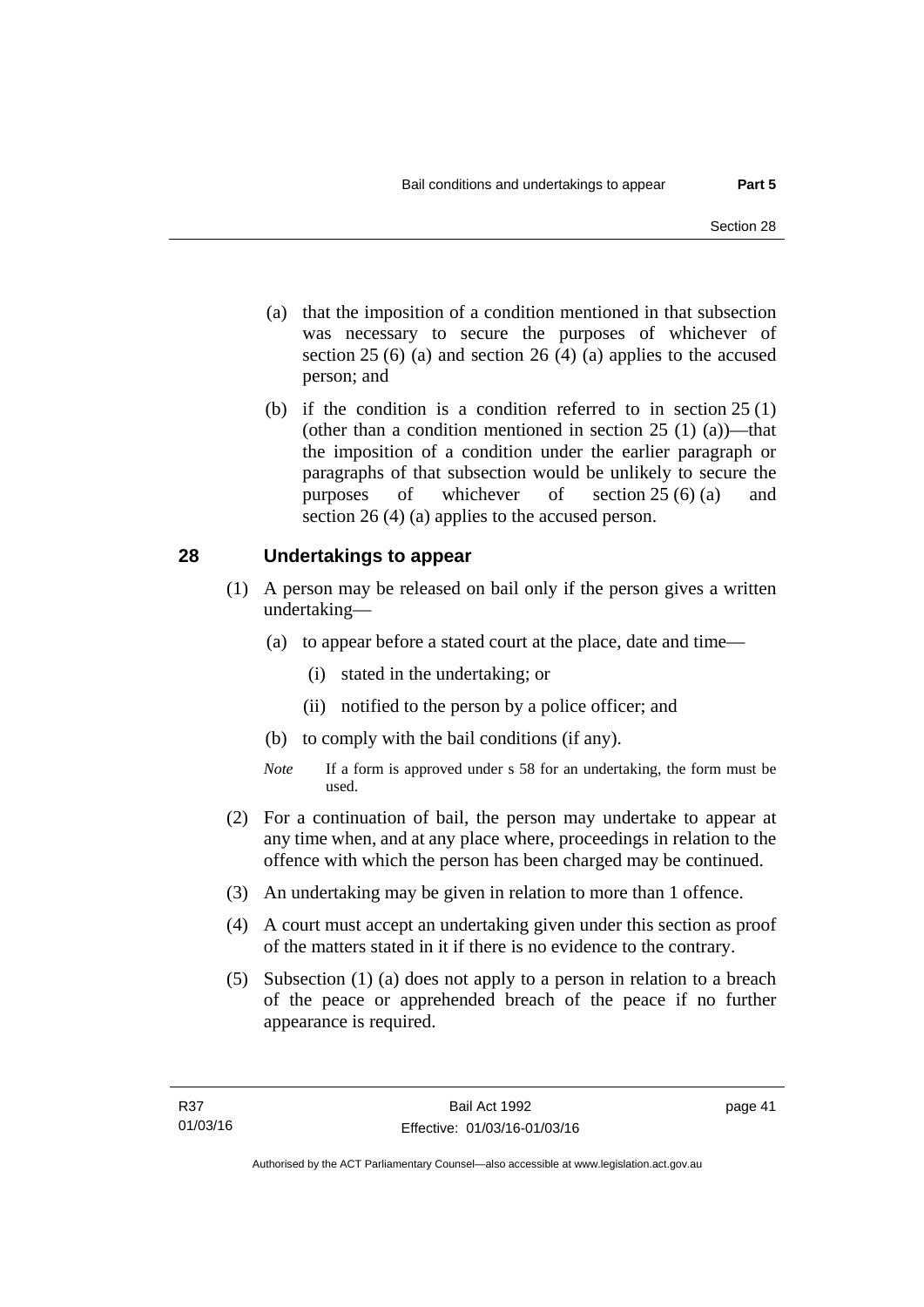#### **30 Accused person may be excused from attendance before court**

- (1) If a person has given an undertaking to appear before a court under section 28 (1), the court may, on application made by or on behalf of that person, by order excuse the person from attendance before the court to answer the charge in relation to which bail has been granted or for any other purpose in relation to the proceedings relating to the charge.
- (2) An order under subsection (1) may be made—
	- (a) whether or not any evidence has been given in the proceedings; and
	- (b) whether or not the applicant for the order is before the court or has attended before the court in relation to the proceedings.
- (3) A court must not make an order under subsection (1) unless it has been informed, by or on behalf of the applicant, that the applicant is represented by a lawyer for the purposes of the proceedings.
- (4) A court may, at any time during proceedings in relation to which an order has been made in relation to a person under subsection (1), direct the informant or the registrar of the court to serve the person in relation to whom the order has been made with a written notice requiring him or her to attend before the court, for the purposes of those proceedings, on a day and at a time and place stated by the court.
	- *Note 1* For how documents may be served, see the [Legislation Act,](http://www.legislation.act.gov.au/a/2001-14) pt 19.5.

*Note* 2 If a form is approved under s 58 for a notice, the form must be used.

 (5) If a person on whom a notice under subsection (4) has been served does not attend before the court in accordance with the requirements of the notice, the court may issue a warrant for the arrest of the person and for bringing the person before the court at the time and place specified in the warrant.

R37 01/03/16

Authorised by the ACT Parliamentary Counsel—also accessible at www.legislation.act.gov.au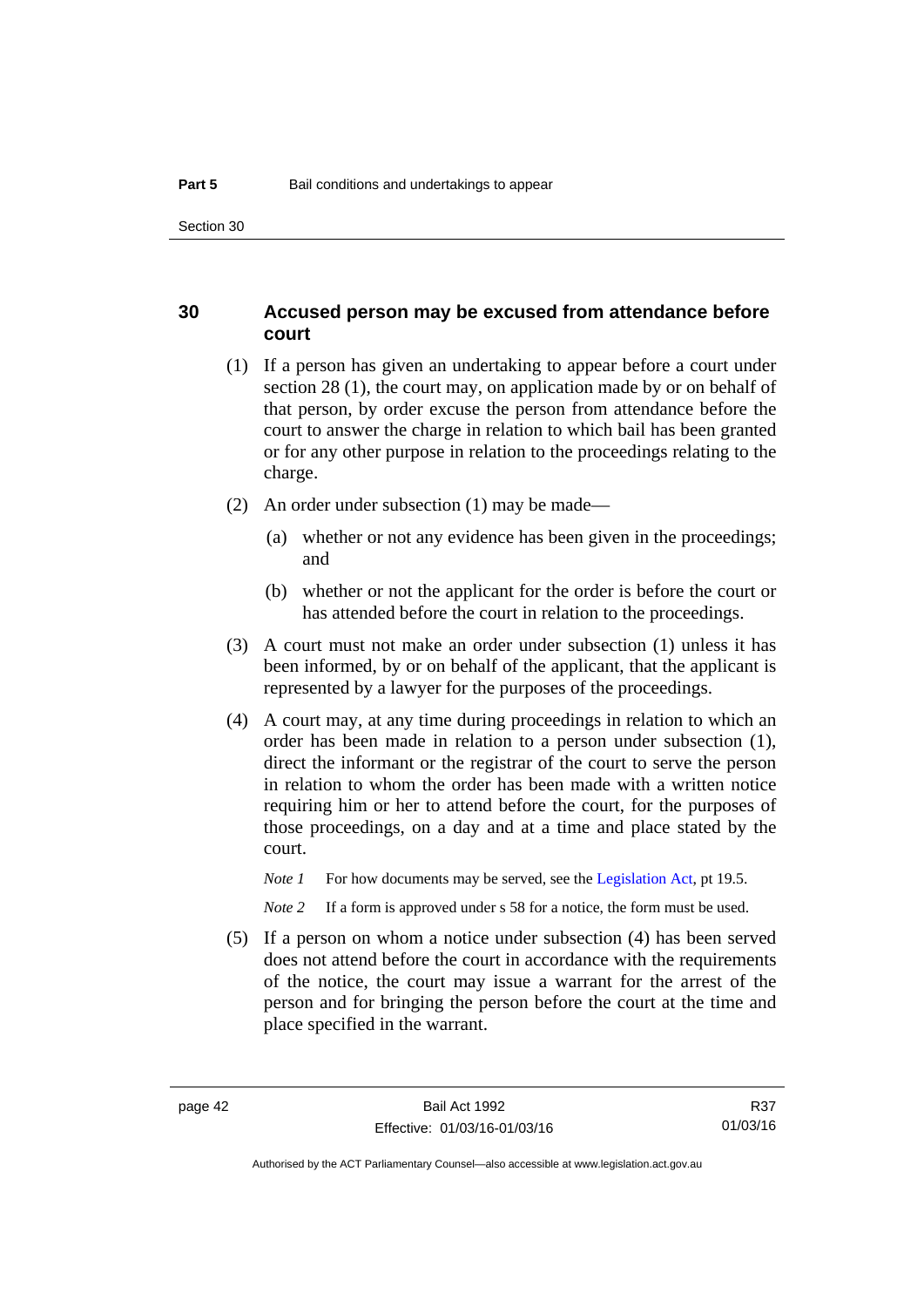- $(6)$  If—
	- (a) a person has been discharged from custody on bail; and
	- (b) an order is made under subsection (1) excusing the person from attendance before the court in accordance with his or her undertaking to appear; and
	- (c) the person does not appear before the court at the place, date and time required under that undertaking;

the person is not taken to have failed to comply with a condition of his or her bail only because the person did not so attend before the court and bail continues subject to any condition other than a condition requiring the person to attend before the court.

### **31 Bail requirements**

- (1) An undertaking to appear may be given to—
	- (a) a court; or
	- (b) a registrar or deputy registrar; or
	- (c) an authorised officer; or
	- (d) for an accused person who is at a correctional centre or a NSW correctional centre—the person in charge of the centre.
- (2) An amount may be deposited, or security given, in accordance with a bail condition, to—
	- (a) a court; or
	- (b) registrar or deputy registrar; or
	- (c) an authorised officer.
- (3) In this section:

*deposit* includes a payment by cash or electronic funds transaction. *security* includes security given by way of bond or bank guarantee.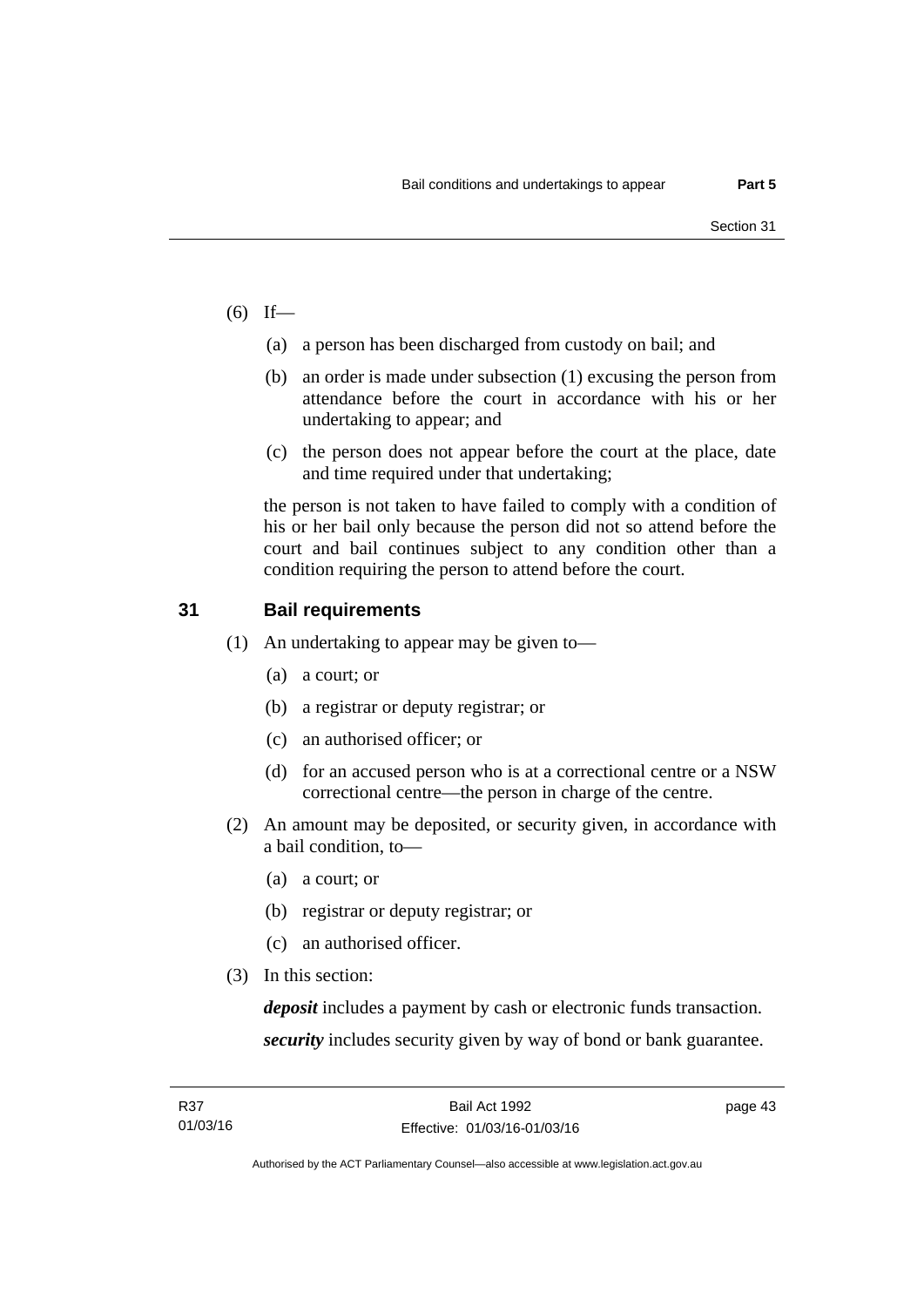Section 32

#### **32 Acceptable people and security for bail**

- (1) A court or authorised officer imposing a condition on bail may decide—
	- (a) the person, people or class of people who are acceptable people for a condition mentioned in section  $25(1)$  (b) or (c); and
	- (b) the number of people required for the condition; and
	- (c) the security acceptable for a condition mentioned in section 25 (1) (b) (ii).
- (2) If a decision has not been made when the undertaking to appear is given, the court or person to whom the undertaking to appear is given may decide.
- (3) Without limiting subsections (1) and (2), an acceptable person for a condition includes an entity prescribed by regulation for this subsection.

#### **33 Continuation of bail and undertakings**

- (1) If an accused person has given an undertaking to appear at a place, date and time at which proceedings in relation to the offence may be continued, whether on any adjournment, postponement or other deferment of the proceedings, or by way of committal, a court may continue the bail already granted in relation to the offence, whether or not the accused person is present in court.
- (2) If bail is continued under subsection (1), the undertaking to appear and the bail conditions continue to apply, except to the extent that the undertaking or condition otherwise provides or the court otherwise orders.
	- *Note* A court continuing bail must give notice of the continuation, bail conditions and place, date and time to which the proceedings are adjourned, postponed or deferred (see s 34 (4)).

R37 01/03/16

Authorised by the ACT Parliamentary Counsel—also accessible at www.legislation.act.gov.au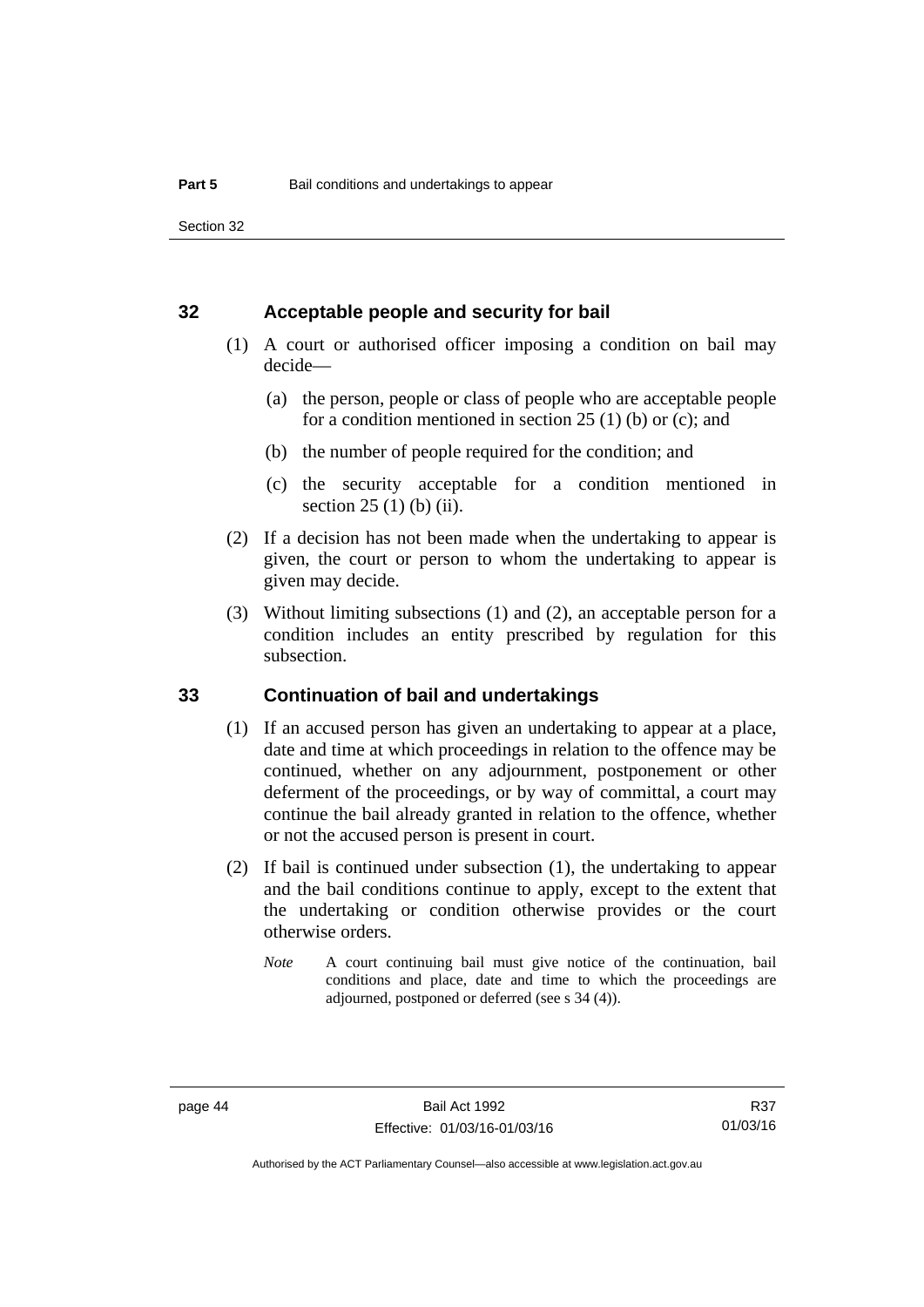- (3) If no direction is made by the court in relation to bail, whether or not the accused person appears in accordance with the undertaking—
	- (a) the court is taken to have continued bail; and
	- (b) the undertaking to appear and any bail conditions continue to apply.
- (4) If the hearing of a charge against an accused person is adjourned or postponed, the court may—
	- (a) continue the person's bail; or
	- (b) make another order about bail.
- (5) However, if a deposit has been made, or security given, by a surety in accordance with a bail condition, the court must not continue bail without the surety's consent unless it is a condition of bail that the deposit or security continues to apply if bail is continued.
- (6) If bail is continued—
	- (a) the undertaking to appear is taken to be an undertaking to appear at any time when, and at any place where, proceedings in relation to the offence with which the person has been charged may be continued; and
	- (b) any bail conditions continue to apply.
- (7) If an accused person has been released on bail and the court is satisfied that the accused person is because of illness or accident or other sufficient cause unable to appear personally before the court on the day when the person is required to appear, the court may, in the absence of the accused person, order the person to be further remanded to the place, date and time that the court considers appropriate and may order that the undertaking to appear given by the accused person and any agreement entered into under a condition of the grant of bail be continued so as to require the appearance of the accused person at every place, date and time to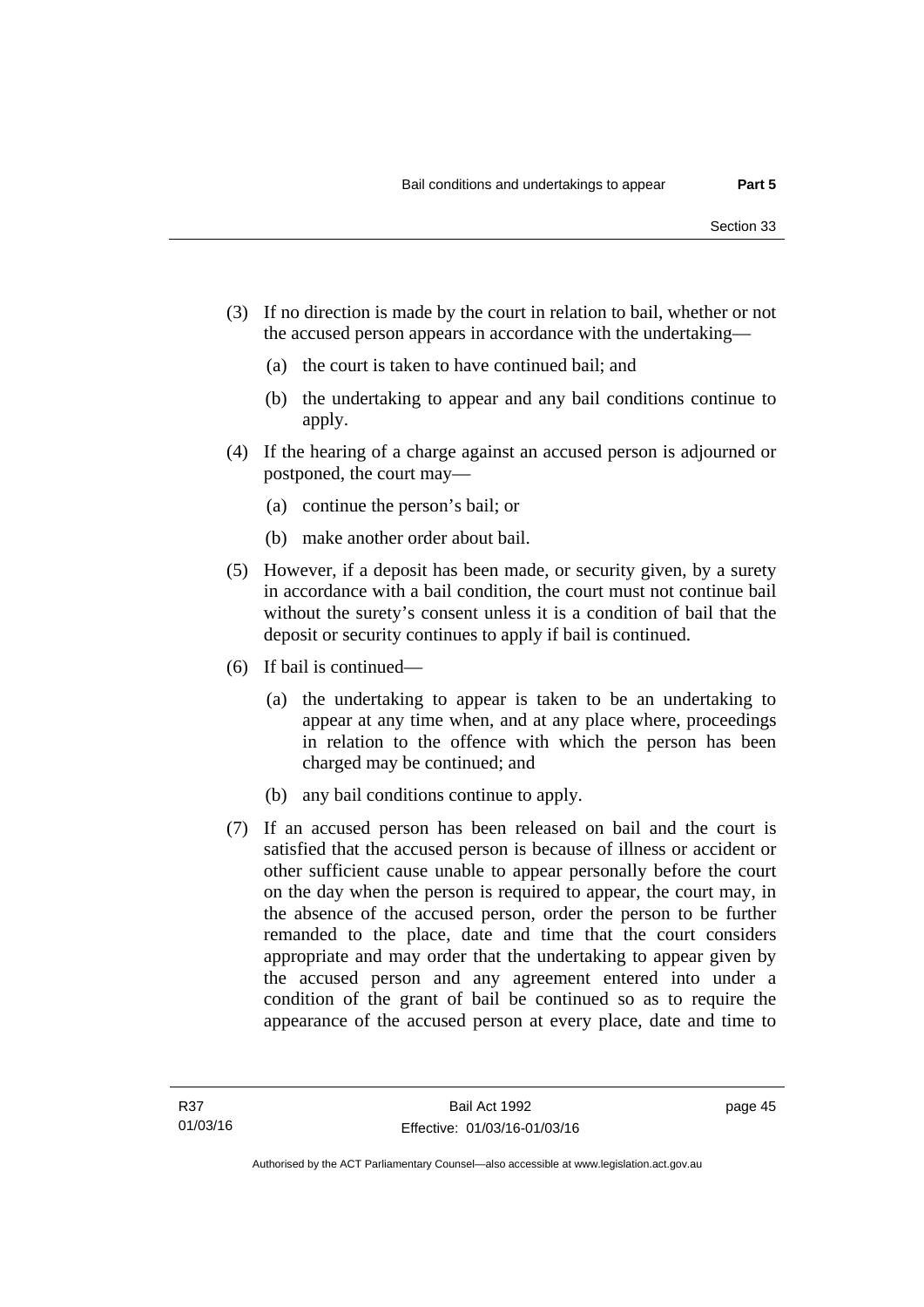Section 34

which the accused person is remanded or the hearing adjourned, postponed or otherwise deferred.

#### **34 Written notice of conditions of bail**

- (1) A court or authorised officer granting bail to an accused person—
	- (a) must give the accused person a written notice setting out—
		- (i) the person's obligations under the person's bail conditions; and
		- (ii) the consequences of any failure by the person to comply with the conditions; and
	- (b) must be satisfied, before releasing the accused person, that the person will comply with the conditions.
	- *Note* If a form is approved under s 58 for a notice under this section, the form must be used.
- (2) A court or authorised officer granting bail to an accused person with a surety for the accused person's appearance to answer the charges against the person —
	- (a) must give the surety written notice of—
		- (i) the accused person's obligations under the person's bail conditions; and
		- (ii) the consequences of any failure by the person to comply with the conditions; and
	- (b) must be satisfied, before releasing the accused person, that the surety understands—
		- (i) the nature and extent of the accused person's obligations under the person's bail conditions; and
		- (ii) the consequences of any failure by the person to comply with the conditions.

Authorised by the ACT Parliamentary Counsel—also accessible at www.legislation.act.gov.au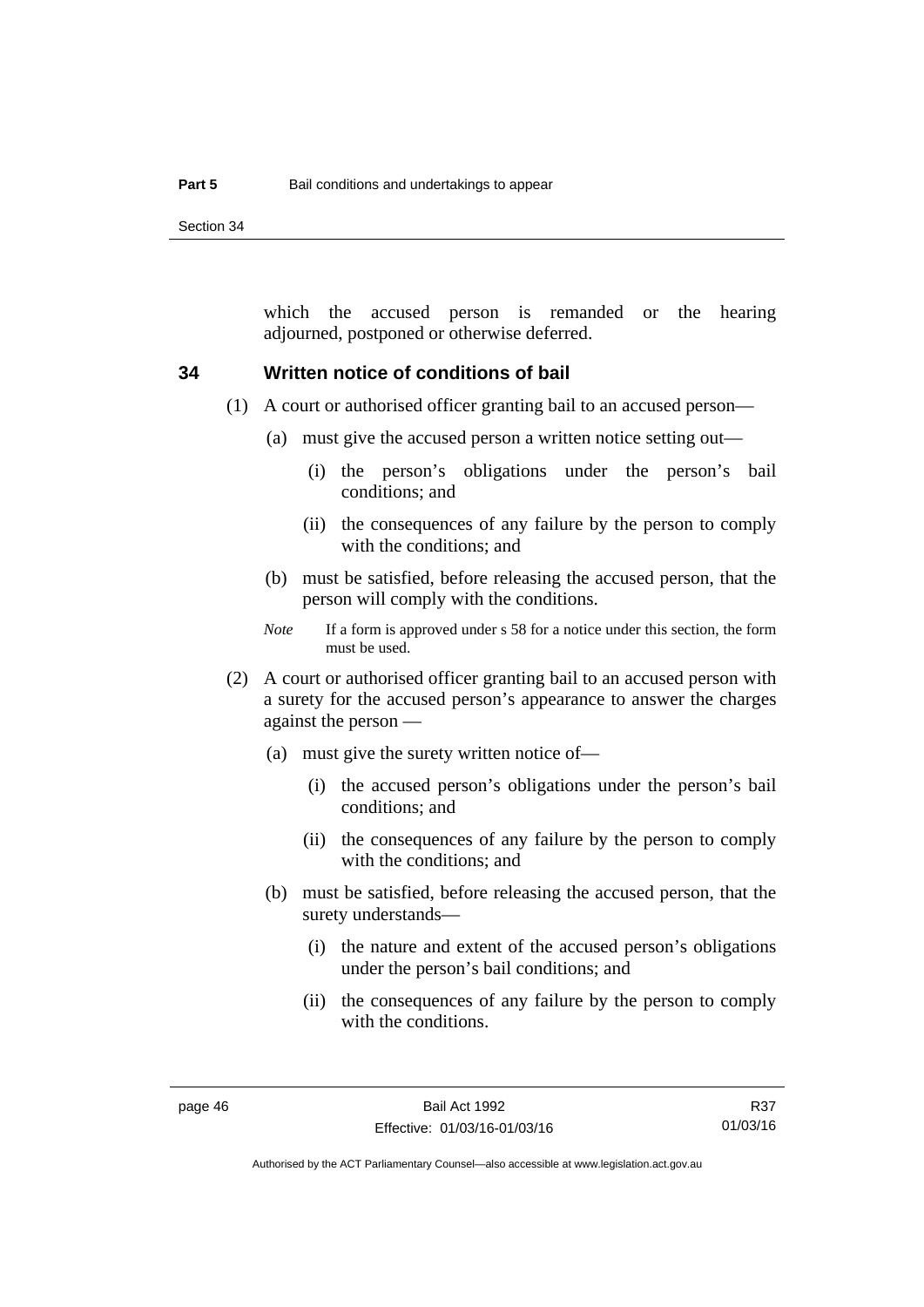- (3) If a bail condition is imposed or varied on a review under part 6 of a decision made in relation to bail, the court or authorised officer imposing or varying the condition—
	- (a) must give the accused person a written notice setting out—
		- (i) the person's obligations under the condition; and
		- (ii) the consequences of any failure by the person to comply with the condition; and
	- (b) must be satisfied that the accused person will comply with the condition; and
	- (c) if there is a surety for the appearance of the accused person to answer the charges against the accused person—
		- (i) must give the surety a written notice setting out—
			- (A) the accused person's obligations under the condition; and
			- (B) the consequences of any failure by the person to comply with the condition; and
		- (ii) must be satisfied that the surety understands—
			- (A) the nature and extent of the accused person's obligations under the condition; and
			- (B) the consequences of any failure by the person to comply with the condition.
- (4) A court continuing bail on an adjournment or a postponement of proceedings must immediately give, or cause to be given, to the accused person a written notice that—
	- (a) states that bail is continued until the hearing is resumed or stated; and
	- (b) states the conditions on which bail is presently allowed; and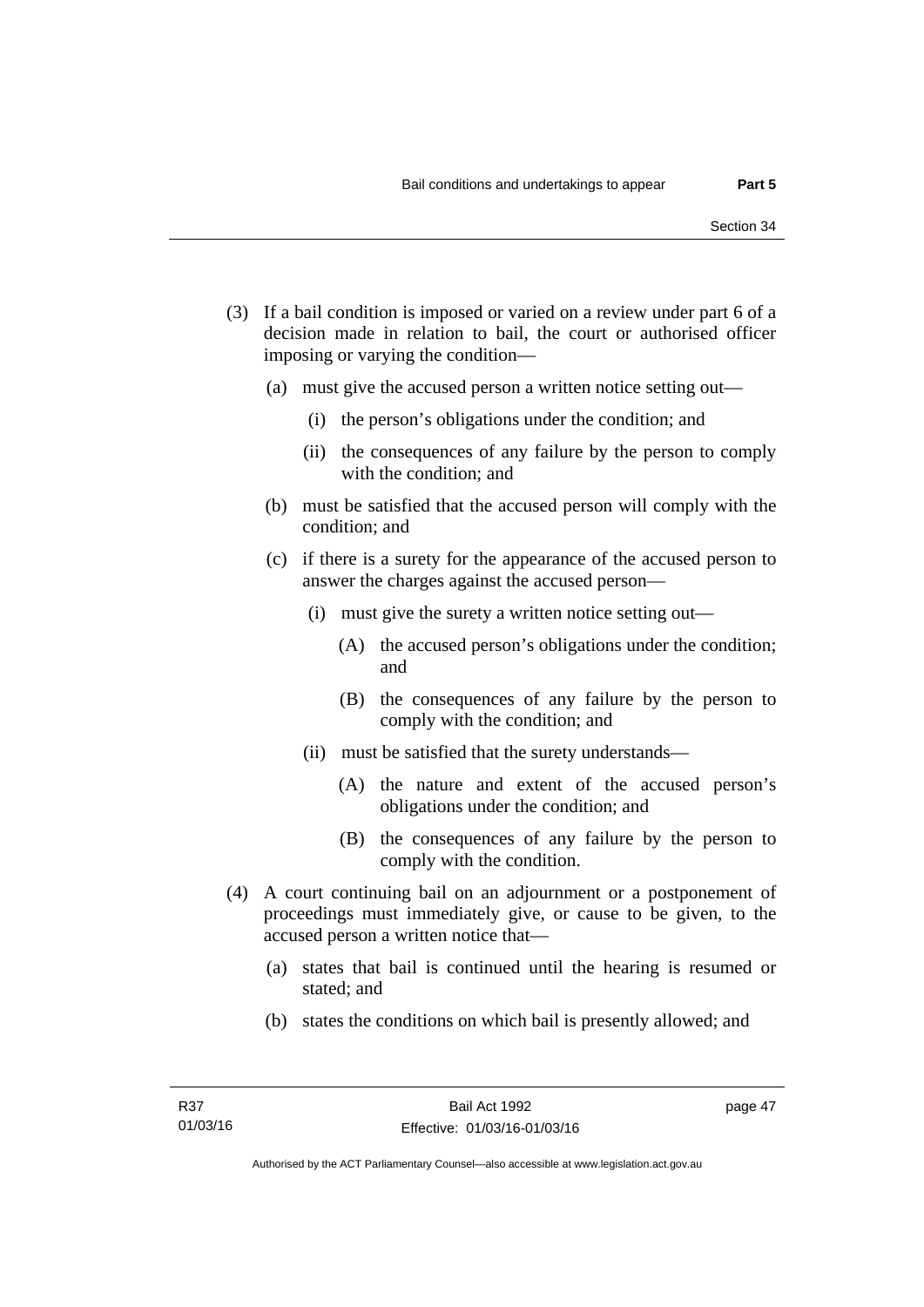Section 36

 (c) states the place, date and time to which the proceedings are adjourned or postponed or states that the proceedings are adjourned or postponed to a place, date and time that are from time to time stated in a notice given or sent to the accused person as prescribed by regulation.

#### **36 Discharge of surety**

- (1) A surety may, at any time apply to be discharged from his or her liability under a bail condition—
	- (a) if bail has been granted by a court—
		- (i) to the court that granted bail; or
		- (ii) to the court of appearance; or
	- (b) if bail has been granted by an authorised officer—to the court of appearance.
- (2) However, an application may not be made if the person granted bail has failed to comply with a bail condition or undertaking to appear.
- (3) If the person granted bail is not in custody or before the court when the application is made, the court must—
	- (a) issue a warrant to apprehend the person and bring the person before the court; or
	- (b) issue a summons for the person's appearance before the court.
- (4) On the person's appearance before the court, the court must, unless the court considers it would be unjust to do so—
	- (a) direct that the applicant be discharged from his or her liability; and
	- (b) release the security or deposit.
- (5) If the court discharges the applicant from liability, the court may—
	- (a) impose further bail conditions; and

R37 01/03/16

Authorised by the ACT Parliamentary Counsel—also accessible at www.legislation.act.gov.au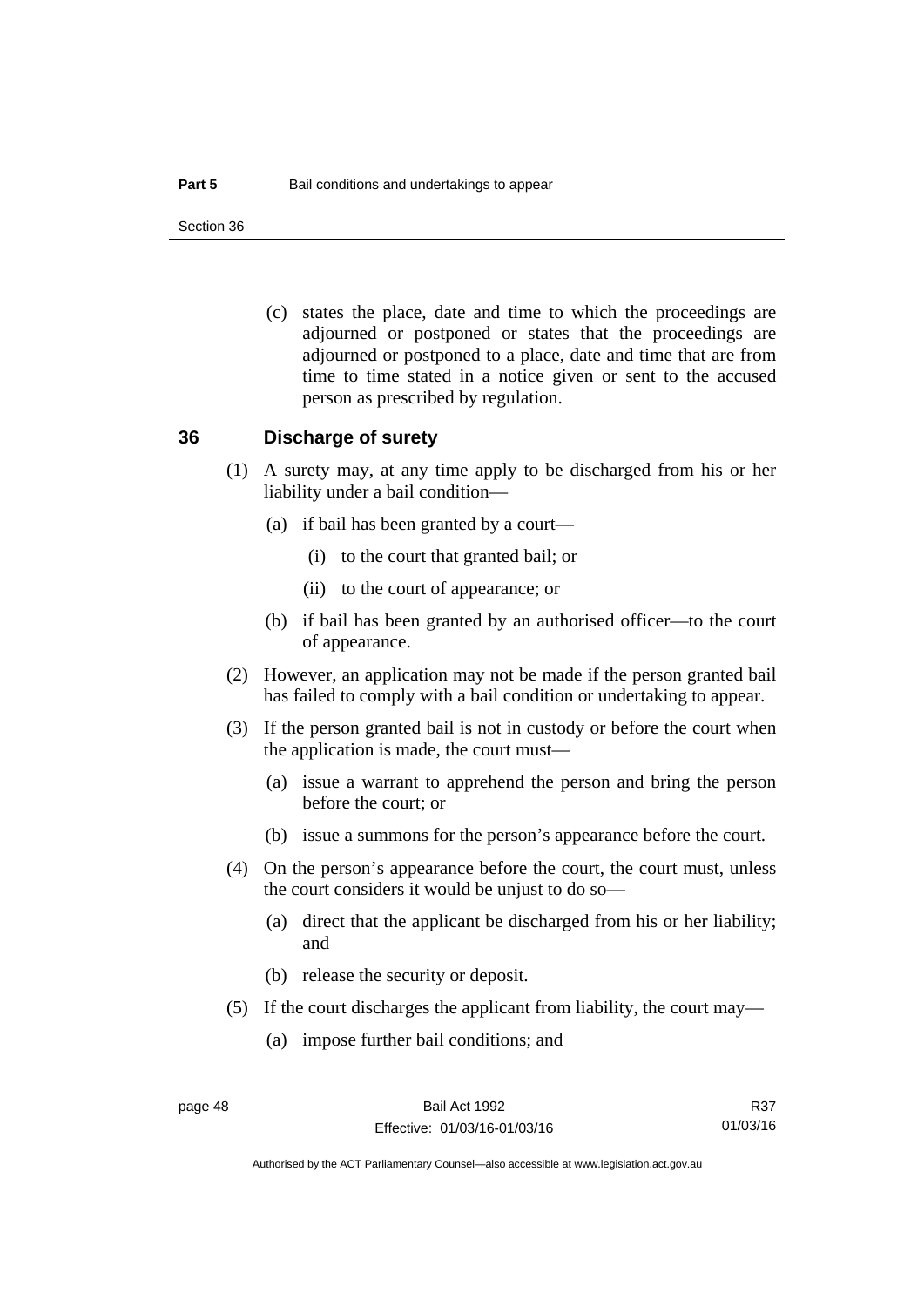- (b) remand the person granted bail into custody until the further conditions are satisfied.
- (6) In this section:

*court of appearance* means the court before which the accused person is required to appear in accordance with his or her undertaking to appear.

## **37 Payment of amounts to Territory**

- (1) This section applies if—
	- (a) a person granted bail fails to appear in court in accordance with his or her undertaking; and
	- (b) a bail condition mentioned in section 25 (1) (b) or (c) requires the person or someone else (the *person required to pay*) to pay, or forfeit, an amount to the Territory if the person fails to appear.
- (2) If the amount has been deposited in accordance with a condition mentioned in section 25 (1) (c), the amount is forfeited to the Territory.
- (3) If the amount has not been deposited, the court may order the person required to pay to pay the amount to the Territory.
- (4) Notice of the order must be given to the person required to pay as soon as practicable.

*Note* For how documents may be served, see the [Legislation Act,](http://www.legislation.act.gov.au/a/2001-14) pt 19.5.

- (5) If, after the end of 28 days after the day the notice is given, the amount has not been paid the amount may be recovered under the *[Crimes \(Sentence Administration\) Act 2005](http://www.legislation.act.gov.au/a/2005-59)*, chapter 6A (Court imposed fines) as if it were a fine within the meaning of that chapter.
- (6) Subsection (5) applies to an amount even if the amount exceeds \$50 000.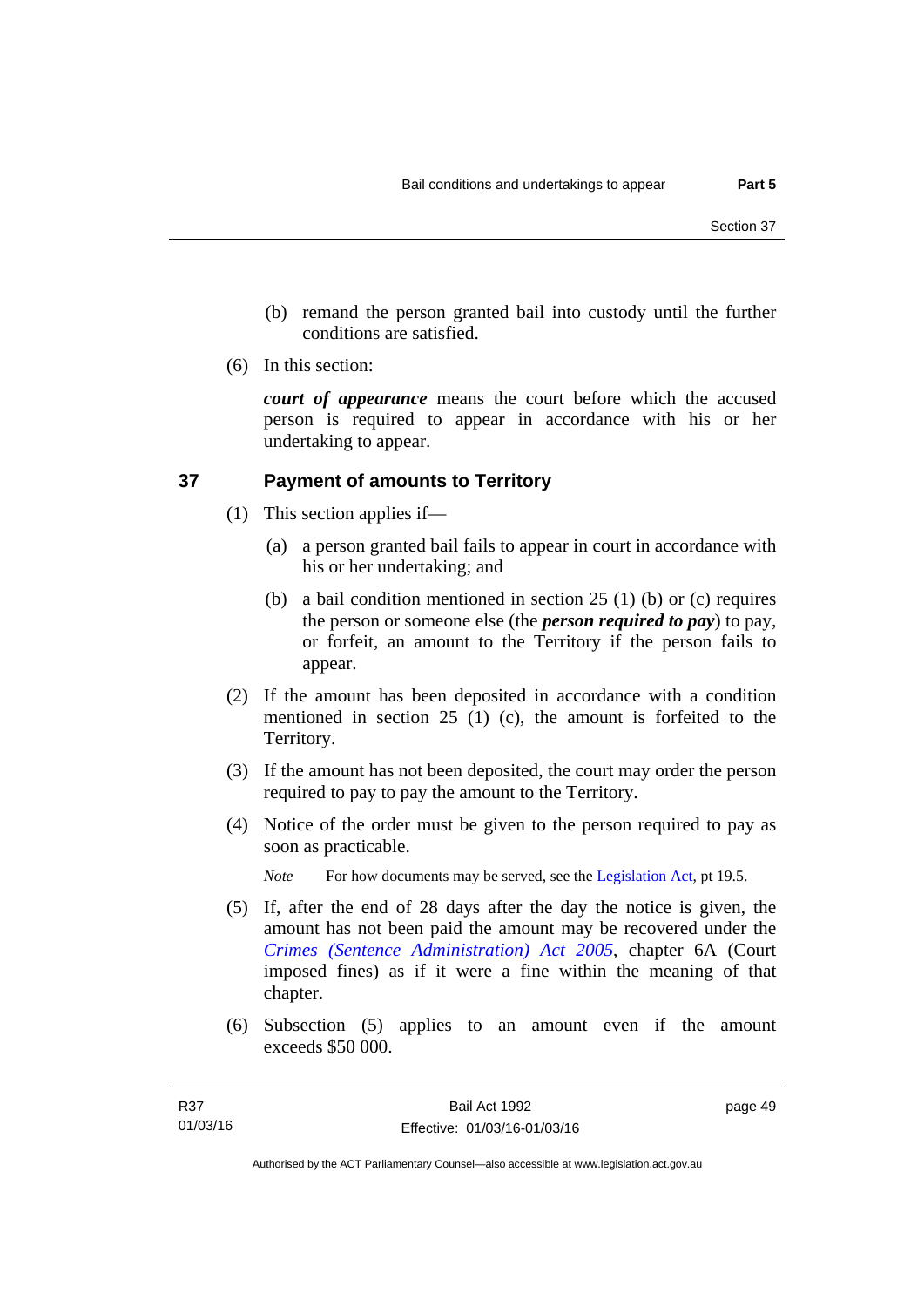# **Part 6 Review of bail decisions**

## **Division 6.1 Review of decisions by authorised officers**

## **38 Review by authorised officers**

- (1) If an authorised officer makes a decision under part 4 in relation to bail for an accused person that is—
	- (a) a decision to refuse to grant bail to the accused person; or
	- (b) a decision to grant bail to the accused person subject to 1 or more bail conditions;

the accused person may request a review of that decision by the authorised officer who made the decision or any other authorised officer.

 (2) If an application for a review of a bail decision is made to an authorised officer under subsection (1), the authorised officer must as soon as possible conduct a review of the decision.

### **39 Exercise of power to review**

- (1) The power to review a decision under this division includes a power to confirm or vary a decision or to substitute another decision.
- (2) A decision as varied or substituted must be in conformity with this Act.
- (3) If, on a review of a decision under this division, the authorised officer varies the decision or substitutes another decision, section 27 applies in relation to the decision as varied or substituted as if the decision had been made by the authorised officer under part 4.
- (4) An authorised officer may refuse to entertain a request to review a decision under this division if the authorised officer is satisfied that the request is frivolous or vexatious.

R37 01/03/16

Authorised by the ACT Parliamentary Counsel—also accessible at www.legislation.act.gov.au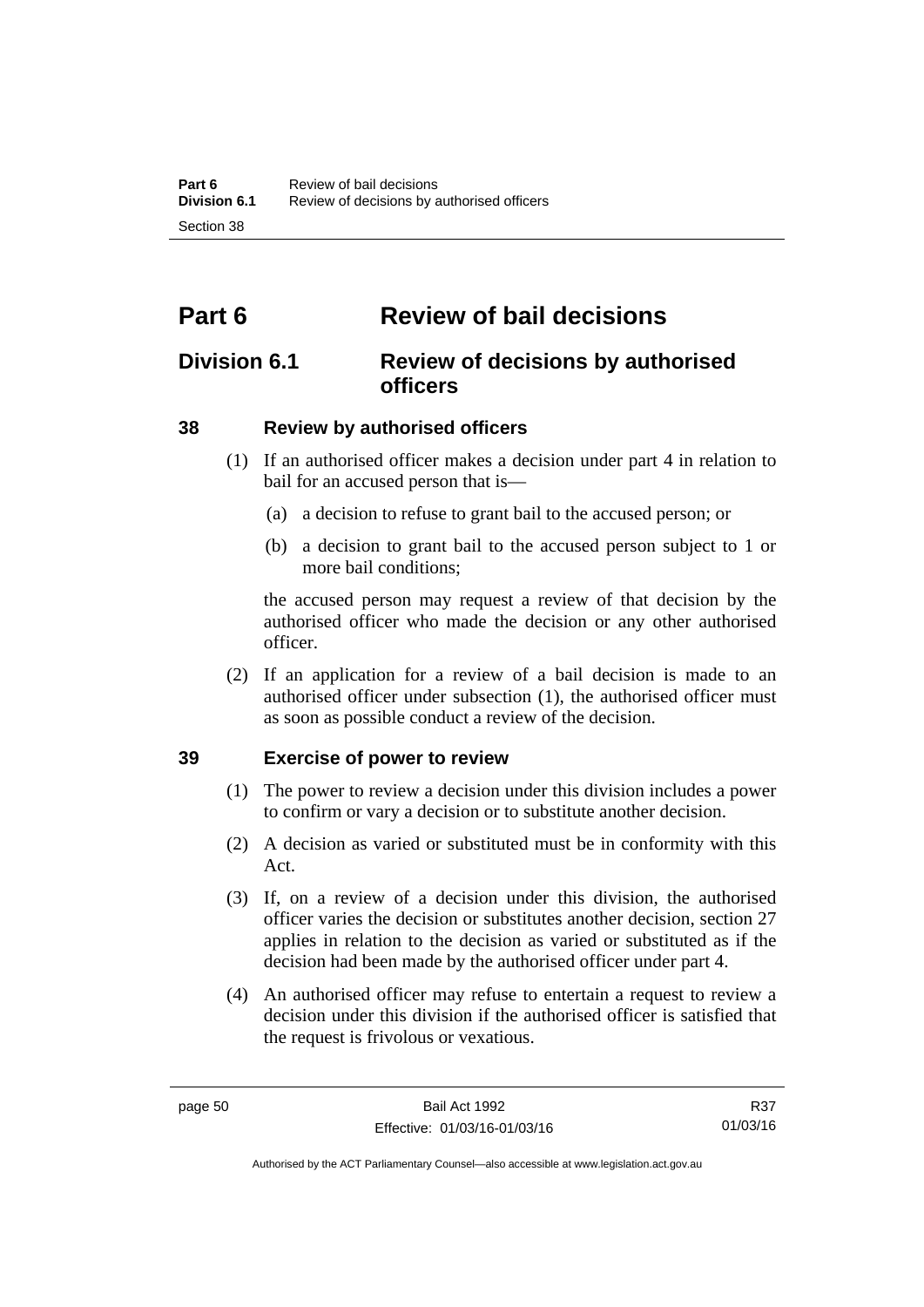- (5) A regulation may—
	- (a) prescribe the way of making a request for the review of a decision under this division; and
	- (b) prescribe procedures for the conduct of a review under this division; and
	- (c) limit the time within which, and the circumstances in which, an accused person may apply for a review of a decision under this division; and
	- (d) limit the number of applications that may be made for the review of a bail decision under this division.

#### **40 Limitation on power of authorised officer to review**

An authorised officer may not, under this division—

- (a) review a decision in circumstances if, had the decision not been made, the authorised officer would be prohibited from making a decision in relation to the grant of bail; or
- (b) review a decision that has been reviewed by a court.

## **Division 6.2 Review of decisions by courts**

#### **41 Right of review of bail decisions**

An accused person or the informant may apply under this division for review of any decision by a court or an authorised officer in relation to bail.

#### **41A Court may review on its own initiative**

 (1) A court that has made a decision in relation to bail may review the decision on its own initiative if the court considers it is in the interests of justice to do so.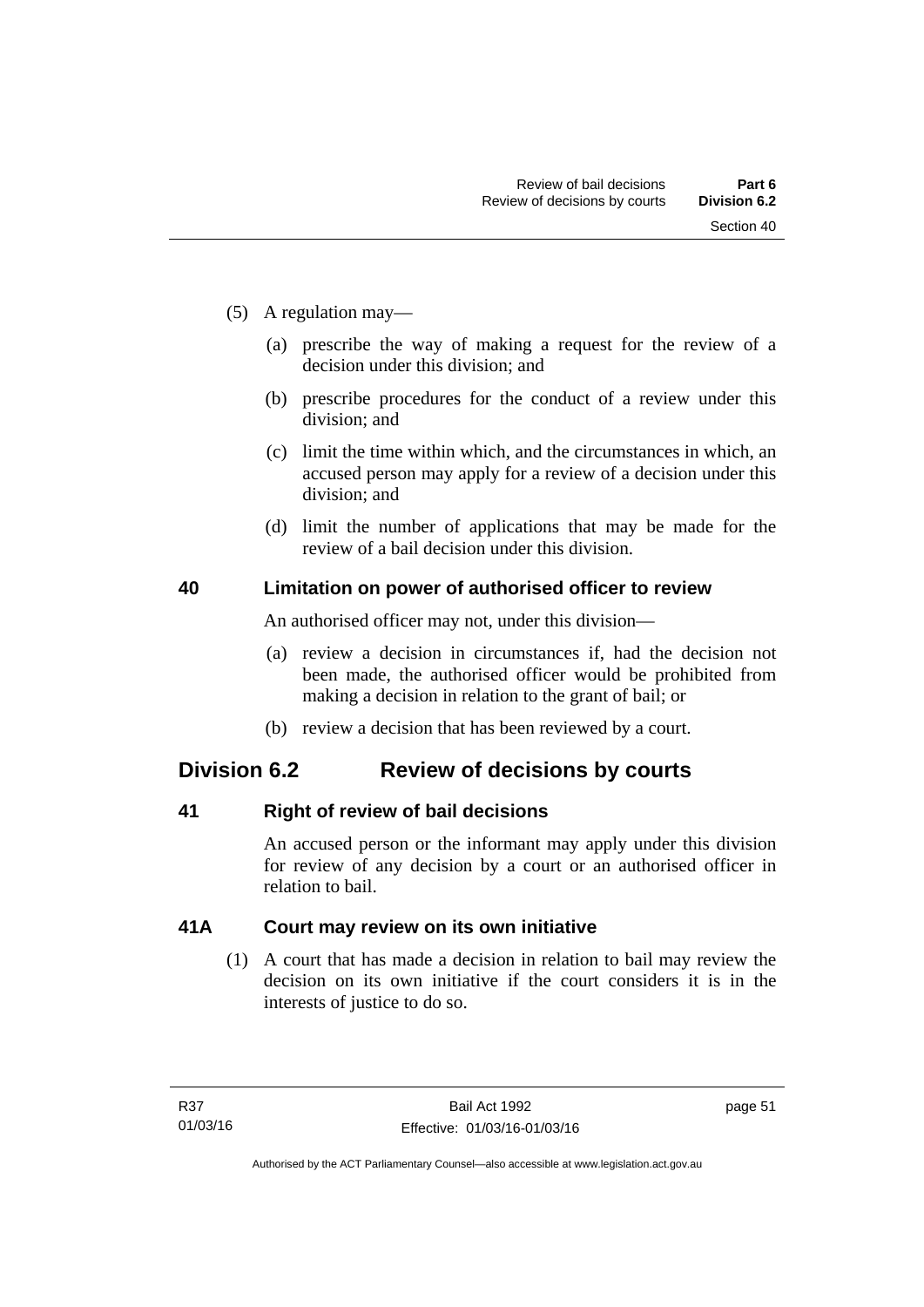(2) The court may issue a warrant for the arrest of the person and for bringing the person before the court at the time and place stated in the warrant.

#### **42 Power of Magistrates Court to review—decision of authorised officer**

- (1) The Magistrates Court may, on application under this division, review any decision of an authorised officer in relation to bail for an accused person, only if—
	- (a) the court has power to make a bail order under section 20 (1) (a) (Power in relation to bail—Magistrates Court); and
	- (b) the court is satisfied that the applicant has shown—
		- (i) a change in circumstances relevant to the granting of bail since the authorised officer's decision; or
		- (ii) the availability of fresh evidence or information relevant to the granting of bail to the accused person that was unavailable when the authorised officer made the decision.
- (2) The power of the Magistrates Court to review a decision under this section may be exercised whether or not any power to review the decision under section 38 (Review by authorised officers) has been exercised or been sought to be exercised.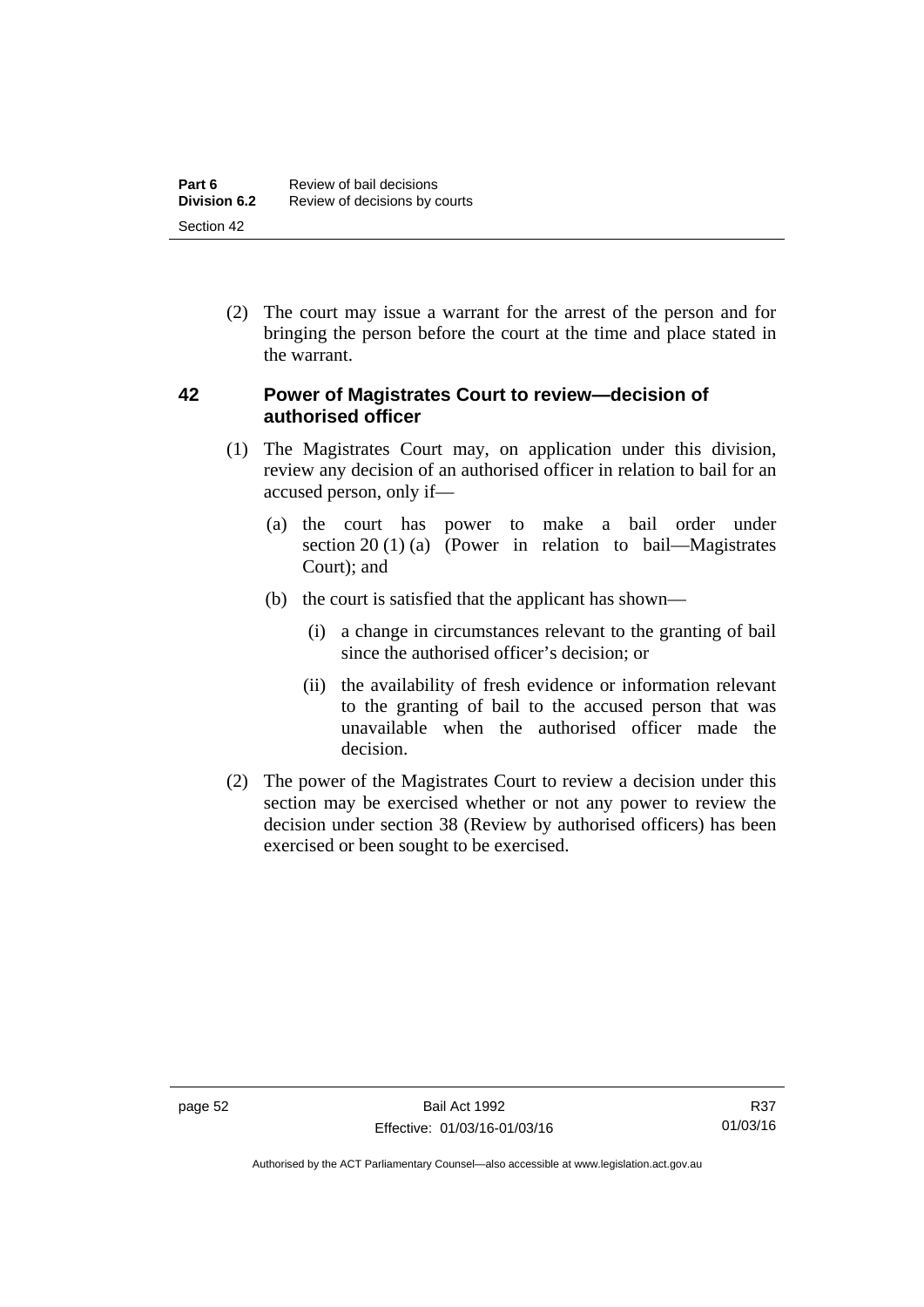## **42A Power of Magistrates Court to review—decision of Magistrates Court**

 The Magistrates Court may, on application under this division, review any decision of the court (however constituted) in relation to bail for an accused person, only if—

- (a) the court has power to make a bail order under section 20 (1) (a) (Power in relation to bail—Magistrates Court); and
- (b) the court is satisfied that the applicant has shown—
	- (i) a change in circumstances relevant to the granting of bail since the court's decision; or
	- (ii) the availability of fresh evidence or information relevant to the granting of bail to the accused person that was unavailable when the court made the decision; and
- (c) for an application made by the accused person—the person has made 2 applications for bail in the Magistrates Court in the proceeding to which the bail relates.

### **43 Power of Supreme Court to review—decision of authorised officer**

- (1) This section applies if, in relation to a decision of an authorised officer in relation to bail for an accused person, the Magistrates Court—
	- (a) does not have power to hear an application for review of the decision; or
	- (b) has heard an application for review of the decision.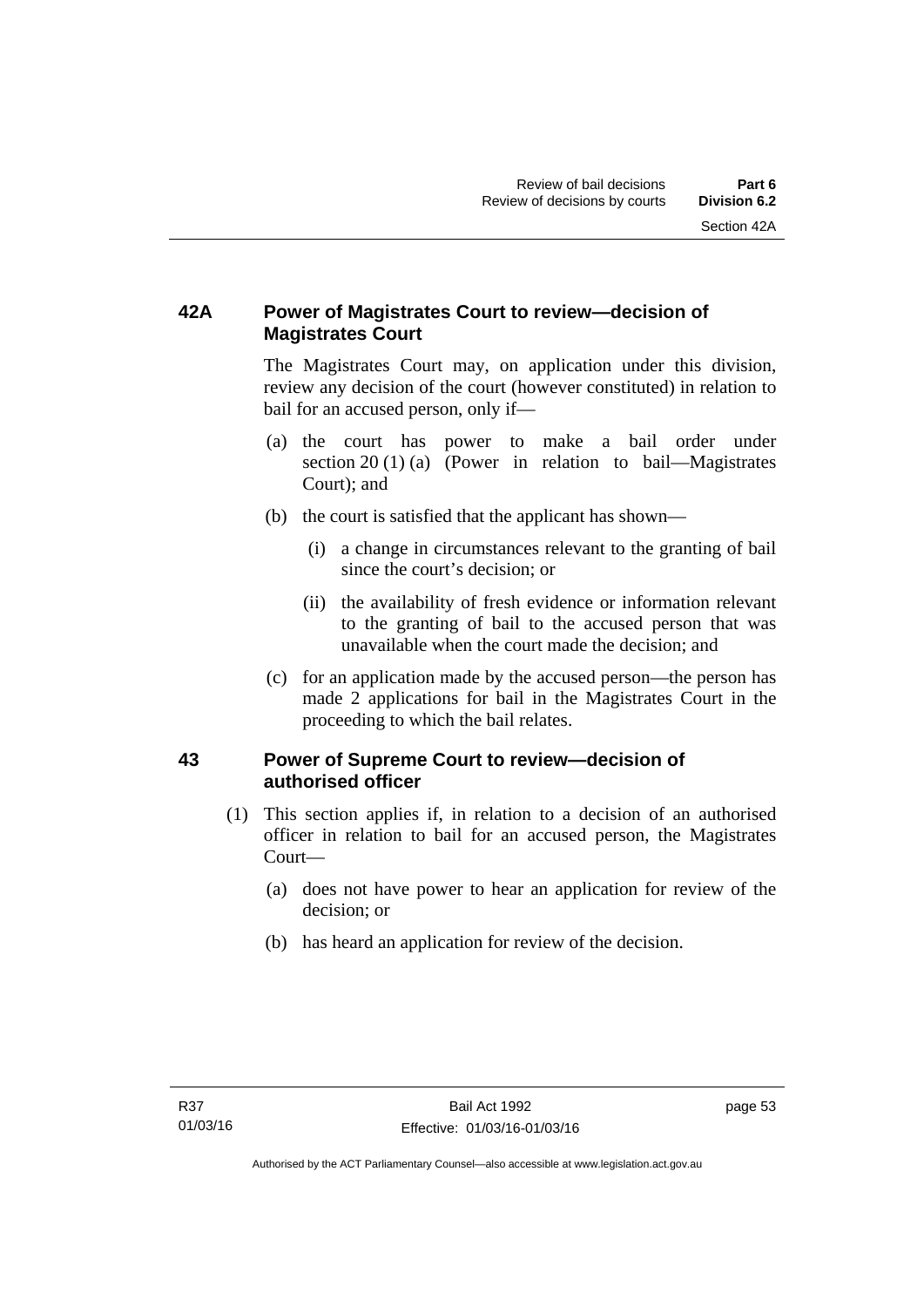- (2) The Supreme Court may, on application under this division, review the decision of the authorised officer, only if the court is satisfied that the applicant has shown—
	- (a) a change in circumstances relevant to the granting of bail since the authorised officer's decision; or
	- (b) the availability of fresh evidence or information relevant to the granting of bail to the accused person that was unavailable when the authorised officer made the decision.
- (3) The power of the Supreme Court to review a decision under this section may be exercised whether or not any power to review the decision under section 38 (Review by authorised officers) has been exercised or been sought to be exercised.

### **43A Power of Supreme Court to review—decision of Magistrates Court or Supreme Court**

- (1) This section applies if a decision in relation to bail for an accused person has been made by—
	- (a) the Magistrates Court in accordance with section 42A (Power of Magistrates Court to review—decision of Magistrates Court); or
	- (b) the Supreme Court.
- (2) The Supreme Court may, on application under this division, review the decision of the court, only if the court is satisfied that the applicant has shown—
	- (a) a change in circumstances relevant to the granting of bail since the court's decision; or
	- (b) the availability of fresh evidence or information relevant to the granting of bail to the accused person that was unavailable when the court made the decision.

Authorised by the ACT Parliamentary Counsel—also accessible at www.legislation.act.gov.au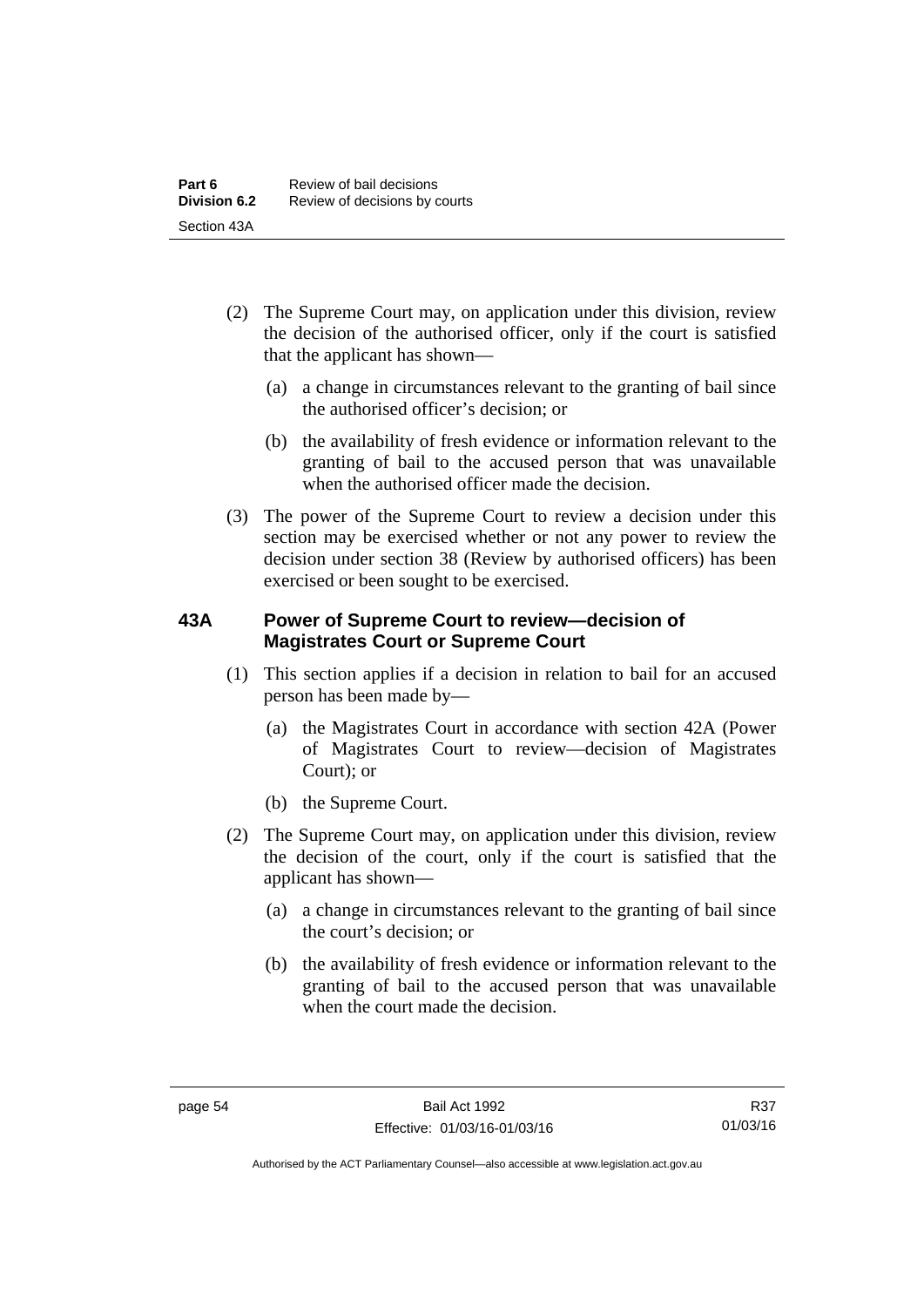#### **45 Exercise of power to review**

- (1) The power to review a decision under this division includes a power to confirm or vary the decision or to substitute another decision.
- (2) A decision as varied or substituted must be in conformity with this Act.
- (3) The review of a decision must be by way of rehearing and evidence or information in addition to, or in substitution for, the evidence or information given or obtained on the making of the decision may be given or obtained on the review.
- (4) If, on a review of a decision under this division the court varies the decision or substitutes another decision, section 27 applies in relation to the decision as varied or substituted as if that decision had been given by the court in relation to an application for bail.
- (5) If, on a review of a decision under this division, bail for an accused person is revoked, the court may, by warrant, commit the person into custody.
- (6) If, on a review of a decision under this division—
	- (a) bail is granted without any condition being imposed but the accused person has not given an undertaking to appear; or
	- (b) bail is granted subject to a condition;

the court may by warrant commit the person into custody until the person gives the undertaking to appear or satisfies the condition.

- (7) A court may refuse to entertain a request to review a decision under this division if the court is satisfied that the request is frivolous or vexatious.
- (8) A regulation may make provision in relation to—
	- (a) the way of making a request for the review of a decision under this division; and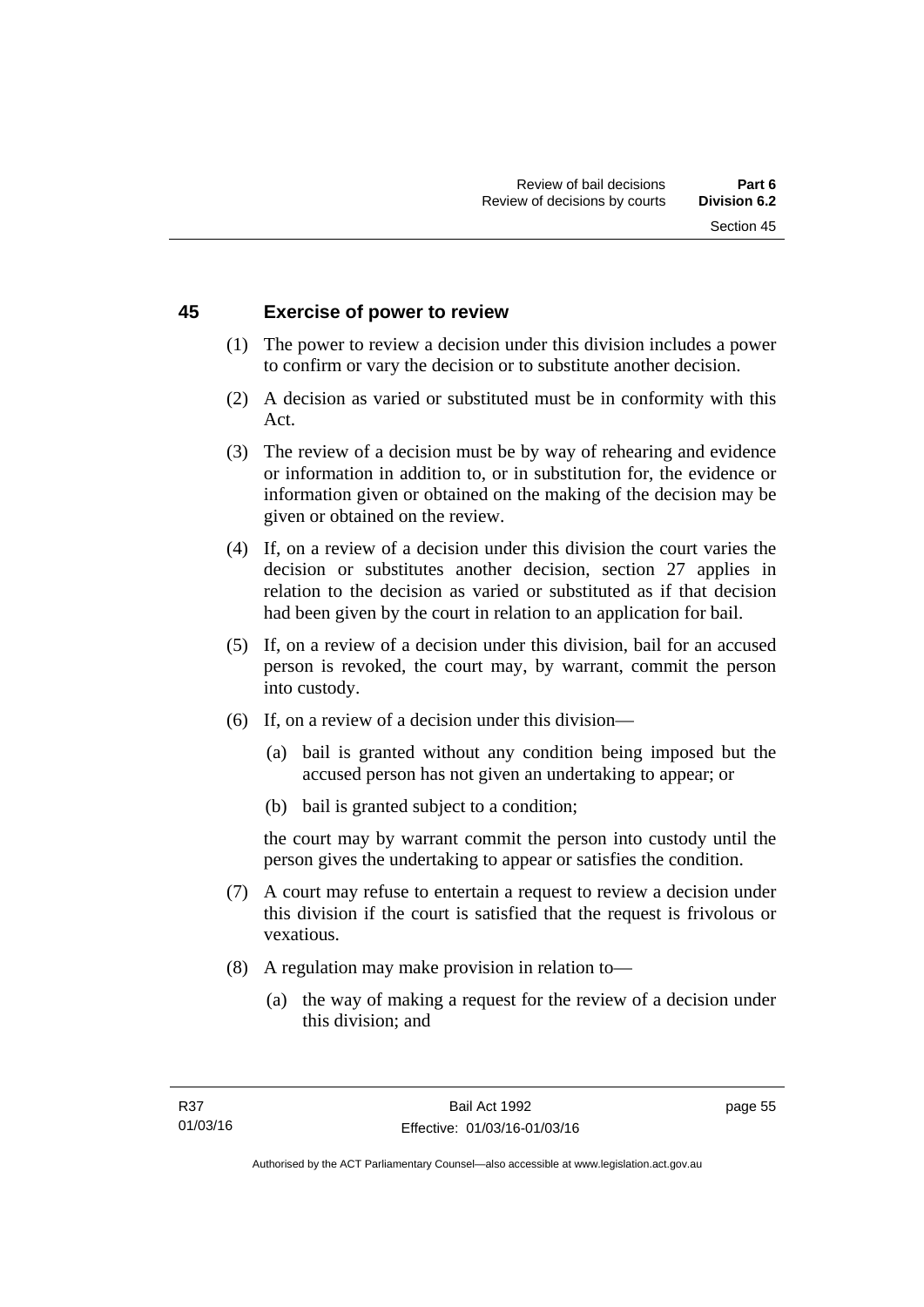(b) the giving or sending to people of notices relating to the proposed exercise of power to review a decision under this division.

#### **46 Review limited to bail conditions**

- (1) If an accused person has remained in custody after being granted bail by a court because any condition of the bail has not been complied with, the decision in relation to bail may be reviewed by the court that granted bail—
	- (a) at the request of the accused person; or
	- (b) at the request of a police officer; or
	- (c) on the court's own initiative.
- (2) A review under this section of a decision in relation to bail is limited to a review of the conditions on which bail has been granted.
- (3) A review requested under this section by a police officer must not be conducted unless the court is satisfied that the request was made—
	- (a) for the purpose of benefiting the accused person; and
	- (b) with the consent of the accused person.
- (4) On a review of a bail decision under this section, a court may—
	- (a) confirm the decision about the conditions of bail; or
	- (b) vary the decision by removing or imposing bail conditions; or
	- (c) grant bail without imposing any bail condition.
- (5) Notwithstanding section 43 or section 43A, the Supreme Court is empowered to conduct a review of a bail decision under this section only in relation to bail granted by the Supreme Court (however constituted).

Authorised by the ACT Parliamentary Counsel—also accessible at www.legislation.act.gov.au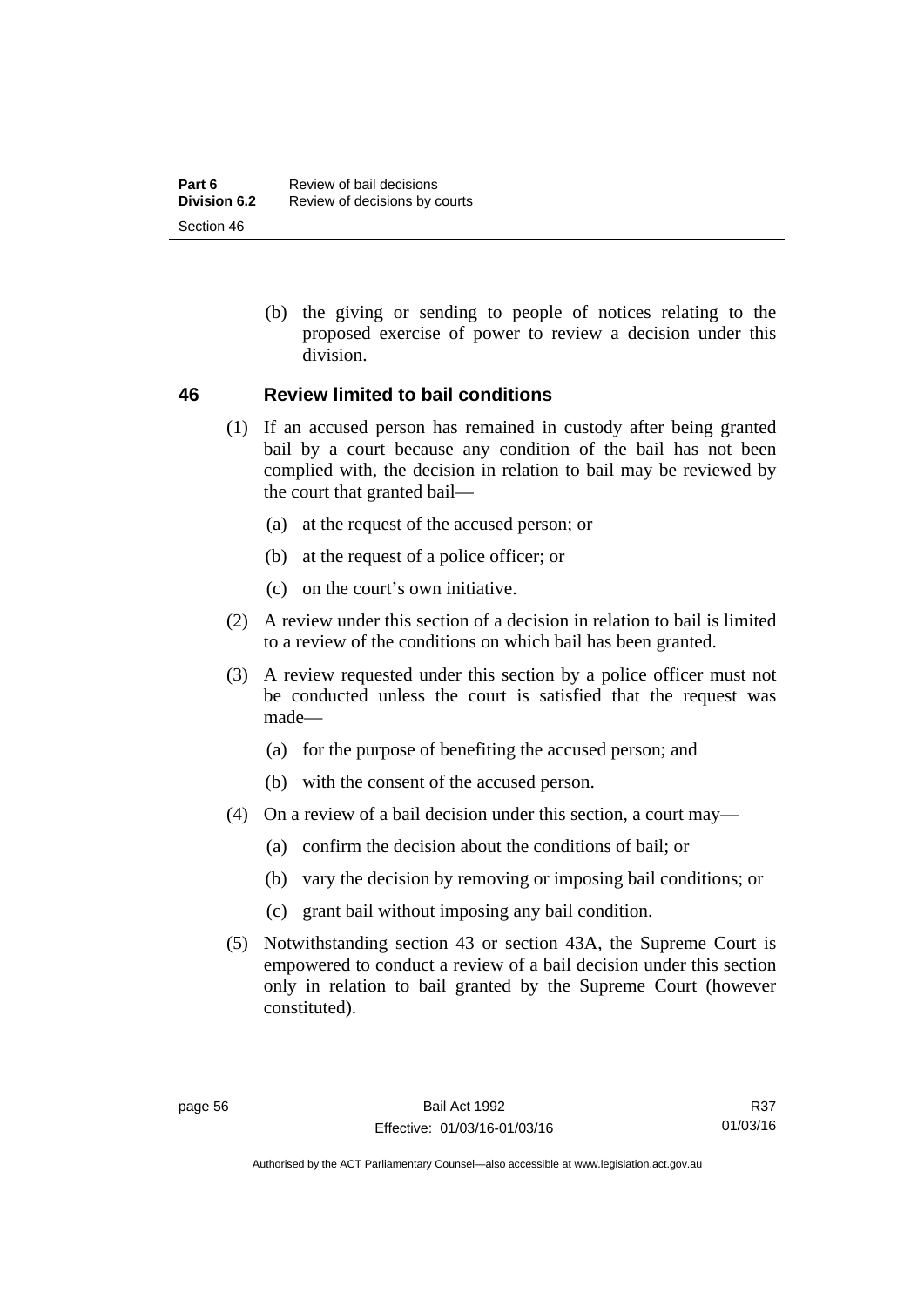# **Part 7 Miscellaneous**

### **47 Giving information relating to bail**

 (1) If a person is charged by a police officer with an offence and the person charged is being held in custody in relation to the offence, the police officer must, as soon as is reasonably practicable after the person is charged, give to the person, by written notice, information relating to his or her entitlement to, or eligibility for, bail and to his or her entitlement to the review of decisions under this Act.

 (2) If an accused person is being held in custody in relation to an offence at the time of his or her first appearance in court in relation to that offence, the court must, during that appearance, or as soon as is reasonably practicable, give to the person, by written notice, information relating to his or her entitlement to, or eligibility for, bail.

### **47A Notice to victim of bail decisions**

- (1) This section applies if—
	- (a) a court or authorised officer makes a decision about a grant of bail, or reviews a bail decision, in relation to a person; and
	- (b) the informant is aware that a victim has expressed concern about the need for protection from violence or harassment by the person.
- (2) The informant must tell a police officer assigned to liaise with victims of crime (a *victim liaison officer*) that the victim has expressed the concern.

*Note* If a form is approved under s 58 for a notice under this section, the form must be used.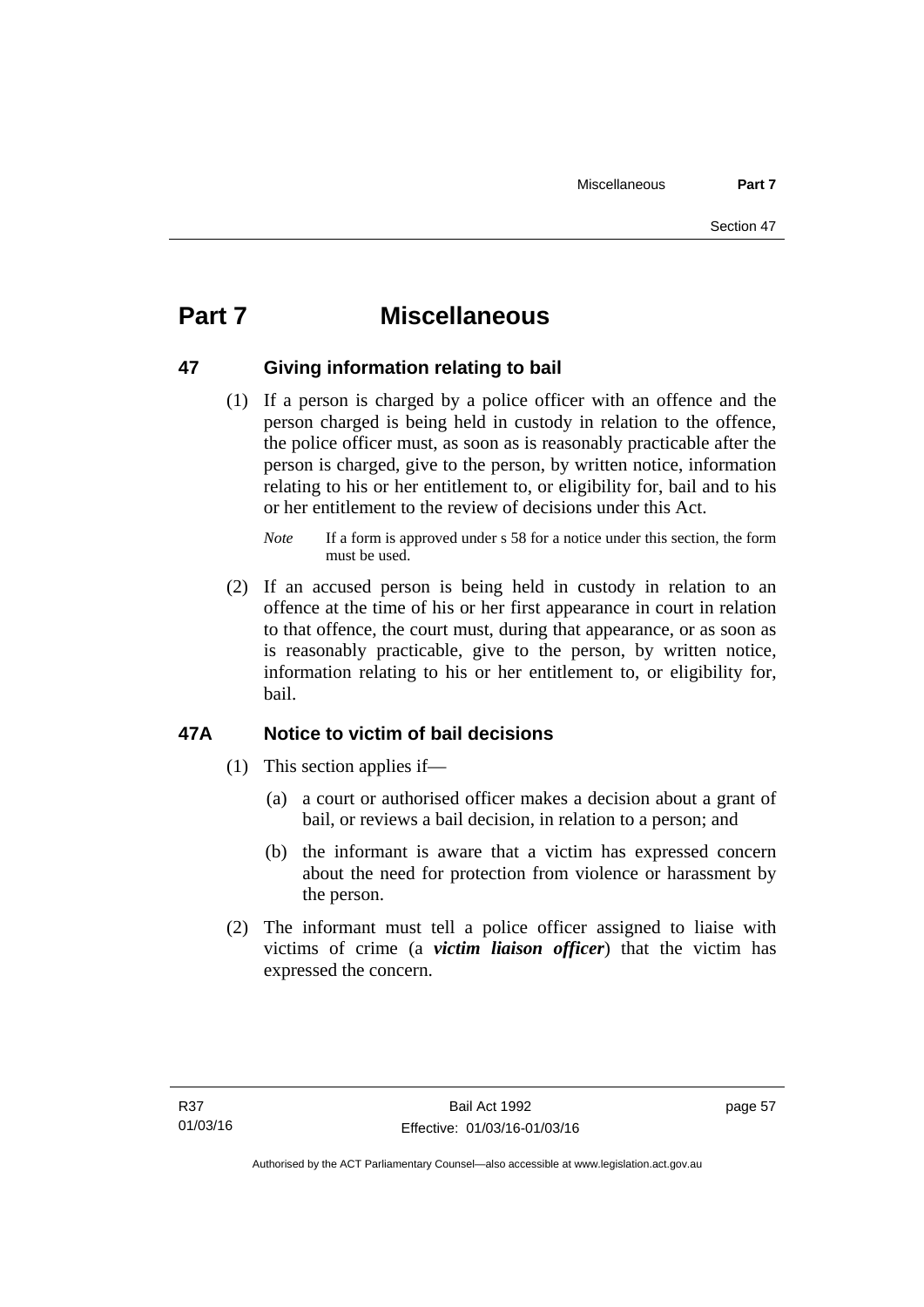#### **Part 7** Miscellaneous

Section 48

 (3) If a victim liaison officer is told about a victim's concern, the victim liaison officer must take all reasonable steps to tell the victim (or, if the victim is a child, a person who has parental responsibility for the child) about the bail decision as soon as practicable.

#### **48 Notification to court that bail condition not satisfied**

- (1) This section applies to a person who has been granted bail by a court but who has remained in custody since bail was granted because a condition of the bail has not been complied with.
- (2) The person in charge of the correctional centre or other place where the person is in custody must give the court written notice that the person remains in custody because of the failure to comply with a bail condition.

*Note* If a form is approved under s 58 for a notice, the form must be used.

- (3) The notice must be given to the court not later than 7 days after the day the person is received into custody.
- (4) To remove any doubt, the court to which a notice is given under subsection (2) may, on its own initiative, conduct a review under section 46 of the condition on which bail was granted.
- (5) A notice under this section is required to be given only once in relation to any particular grant of bail.
- (6) A regulation may prescribe information that is to be given to a court with a notice under this section.

#### **49 Failure to answer bail**

- (1) A person commits an offence if the person—
	- (a) gives an undertaking to appear before a court; and
	- (b) fails to carry out the undertaking.

Maximum penalty: 200 penalty units, imprisonment for 2 years or both.

Authorised by the ACT Parliamentary Counsel—also accessible at www.legislation.act.gov.au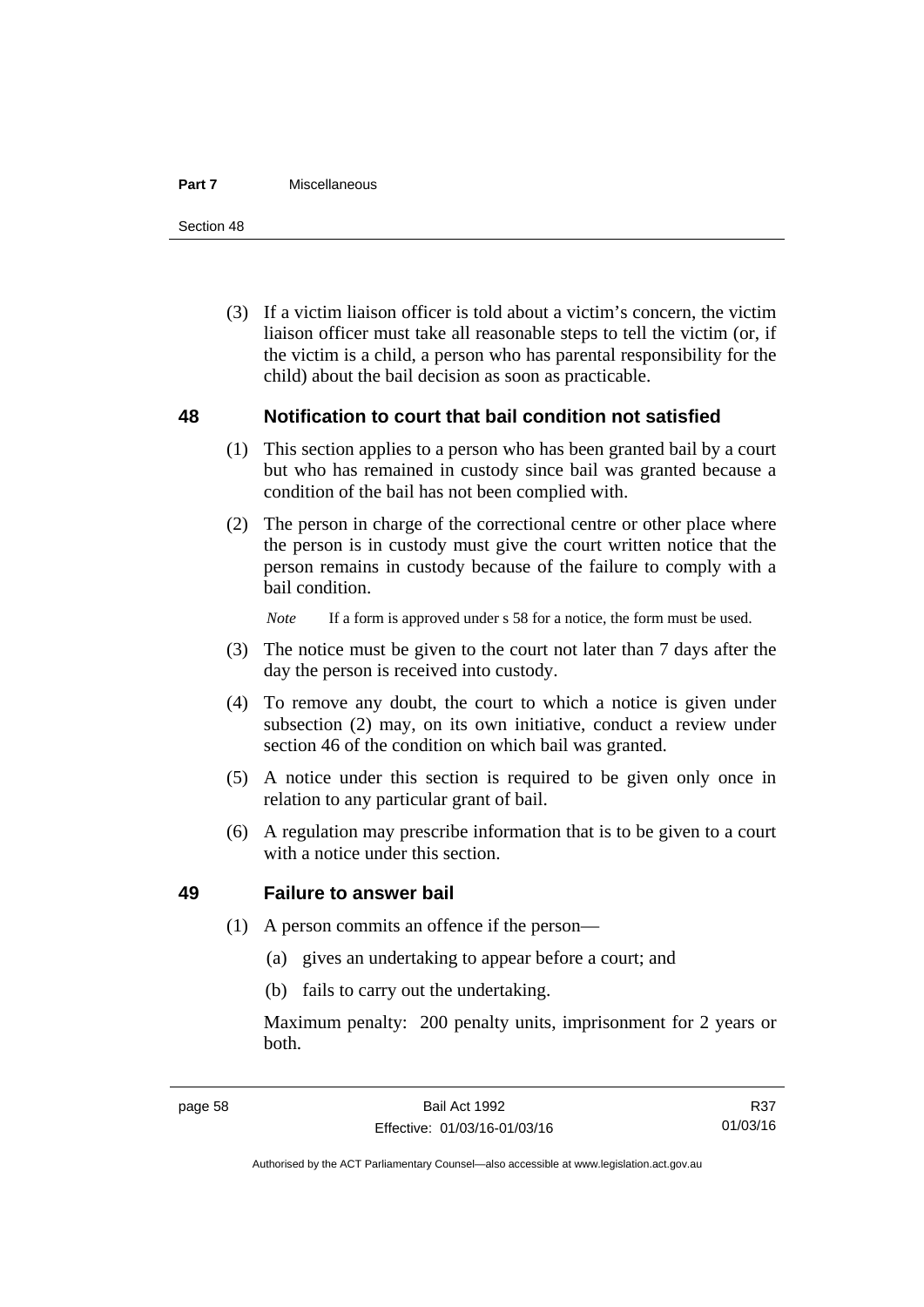- (2) The court may issue a warrant to arrest the person and to bring the person before the court.
- (3) Subsection (1) does not apply if the person has a reasonable excuse for failing to carry out the undertaking.

## **51 Indemnification of sureties**

(1) A person commits an offence if the person indemnifies, or agrees to indemnify, anyone else against a liability the other person incurs or may incur as surety for an accused person.

Maximum penalty: 200 penalty units, imprisonment for 2 years or both.

 (2) A person commits an offence if the person is indemnified, or agrees to be indemnified, by someone else against a liability the person incurs or may incur as surety for an accused person.

Maximum penalty: 200 penalty units, imprisonment for 2 years or both.

- (3) For this section, it does not matter whether—
	- (a) the agreement is for compensation in money or anything else; or
	- (b) the agreement is made before or after the person indemnified, or agreed to be indemnified, becomes a surety; or
	- (c) the person indemnified, or agreed to be indemnified, becomes a surety.

### **52 Contravention of Act by police officers**

(1) If a police officer contravenes a provision of this Act that is applicable to him or her as a police officer or as an authorised officer, the contravention is not punishable as an offence unless a penalty is expressly provided by this Act in relation to the contravention.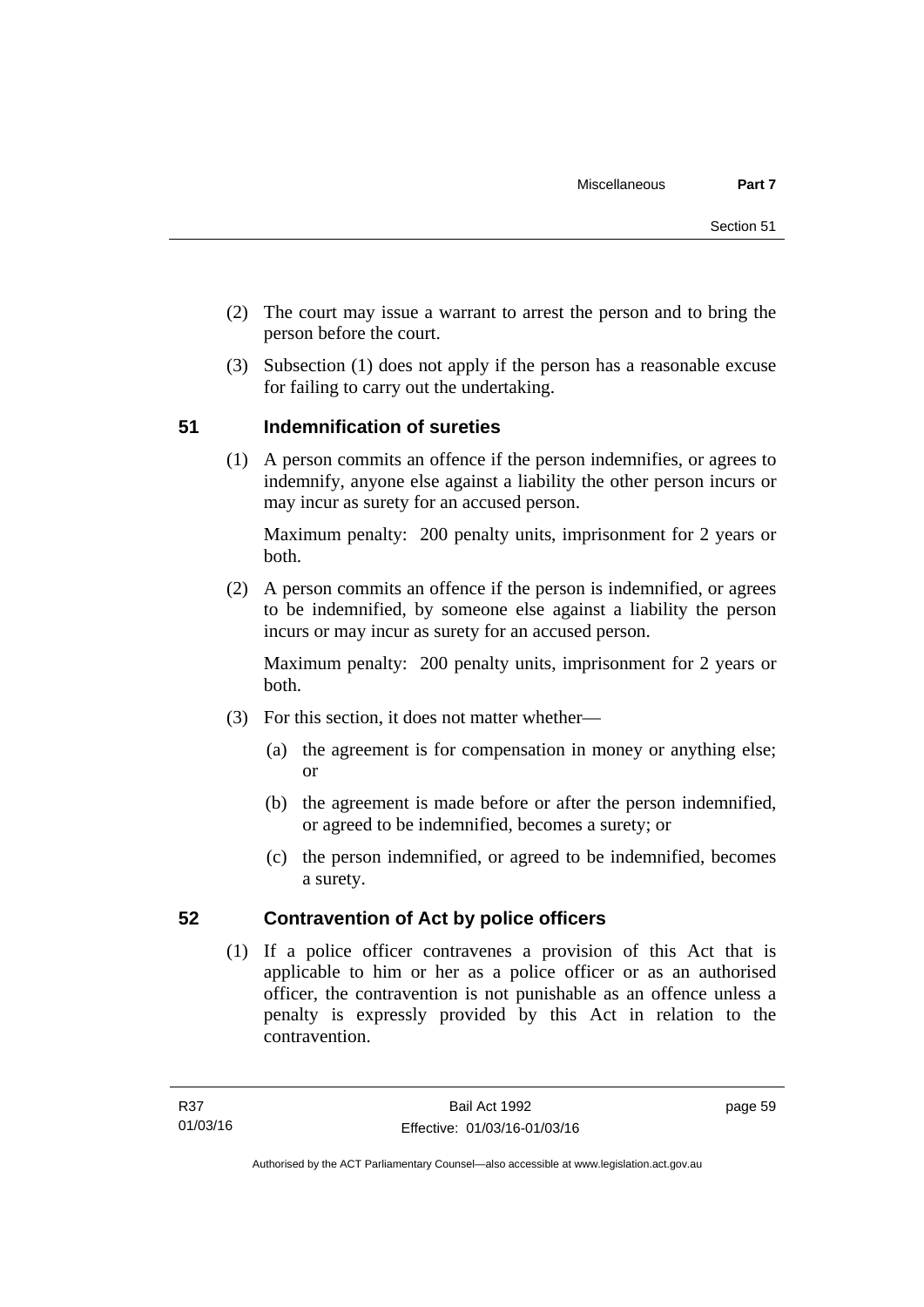- (2) Subsection (1) does not apply to prevent a contravention of a provision of this Act by a police officer from—
	- (a) being dealt with under the—
		- (i) *[Australian Federal Police Act 1979](http://www.comlaw.gov.au/Series/C2004A02068)* (Cwlth), part 5; or
		- (ii) *[Law Enforcement Integrity Commissioner Act 2006](http://www.comlaw.gov.au/Series/C2006A00085)* (Cwlth); or
		- (iii) *[Ombudsman Act 1976](http://www.comlaw.gov.au/Series/C2004A01611)* (Cwlth); or
	- (b) constituting grounds for the institution of civil proceedings.

#### **55 Civil standard of proof to apply for certain purposes**

If a court or an authorised officer, in making a decision in relation to bail (other than a decision in proceedings for an offence committed in relation to bail), is to be, or may be, satisfied as to any matter, it is sufficient if the court or authorised officer is satisfied on the balance of probabilities.

#### **56 No right of surety to arrest**

A surety for an accused person does not have the right to arrest the accused person because the surety is a surety for the accused person.

#### **56A Arrest without warrant of person on bail**

- (1) This section applies if a person has been granted bail in the ACT, a State or another Territory.
- (2) A police officer may arrest the person without warrant if the officer believes on reasonable grounds that the person—
	- (a) has failed to comply with a bail condition; or
	- (b) will not comply with a bail condition.
- (3) The police officer must bring the person before a court as soon as practicable.

R37 01/03/16

Authorised by the ACT Parliamentary Counsel—also accessible at www.legislation.act.gov.au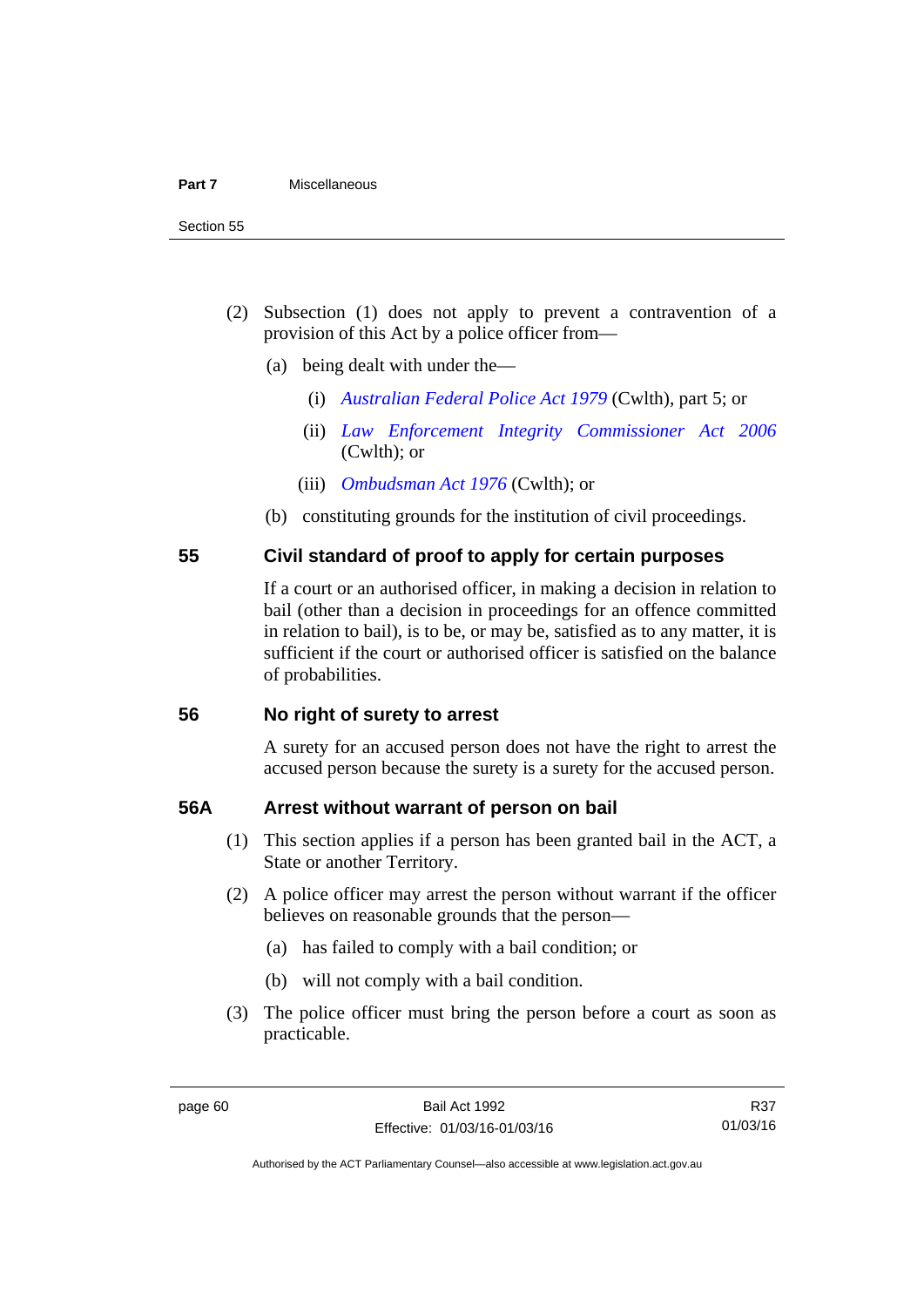- (4) The court may—
	- (a) for a person granted bail in the ACT—exercise the same powers in relation to bail as it has in relation to any other accused person in custody; or
	- (b) for a person granted bail in a State or another Territory—
		- (i) release the person unconditionally; or
		- (ii) grant the person bail subject to the conditions that the court considers appropriate; or
		- (iii) remand the person in custody for a reasonable time while a warrant for the person's arrest is obtained from the State or other Territory.
- (5) A release mentioned in subsection (4) (b) (i) does not affect the grant of bail in the State or other Territory.

#### **56B Arrest for breach of condition by person outside ACT**

- (1) This section applies if a police officer reasonably believes that—
	- (a) a person who has been granted bail in the ACT has failed to comply with a bail condition; and
	- (b) the person is in a State or another Territory.
- (2) An issuing officer may, on the information of a police officer—
	- (a) issue a warrant to arrest the person in the State or other Territory and bring the person before a court; or
	- (b) issue a summons for the person's appearance before a court.
- (3) In this section

*issuing officer*, for a warrant, means—

 (a) a judge, the registrar or a deputy registrar of the Supreme Court; or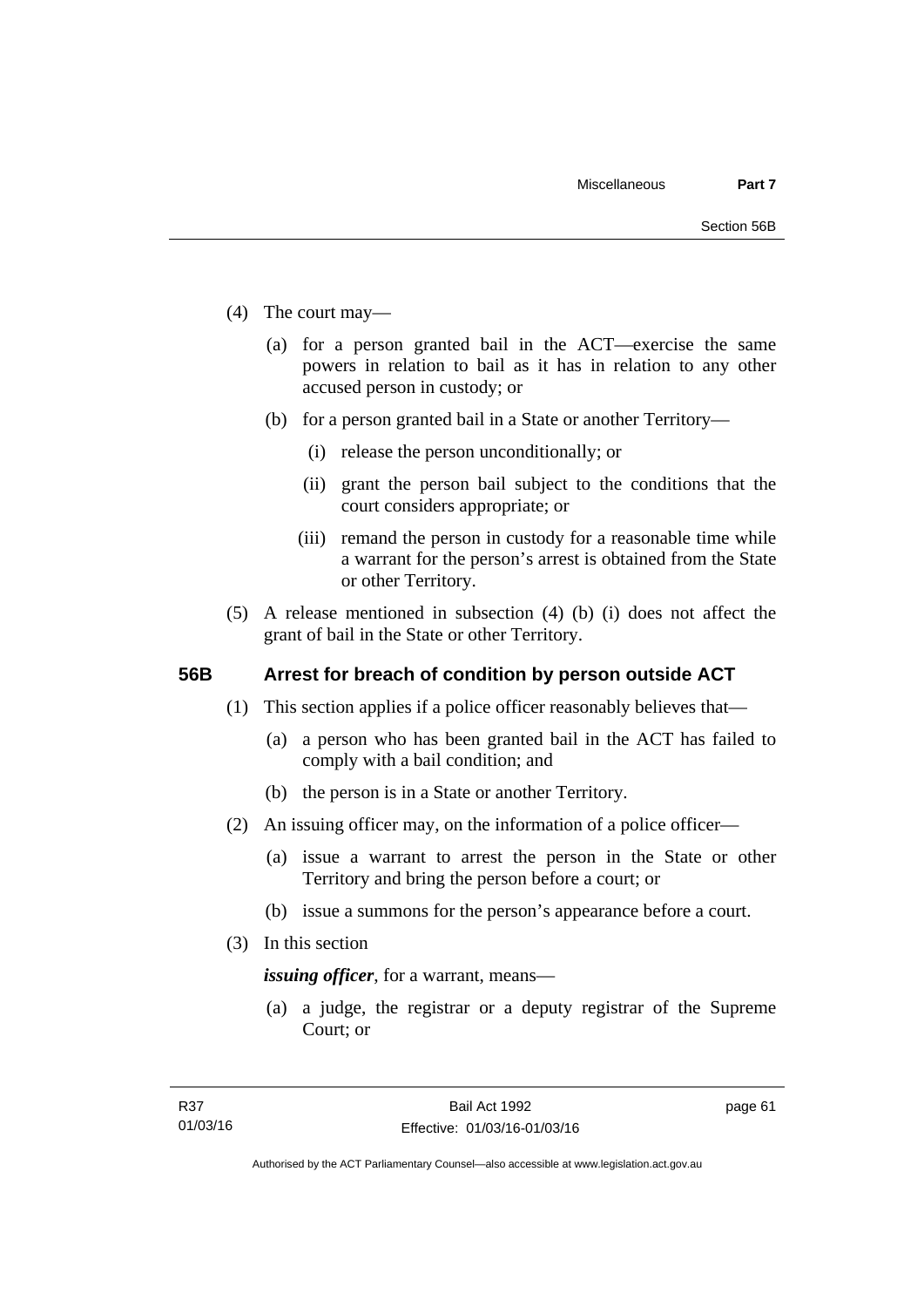#### **Part 7** Miscellaneous

Section 57

- (b) a magistrate; or
- (c) if authorised by the Chief Magistrate to issue a warrant—the registrar or deputy registrar of the Magistrates Court.

#### **57 Act to prevail**

- (1) Except if otherwise expressly provided by this Act, this Act applies in relation to the grant of bail to accused people to the exclusion of any other law in force immediately before the commencement of this Act so far as any other such law makes provision for or in relation to bail for accused people.
- (2) This Act does not affect the *[Bill of Rights 1688](http://www.legislation.act.gov.au/a/db_1792/default.asp)* 1 Will and Mary sess 2 c 2.

#### **57AA Abolition of inherent power of bail**

Any inherent power of the Supreme Court to grant bail is abolished.

#### **58 Approved forms**

- (1) The Minister may approve forms for this Act.
- (2) If the Minister approves a form for a particular purpose, the approved form must be used for that purpose.
- (3) A form approved for section 28 (1), 30 (4), 34, 47 or 48 (2) is a disallowable instrument.
	- *Note* A disallowable instrument must be notified, and presented to the Legislative Assembly, under the [Legislation Act.](http://www.legislation.act.gov.au/a/2001-14)
- (4) Any other approved form is a notifiable instrument.

*Note* A notifiable instrument must be notified under the [Legislation Act](http://www.legislation.act.gov.au/a/2001-14).

 (5) If there is no approved form for an instrument under this Act, the instrument must be in a form acceptable to the registrar.

R37 01/03/16

Authorised by the ACT Parliamentary Counsel—also accessible at www.legislation.act.gov.au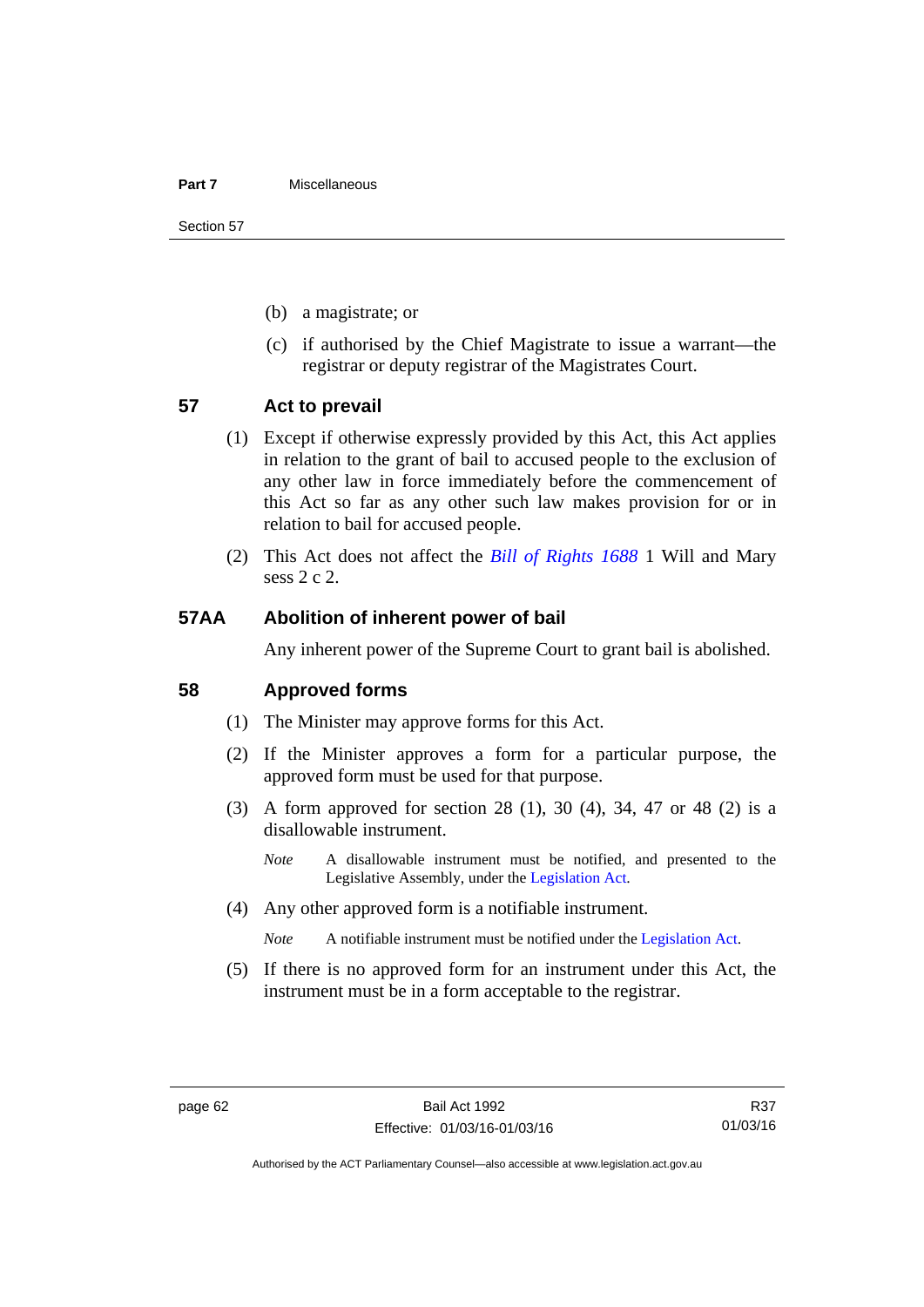### **59 Regulation-making power**

- (1) The Executive may make regulations for this Act.
	- *Note* A regulation must be notified, and presented to the Legislative Assembly, under the [Legislation Act](http://www.legislation.act.gov.au/a/2001-14).
- (2) Without limiting subsection (1), a regulation may make provision in relation to the management (including the investment) of an amount deposited in accordance with a condition mentioned in section 25 (1) (c).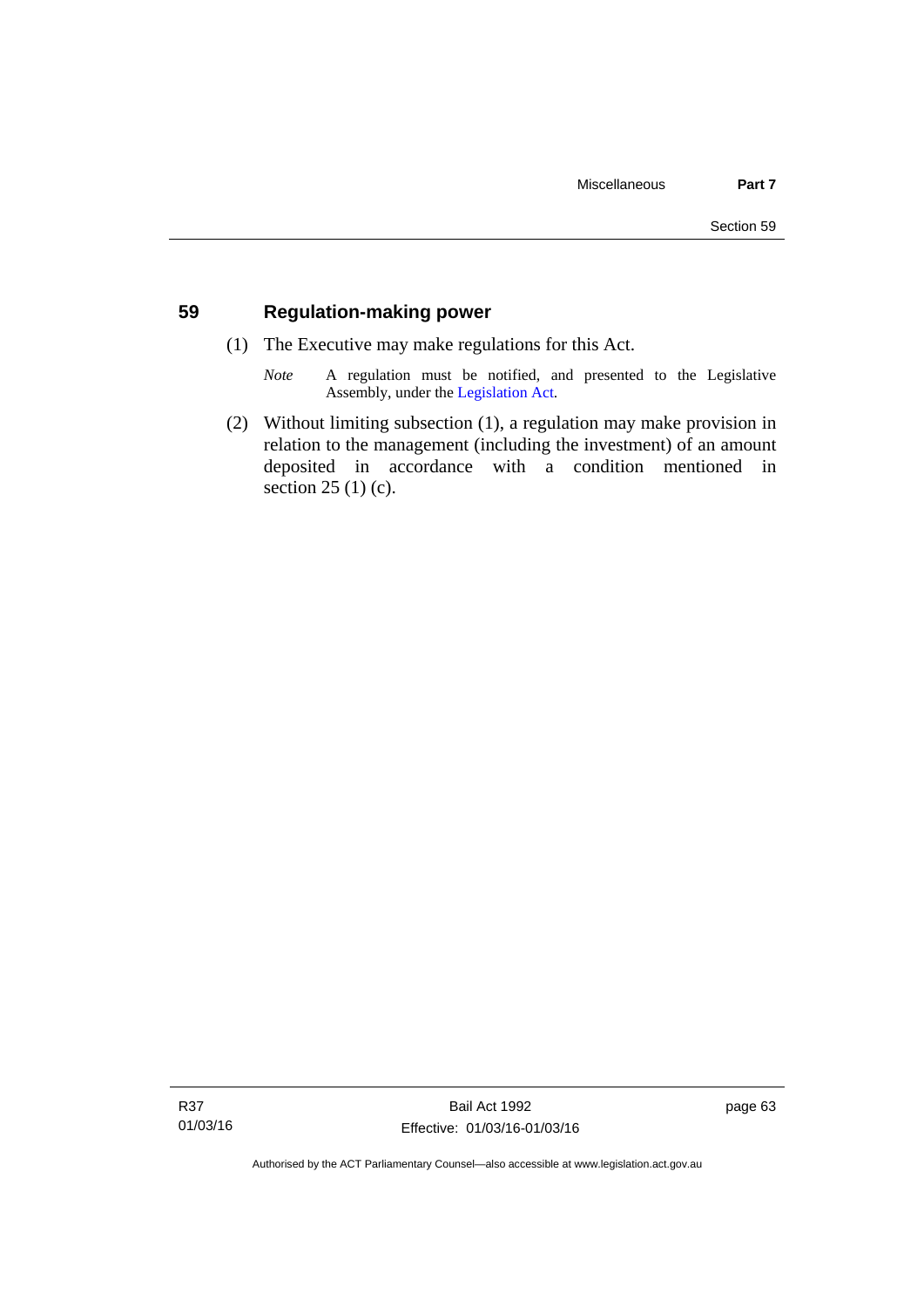# **Schedule 1 Offences to which presumption of bail does not apply**

(see s 9B (a))

## **Part 1.1 Offences against Crimes Act 1900**

| column 1<br>item      | column <sub>2</sub><br>provision | column 3<br>description of offence                         |
|-----------------------|----------------------------------|------------------------------------------------------------|
|                       | 15                               | manslaughter                                               |
| $\mathcal{D}_{\cdot}$ | 19                               | intentionally inflicting grievous bodily harm              |
| 3                     | 49C                              | industrial manslaughter (employer offence)                 |
| 4                     | 49D                              | industrial manslaughter (senior officer offence)           |
| 5                     | 51                               | sexual assault in the first degree                         |
| 6                     | 52                               | sexual assault in the second degree                        |
|                       | 54                               | sexual intercourse without consent                         |
| 8                     | 55(1)                            | sexual intercourse with young person under<br>10 years old |

page 64 Bail Act 1992 Effective: 01/03/16-01/03/16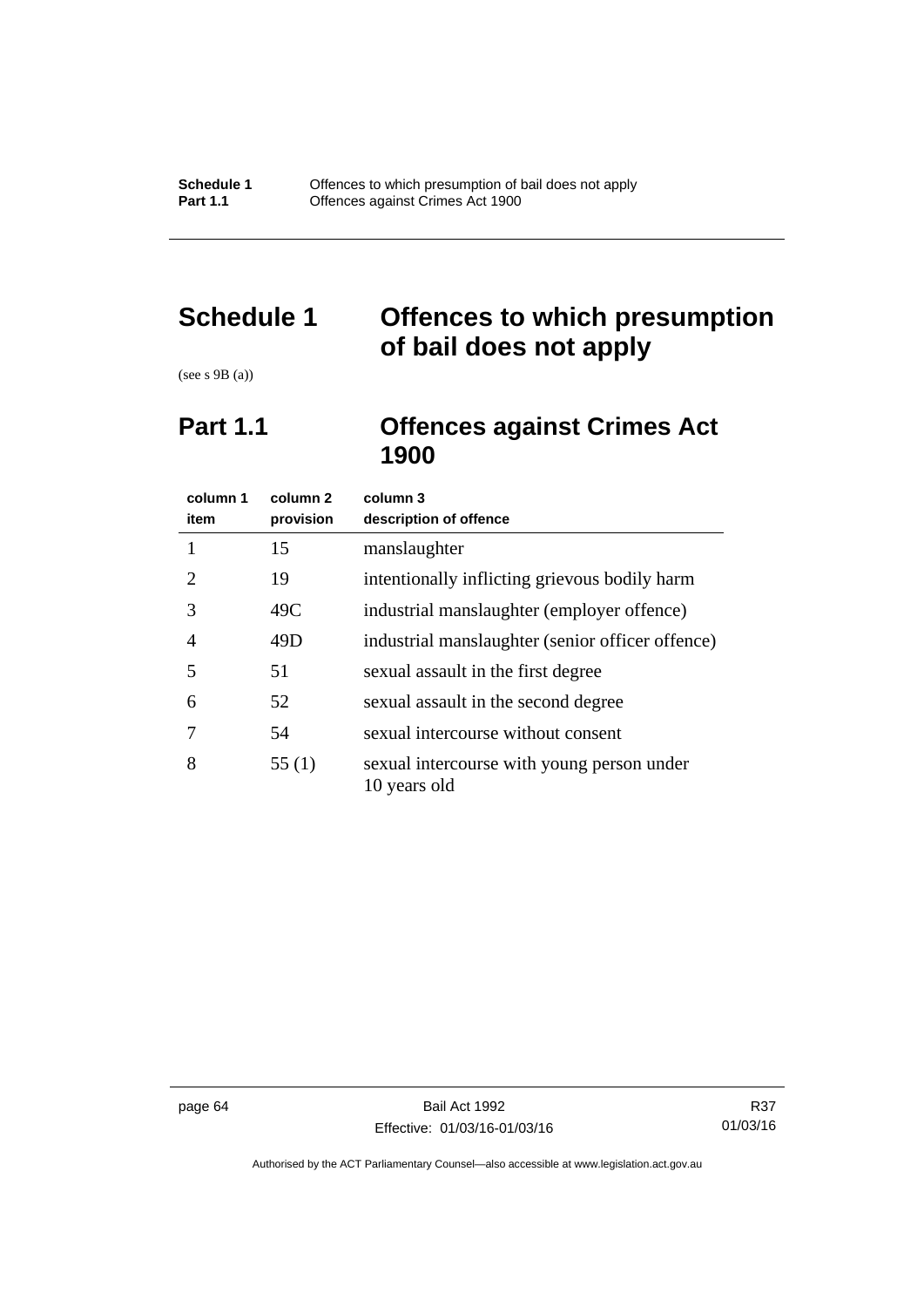# **Part 1.2 Offences against Criminal Code**

| column 1<br>item | column <sub>2</sub><br>provision | column 3<br>description of offence                                                                       |
|------------------|----------------------------------|----------------------------------------------------------------------------------------------------------|
| $\mathbf{1}$     | 310                              | aggravated robbery                                                                                       |
| $\overline{2}$   | 312                              | aggravated burglary                                                                                      |
| 3                | 603(3)                           | trafficking in commercial quantity of<br>controlled drug                                                 |
| $\overline{4}$   | 603(5)                           | trafficking in trafficable quantity of cannabis                                                          |
| 5                | 603(7)                           | trafficking in controlled drug other than<br>cannabis                                                    |
| 6                | 607(3)                           | manufacturing commercial quantity of<br>controlled drug for selling                                      |
| 7                | 607(5)                           | manufacturing controlled drug for selling                                                                |
| 8                | 610(1)                           | selling large commercial quantity of controlled<br>precursor for manufacture of controlled drug          |
| 9                | 610(3)                           | selling commercial quantity of controlled<br>precursor for manufacture of controlled drug                |
| 10               | 611(1)                           | manufacturing large commercial quantity of<br>controlled precursor for manufacture of<br>controlled drug |
| 11               | 611(3)                           | manufacturing large commercial quantity of<br>controlled precursor for selling                           |
| 12               | 611(5)                           | manufacturing commercial quantity of<br>controlled precursor for manufacture of<br>controlled drug       |
| 13               | 611(7)                           | manufacturing commercial quantity of<br>controlled precursor for selling                                 |
| 14               | 612(1)                           | possessing large commercial quantity of                                                                  |
|                  |                                  |                                                                                                          |

R37 01/03/16

## Bail Act 1992 Effective: 01/03/16-01/03/16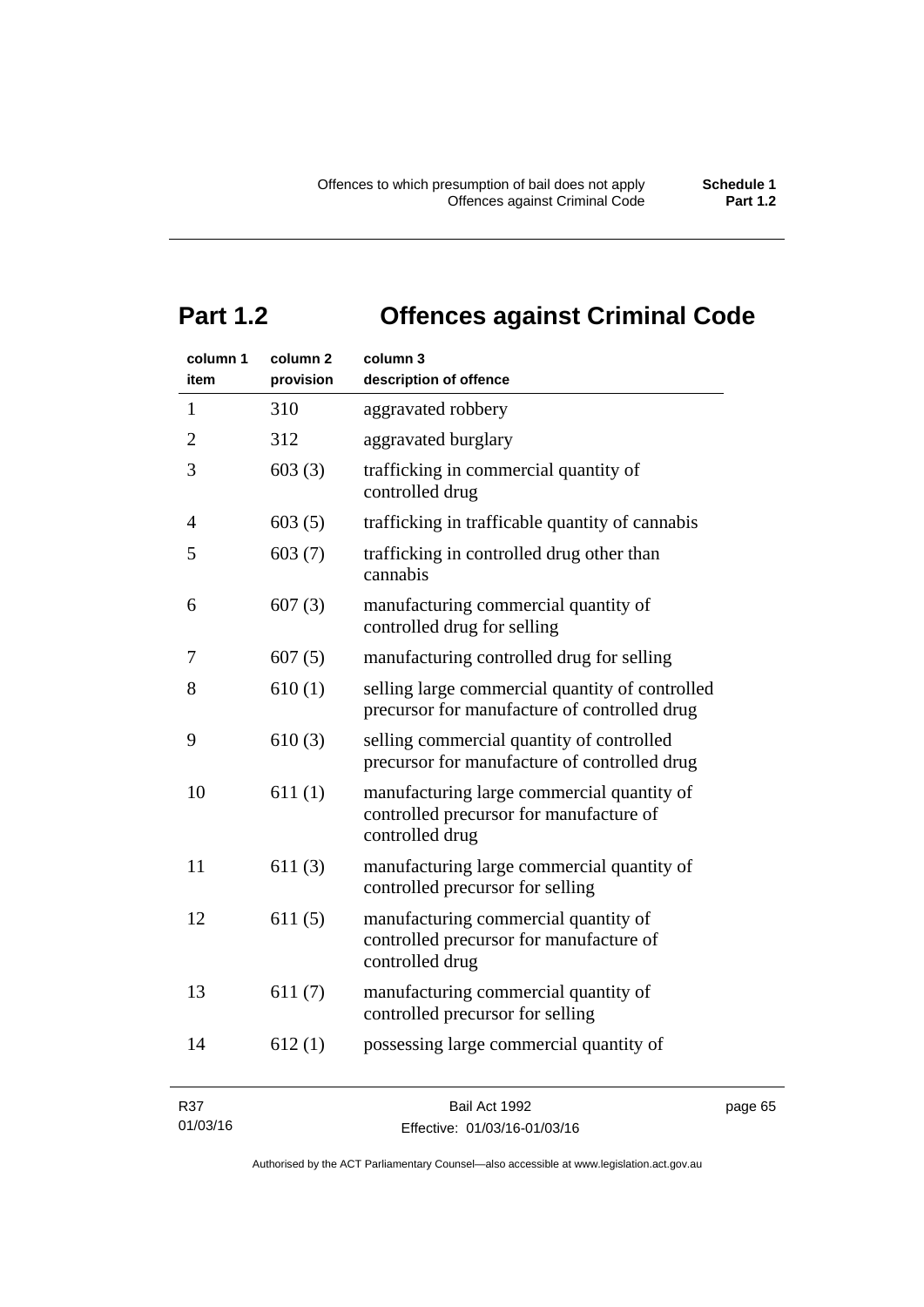#### **Schedule 1** Offences to which presumption of bail does not apply **Part 1.2 C** Offences against Criminal Code

| column 1<br>item | column 2<br>provision | column 3<br>description of offence                              |
|------------------|-----------------------|-----------------------------------------------------------------|
|                  |                       | controlled precursor                                            |
| 15               | 612(3)                | possessing commercial quantity of controlled<br>precursor       |
| 16               | 616(3)                | cultivating commercial quantity of controlled<br>plant          |
| 17               | 619(3)                | selling commercial quantity of controlled plant                 |
| 18               | 622(3)                | supplying etc controlled drug to child for<br>selling           |
| 19               | 624(4)                | procuring child to traffic in controlled drug                   |
| 20               | 625(1)                | supplying etc controlled drug (other than<br>cannabis) to child |
| 21               | 639                   | concealing etc property derived from drug<br>offence            |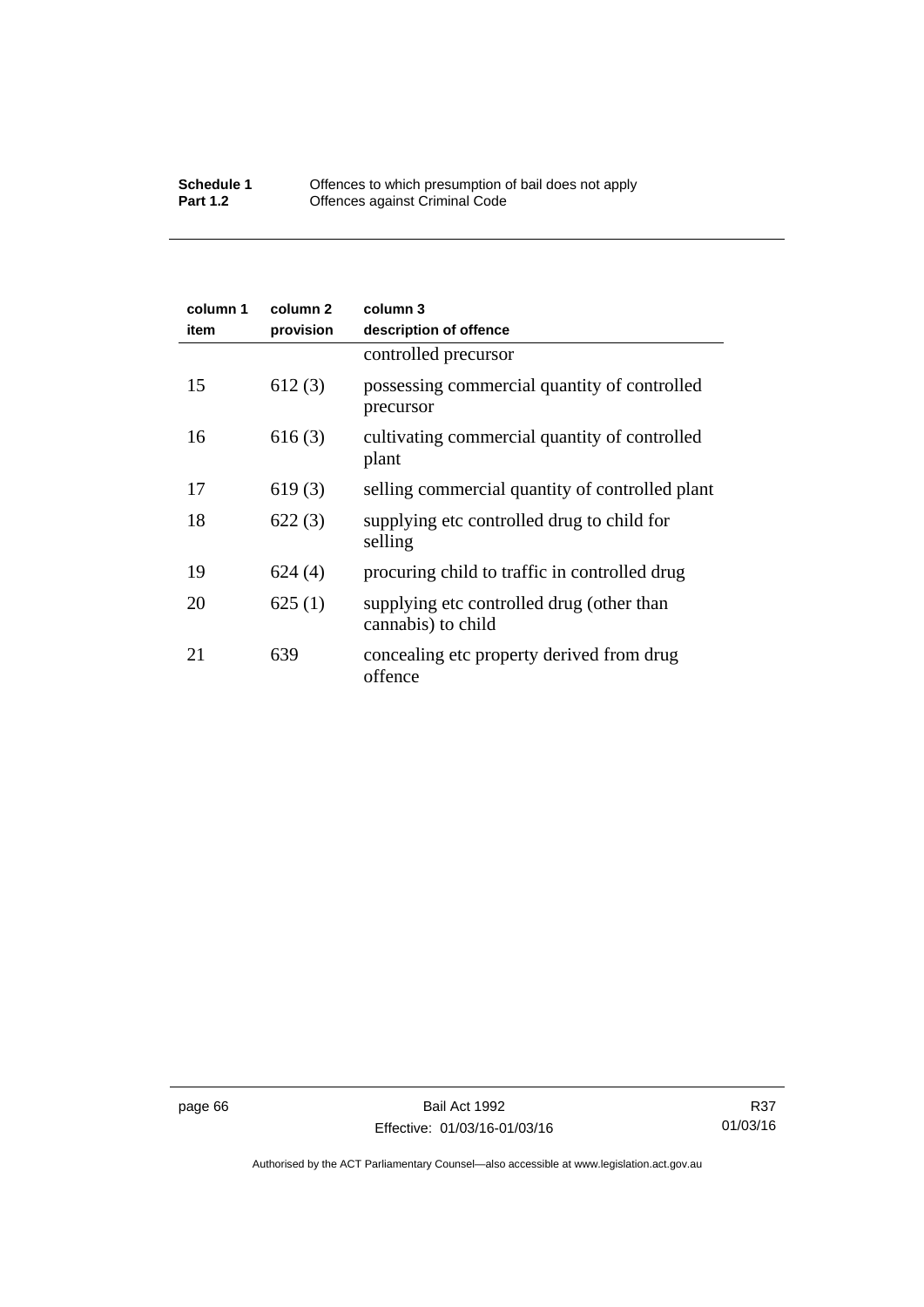## **Part 1.3 Offence against Drugs of Dependence Act 1989**

| column 1 | column 2  | column 3                                                          |
|----------|-----------|-------------------------------------------------------------------|
| item     | provision | description of offence                                            |
|          | 164       | sale, supply etc of drug of dependence or<br>prohibited substance |

R37 01/03/16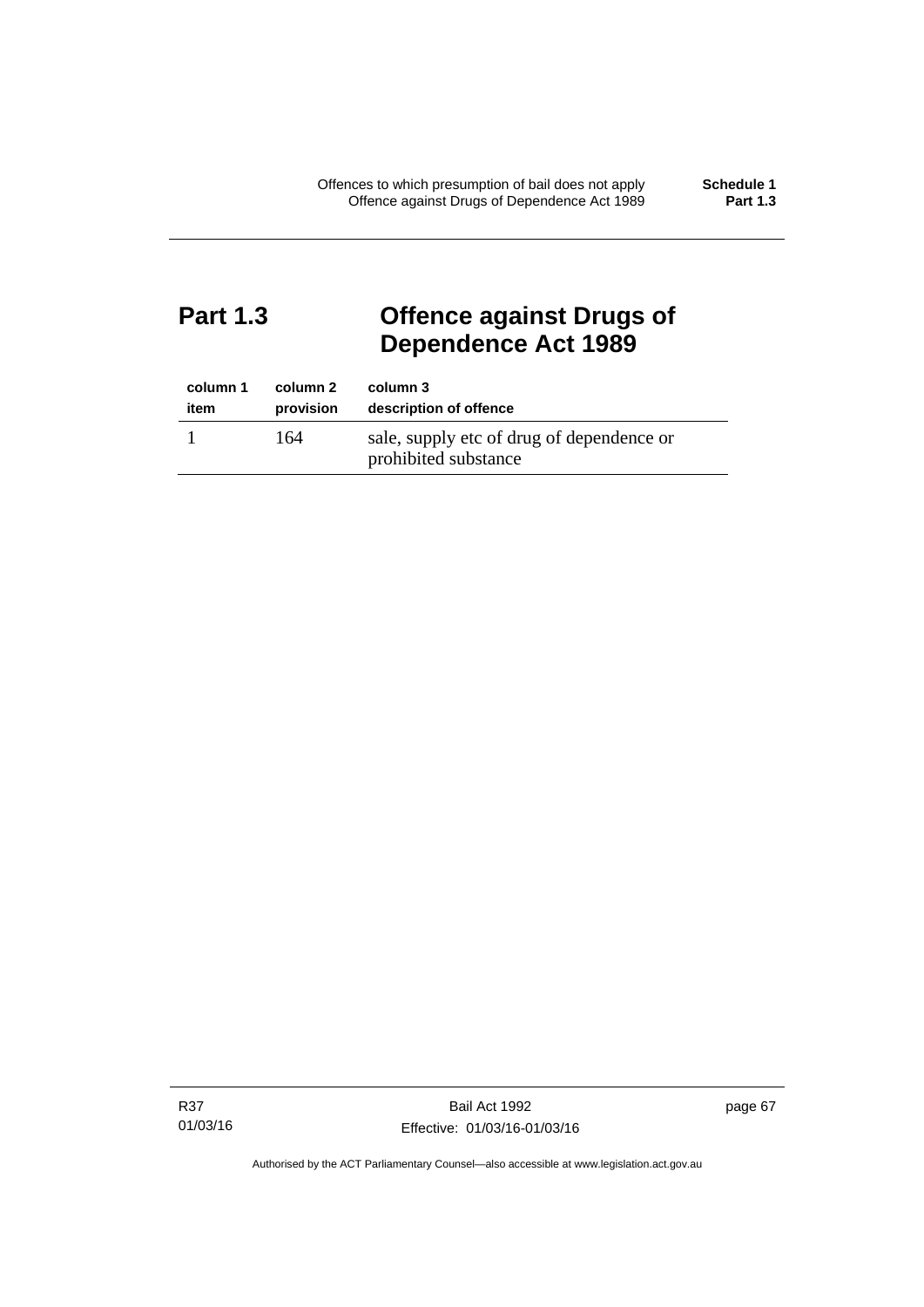# **Part 1.4 Offences against Medicines, Poisons and Therapeutic Goods Act 2008**

| column 1<br>item | column 2<br>provision | column 3<br>description of offence                            |
|------------------|-----------------------|---------------------------------------------------------------|
|                  | 26                    | supply of controlled medicine or prohibited<br>substance      |
|                  | 33                    | manufacture of controlled medicine or<br>prohibited substance |

page 68 Bail Act 1992 Effective: 01/03/16-01/03/16

R37 01/03/16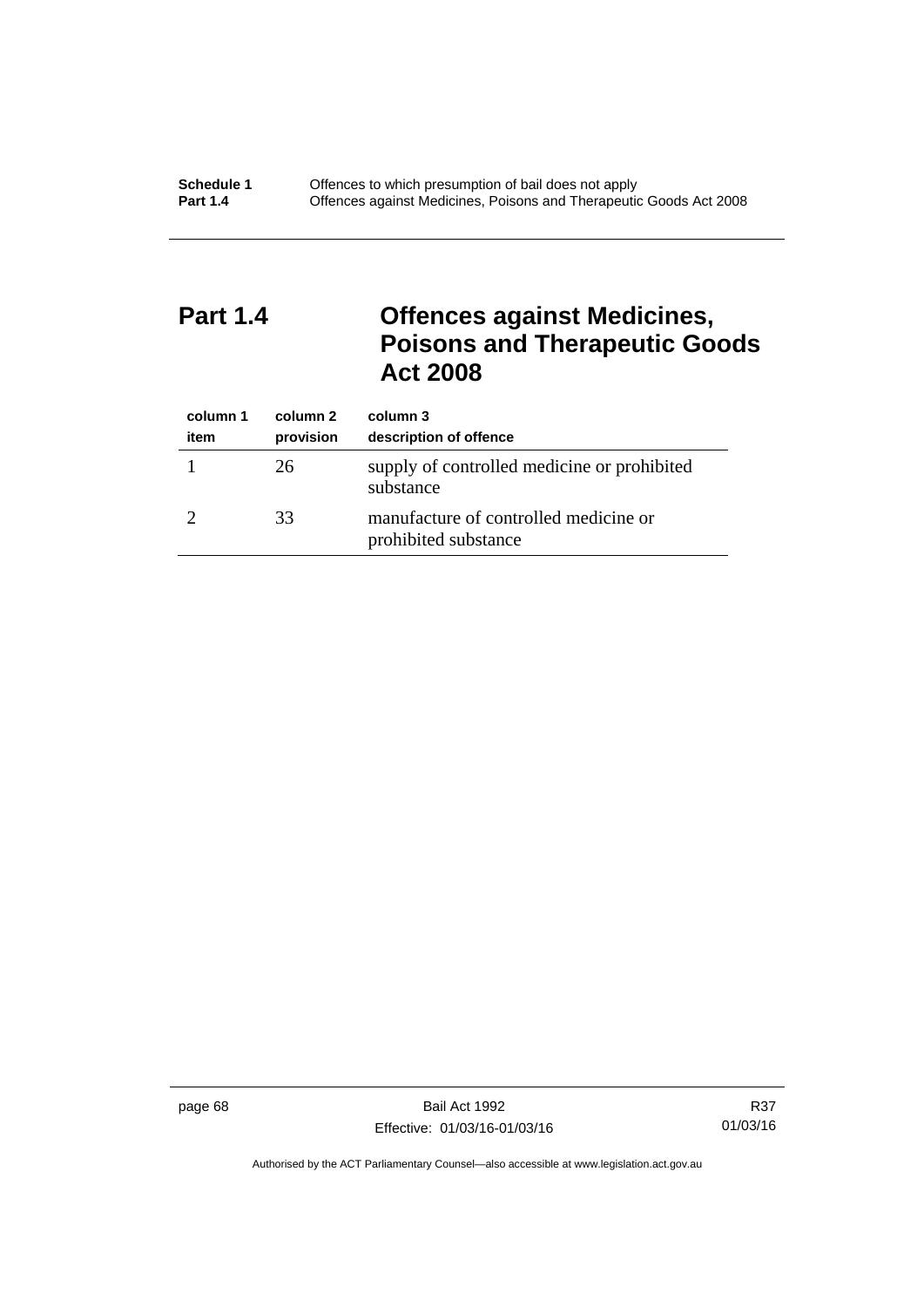# **Part 1.5 Offences against Customs Act 1901 (Cwlth)**

| column 1<br>item | column 2<br>provision | column 3<br>description of offence                               |
|------------------|-----------------------|------------------------------------------------------------------|
|                  | 231(1)                | assembly for unlawful purposes                                   |
|                  | 233AC                 | master allowing use of ship for smuggling etc.<br>narcotic goods |

R37 01/03/16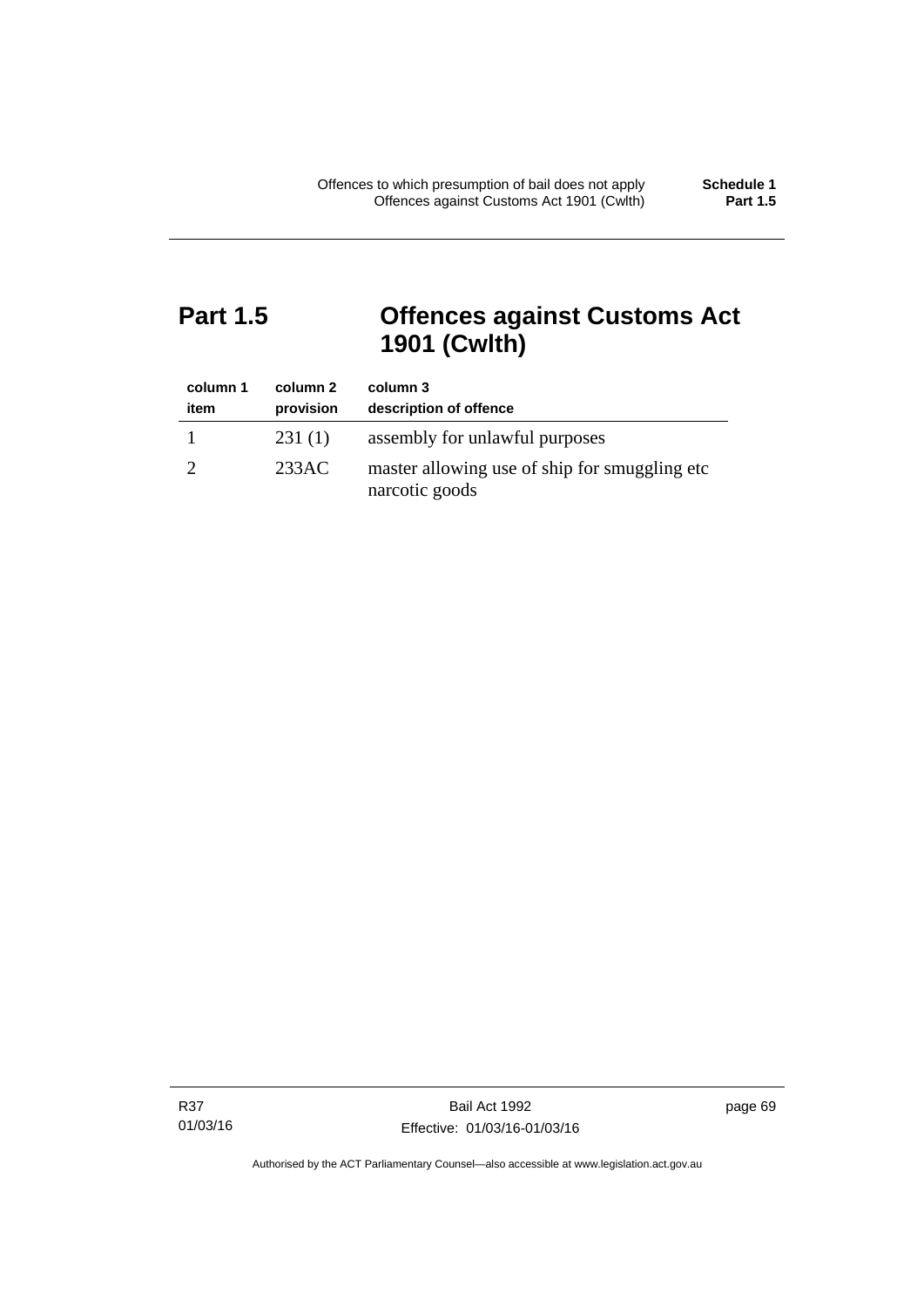# **Part 1.6 Offences against Criminal Code (Cwlth)**

| column 1<br>item | column <sub>2</sub><br>provision | column 3<br>description of offence                                                                                                                    |
|------------------|----------------------------------|-------------------------------------------------------------------------------------------------------------------------------------------------------|
| 1                | 307.1                            | importing and exporting commercial quantities of<br>border controlled drugs or border controlled plants                                               |
| 2                | 307.2                            | importing and exporting marketable quantities of<br>border controlled drugs or border controlled plants                                               |
| 3                | 307.3                            | importing and exporting border controlled drugs or<br>border controlled plants                                                                        |
| $\overline{4}$   | 307.5                            | possessing commercial quantities of unlawfully<br>imported border controlled drugs or border controlled<br>plants                                     |
| 5                | 307.6                            | possessing marketable quantities of unlawfully<br>imported border controlled drugs or border controlled<br>plants                                     |
| 6                | 307.8                            | possessing commercial quantities of border controlled<br>drugs or border controlled plants reasonably suspected<br>of having been unlawfully imported |
| 7                | 307.9                            | possessing marketable quantities of border controlled<br>drugs or border controlled plants reasonably suspected<br>of having been unlawfully imported |
| 8                | 307.11                           | importing and exporting commercial quantities of<br>border controlled precursors                                                                      |
| 9                | 307.12                           | importing and exporting marketable quantities of<br>border controlled precursors                                                                      |
| 10               | 307.13                           | importing and exporting border controlled precursors                                                                                                  |

R37 01/03/16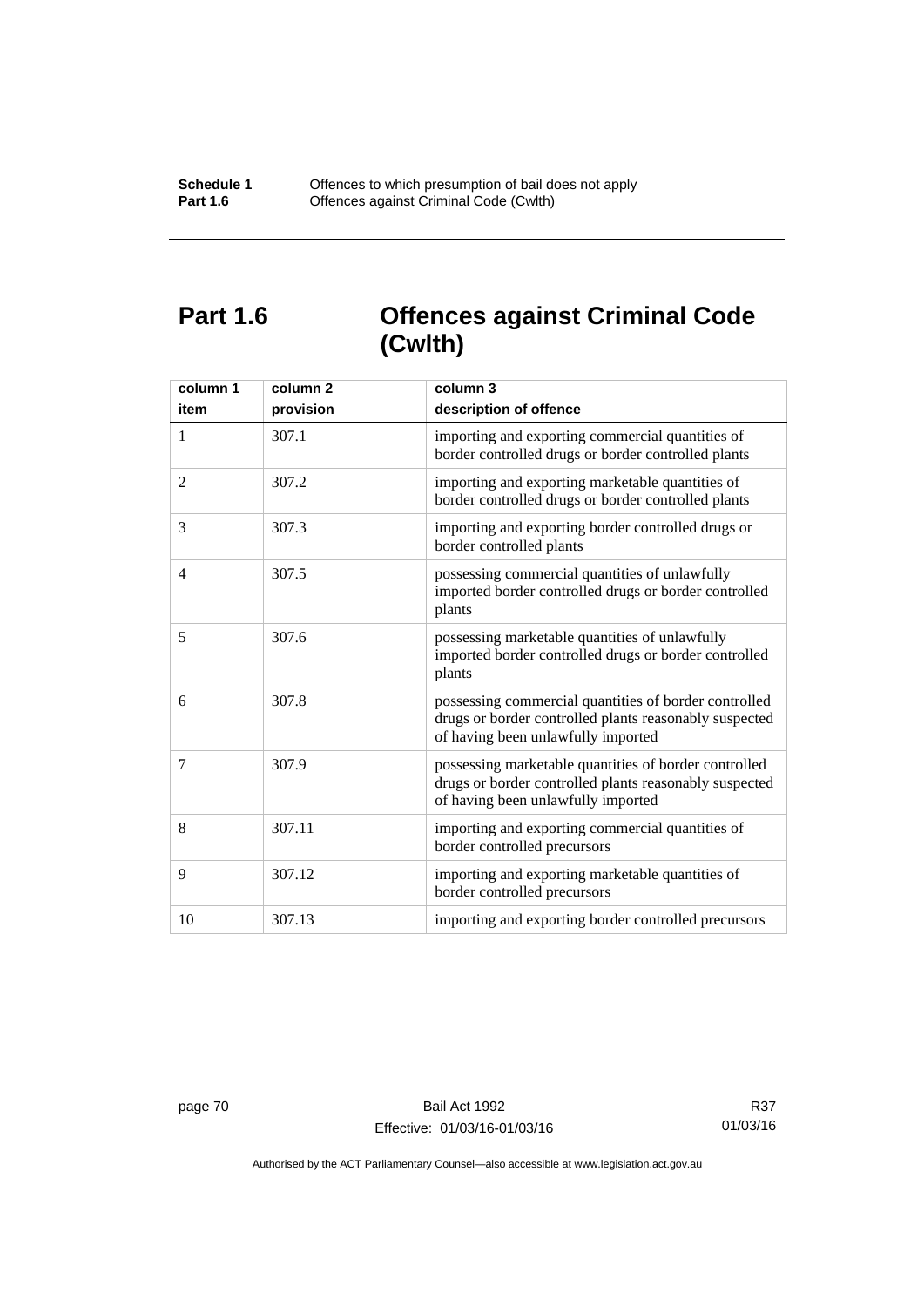# **Dictionary**

(see s 3)

*Note 1* The [Legislation Act](http://www.legislation.act.gov.au/a/2001-14) contains definitions and other provisions relevant to this Act.

*Note 2* For example, the [Legislation Act,](http://www.legislation.act.gov.au/a/2001-14) dict, pt 1, defines the following terms:

- $\bullet$  ACAT
- Act (see s 7)
- adult
- child
- Chief Magistrate
- chief police officer
- correctional centre
- director-general (see s 163)
- domestic partner (see s 169 (1))
- found guilty
- indictable offence (see s 190 (1))
- judge
- magistrate
- Magistrates Court
- penalty unit (see s 133)
- police officer
- public trustee
- State
- Supreme Court
- the Territory.

## *accused person* includes—

- (a) a person charged with, convicted of, or found guilty of, an offence; and
- (b) a person mentioned in section  $8(1)$  (c), (d) or (e); and
- (c) a person whose conviction for an offence is stayed; and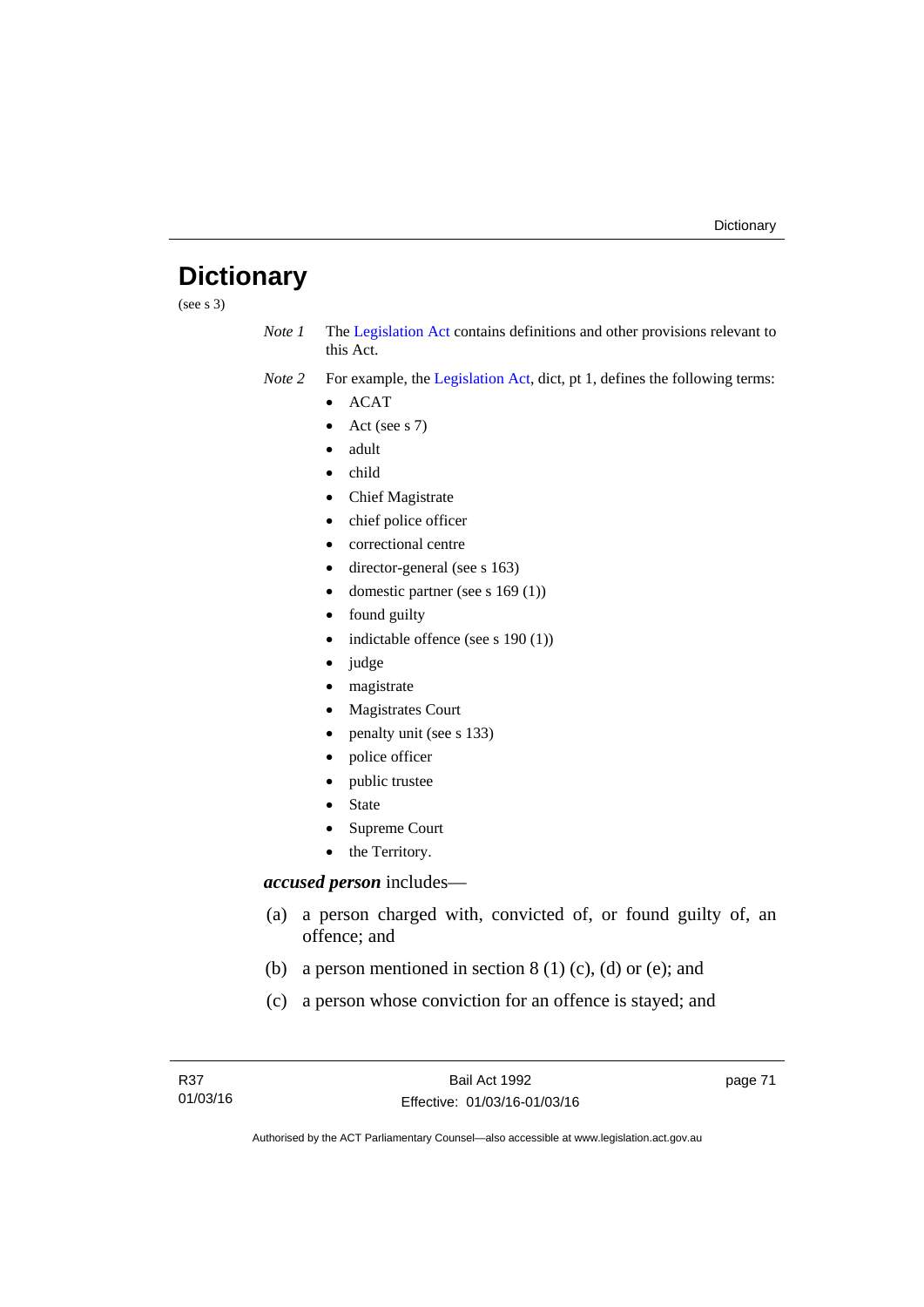- (d) a person subject to an order under the *[Crimes \(Sentencing\)](http://www.legislation.act.gov.au/a/2005-58)  [Act 2005](http://www.legislation.act.gov.au/a/2005-58)*, section 17 (Non-conviction orders—general); and
- (e) a person in relation to whom an appeal relating to an offence is pending; and
- (f) a person in relation to whom a new trial has been ordered to be held for an offence.

*appeal* includes an application for leave to appeal and an appeal proceeding.

*applicable bail criteria*, for a decision about bail, means criteria under any of the following provisions applying to the decision:

- (a) section 9D (Bail for serious offence committed while charge for another is pending or outstanding);
- (b) section 9F (Domestic violence offence—bail by authorised officer);
- (c) section 22 (Criteria for granting bail to adults);
- (d) section 23 (Criteria for granting bail to children).

### *authorised officer* means—

- (a) the chief police officer; or
- (b) a police officer exercising the functions of a superintendent or sergeant; or
- (c) another police officer authorised in writing by the chief police officer.

*bail* means an authorisation granted to a person under this Act to be at liberty.

*bail condition* means a condition on which bail is granted.

*bail order*, for part 4 (Grant of bail)—see section 19 (1).

*bail review application*, for part 4 (Grant of bail)—see section 12A.

R37 01/03/16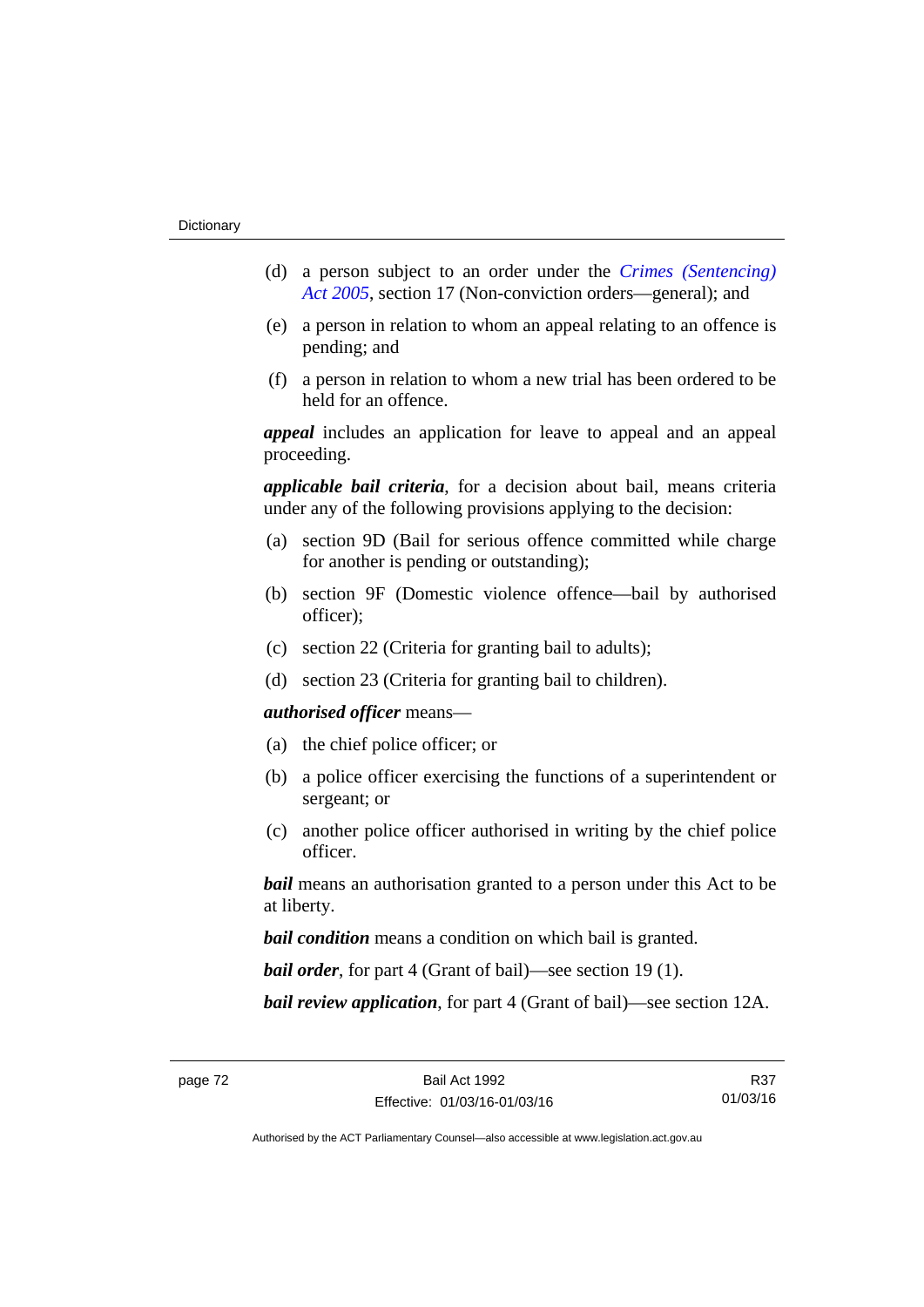*child*, of a person, includes a child—

- (a) who normally or regularly lives with the person; or
- (b) of whom the person is a guardian.

*court* means the Supreme Court or Magistrates Court.

*domestic violence offence—*an offence that a person is accused of committing is a *domestic violence offence* if the conduct making up the offence is domestic violence under the *[Domestic Violence and](http://www.legislation.act.gov.au/a/2008-46)  [Protection Orders Act 2008](http://www.legislation.act.gov.au/a/2008-46)*.

*grant*, in relation to bail (other than in section 22 (Criteria for granting bail to adults) or section 23 (Criteria for granting bail to children)), includes continue.

*offence* includes—

- (a) an alleged offence; and
- (b) except for section  $8(1)(a)$  and section  $9(1)$ 
	- (i) a breach of the peace or an apprehended breach of the peace; and
	- (ii) a breach of an obligation mentioned in section 8A (Entitlement to bail—breach of sentence obligations).

*parental responsibility*—a person has *parental responsibility* for a child or young person if the person has parental responsibility for the child or young person under the *[Children and Young People](http://www.legislation.act.gov.au/a/2008-19)  [Act 2008](http://www.legislation.act.gov.au/a/2008-19)*.

*Note* Parental responsibility is dealt with in the *[Children and Young People](http://www.legislation.act.gov.au/a/2008-19)  [Act 2008](http://www.legislation.act.gov.au/a/2008-19)*, div 1.3.2.

*surety*, in relation to an accused person, means a person other than the accused person who is subject to a liability under a bail condition mentioned in section 25 (1).

*undertaking to appear* means an undertaking given under section 28 (1).

page 73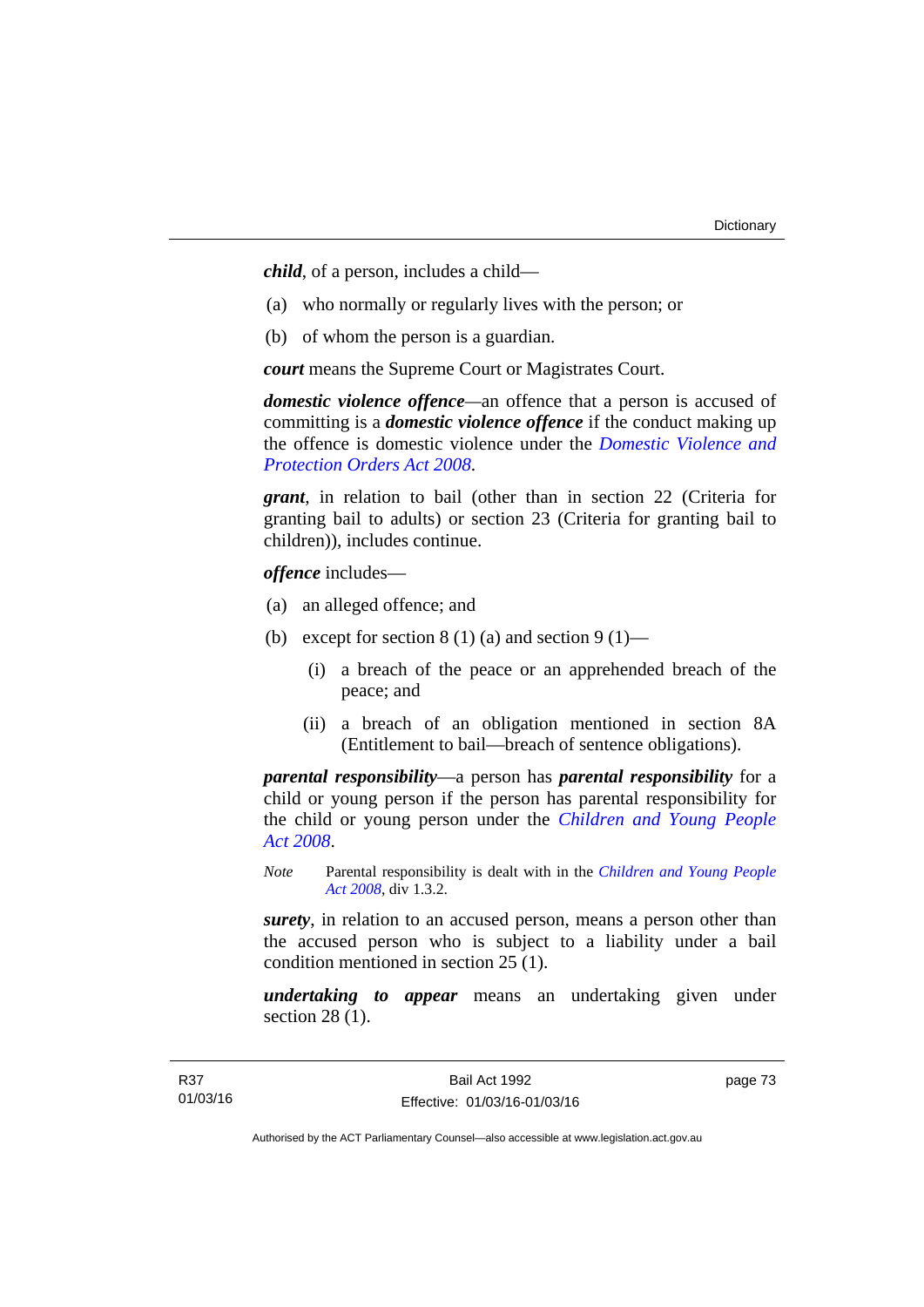*victim* in relation to an accused person, means—

- (a) a person (the *primary victim*) who suffers harm—
	- (i) in the course of, or because of, the commission of an offence of which the accused person is accused; or
	- (ii) in the course of assisting a police officer in the exercise of the officer's power to arrest the accused person or to take action to prevent the commission of an offence of which the accused person is accused; or
- (b) if a primary victim dies because of the commission of an offence of which the accused person is accused—anyone who was financially or psychologically dependent on the primary victim immediately before his or her death.

page 74 Bail Act 1992 Effective: 01/03/16-01/03/16

R37 01/03/16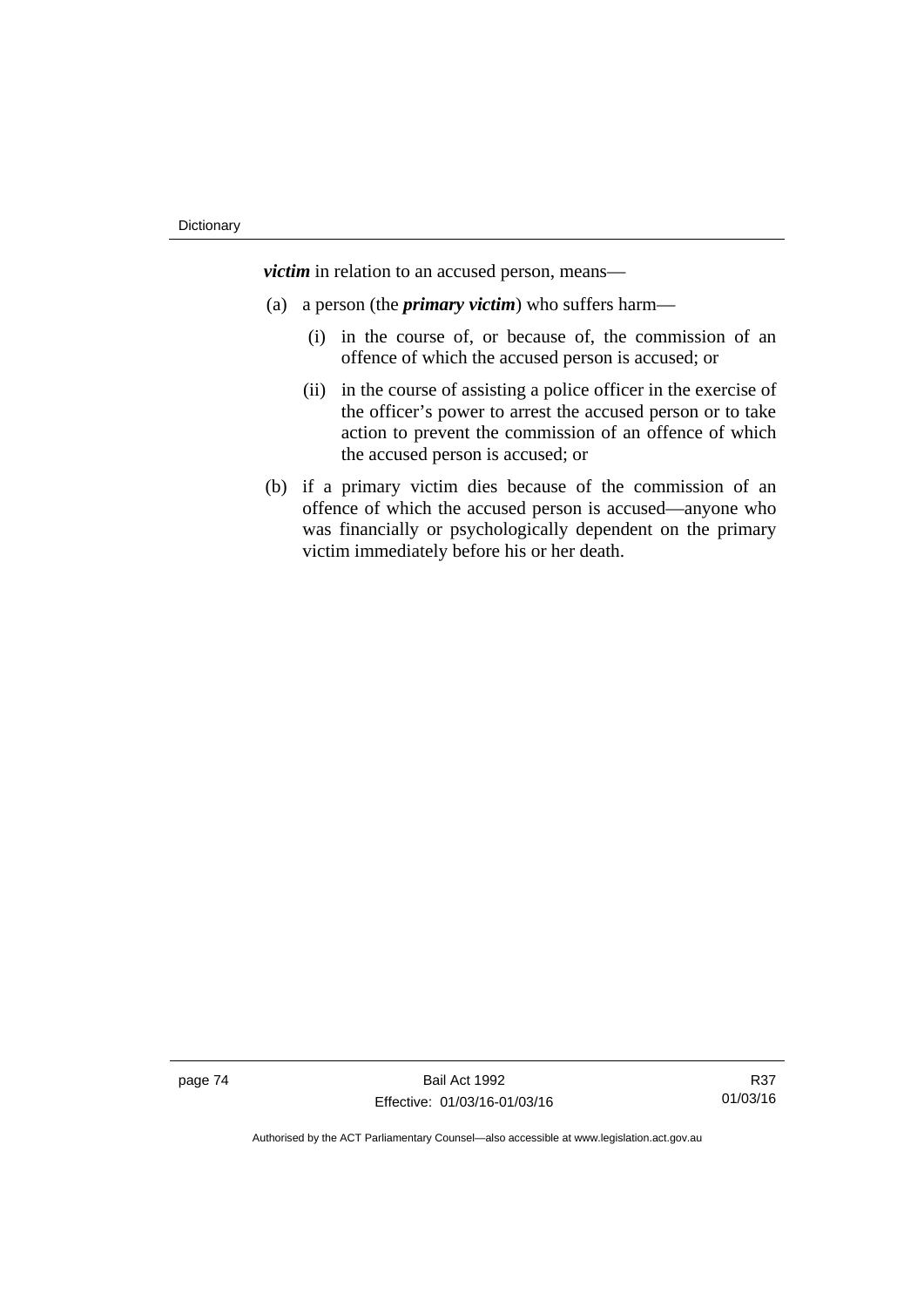## **Endnotes**

## **1 About the endnotes**

Amending and modifying laws are annotated in the legislation history and the amendment history. Current modifications are not included in the republished law but are set out in the endnotes.

Not all editorial amendments made under the *Legislation Act 2001*, part 11.3 are annotated in the amendment history. Full details of any amendments can be obtained from the Parliamentary Counsel's Office.

Uncommenced amending laws are not included in the republished law. The details of these laws are underlined in the legislation history. Uncommenced expiries are underlined in the legislation history and amendment history.

If all the provisions of the law have been renumbered, a table of renumbered provisions gives details of previous and current numbering.

The endnotes also include a table of earlier republications.

| $A = Act$                                    | $NI = Notifiable$ instrument                |
|----------------------------------------------|---------------------------------------------|
| $AF =$ Approved form                         | $o = order$                                 |
| $am = amended$                               | $om = omitted/repealed$                     |
| $amdt = amendment$                           | $ord = ordinance$                           |
| $AR = Assembly resolution$                   | $orig = original$                           |
| $ch = chapter$                               | par = paragraph/subparagraph                |
| $CN =$ Commencement notice                   | $pres = present$                            |
| $def = definition$                           | $prev = previous$                           |
| $DI = Disallowable instrument$               | $(\text{prev}) = \text{previously}$         |
| $dict = dictionary$                          | $pt = part$                                 |
| $disallowed = disallowed by the Legislative$ | $r = rule/subrule$                          |
| Assembly                                     | $reloc = relocated$                         |
| $div =$ division                             | $remum = renumbered$                        |
| $exp = expires/expired$                      | $R[X]$ = Republication No                   |
| $Gaz = gazette$                              | $RI = reissue$                              |
| $h dq =$ heading                             | $s = section/subsection$                    |
| $IA = Interpretation Act 1967$               | $sch = schedule$                            |
| ins = inserted/added                         | $sdiv = subdivision$                        |
| $LA =$ Legislation Act 2001                  | $SL = Subordinate$ law                      |
| $LR =$ legislation register                  | $sub =$ substituted                         |
| $LRA =$ Legislation (Republication) Act 1996 | $underlining = whole or part not commenced$ |
| $mod = modified/modification$                | or to be expired                            |
|                                              |                                             |

## **2 Abbreviation key**

R37 01/03/16

Bail Act 1992 Effective: 01/03/16-01/03/16 page 75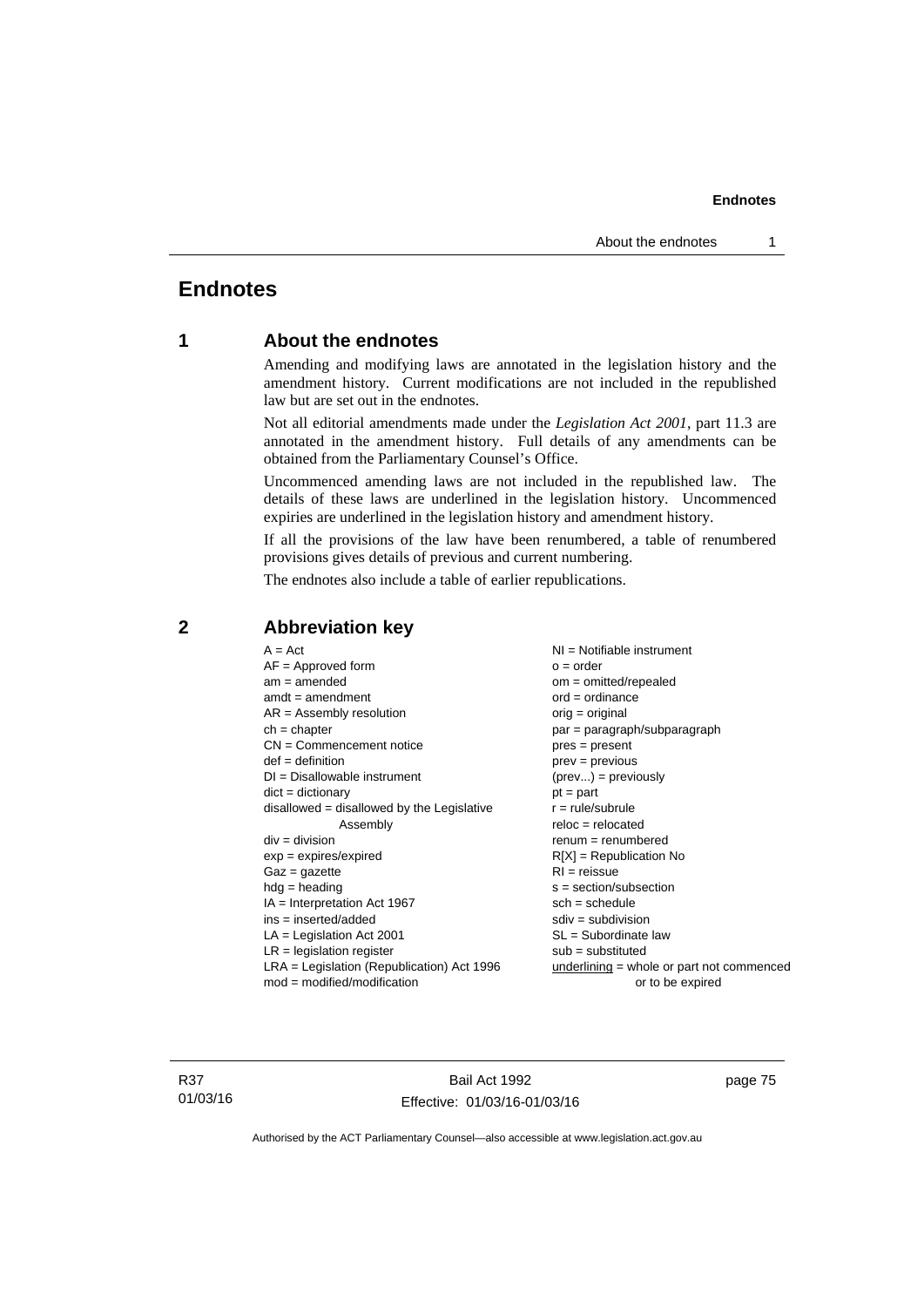| Legislation history<br>3 |  |
|--------------------------|--|
|--------------------------|--|

## **3 Legislation history**

#### **Bail Act 1992 A1992-8**

notified 28 May 1992 ([Gaz 1992 No S59](http://www.legislation.act.gov.au/gaz/1992-S59/default.asp)) s 1, s 2 commenced 28 May 1992 (s 2 (1)) remainder commenced 28 November 1992 (s 2(3))

as amended by

#### **[Bail \(Amendment\) Act 1992](http://www.legislation.act.gov.au/a/1992-75) A1992-75**

notified 18 December 1992 [\(Gaz 1992 No S233](http://www.legislation.act.gov.au/gaz/1992-S233/default.asp)) commenced 18 December 1992 (s 2)

#### **[Bail \(Amendment\) Act 1994](http://www.legislation.act.gov.au/a/1994-73) A1994-73**

notified 1 November 1994 ([Gaz 1994 No S229\)](http://www.legislation.act.gov.au/gaz/1994-S229/default.asp) ss 1-3 commenced 1 November 1994 (s 2 (1)) remainder commenced 1 May 1995 (s 2 (3))

#### **[Crimes \(Amendment\) Act \(No 2\) 1994](http://www.legislation.act.gov.au/a/1994-75) A1994-75 sch 3**

notified 23 November 1994 [\(Gaz 1994 No S247](http://www.legislation.act.gov.au/gaz/1994-S247/default.asp)) ss 1-3 commenced 23 November 1994 (s 2 (1)) sch 3 commenced 1 December 1994 ([Gaz 1994 No S270\)](http://www.legislation.act.gov.au/gaz/1994-S270/default.asp)

## **[Statute Law Revision \(Penalties\) Act 1994](http://www.legislation.act.gov.au/a/1994-81) A1994-81 sch**

notified 29 November 1994 [\(Gaz 1994 No S253](http://www.legislation.act.gov.au/gaz/1994-S253/default.asp)) s 1, s 2 commenced 29 November 1994 (s 2 (1)) sch commenced 29 November 1994 ([Gaz 1994 No S269\)](http://www.legislation.act.gov.au/gaz/1994-S269/default.asp)

#### **[Acts Revision \(Victims of Crime\) Act 1994](http://www.legislation.act.gov.au/a/1994-84) A1994-84 pt 2**

notified 15 December 1994 [\(Gaz 1994 No S280](http://www.legislation.act.gov.au/gaz/1994-S280/default.asp)) s 1, s 2 commenced 15 December 1994 (s 2 (1)) pt 2 commenced 15 June 1995 (s 2 (3))

#### **[Remand Centres \(Amendment\) Act \(No 2\) 1996](http://www.legislation.act.gov.au/a/1996-81) A1996-81 s 7**

notified 20 December 1996 [\(Gaz 1996 No S328](http://www.legislation.act.gov.au/gaz/1996-S328/default.asp)) ss 1-3 commenced 20 December 1996 (s 2 (1)) s 7 commenced 1 January 1997 (s 2 (2) and [Gaz 1996 No S353](http://www.legislation.act.gov.au/gaz/1996-S353/default.asp))

## **[Bail \(Amendment\) Act 1997](http://www.legislation.act.gov.au/a/1997-22) A1997-22**

notified 29 May 1997 ([Gaz 1997 No S136](http://www.legislation.act.gov.au/gaz/1997-S136/default.asp)) ss 1-3 commenced 29 May 1997 (s 2 (1)) remainder commenced 30 May 1997 (s 2 (2) and [Gaz 1997 No S149\)](http://www.legislation.act.gov.au/gaz/1997-S149/default.asp)

R37 01/03/16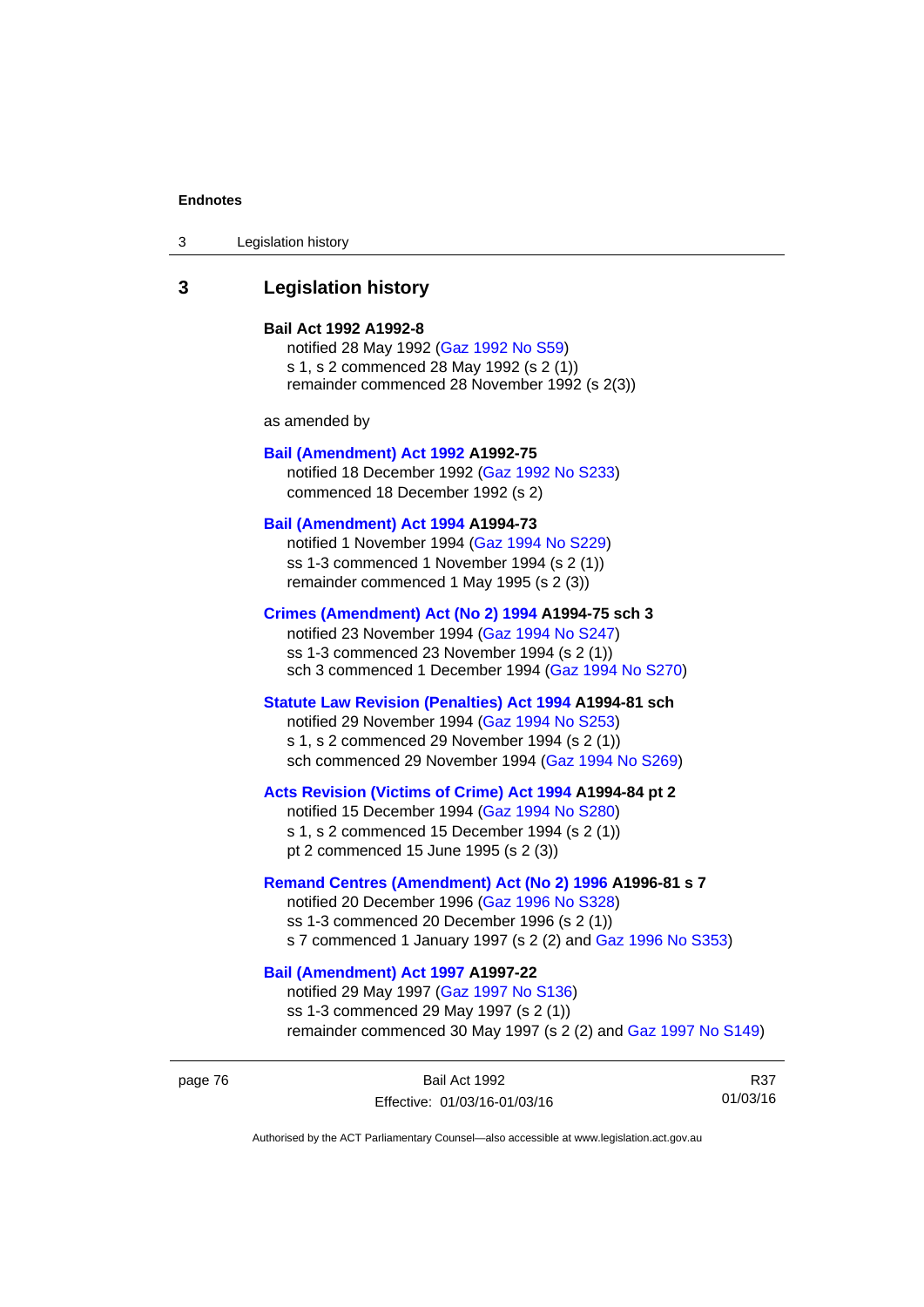## **[Legal Practitioners \(Consequential Amendments\) Act 1997](http://www.legislation.act.gov.au/a/1997-96) A1997-96 sch 1**

notified 1 December 1997 ([Gaz 1997 No S380\)](http://www.legislation.act.gov.au/gaz/1997-S380/default.asp) s 1, s 2 commenced 1 December 1997 (s 2 (1)) sch 1 commenced 1 June 1998 (s 2 (2))

## **[Bail \(Amendment\) Act 1998](http://www.legislation.act.gov.au/a/1998-39) A1998-39**

notified 14 October 1998 ([Gaz 1998 No 41](http://www.legislation.act.gov.au/gaz/1998-41/default.asp)) ss 1-3 commenced 14 October 1998 (s 2 (1)) remainder commenced 19 October 1998 ([Gaz 1998 No 41\)](http://www.legislation.act.gov.au/gaz/1998-41/default.asp)

#### **[Children and Young People \(Consequential Amendments\) Act 1999](http://www.legislation.act.gov.au/a/1999-64) A1999-64 sch 2**

notified 10 November 1999 [\(Gaz 1999 No 45](http://www.legislation.act.gov.au/gaz/1999-45/default.asp)) s 1, s 2 commenced 10 November 1999 (s 2 (1)) remainder commenced 10 May 2000 (s 2 (2))

#### **[Road Transport Legislation Amendment Act 1999](http://www.legislation.act.gov.au/a/1999-79) A1999-79**

notified 1 March 2000 [\(Gaz 1999 No S65\)](http://www.legislation.act.gov.au/gaz/1999-S65/default.asp) commenced 1 March 2000 (s 2 and [Gaz 2000 No S5](http://www.legislation.act.gov.au/gaz/2000-S5/default.asp))

## **[Bail Amendment Act 2001](http://www.legislation.act.gov.au/a/2001-25) A2001-25 pt 2**

notified 24 May 2001 ([Gaz 2001 No 21\)](http://www.legislation.act.gov.au/gaz/2001-21/default.asp) commenced 24 May 2001 (s 2)

## **[Legislation \(Consequential Amendments\) Act 2001](http://www.legislation.act.gov.au/a/2001-44) A2001-44 pt 30**

notified 26 July 2001 ([Gaz 2001 No 30\)](http://www.legislation.act.gov.au/gaz/2001-30/default.asp) s 1, s 2 commenced 26 July 2001 (IA s 10B) pt 30 commenced 12 September 2001 (s 2 and see [Gaz 2001 No S65](http://www.legislation.act.gov.au/gaz/2001-S65/default.asp))

#### **[Supreme Court Amendment Act 2001 \(No 2\)](http://www.legislation.act.gov.au/a/2001-54) A2001-54 sch 2 pt 2.2**

notified 15 August 2001 [\(Gaz 2001 No S57\)](http://www.legislation.act.gov.au/gaz/2001-S57/default.asp) commenced 15 August 2001 (s 2 (1))

#### **[Bail Amendment Act 2001 \(No 2\)](http://www.legislation.act.gov.au/a/2001-60) A2001-60**

notified 10 September 2001 [\(Gaz 2001 No S66\)](http://www.legislation.act.gov.au/gaz/2001-S66/default.asp) s 1, s 2 commenced 10 September 2001 (IA s 10B) remainder commenced 24 September 2001 (s 2)

R37 01/03/16

Bail Act 1992 Effective: 01/03/16-01/03/16 page 77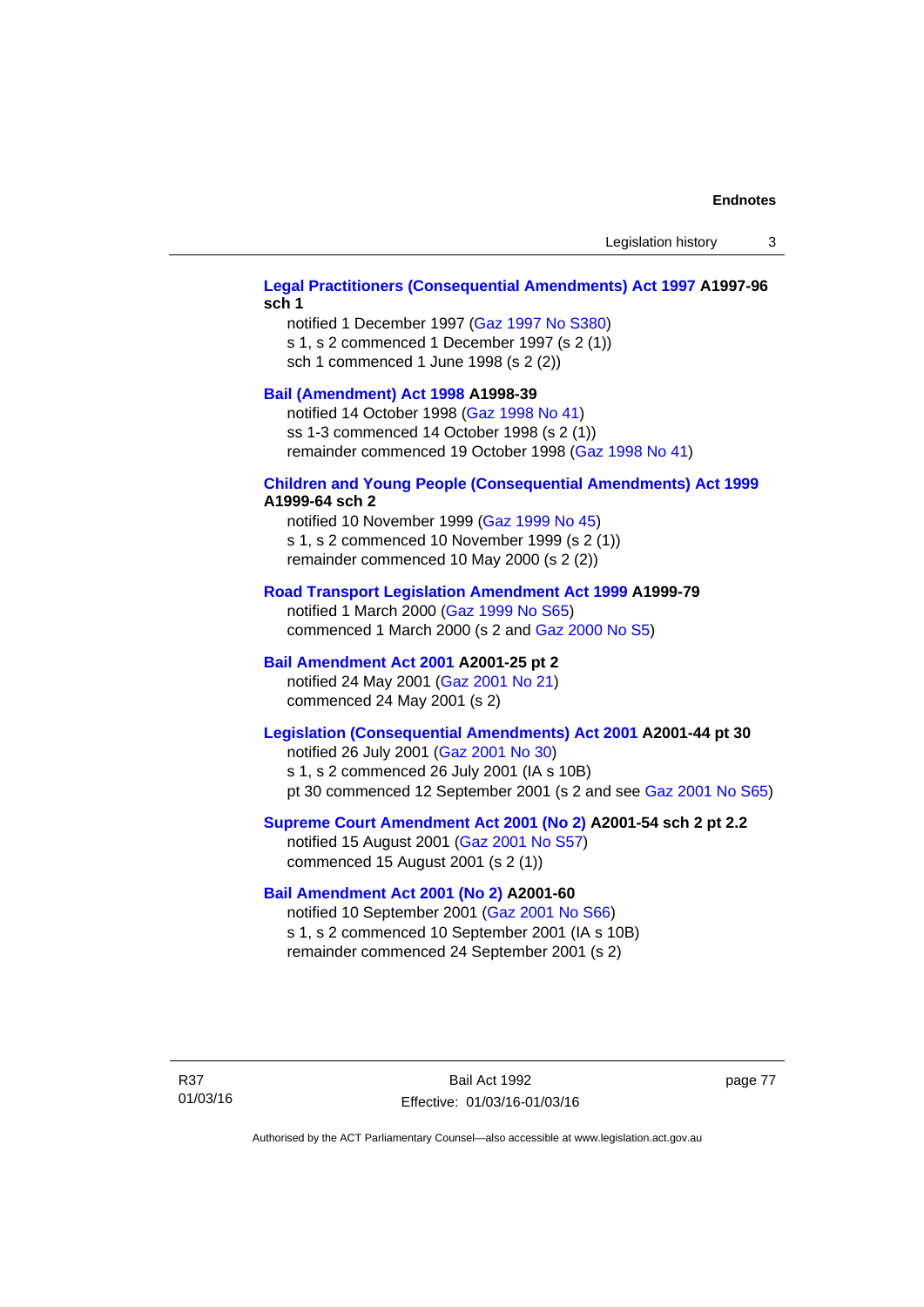3 Legislation history

## **[Protection Orders \(Consequential Amendments\) Act 2001](http://www.legislation.act.gov.au/a/2001-90) A2001-90 sch 1 pt 1**

notified LR 27 September 2001 s 1, s 2 commenced 27 September 2001 (LA s 75)

sch 1 pt 1 commenced 27 March 2002 (s 2 and see the [Protection](http://www.legislation.act.gov.au/a/2001-89)  [Orders Act 2001,](http://www.legislation.act.gov.au/a/2001-89) s 3 and LA s 79)

#### **[Legislation Amendment Act 2002](http://www.legislation.act.gov.au/a/2002-11) A2002-11 amdt 2.5, amdt 2.6**

notified LR 27 May 2002 s 1, s 2 commenced 27 May 2002 (LA s 75) amdt 2.5, amdt 2.6 commenced 28 May 2002 (s 2 (2))

## **[Criminal Code 2002](http://www.legislation.act.gov.au/a/2002-51) A2002-51 pt 1.1**

notified LR 20 December 2002 s 1, s 2 commenced 20 December 2002 (LA s 75) pt 1.1 commenced 1 January 2003 (s 2 (1))

#### **[Legislation \(Gay, Lesbian and Transgender\) Amendment Act 2003](http://www.legislation.act.gov.au/a/2003-14) A2003-14 sch 1 pt 1.2**

notified LR 27 March 2003 s 1, s 2 commenced 27 March 2003 (LA s 75) sch 1 pt 1.1 commenced 28 March 2003 (s 2)

#### **[Bail Amendment Act 2004](http://www.legislation.act.gov.au/a/2004-14) A2004-14**

notified LR 26 March 2004 s 1, s 2 commenced 26 March 2004 (LA s 75 (1)) s 44 commenced 26 June 2004 (s 2 (2) (a)) remainder commenced 26 June 2004 (s 2 (1))

## **[Criminal Code \(Theft, Fraud, Bribery and Related Offences\)](http://www.legislation.act.gov.au/a/2004-15)  [Amendment Act 2004](http://www.legislation.act.gov.au/a/2004-15) A2004-15 sch 3 pt 3.1**

notified LR 26 March 2004 s 1, s 2 commenced 26 March 2004 (LA s 75 (1)) sch 3 pt 3.1 commenced 26 June 2004 (s 2 (2) and see Bail [Amendment Act 2004](http://www.legislation.act.gov.au/a/2004-14) A2004-14 s 2)

#### **[Criminal Code \(Serious Drug Offences\) Amendment Act 2004](http://www.legislation.act.gov.au/a/2004-56) A2004-56 sch 1 pt 1.1**

notified LR 6 September 2004 s 1, s 2 commenced 6 September 2004 (LA s 75 (1)) sch 1 pt 1.1 commenced 6 March 2005 (s 2 and LA s 79)

page 78 Bail Act 1992 Effective: 01/03/16-01/03/16

R37 01/03/16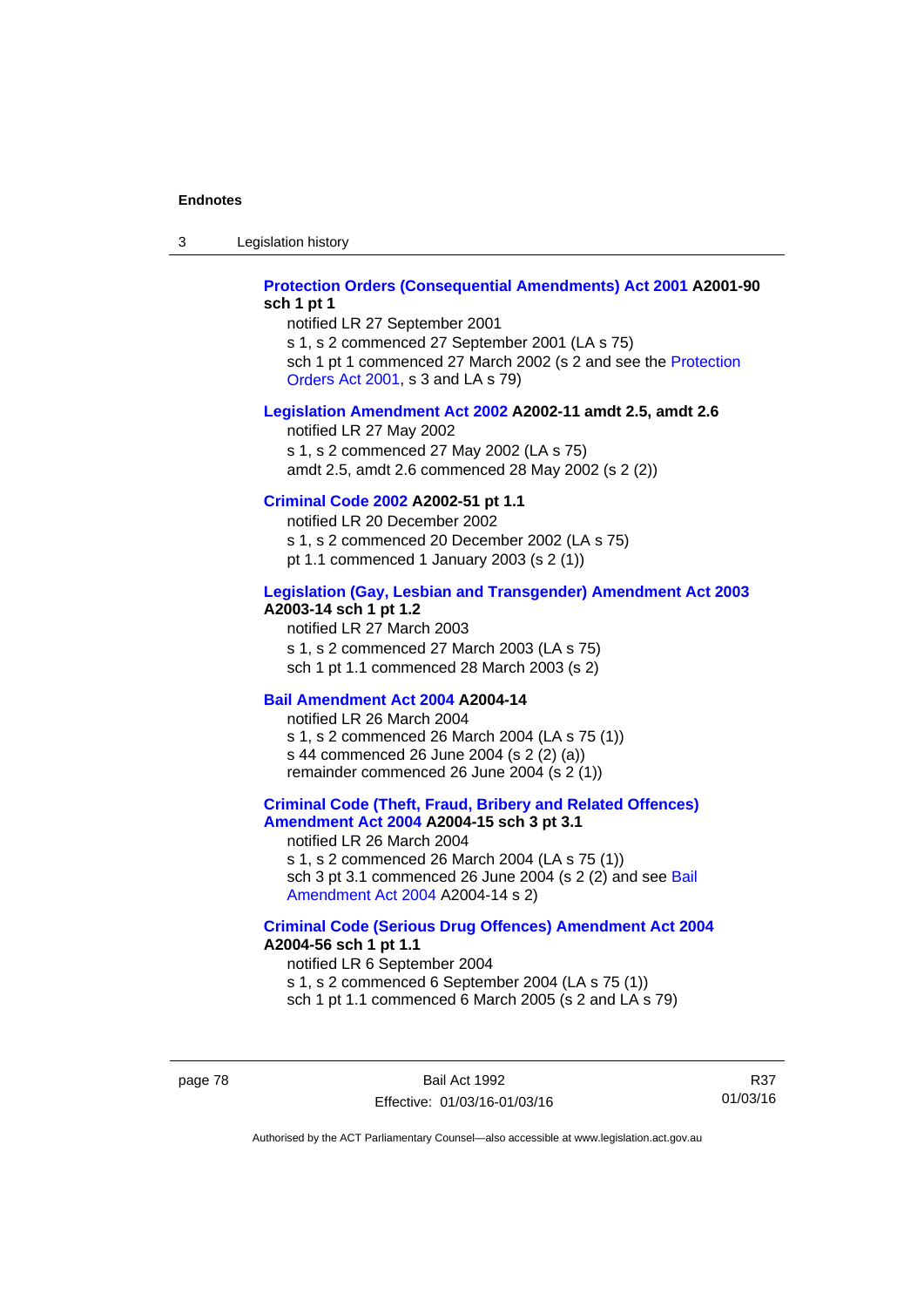## **[Court Procedures \(Consequential Amendments\) Act 2004](http://www.legislation.act.gov.au/a/2004-60) A2004-60 sch 1 pt 1.5**

notified LR 2 September 2004

s 1, s 2 commenced 2 September 2004 (LA s 75 (1)) sch 1 pt 1.5 commenced 10 January 2005 (s 2 and see [Court](http://www.legislation.act.gov.au/a/2004-59) 

[Procedures Act 2004](http://www.legislation.act.gov.au/a/2004-59) A2004-59, s 2 and [CN2004-29\)](http://www.legislation.act.gov.au/cn/2004-29/default.asp)

#### **[Justice and Community Safety Legislation Amendment Act 2005](http://www.legislation.act.gov.au/a/2005-5) A2005-5 pt 3**

notified LR 23 February 2005 s 1, s 2 commenced 23 February 2005 (LA s 75 (1)) pt 3 commenced 24 February 2005 (s 2 (2))

#### **[Domestic Violence and Protection Orders Amendment Act 2005](http://www.legislation.act.gov.au/a/2005-13) A2005-13 sch 1 pt 1.1**

notified LR 24 March 2005 s 1, s 2 commenced 24 March 2005 (LA s 75 (1)) sch 1 pt 1.1 commenced 25 March 2005 (s 2)

#### **[Statute Law Amendment Act 2005](http://www.legislation.act.gov.au/a/2005-20) A2005-20 sch 3 pt 3.4**

notified LR 12 May 2005 s 1, s 2 taken to have commenced 8 March 2005 (LA s 75 (2)) sch 3 pt 3.4 commenced 2 June 2005 (s 2 (1))

## **[Criminal Code Harmonisation Act 2005](http://www.legislation.act.gov.au/a/2005-54) A2005-54 sch 1 pt 1.7**

notified LR 27 October 2005 s 1, s 2 commenced 27 October 2005 (LA s 75 (1)) sch 1 pt 1.7 commenced 24 November 2005 (s 2)

## **[Sentencing Legislation Amendment Act 2006](http://www.legislation.act.gov.au/a/2006-23) A2006-23 sch 1 pt 1.2**

notified LR 18 May 2006 s 1, s 2 commenced 18 May 2006 (LA s 75 (1)) sch 1 pt 1.2 commenced 2 June 2006 (s 2 (1) and see [Crimes](http://www.legislation.act.gov.au/a/2005-59)  [\(Sentence Administration\) Act 2005](http://www.legislation.act.gov.au/a/2005-59) A2005-59 s 2, [Crimes](http://www.legislation.act.gov.au/a/2005-58)  [\(Sentencing\) Act 2005](http://www.legislation.act.gov.au/a/2005-58) A2005-58, s 2 and LA s 79)

#### **[Justice and Community Safety Legislation Amendment Act 2006](http://www.legislation.act.gov.au/a/2006-40) A2006-40 sch 2 pt 2.6**

notified LR 28 September 2006 s 1, s 2 commenced 28 September 2006 (LA s 75 (1)) sch 2 pt 2.6 commenced 29 September 2006 (s 2 (1))

R37 01/03/16 page 79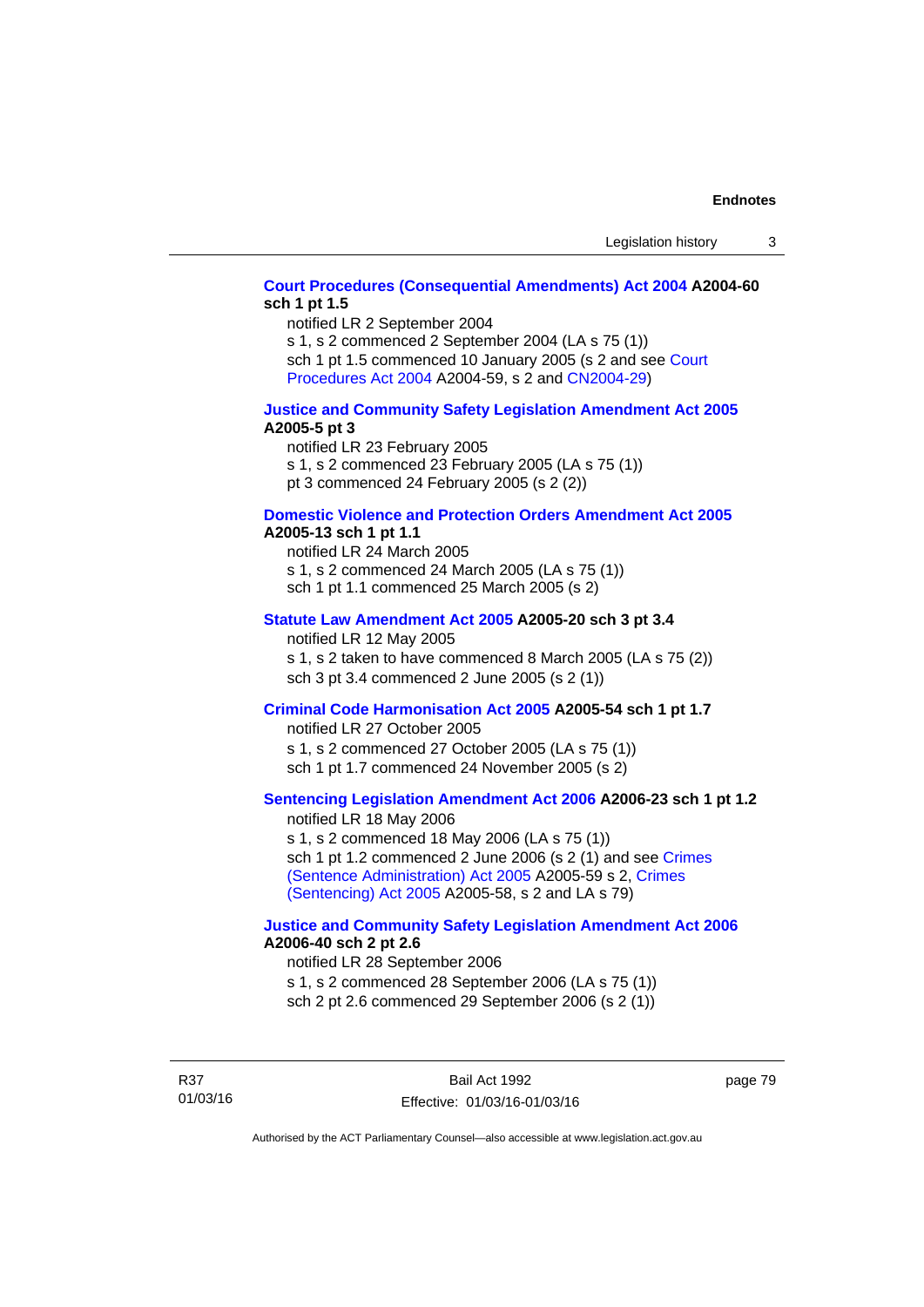| -3 | Legislation history |  |
|----|---------------------|--|
|----|---------------------|--|

#### **[Justice and Community Safety Legislation Amendment Act 2008](http://www.legislation.act.gov.au/a/2008-7) A2008-7 sch 1 pt 1.3**

notified LR 16 April 2008

- s 1, s 2 commenced 16 April 2008 (LA s 75 (1))
- sch 1 pt 1.3 commenced 7 May 2008 (s 2)

#### **[Children and Young People \(Consequential Amendments\) Act 2008](http://www.legislation.act.gov.au/a/2008-20) A2008-20 sch 2 pt 2.1, sch 3 pt 3.2, sch 4 pt 4.1**

notified LR 17 July 2008

s 1, s 2 commenced 17 July 2008 (LA s 75 (1))

s 3 commenced 18 July 2008 (s 2 (1))

sch 2 pt 2.1 commenced 9 September 2008 (s 2 (3) and see [Children](http://www.legislation.act.gov.au/a/2008-19)  [and Young People Act 2008](http://www.legislation.act.gov.au/a/2008-19) A2008-19, s 2 and [CN2008-13](http://www.legislation.act.gov.au/cn/2008-13/default.asp)) sch 3 pt 3.2 commenced 27 October 2008 (s 2 (4) and see Children [and Young People Act 2008](http://www.legislation.act.gov.au/a/2008-19) A2008-19, s 2 and [CN2008-13](http://www.legislation.act.gov.au/cn/2008-13/default.asp)) sch 4 pt 4.1 commenced 27 February 2009 (s 2 (5) and see [Children](http://www.legislation.act.gov.au/a/2008-19)  [and Young People Act 2008](http://www.legislation.act.gov.au/a/2008-19) A2008-19, s 2 and [CN2008-17 \(](http://www.legislation.act.gov.au/cn/2008-17/default.asp)and see [CN2008-13](http://www.legislation.act.gov.au/cn/2008-13/default.asp)))

#### **[Medicines, Poisons and Therapeutic Goods Act 2008](http://www.legislation.act.gov.au/a/2008-26) A2008-26 sch 2 pt 2.2**

notified LR 14 August 2008 s 1, s 2 commenced 14 August 2008 (LA s 75 (1)) sch 2 pt 2.2 commenced 14 February 2009 (s 2 and LA s 79)

#### **[ACT Civil and Administrative Tribunal Legislation Amendment](http://www.legislation.act.gov.au/a/2008-36)  [Act 2008](http://www.legislation.act.gov.au/a/2008-36) A2008-36 sch 1 pt 1.6**

notified LR 4 September 2008

s 1, s 2 commenced 4 September 2008 (LA s 75 (1)) sch 1 pt 1.6 commenced 2 February 2009 (s 2 (1) and see [ACT Civil](http://www.legislation.act.gov.au/a/2008-35)  [and Administrative Tribunal Act 2008](http://www.legislation.act.gov.au/a/2008-35) A2008-35, s 2 (1) and [CN2009-2](http://www.legislation.act.gov.au/cn/2009-2/default.asp))

#### **[Domestic Violence and Protection Orders Act 2008](http://www.legislation.act.gov.au/a/2008-46) A2008-46 sch 3 pt 3.1**

notified LR 10 September 2008

s 1, s 2 commenced 10 September 2008 (LA s 75 (1))

sch 3 pt 3.1 commenced 30 March 2009 (s 2)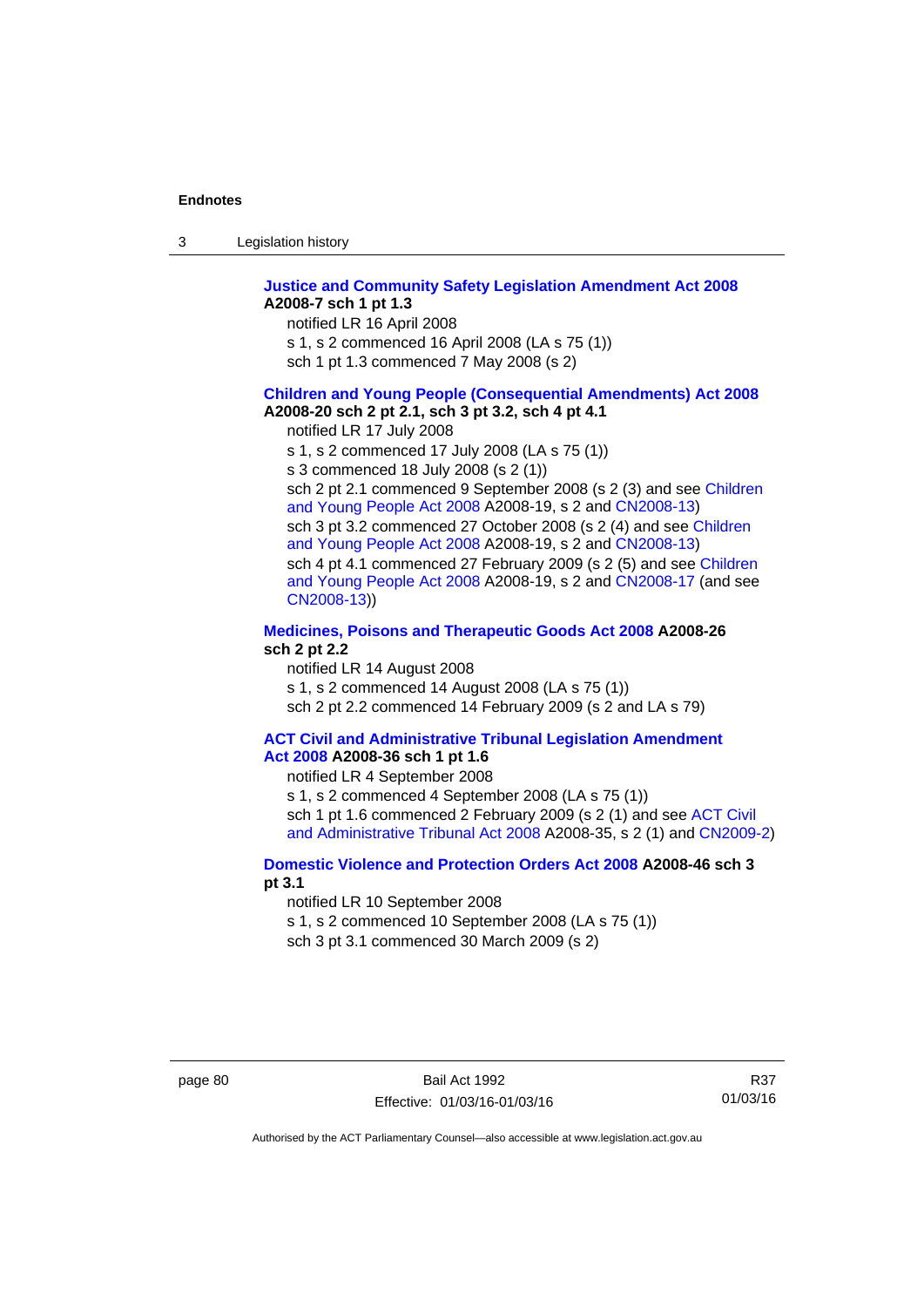## **[Justice and Community Safety Legislation Amendment](http://www.legislation.act.gov.au/a/2009-7)  [Act 2009](http://www.legislation.act.gov.au/a/2009-7) A2009-7 sch 1 pt 1.1**

notified LR 5 March 2009

s 1, s 2 commenced 5 March 2009 (LA s 75 (1)) sch 1 pt 1.1 commenced 30 March 2009 (s 2 (2) and see [Domestic](http://www.legislation.act.gov.au/a/2008-46)  [Violence and Protection Orders Act 2008](http://www.legislation.act.gov.au/a/2008-46) A2008-46 s 2)

#### **[Crimes Legislation Amendment Act 2009](http://www.legislation.act.gov.au/a/2009-24) A2009-24 sch 1 pt 1.1**

notified LR 3 September 2009 s 1, s 2 commenced 3 September 2009 (LA s 75 (1)) sch 1 pt 1.1 commenced 4 September 2009 (s 2)

## **[Crimes \(Sentence Administration\) Amendment Act 2010](http://www.legislation.act.gov.au/a/2010-21) A2010-21**

**sch 1 pt 1.1** 

notified LR 30 June 2010 s 1, s 2 commenced 30 June 2010 (LA s 75 (1)) sch 1 pt 1.1 commenced 1 July 2010 (s 2)

#### **[Bail Amendment Act 2011](http://www.legislation.act.gov.au/a/2011-2) A2011-2**

notified LR 22 February 2011 s 1, s 2 commenced 22 February 2011 (LA s 75 (1)) remainder commenced 16 May 2011 (s 2 and [CN2011-6](http://www.legislation.act.gov.au/cn/2011-6/default.asp))

#### **[Statute Law Amendment Act 2011](http://www.legislation.act.gov.au/a/2011-3) A2011-3 sch 3 pt 3.3**

notified LR 22 February 2011 s 1, s 2 commenced 22 February 2011 (LA s 75 (1)) sch 3 pt 3.3 commenced 1 March 2011 (s 2)

#### **[Courts Legislation Amendment Act 2011](http://www.legislation.act.gov.au/a/2011-13) A2011-13 sch 1 pt 1.1**

notified LR 11 May 2011 s 1, s 2 commenced 11 May 2011 (LA s 75 (1)) sch 1 pt 1.1 commenced 25 July 2011 (s 2 and [CN2011-8\)](http://www.legislation.act.gov.au/cn/2011-8/default.asp)

#### **[Administrative \(One ACT Public Service Miscellaneous Amendments\)](http://www.legislation.act.gov.au/a/2011-22)  [Act 2011](http://www.legislation.act.gov.au/a/2011-22) A2011-22 sch 1 pt 1.16**

notified LR 30 June 2011 s 1, s 2 commenced 30 June 2011 (LA s 75 (1)) sch 1 pt 1.16 commenced 1 July 2011 (s 2 (1))

R37 01/03/16

Bail Act 1992 Effective: 01/03/16-01/03/16 page 81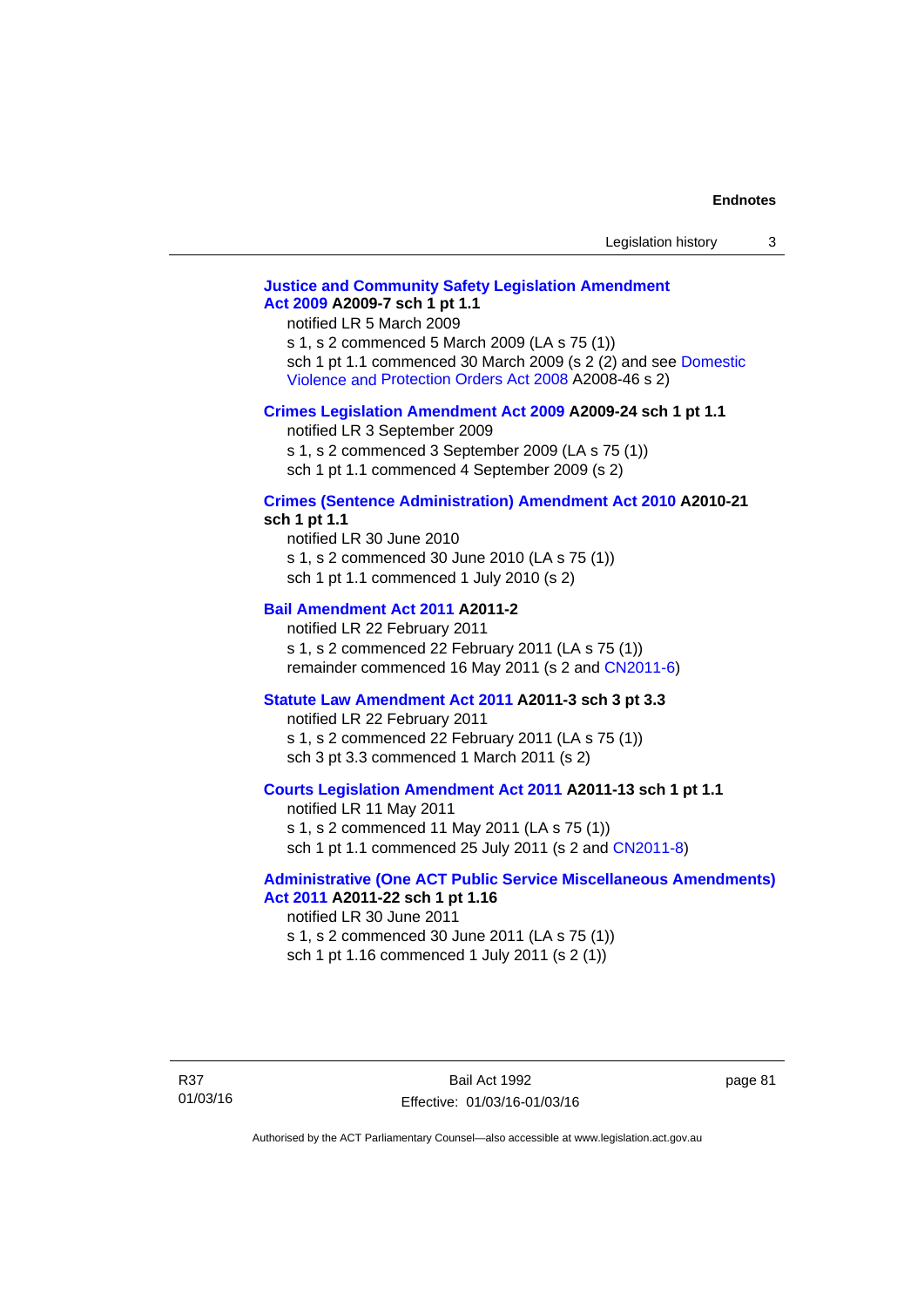3 Legislation history

## **[Crimes Legislation Amendment Act 2013 \(No 2\)](http://www.legislation.act.gov.au/a/2013-50) A2013-50 pt 2**

notified LR 9 December 2013 s 1, s 2 commenced 9 December 2013 (LA s 75) pt 2 commenced 10 December 2013 (s 2 (2))

## **[Crimes Legislation Amendment Act 2015 \(No 2\)](http://www.legislation.act.gov.au/a/2015-36) A2015-36 pt 2**

notified LR 1 October 2015

s 1, s 2 commenced 1 October 2015 (LA s 75)

pt 2 commenced 2 October 2015 (s 2)

## **[Mental Health Act 2015](http://www.legislation.act.gov.au/a/2015-38) A2015-38 sch 2 pt 2.4 div 2.4.1**

notified LR 7 October 2015 s 1, s 2 commenced 7 October 2015 (LA s 75 (1)) sch 2 pt 2.4 div 2.4.1 commenced 1 March 2016 (s 2 (1) and see [Mental Health \(Treatment and Care\) Amendment Act 2014](http://www.legislation.act.gov.au/a/2014-51/default.asp) A2014-51, s 2 (as am by [A2015-38](http://www.legislation.act.gov.au/a/2015-38) amdt 2.54))

page 82 Bail Act 1992 Effective: 01/03/16-01/03/16

R37 01/03/16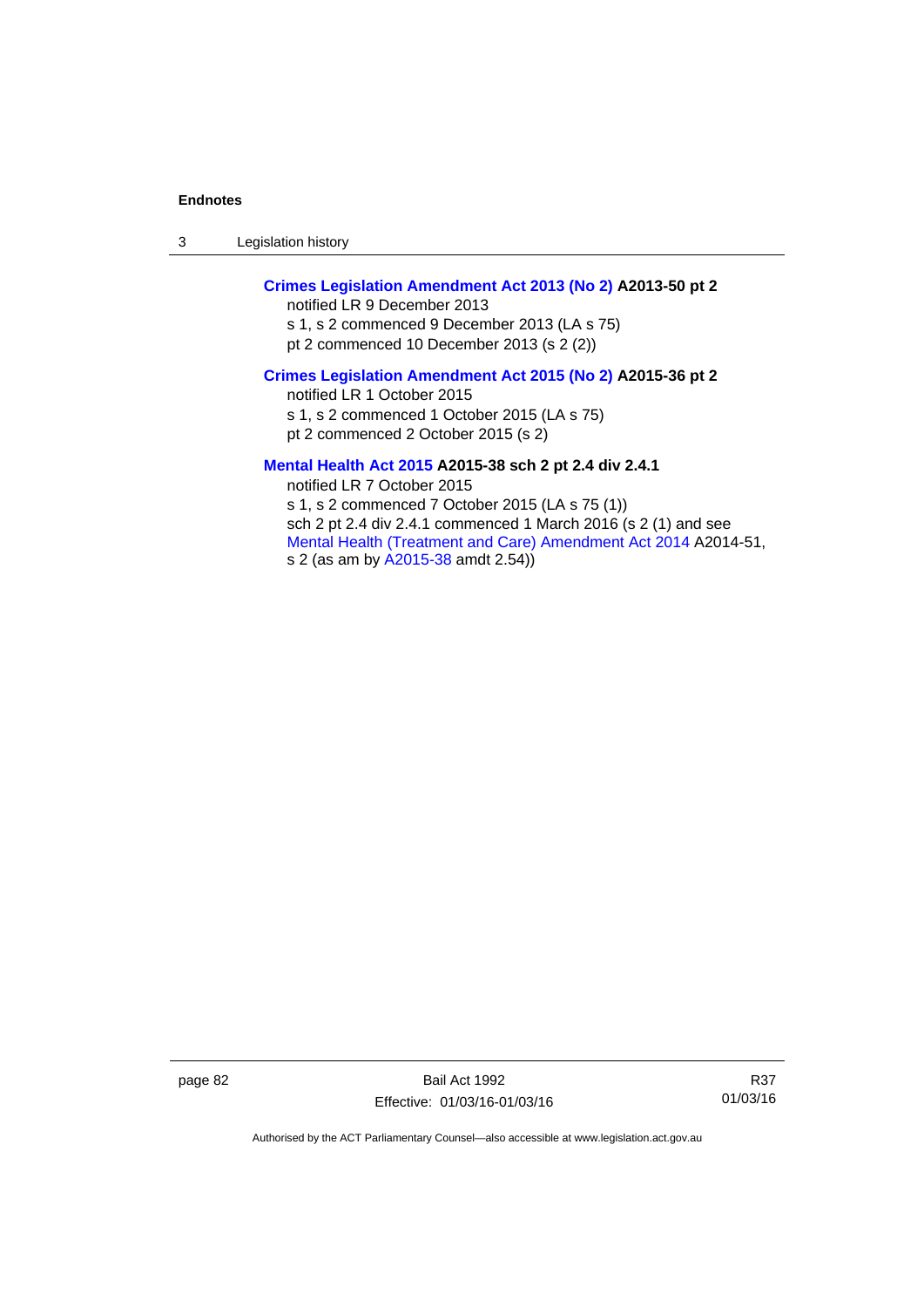## **4 Amendment history**

| <b>Name of Act</b> |                                                                            |
|--------------------|----------------------------------------------------------------------------|
| s 1                | sub A2004-14 amdt 1.1                                                      |
| <b>Dictionary</b>  |                                                                            |
| s 2                | om A2001-44 amdt 1.316                                                     |
|                    | ins A2004-14 amdt 1.1                                                      |
|                    | am A2005-13 amdt 1.1; A2006-23 amdt 1.4; A2015-38                          |
|                    | amdt 2.56                                                                  |
| <b>Notes</b>       |                                                                            |
| s 3                | (prev s 3) am A1994-73 s 4; s (2) pars renum R6 LA;<br>A2004-14 s 4        |
|                    | def <b>appeal</b> om A2004-14 amdt 1.1                                     |
|                    | def applicable bail criteria ins A2001-25 s 4                              |
|                    | am A2001-60 s 4                                                            |
|                    | om A2004-14 amdt 1.1                                                       |
|                    | def <b>authorised officer</b> sub A2001-25 s 5                             |
|                    | om A2004-14 amdt 1.1                                                       |
|                    | def <i>bail</i> om A2004-14 amdt 1.1                                       |
|                    | def <b>bail condition</b> om A2004-14 amdt 1.1                             |
|                    | def bail undertaking om A1994-73 s 4                                       |
|                    | def child sub A1997-22 s 4                                                 |
|                    | om A2004-14 amdt 1.1                                                       |
|                    | def <i>clerk</i> om A2004-14 amdt 1.1                                      |
|                    | def <i>court</i> om A2004-14 amdt 1.1                                      |
|                    | def <i>Crimes Act</i> om R3 LRA                                            |
|                    | def de facto spouse ins A1997-22 s 4                                       |
|                    | om A2003-14 amdt 1.4                                                       |
|                    | def domestic violence offence sub A1997-22 s 4; A1998-39<br>s <sub>4</sub> |
|                    | am A1999-79 sch 3                                                          |
|                    | sub A2001-90 amdt 1.1                                                      |
|                    | par (e) exp 27 March 2002 (see s 60)                                       |
|                    | am A2002-11 amdt 2.5; pars renum R7 LA (see A2002-11                       |
|                    | amdt 2.6); A2002-51 amdt 1.1                                               |
|                    | om A2004-14 amdt 1.1                                                       |
|                    | def <i>harm</i> ins A1994-84 s 4                                           |
|                    | om A2004-14 amdt 1.1                                                       |
|                    | def <i>household member</i> ins A1997-22 s 4                               |
|                    | om A2001-90 amdt 1.2                                                       |
|                    | def judge om A2004-14 amdt 1.1                                             |
|                    | def <b>offence</b> sub A1994-73 s 4                                        |
|                    | om A2004-14 amdt 1.1                                                       |
|                    | def outstanding ins A2001-60 s 5                                           |
|                    | om A2004-14 amdt 1.1                                                       |

R37 01/03/16

Bail Act 1992 Effective: 01/03/16-01/03/16 page 83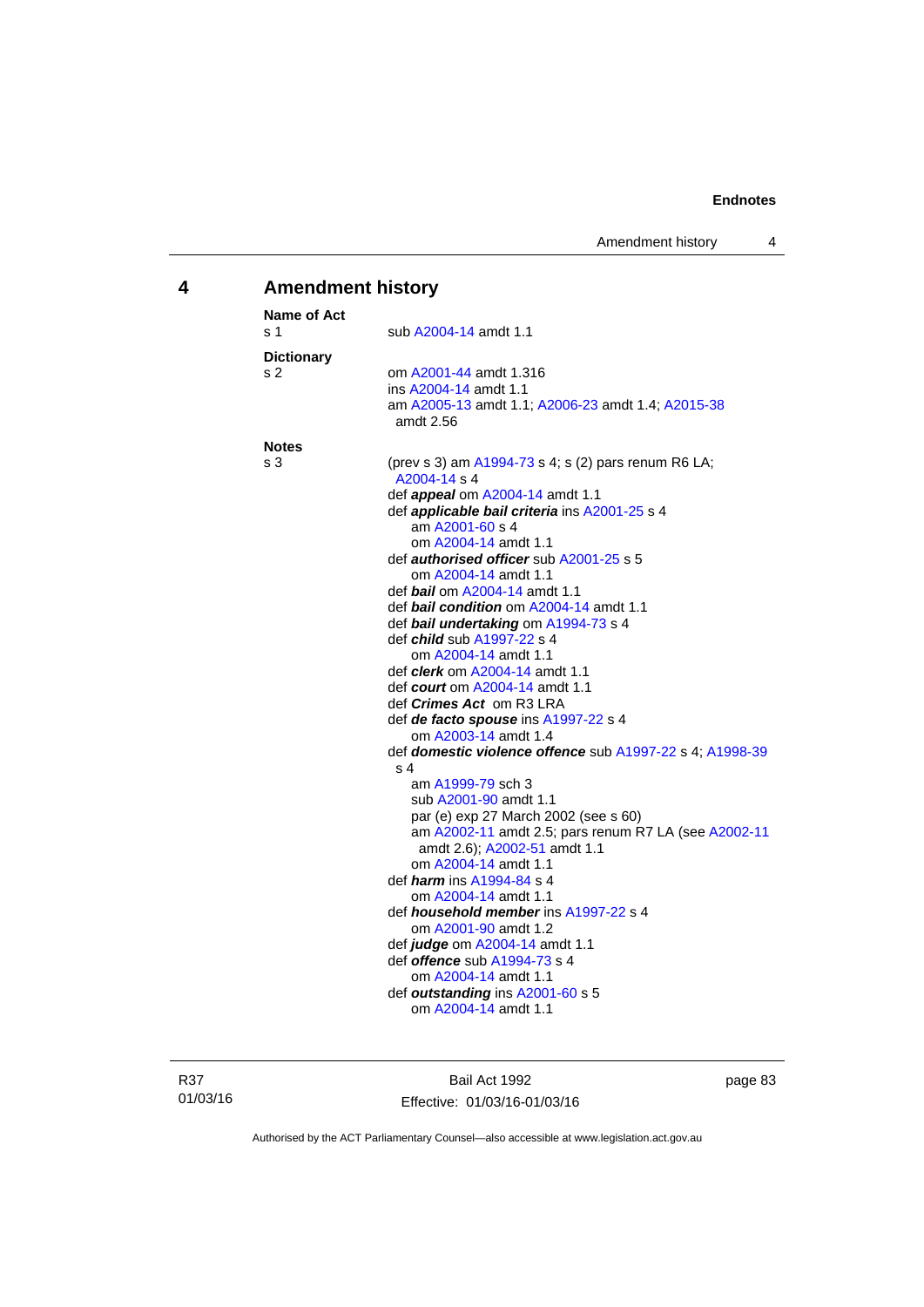4 Amendment history

```
 def pending ins A2001-60 s 5 
                     om A2004-14 amdt 1.1
                  def relative ins A1997-22 s 4 
                     sub A2001-90 amdt 1.3 
                     am A2003-14 amdt 1.5
                     om A2004-14 amdt 1.1
                  def relevant person ins A2001-90 amdt 1.4
                     am A2003-14 amdt 1.6, amdt 1.7 
                     om A2004-14 amdt 1.1
                  def remand centre om A2004-14 amdt 1.1
                  def serious offence ins A2001-25 s 6 
                     sub A2001-60 s 6 
                     om A2004-14 amdt 1.1
                  def spouse ins A1997-22 s 4 (b) 
                     om A2003-14 amdt 1.8
                  def undertaking to appear om A2004-14 amdt 1.1 
                  def victim ins A1994-84 s 4 
                     om A2004-14 amdt 1.1
                 pres s 3 sub A2004-14 amdt 1.1 
Offences against Act—application of Criminal Code etc 
s 3A ins A2005-54 amdt 1.44 
Act applies to children 
s 4 am R3 LRA
                  sub A2004-14 amdt 1.2 
Availability of bail 
                 A2004-14 s 5
When bail may be granted and rights following 
A2004-14 s 5
When may bail be granted? 
 A2001-25 s 7
                  sub A2004-14 s 5 
Rights following grant of bail 
s 6 sub A2004-14 s 5 
Presumption for bail 
A2004-14 s 5
Div 2.2 subject to div 2.3 and div 2.4
s 7 am A1992-75 s 4; A1994-73 s 5; A1997-22 s 5; A1998-39 s 5; 
                  A2001-90 amdt 1.5 
                  sub A2004-14 s 5
```
page 84 Bail Act 1992 Effective: 01/03/16-01/03/16

R37 01/03/16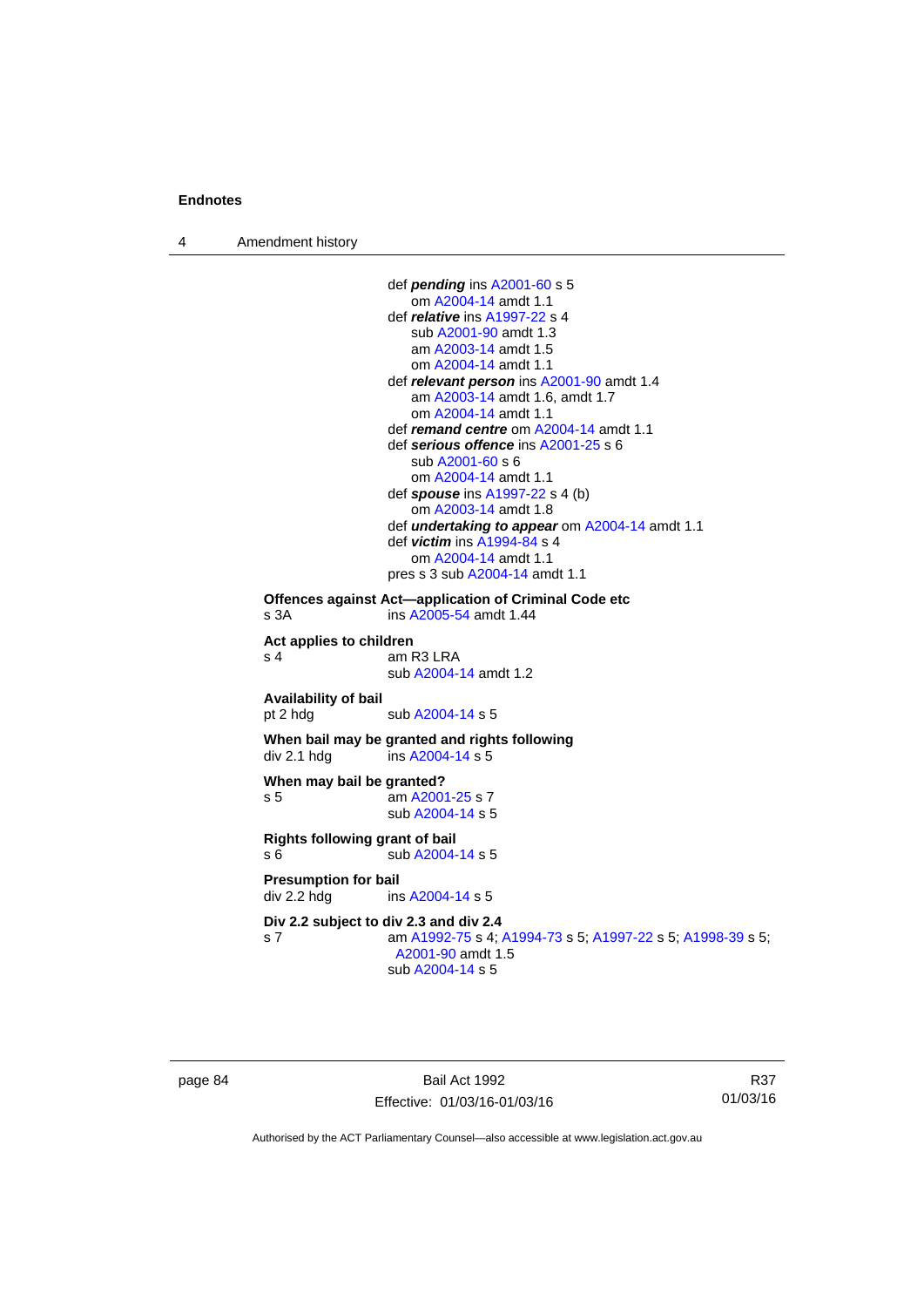## **Bail following arrest for breach of peace** s 7A ins [A1994-73](http://www.legislation.act.gov.au/a/1994-73) s 6 sub [A2001-90](http://www.legislation.act.gov.au/a/2001-90) amdt 1.6 om [A2004-14](http://www.legislation.act.gov.au/a/2004-14) s 5 **Entitlement to bail—certain minor offences etc** s 8 sub [A1994-73](http://www.legislation.act.gov.au/a/1994-73) s 6 am [A1997-22](http://www.legislation.act.gov.au/a/1997-22) s 6; [A2001-25](http://www.legislation.act.gov.au/a/2001-25) s 8, s 9; [A2001-60](http://www.legislation.act.gov.au/a/2001-60) s 7 sub [A2001-90](http://www.legislation.act.gov.au/a/2001-90) amdt 1.6; [A2004-14](http://www.legislation.act.gov.au/a/2004-14) s 5 am [A2006-40](http://www.legislation.act.gov.au/a/2006-40) amdt 2.59 **Entitlement to bail—breach of sentence obligations** s 8A ins [A1997-22](http://www.legislation.act.gov.au/a/1997-22) s 7 am [A1998-39](http://www.legislation.act.gov.au/a/1998-39) s 6; [A2001-25](http://www.legislation.act.gov.au/a/2001-25) s 1 sub [A2001-90](http://www.legislation.act.gov.au/a/2001-90) amdt 1.6; [A2004-14](http://www.legislation.act.gov.au/a/2004-14) s 5; [A2006-23](http://www.legislation.act.gov.au/a/2006-23) amdt 1.5 (3)-(5) exp 2 June 2009 (s 8A (5) (LA s 88 declaration applies)) **Entitlement to bail—custody relating to sentence administration board hearings** ins [A2006-23](http://www.legislation.act.gov.au/a/2006-23) amdt 1.5 **Limitations on entitlement to bail**  s 9 hdg sub [A2001-25](http://www.legislation.act.gov.au/a/2001-25) s 11 s 9 sub [A2001-54](http://www.legislation.act.gov.au/a/2001-54) amdt 2.2; [A2004-14](http://www.legislation.act.gov.au/a/2004-14) s 5 **Entitlement to bail—offences other than minor offences**<br>s 9A hdg sub A2001-60 s 8 sub [A2001-60](http://www.legislation.act.gov.au/a/2001-60) s 8 s 9A ins [A2001-25](http://www.legislation.act.gov.au/a/2001-25) s 12 am [A2001-60](http://www.legislation.act.gov.au/a/2001-60) s 9, s 10 (7), (8) exp 24 September 2003 (s 9A (8)) sub [A2004-14](http://www.legislation.act.gov.au/a/2004-14) s 5 **No presumption for bail<br>div 2.3 hdg ins A2** ins [A2004-14](http://www.legislation.act.gov.au/a/2004-14) s 5 **Div 2.2 not to apply to certain offences**  s 9B ins [A2004-14](http://www.legislation.act.gov.au/a/2004-14) s 5 am [A2005-13](http://www.legislation.act.gov.au/a/2005-13) amdt 1.2; [A2008-46](http://www.legislation.act.gov.au/a/2008-46) amdt 3.1 **Presumption against bail**  div 2.4 hdg ins [A2004-14](http://www.legislation.act.gov.au/a/2004-14) s 5 **Bail for murder and certain serious drug offences**  s 9C hdg sub [A2004-56](http://www.legislation.act.gov.au/a/2004-56) amdt 1.1<br>s 9C ins A2004-14 s 5  $ins A2004-14 s 5$  $ins A2004-14 s 5$  $ins A2004-14 s 5$ am [A2004-56](http://www.legislation.act.gov.au/a/2004-56) amdt 1.2

R37 01/03/16

Bail Act 1992 Effective: 01/03/16-01/03/16 page 85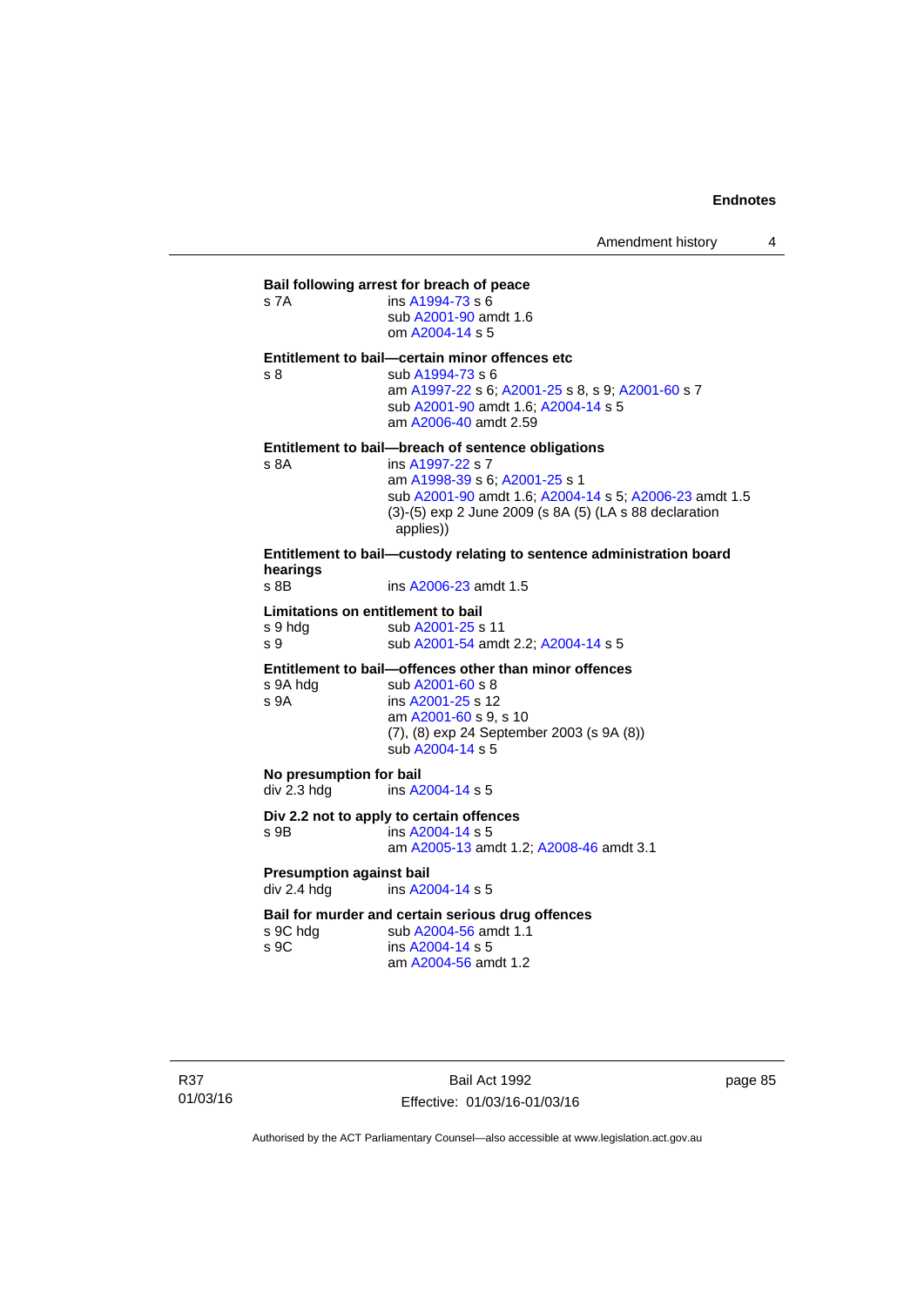4 Amendment history

**Bail for serious offence committed while charge for another pending or outstanding**  s 9D ins [A2004-14](http://www.legislation.act.gov.au/a/2004-14) s 5 am [A2004-15](http://www.legislation.act.gov.au/a/2004-15) amdt 3.1; [A2006-23](http://www.legislation.act.gov.au/a/2006-23) amdt 1.6; [A2008-20](http://www.legislation.act.gov.au/a/2008-20) amdt 4.1; [A2011-13](http://www.legislation.act.gov.au/a/2011-13) amdt 1.1 **Bail for person sentenced to imprisonment**  s 9E ins [A2004-14](http://www.legislation.act.gov.au/a/2004-14) s 5 **Domestic violence offence—bail by authorised officer**  s 9F ins [A2004-14](http://www.legislation.act.gov.au/a/2004-14) s 5 am [A2005-13](http://www.legislation.act.gov.au/a/2005-13) amdt 1.3; [A2008-46](http://www.legislation.act.gov.au/a/2008-46) amdt 3.2; [A2009-7](http://www.legislation.act.gov.au/a/2009-7) amdt 1.1 **Special or exceptional circumstances**  s 9G ins [A2004-14](http://www.legislation.act.gov.au/a/2004-14) s 5 am [A2004-15](http://www.legislation.act.gov.au/a/2004-15) amdt 3.2 **Dispensing with bail** s 10 am [A1994-73](http://www.legislation.act.gov.au/a/1994-73) s 7; [A2001-25](http://www.legislation.act.gov.au/a/2001-25) s 13; [A2001-60](http://www.legislation.act.gov.au/a/2001-60) s 11; [A2004-14](http://www.legislation.act.gov.au/a/2004-14) s 6 **Meaning of** *bail order* **and** *bail review application***—pt 4**  s 12A ins [A2011-2](http://www.legislation.act.gov.au/a/2011-2) s 4 **When is a proceeding** *before the Supreme Court***?—pt 4**  s 12B ins [A2011-2](http://www.legislation.act.gov.au/a/2011-2) s 4 **Applications for bail—repeat application provisions**  s 12C ins [A2011-2](http://www.legislation.act.gov.au/a/2011-2) s 4 exp 16 May 2014 (s 12C (2)) **Deciding bail after charge laid** s 13 am [A1994-73](http://www.legislation.act.gov.au/a/1994-73) s 8; [A1997-22](http://www.legislation.act.gov.au/a/1997-22) s 8; [A2001-25](http://www.legislation.act.gov.au/a/2001-25) s 14; [A2005-20](http://www.legislation.act.gov.au/a/2005-20) amdt 3.14; [A2011-3](http://www.legislation.act.gov.au/a/2011-3) amdts 3.25-3.34 **Grant of bail by authorised officers**  s 14 am [A2004-14](http://www.legislation.act.gov.au/a/2004-14) s 7 **Deciding of questions of bail by authorised officers** s 15 am [A1997-22](http://www.legislation.act.gov.au/a/1997-22) s 9; [A2001-25](http://www.legislation.act.gov.au/a/2001-25) s 15; [A2004-14](http://www.legislation.act.gov.au/a/2004-14) s 8; [A2011-3](http://www.legislation.act.gov.au/a/2011-3) amdt 3.35 **Notification of decision of authorised officer** s 16 am [A1994-73](http://www.legislation.act.gov.au/a/1994-73) s 9; [A1997-22](http://www.legislation.act.gov.au/a/1997-22) s 10; [A2001-90](http://www.legislation.act.gov.au/a/2001-90) amdt 1.7; ss renum R6 LA (see also [A2001-90](http://www.legislation.act.gov.au/a/2001-90) amdt 1.8); [A2005-13](http://www.legislation.act.gov.au/a/2005-13) amdt 1.4; [A2011-3](http://www.legislation.act.gov.au/a/2011-3) amdts 3.35-3.37 **Charged people in custody to be brought before court**  s 17 am [A2011-3](http://www.legislation.act.gov.au/a/2011-3) amdt 3.38 **Facilities to be provided to accused people**  s 18 am [A2011-3](http://www.legislation.act.gov.au/a/2011-3) amdt 3.39

page 86 Bail Act 1992 Effective: 01/03/16-01/03/16

R37 01/03/16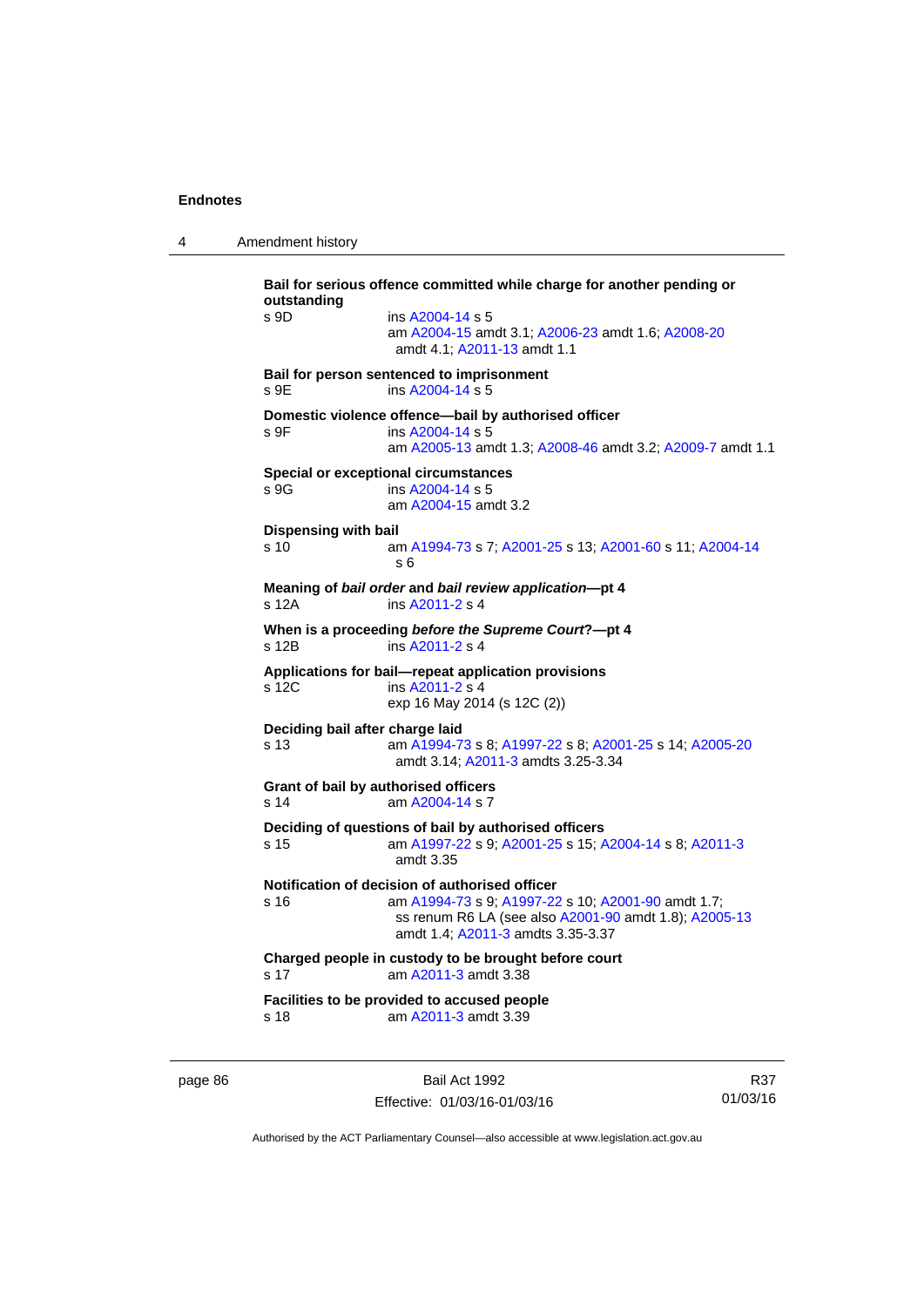Amendment history 4

**Court bail—general**  s 19 am [A1997-22](http://www.legislation.act.gov.au/a/1997-22) sch 2; am [A1997-96](http://www.legislation.act.gov.au/a/1997-96) sch 1; [A2004-14](http://www.legislation.act.gov.au/a/2004-14) s 9; [A2011-3](http://www.legislation.act.gov.au/a/2011-3) amdt 3.40 sub [A2011-2](http://www.legislation.act.gov.au/a/2011-2) s 5 **Power in relation to bail—Magistrates Court**  s 20 sub [A2004-14](http://www.legislation.act.gov.au/a/2004-14) s 10; [A2011-2](http://www.legislation.act.gov.au/a/2011-2) s 5 **Repeat application for bail—Magistrates Court**  s 20A ins [A2011-2](http://www.legislation.act.gov.au/a/2011-2) s 5 **Power in relation to bail—Supreme Court**  s 20B ins [A2011-2](http://www.legislation.act.gov.au/a/2011-2) s 5 **Repeat application for bail—Supreme Court**  s 20C ins [A2011-2](http://www.legislation.act.gov.au/a/2011-2) s 5 **Bail in relation to several offences** s 21 am [A1997-22](http://www.legislation.act.gov.au/a/1997-22) s 11 and sch 2; [A2011-3](http://www.legislation.act.gov.au/a/2011-3) amdt 3.41, amdt 3.42 **Criteria for granting bail to adults** s 22 am [A1994-84](http://www.legislation.act.gov.au/a/1994-84) s 5; [A1997-22](http://www.legislation.act.gov.au/a/1997-22) s 11 sub [A2004-14](http://www.legislation.act.gov.au/a/2004-14) s 11 **Criteria for granting bail to children** s 23 am [A1997-22](http://www.legislation.act.gov.au/a/1997-22) s 12; [A1999-64](http://www.legislation.act.gov.au/a/1999-64) sch 2 sub [A2004-14](http://www.legislation.act.gov.au/a/2004-14) s 11 am [A2008-20](http://www.legislation.act.gov.au/a/2008-20) amdt 2.1, amdt 4.2 **Victim's concern about need for protection** s 23A ins [A1994-84](http://www.legislation.act.gov.au/a/1994-84) s 6 am [A1997-22](http://www.legislation.act.gov.au/a/1997-22) s 13 sub [A2004-14](http://www.legislation.act.gov.au/a/2004-14) s 11 **Bail conditions and undertakings to appear** pt 5 hdg sub [A1994-73](http://www.legislation.act.gov.au/a/1994-73) s 10 **Conditions on which bail may be granted to adults** s 25 am [A1994-73](http://www.legislation.act.gov.au/a/1994-73) s 11; am [A1994-84](http://www.legislation.act.gov.au/a/1994-84) s 7; [A2001-44](http://www.legislation.act.gov.au/a/2001-44) amdt 1.317; [A2001-90](http://www.legislation.act.gov.au/a/2001-90) amdt 1.9; ss renum R6 LA; [A2004-14](http://www.legislation.act.gov.au/a/2004-14) s 12, s 13, s 15, s 16; pars renum R11 LA (see [A2004-14](http://www.legislation.act.gov.au/a/2004-14) s 14); ss renum R11 LA (see [A2004-14](http://www.legislation.act.gov.au/a/2004-14) s 17); [A2006-23](http://www.legislation.act.gov.au/a/2006-23) amdt 1.7; [A2008-36](http://www.legislation.act.gov.au/a/2008-36) amdt 1.58; [A2009-24](http://www.legislation.act.gov.au/a/2009-24) amdt 1.1; [A2011-3](http://www.legislation.act.gov.au/a/2011-3) amdt 3.43; [A2011-22](http://www.legislation.act.gov.au/a/2011-22) amdt 1.58, amdt 1.61 **Supervision condition when offence committed as young person**  s 25A ins [A2008-20](http://www.legislation.act.gov.au/a/2008-20) amdt 4.3 am [A2009-24](http://www.legislation.act.gov.au/a/2009-24) amdt 1.2; [A2011-22](http://www.legislation.act.gov.au/a/2011-22) amdt 1.61

R37 01/03/16

Bail Act 1992 Effective: 01/03/16-01/03/16 page 87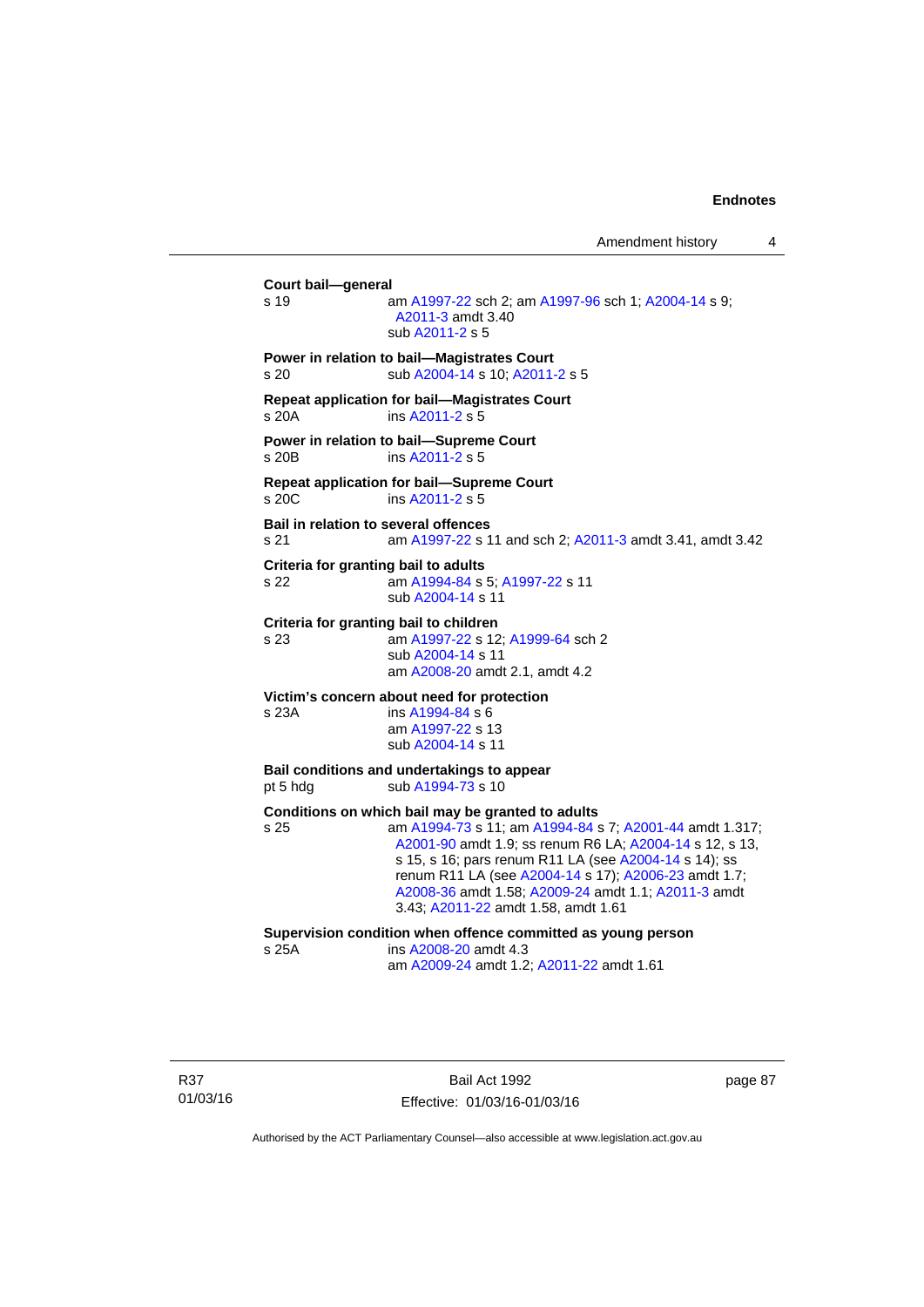page 88

4 Amendment history

| s 26                                           | Conditions on which bail may be granted to children<br>am A1999-64 sch 2; A2004-14 s 18, s 19; ss renum R11 LA<br>(see A2004-14 s 20); A2008-20 amdt 2.2, amdt 2.3,<br>amdt 4.4; A2008-36 amdt 1.58; A2011-3 amdt 3.43;<br>A2011-22 amdt 1.61 |                 |
|------------------------------------------------|-----------------------------------------------------------------------------------------------------------------------------------------------------------------------------------------------------------------------------------------------|-----------------|
| s 27                                           | Recording of certain bail decisions<br>am A1997-22 sch 2; A2011-3 amdt 3.43                                                                                                                                                                   |                 |
| Notice to victim of bail decisions<br>s 27A    | ins A1994-84 s 8<br>om A2004-14 s 21                                                                                                                                                                                                          |                 |
| <b>Undertakings to appear</b><br>s 28          | am A2001-44 amdt 1.318<br>sub A2004-14 s 22                                                                                                                                                                                                   |                 |
| s 29                                           | Undertakings in respect of more than 1 offence<br>om A1994-73 s 12                                                                                                                                                                            |                 |
| s 30                                           | Accused person may be excused from attendance before court<br>am A1997-96 sch 1; A2001-44 amdt 1.319; A2004-14 amdt<br>1.3, amdt 1.4; ss renum R11 LA (see A2004-14 amdt 1.5);<br>A2011-3 amdt 3.43, amdt 3.44                                |                 |
| <b>Bail requirements</b><br>s 31               | am A1994-73 s 13<br>sub A2004-14 s 23<br>am A2006-23 amdt 1.8; A2008-7 amdt 1.21                                                                                                                                                              |                 |
| s 32                                           | Acceptable people and security for bail<br>am A1994-73 s 14; ss renum R6 LA<br>sub A2004-14 s 23                                                                                                                                              |                 |
| s 33                                           | <b>Continuation of bail and undertakings</b><br>am A1994-73 s 15; A1997-22 sch 2; ss renum R6 LA;<br>A2004-14 s 24, s 25                                                                                                                      |                 |
| s 34                                           | Written notice of conditions of bail<br>am A1997-22 sch 2; A2001-44 amdt 1.320; A2011-3<br>amdt 3.45, amdt 3.46                                                                                                                               |                 |
| s 35                                           | Warning to person making acknowledgment<br>om A2004-14 s 26                                                                                                                                                                                   |                 |
| <b>Discharge of surety</b><br>s 36             | am A1994-73 s 16<br>sub A2004-14 s 27                                                                                                                                                                                                         |                 |
| <b>Payment of amounts to Territory</b><br>s 37 | sub A2004-14 s 28<br>am A2004-60 amdt 1.16; A2010-21 amdt 1.1, amdt 1.2                                                                                                                                                                       |                 |
|                                                | Bail Act 1992<br>Effective: 01/03/16-01/03/16                                                                                                                                                                                                 | R37<br>01/03/16 |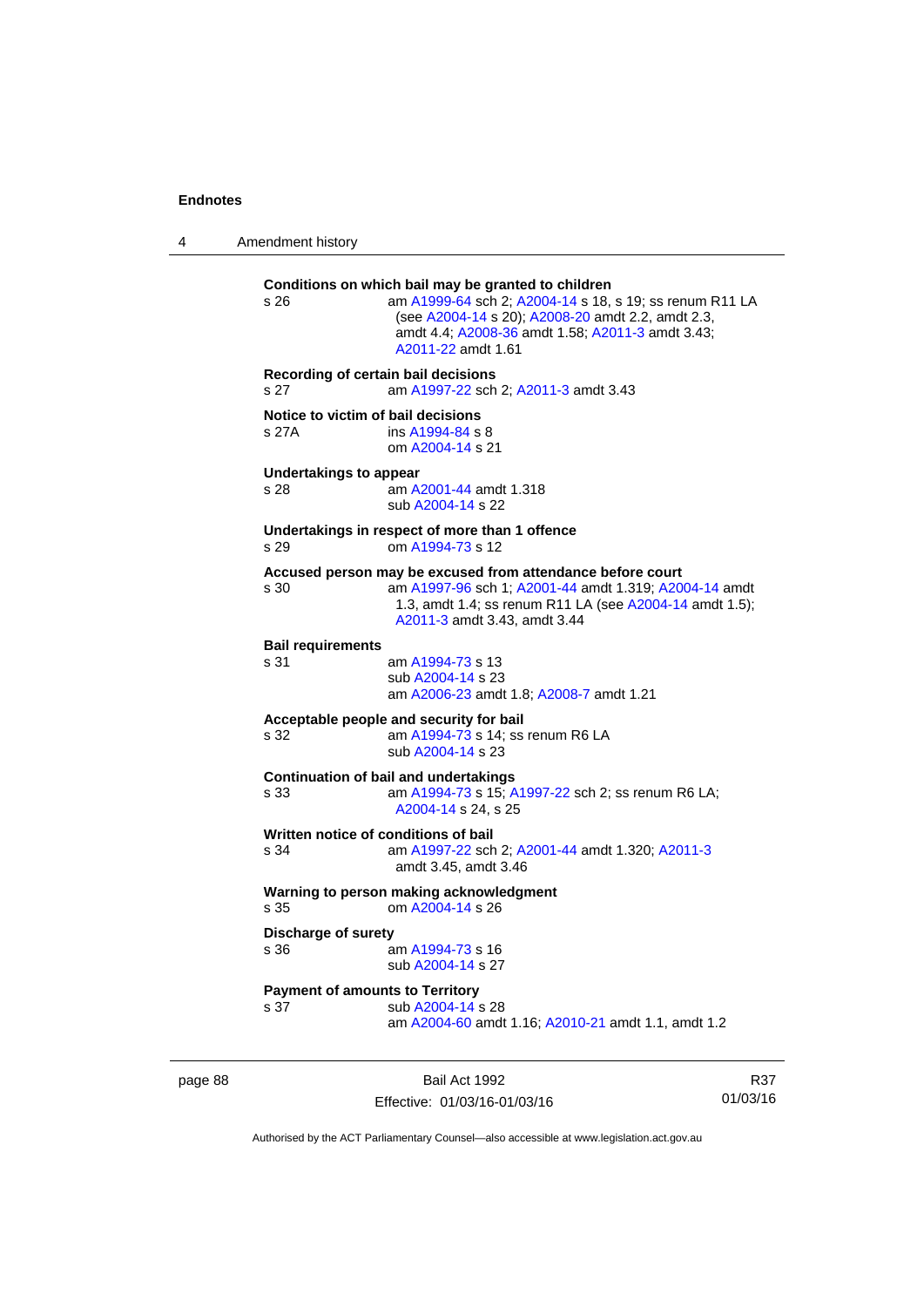```
Amendment history 4
```
**Review of decisions by authorised officers**  div 6.1 hdg (prev pt 6 div 1 hdg) renum R4 **Review by authorised officers** s 38 am [A1997-22](http://www.legislation.act.gov.au/a/1997-22) sch 2; [A2011-3](http://www.legislation.act.gov.au/a/2011-3) amdt 3.47 **Expiry—Motor Traffic Act reference**  s 39 renum as s 60 R5 LA **Review of decisions by courts**  div 6.2 hdg (prev pt 6 div 2 hdg) renum R4 LA **Court may review on its own initiative** s 41A **ins [A2004-14](http://www.legislation.act.gov.au/a/2004-14) s 29 Power of Magistrates Court to review—decision of authorised officer**  s 42 sub [A2004-14](http://www.legislation.act.gov.au/a/2004-14) s 30; [A2005-5](http://www.legislation.act.gov.au/a/2005-5) s 6; [A2011-2](http://www.legislation.act.gov.au/a/2011-2) s 6 **Power of Magistrates Court to review—decision of Magistrates Court**  s 42A ins [A2011-2](http://www.legislation.act.gov.au/a/2011-2) s 6 **Power of Supreme Court to review—decision of authorised officer**  s 43 am [A2004-14](http://www.legislation.act.gov.au/a/2004-14) s 31, s 32; ss renum R11 LA; [A2005-5](http://www.legislation.act.gov.au/a/2005-5) s 8 (and see s 7) sub [A2011-2](http://www.legislation.act.gov.au/a/2011-2) s 6 **Power of Supreme Court to review—decision of Magistrates Court or Supreme Court**  s 43A ins [A2011-2](http://www.legislation.act.gov.au/a/2011-2) s 6 **General limitation on power of court to review** s 44 om [A2004-14](http://www.legislation.act.gov.au/a/2004-14) s 33 **Exercise of power to review**  s 45 am [A2011-3](http://www.legislation.act.gov.au/a/2011-3) amdt 3.47 **Miscellaneous**   $div 6.3$  hdg orig pt 6 div 3 hdg ins  $A1994-84$  s 9 (prev pt 6 div 3 hdg) renum R4 LA om [A2004-14](http://www.legislation.act.gov.au/a/2004-14) s 34 **Review limited to bail conditions**  s 46 am [A2011-3](http://www.legislation.act.gov.au/a/2011-3) amdt 3.47; [A2011-2](http://www.legislation.act.gov.au/a/2011-2) s 7 **Notice to victim of bail decisions** s 46A ins [A1994-84](http://www.legislation.act.gov.au/a/1994-84) s 9 om [A2004-14](http://www.legislation.act.gov.au/a/2004-14) s 34 **Giving information relating to bail** s 47 am [A1994-73](http://www.legislation.act.gov.au/a/1994-73) s 17; [A2001-44](http://www.legislation.act.gov.au/a/2001-44) amdt 1.321; [A2011-3](http://www.legislation.act.gov.au/a/2011-3) amdt 3.47 **Notice to victim of bail decisions** s 47A ins [A2004-14](http://www.legislation.act.gov.au/a/2004-14) s 35; ss renum R11 LA am [A2005-13](http://www.legislation.act.gov.au/a/2005-13) amdt 1.5

R37 01/03/16

Bail Act 1992 Effective: 01/03/16-01/03/16 page 89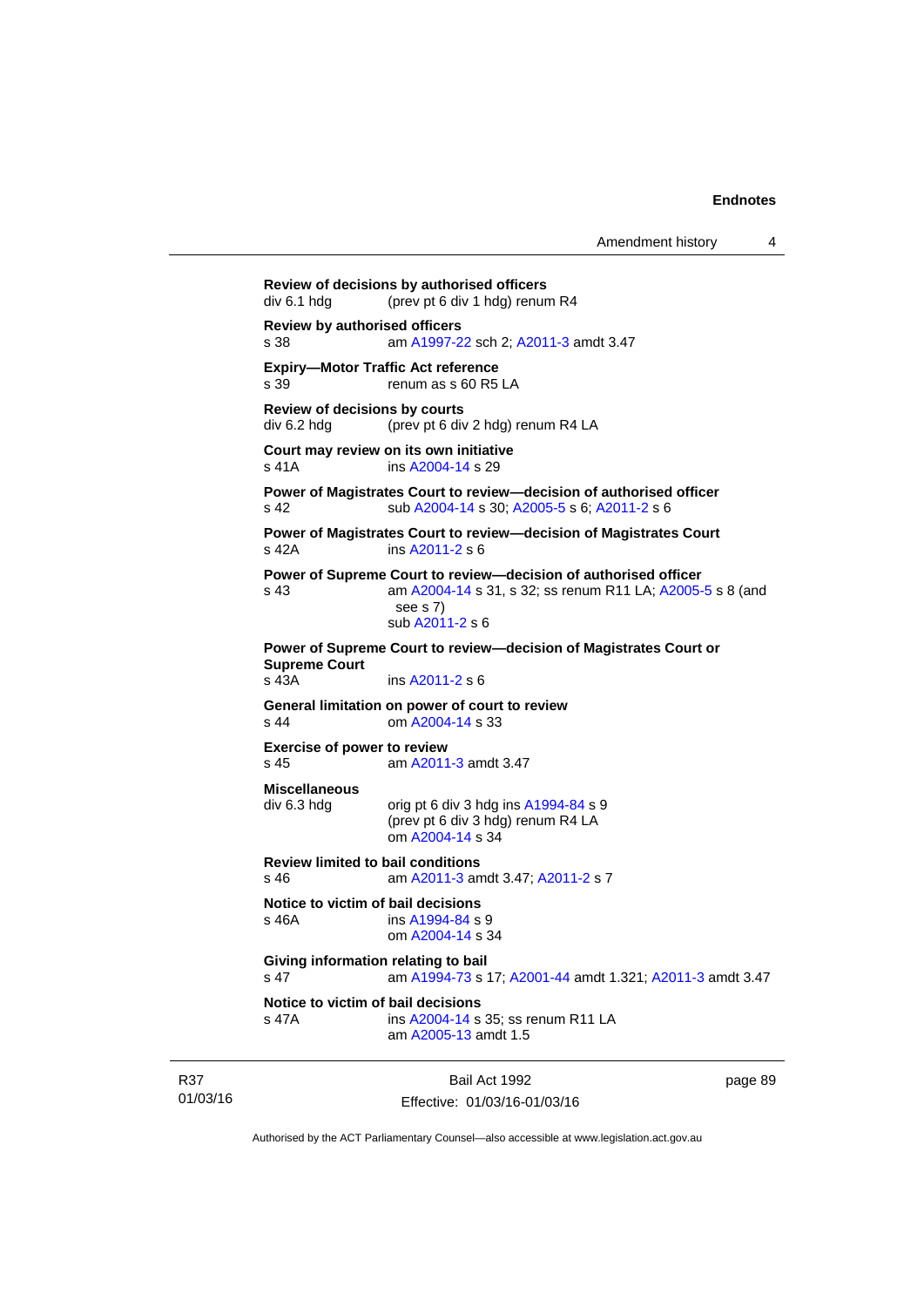| 4 | Amendment history |
|---|-------------------|
|---|-------------------|

```
Notification to court that bail condition not satisfied<br>s 48 am A1994-73 s 18: A2001-44 amdt
                 A1994-73A2001-44 A2006-23 amdt 1.9
Failure to answer bail
s 49 am A1994-73 s 19; A1994-81 sch 
                 sub A2001-25 s 16; A2005-54 amdt 1.45
False statements in acknowledgments
s 50 am A1994-81 sch 
                 om A2004-14 s 36 
Indemnification of sureties
 A1994-81 sch
                 sub A2005-54 amdt 1.46 
Contravention of Act by police officers 
s 52 am A2013-50 s 4 
Apprehension of person admitted to bail
s 53 om A1994-75 sch 3 
Power of court where person apprehended
s 54 om A1994-75 sch 3 
No right of surety to arrest
s 56 am A1994-73 s 20 
                 sub A2004-14 s 37 
Arrest without warrant of person on bail
s 56A ins A2004-14 s 28 
Arrest for breach of condition by person outside ACT
s 56B ins A2004-14 s 28 
Act to prevail 
s 57 am A2004-14 amdt 1.6, amdt 1.7 
Abolition of inherent power of bail
s 57AA  A1996-81 s 7
Form of certain instruments
s 57A ins A1994-73 s 21 
                 om A2001-44 amdt 1.323
Approved forms 
s 58 sub A2001-44 amdt 1.323 
                 am A2004-14 s 39; A2011-3 amdt 3.48 
Regulation-making power 
                A2001-44 amdt 1.323
                 am A2004-14 s 40, s 41
```
page 90 Bail Act 1992 Effective: 01/03/16-01/03/16

R37 01/03/16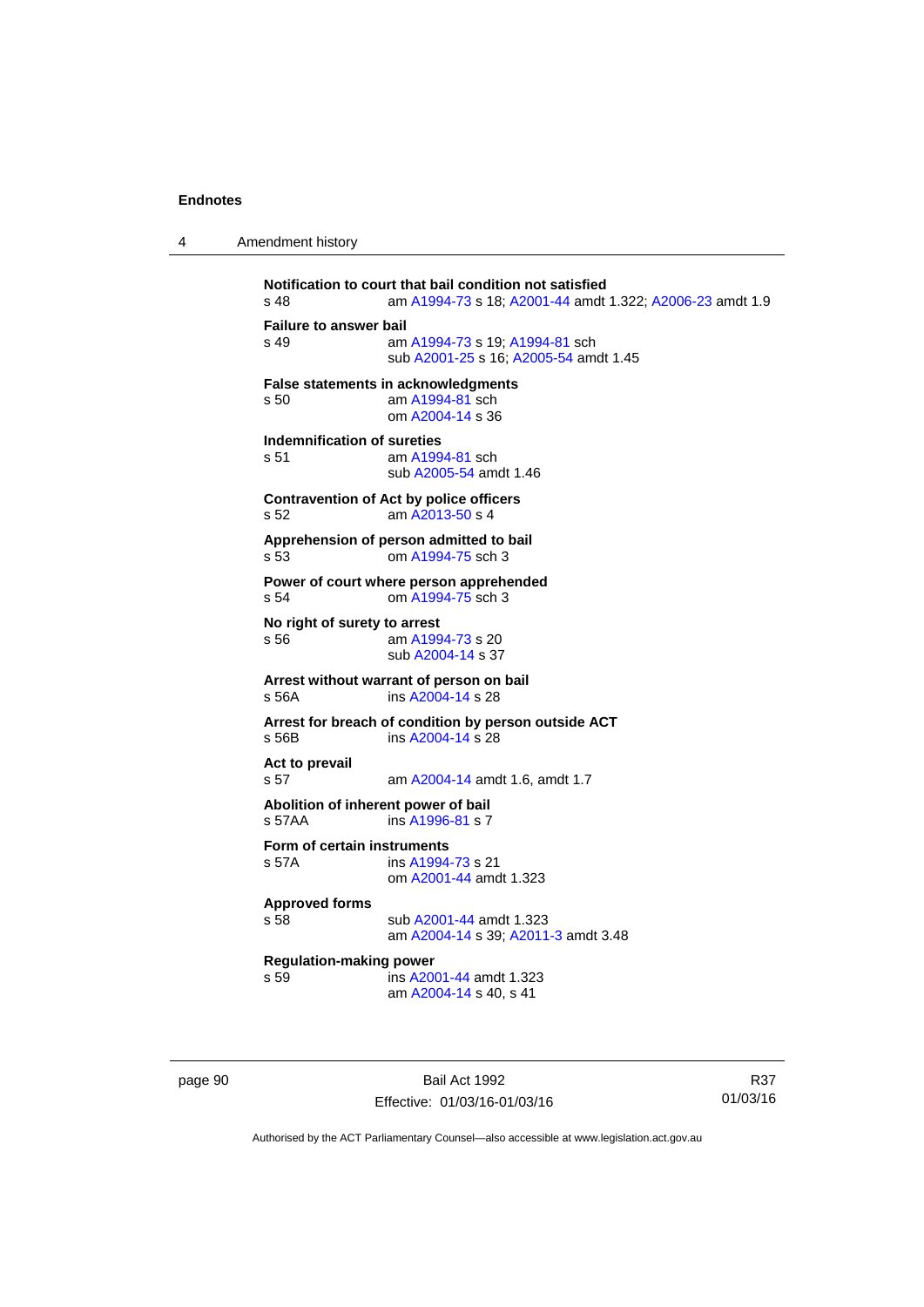| <b>Transitional</b><br>pt 8 hdg | ins A1999-79 sch 3<br>om R6 LA                                                                                                                                                                                                                                                                                                                                                                                                                                                                                                                                                                                                                                                                                                                                                                                                                                                                                                                                                                                                                      |
|---------------------------------|-----------------------------------------------------------------------------------------------------------------------------------------------------------------------------------------------------------------------------------------------------------------------------------------------------------------------------------------------------------------------------------------------------------------------------------------------------------------------------------------------------------------------------------------------------------------------------------------------------------------------------------------------------------------------------------------------------------------------------------------------------------------------------------------------------------------------------------------------------------------------------------------------------------------------------------------------------------------------------------------------------------------------------------------------------|
| s 60                            | <b>Expiry-Motor Traffic Act reference</b><br>(prev s 39) ins A1999-79 sch 3<br>sub A2001-90 amdt 1.10 as s 59<br>renum R <sub>5</sub> LA<br>exp 27 March 2002 (see s 60)                                                                                                                                                                                                                                                                                                                                                                                                                                                                                                                                                                                                                                                                                                                                                                                                                                                                            |
| sch 1                           | Domestic violence offences against the Crimes Act 1900<br>ins A1997-22 s 14<br>am A1998-39 s 7<br>sub A2001-90 amdt 1.11<br>am A2002-51 amdt 1.2<br>sub A2004-14 s 43<br>am A2004-14 s 44; A2004-15 amdt 3.3, amdt 3.4; pts renum<br>R11 LA (see A2004-15 amdt 3.5); items renum R11 LA;<br>A2004-56 amdt 1.3, amdt 1.4; items renum R14 LA;<br>A2008-26 amdt 2.2; pts renum A2008-26 amdt 2.3; A2015-36<br>s 4, s 5                                                                                                                                                                                                                                                                                                                                                                                                                                                                                                                                                                                                                                |
| <b>Dictionary</b>               |                                                                                                                                                                                                                                                                                                                                                                                                                                                                                                                                                                                                                                                                                                                                                                                                                                                                                                                                                                                                                                                     |
| dict                            | ins A2004-14 amdt 1.8<br>am A2006-23 amdts 1.10-1.12; A2008-36 amdt 1.59,<br>amdt 1.60; A2011-22 amdt 1.59, amdt 1.60<br>def <b>accused person</b> ins A2004-14 s 42<br>am A2006-23 amdt 1.13<br>def appeal ins A2004-14 amdt 1.8<br>def <b>applicable bail criteria</b> ins A2004-14 amdt 1.8<br>def <b>authorised officer</b> ins A2004-14 amdt 1.8<br>def bail ins A2004-14 amdt 1.8<br>def bail condition ins A2004-14 amdt 1.8<br>def bail order ins A2011-2 s 8<br>def <b>bail review application</b> ins A2011-2 s 8<br>def <i>child</i> ins A2004-14 amdt 1.8<br>def <i>court</i> ins A2004-14 amdt 1.8<br>def <b>domestic violence offence</b> ins A2004-14 amdt 1.8<br>sub A2005-13 amdt 1.6<br>am A2008-46 amdt 3.3<br>def grant ins $A2004-14$ amdt 1.8<br>def <i>offence</i> ins A2004-14 amdt 1.8<br>am A2006-23 amdt 1.14<br>def parental responsibility ins A2005-13 amdt 1.7<br>sub A2006-23 amdt 1.15; A2008-20 amdt 3.3<br>def relevant person ins A2004-14 amdt 1.8<br>om A2005-13 amdt 1.8<br>def surety ins A2004-14 amdt 1.8 |

R37 01/03/16

Bail Act 1992 Effective: 01/03/16-01/03/16 page 91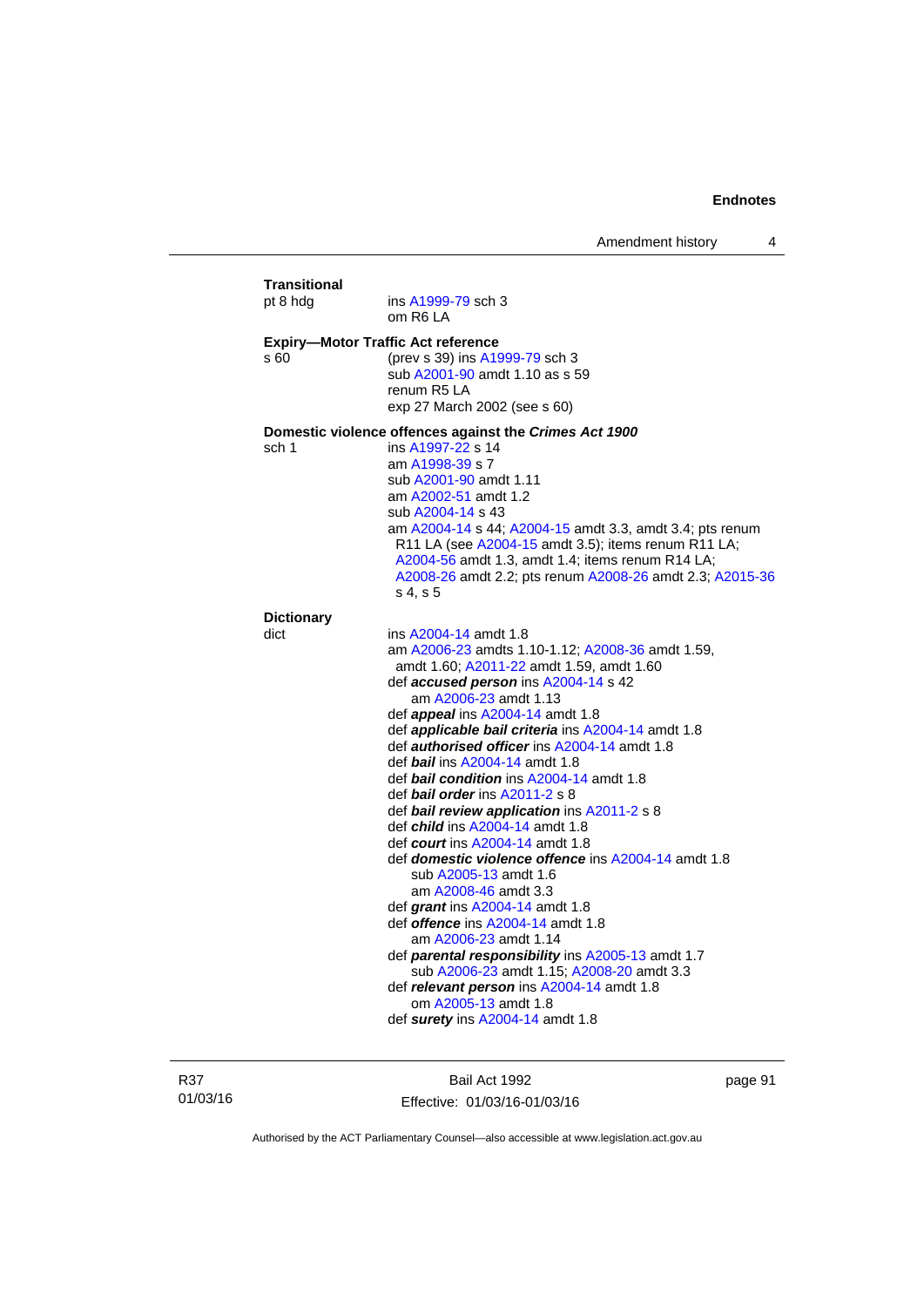4 Amendment history

 def *undertaking to appear* ins [A2004-14](http://www.legislation.act.gov.au/a/2004-14) amdt 1.8 def *victim* ins [A2004-14](http://www.legislation.act.gov.au/a/2004-14) amdt 1.8

page 92 Bail Act 1992 Effective: 01/03/16-01/03/16

R37 01/03/16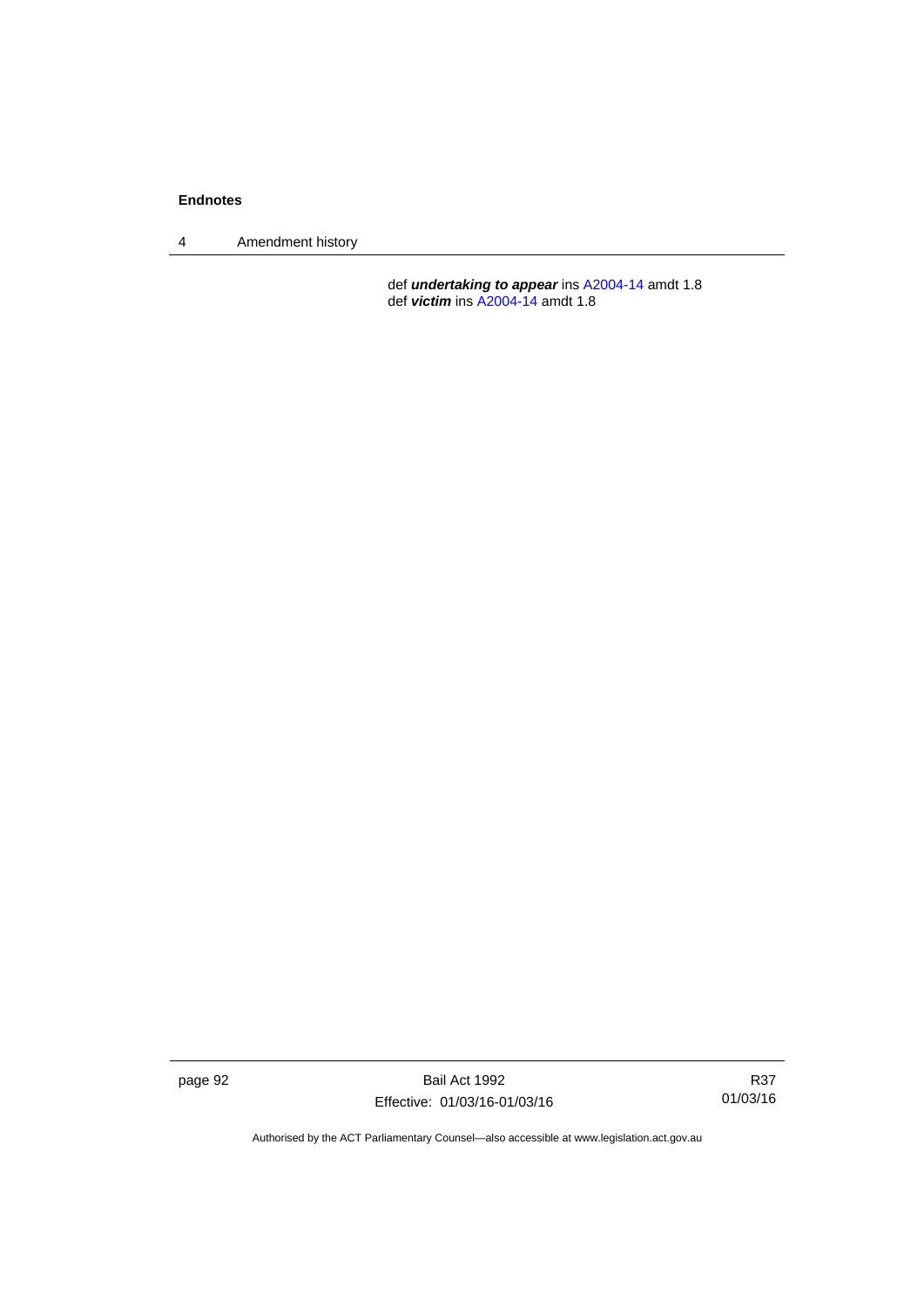## **5 Earlier republications**

Some earlier republications were not numbered. The number in column 1 refers to the publication order.

Since 12 September 2001 every authorised republication has been published in electronic pdf format on the ACT legislation register. A selection of authorised republications have also been published in printed format. These republications are marked with an asterisk (\*) in column 1. Electronic and printed versions of an authorised republication are identical.

| <b>Republication No</b> | <b>Amendments to</b> | <b>Republication date</b> |
|-------------------------|----------------------|---------------------------|
| 1                       | A1994-84             | 29 February 1996          |
| 2                       | A1996-81             | 1 January 1997            |
| 3                       | A1998-39             | 31 January 1999           |
| 4                       | A2001-54             | 12 September 2001         |
| 5                       | A2001-90             | 12 October 2001           |
| 6                       | A2001-90             | 27 March 2002             |
| $7^*$                   | A2002-11             | 28 May 2002               |
| 8                       | A2002-51             | 1 January 2003            |
| 9                       | A2003-14             | 28 March 2003             |
| 10                      | A2003-14             | 25 September 2003         |
| 11                      | A2004-15             | 26 June 2004              |
| 12                      | A2004-60             | 10 January 2005           |
| 13                      | A2005-5              | 24 February 2005          |
| 14                      | A2005-5              | 6 March 2005              |
| 15                      | A2005-13             | 25 March 2005             |
| $16*$                   | A2005-20             | 2 June 2005               |
| 17                      | A2005-54             | 24 November 2005          |
| 18                      | A2006-23             | 2 June 2006               |
| 19                      | A2006-40             | 29 September 2006         |
| 20                      | A2008-7              | 7 May 2008                |
| 21                      | A2008-36             | 9 September 2008          |
| 22                      | A2008-46             | 27 October 2008           |
|                         |                      |                           |

Bail Act 1992 Effective: 01/03/16-01/03/16 page 93